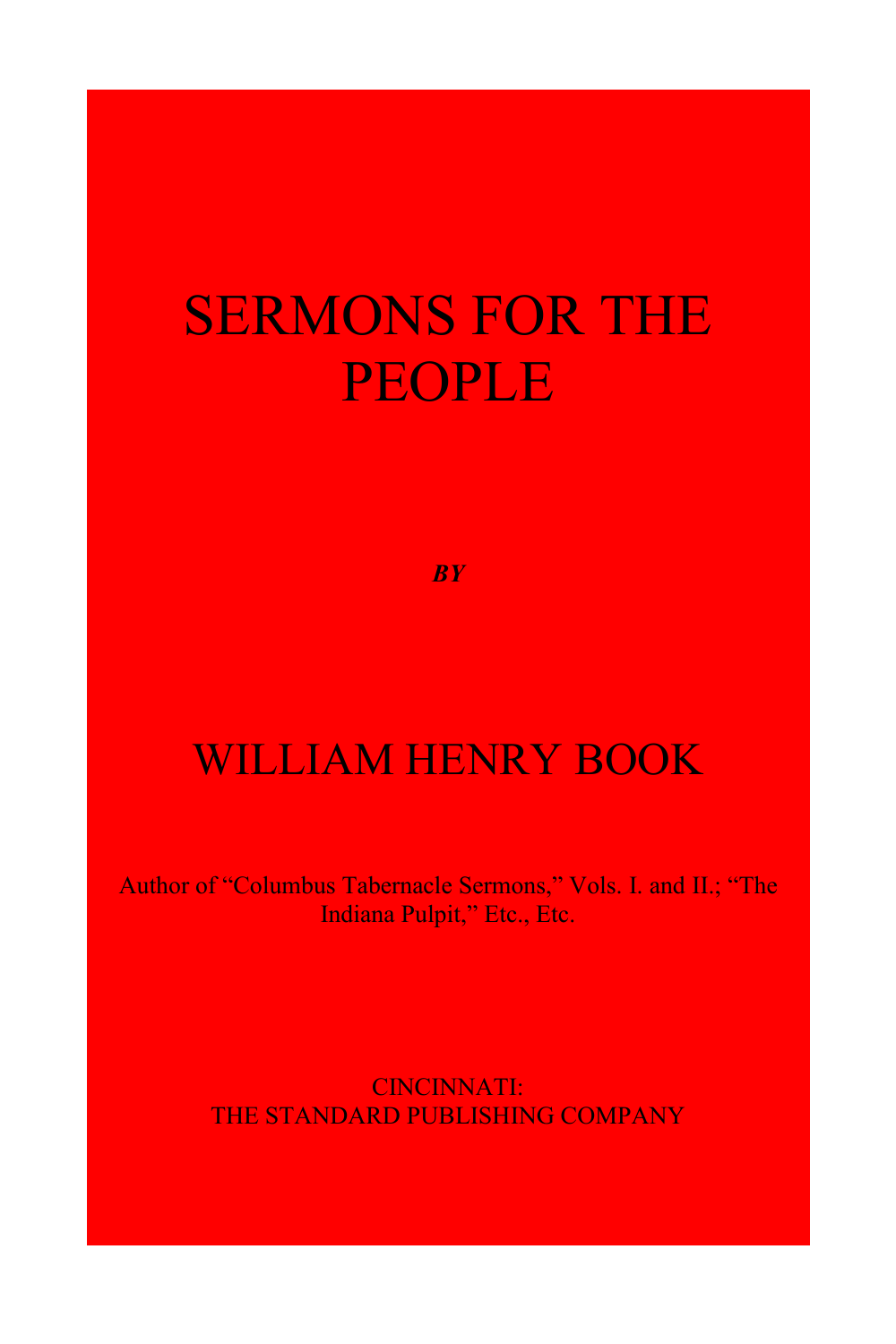Original Copyright, 1918, by The Standard Publishing Company

Updated and reformatted, 2016, by Bradley S. Cobb.

This volume is dedicated to my father, Henry L. Book, who gave his life upon the battlefield, and to my mother, who sacrificed and struggled for me when 1 was too little to understand. We send it out on its mission praying that it may be the means of helping some soul to see the light and to walk therein.

#### Part of the

#### Timmie Beller Memorial eLibrary

#### www.TheCobbSix.com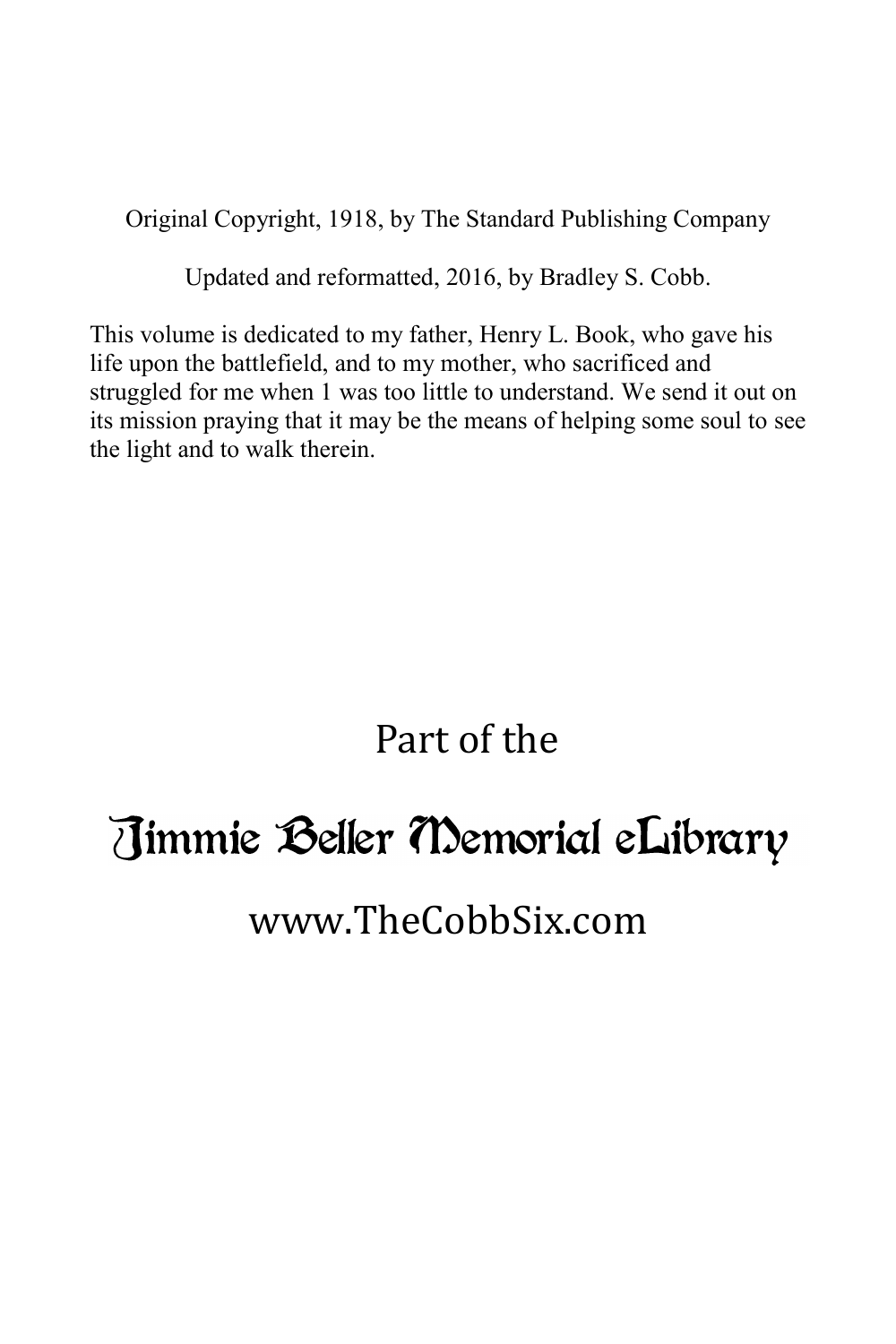# Table of Contents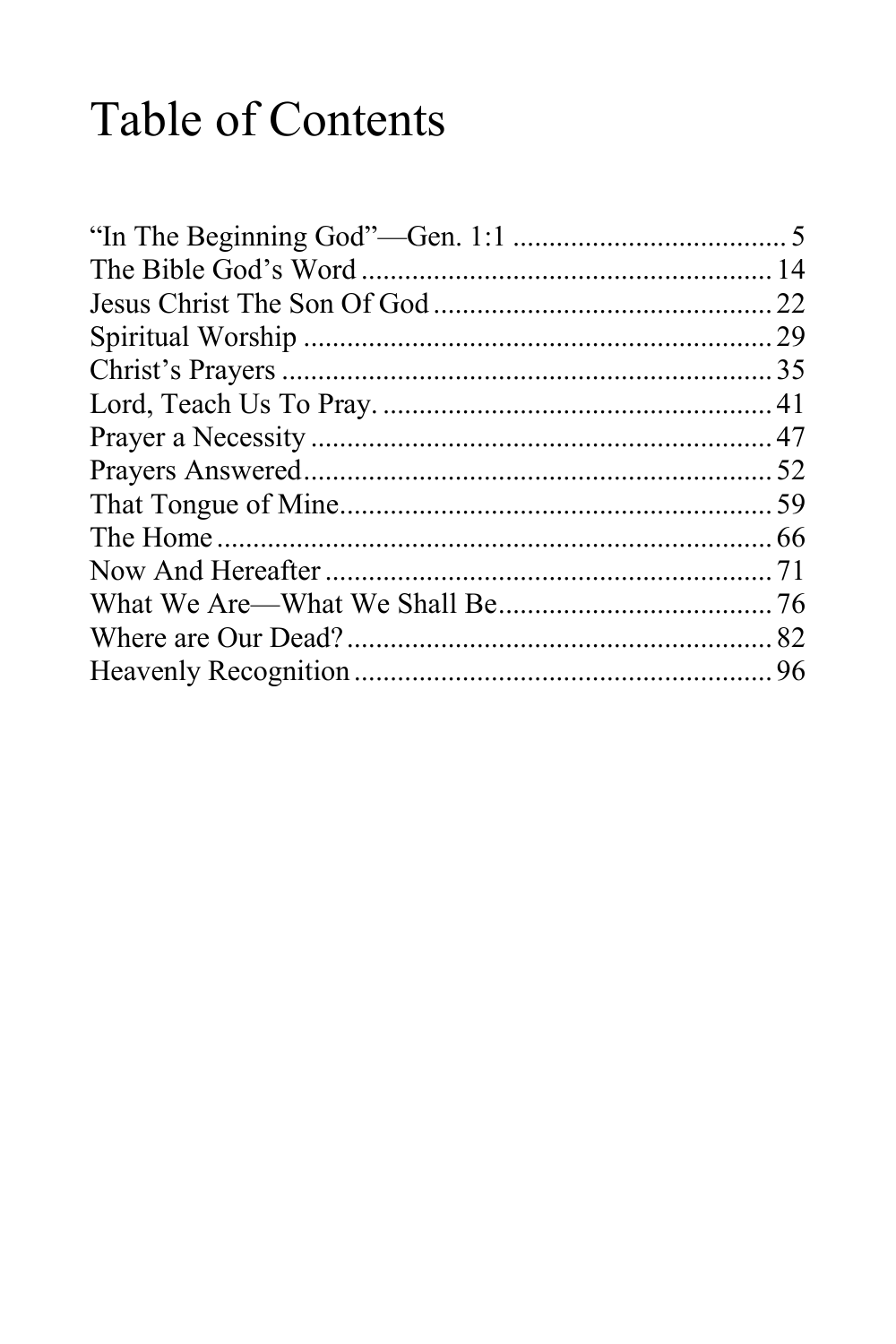# Introduction

THERE are books of sermons of diverse styles and characteristics. Some are logical, cold, and purely didactic. Others are inspirational and filled with warmth and color. Not a few are dry and tiresome.

This book is of the inspirational and more distinctly popular type. It sparkles with humor, and is permeated through and through with the language of the Scriptures. It is a book which will lighten the burdens of the reader and which will give him renewed encouragement to pursue his daily tasks.

The author needs no introduction at our hands. As a gifted speaker, a minister of rare sympathy and power, and a man who has climbed to the heights in his profession, he has won an enviable reputation throughout the American continent and beyond. His work speaks for itself, and we are sure that it will prove appealing to a vast host of readers.

The sermons in this book are all upon great themes. They touch the foundation principles and issues of life. No one is too learned to enjoy them or to profit by them, and no one is so unlettered as to be unable to grasp their practical import and meaning. The wealth of illustration by which the lessons contained in the book are enforced, is in itself a rare element of charm. Best of all, these sermons are thoroughly loyal to the great basic truths of our common faith.

It is a genuine pleasure to stand in the gateway and to commend such a volume to the thoughtful attention of its readers.

FREDERICK D, KERSHNER,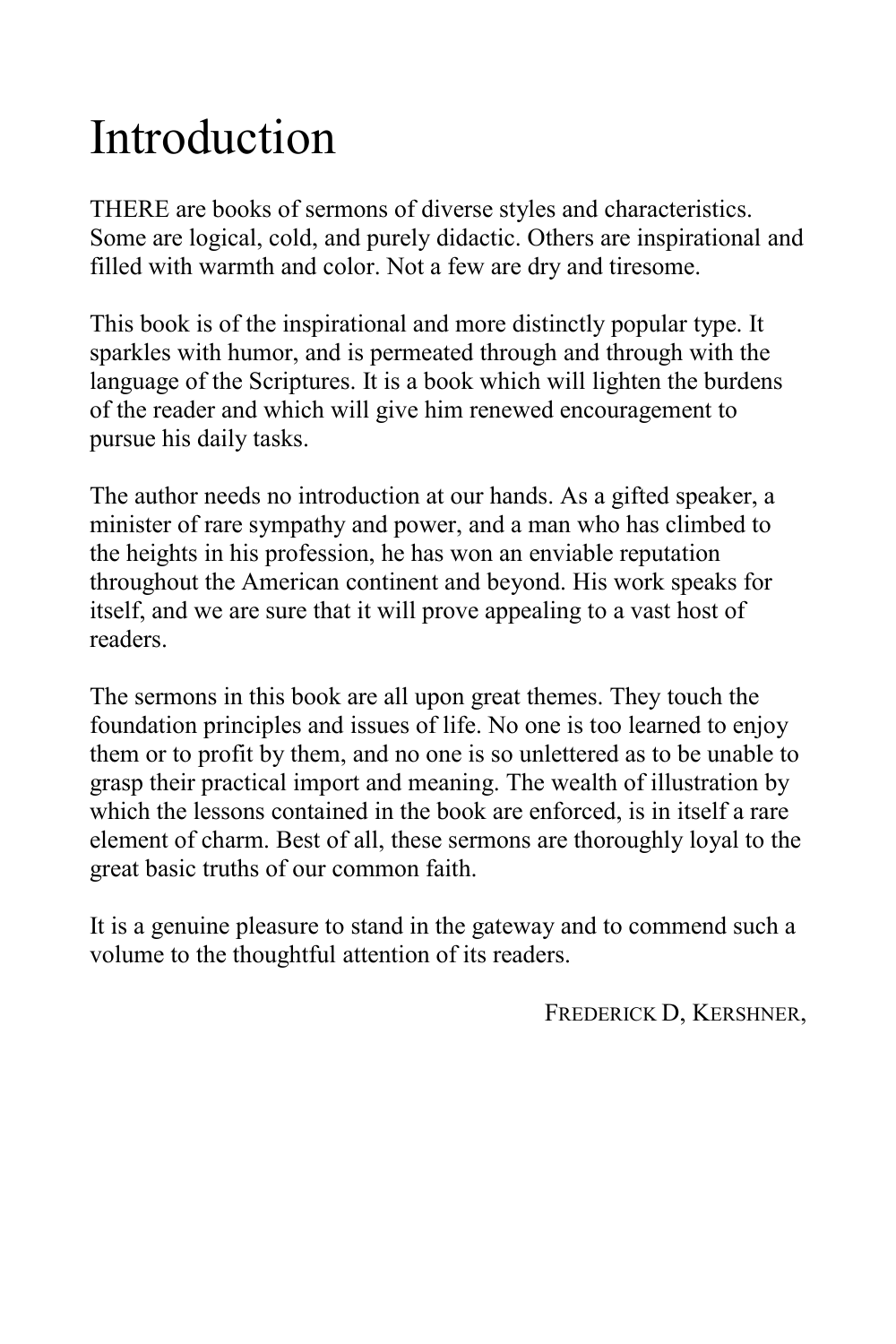# "In The Beginning God"—Gen. 1:1

ΤΉΕRΕ is just *one* mystery, and that is God. Accept the statement of the text, and all things can be explained; reject it, and nothing can be understood.

The agnostic comes to us with the cry: "I cannot understand, and therefore I do not believe." An agnostic is an ignoramus, and when he tells me he is that, I take him at his word. If we refuse to believe everything we cannot understand, then there is nothing we believe, for there is nothing we can understand.

The atheistic astronomer says, "I do not believe in your God because I cannot understand him," and yet he will offer me his book of astronomy, which is being taught in our colleges and universities, and he says everything contained in the book is true. Let us see if he is honest in his objection and if he is consistent in his criticism. We stand out beneath the out-stretched, boundless blue sky and gaze up into the distance. Star after star beams upon us, some glimmering but faintly, and with a far-away look, while others through infinite realms of space shed forth their glorious streams of radiance. Planets, stars, fixed stars, worlds upon top of worlds, how we wonder what you are! This atheistic astronomer says: "I have measured the distance from the earth to the moon and the sun; I can tell you their velocity; I know the material out of which they are formed; I have measured the circumference and the diameter of each; I have weighed them in my balances and can tell you their weight; the moon is a dead planet where no fire is; there is no water and no life there. I can, through my telescope, see the burnt-out volcanoes that exist there." He grows eloquent when he talks to me about the rings and the satellites. He says, "The sun is the center of the solar system, and beyond this sun there are other suns," and thus, with his imagination, he mounts his cloud chariots drawn by fiery steeds and leaps from star to star and from world to world, counting until his imagination is worn out and falls back on itself, and he exclaims: "Height without a top, depth without a bottom, length and breadth without a beginning or an ending; great indeed is the immensity of space!" Let us ask this man of wisdom a few questions and find out if he understands. Where is the center of the universe? How old are these stars? Tell me the circumference and the diameter of the universe. Are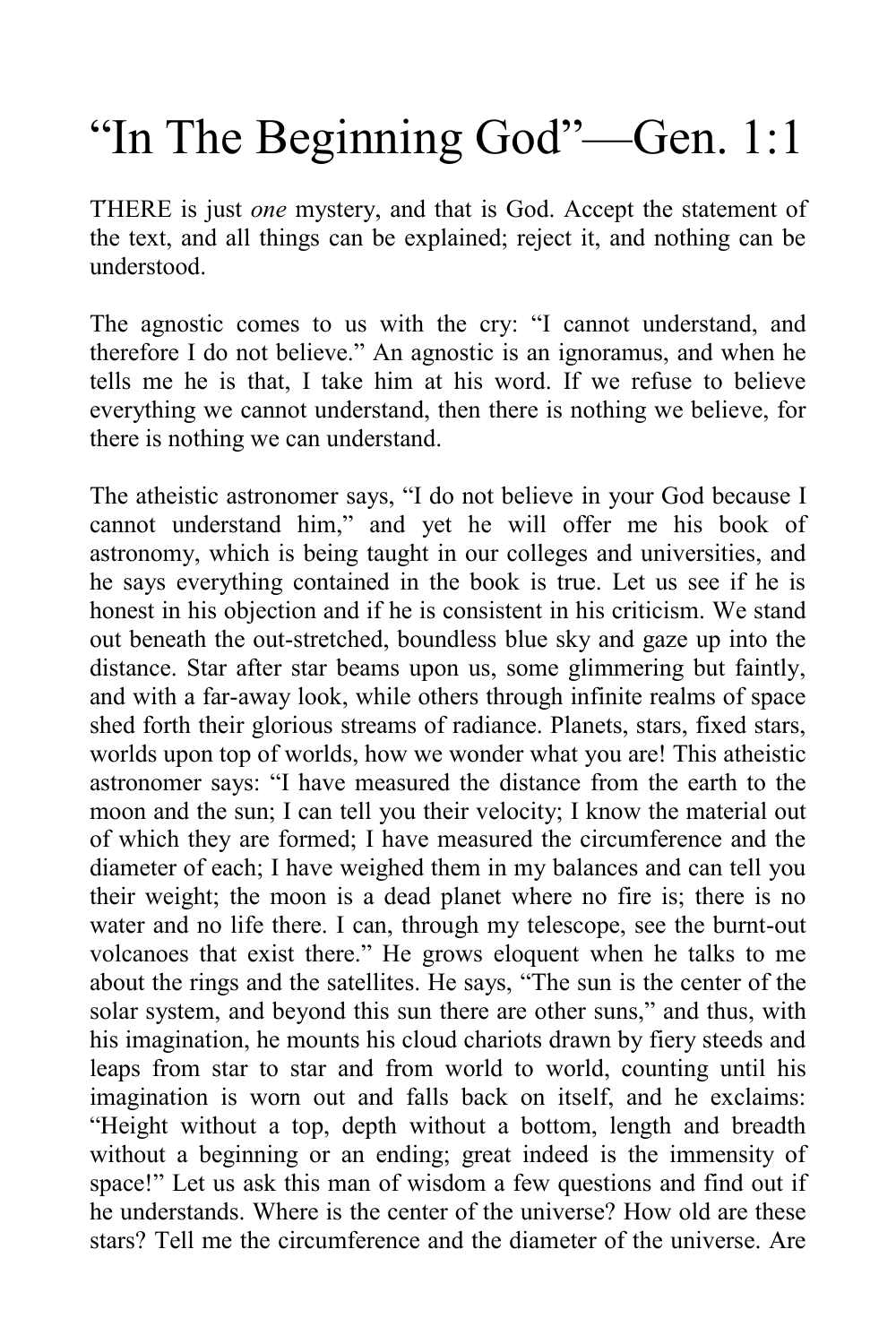these stars inhabited? On the right, on the left, before and behind, he will find that things are broken off, and he cannot answer because he does not understand. Then, Mr. Astronomer, why do you not burn up your books of astronomy and stop teaching the doctrine of the stars, since you cannot understand, and therefore cannot believe in your own books of astronomy? If you can believe in the doctrine of the stars when you do not understand, can you not believe in the God who made the stars, even though you cannot comprehend Him?

I hold in my hand a book. See it fall. What caused it to go down rather than up? You say: "The law of gravity*."* What is that? Have you ever seen gravity? Can you explain it? You tell me that it is an incorporeal, intangible, invisible something that causes the lesser body of matter to go toward the greater. Now, if you can believe in gravity, why not believe in the God who made gravity? You refuse to believe in God because you cannot see him, and yet you believe in gravity which you have never seen.

The atheistic geologist comes to me with his reasons for his atheism. He refuses to believe in God because he cannot understand him, and yet he believes in his book of geology. He says that he can go down and down until he comes to fire; but if there be no God, ask him to tell you who put that fire there. He can go back and back, but he can never touch the beginning. Ask him to tell you how it is that almighty God sent forth a ray of heat from the sun millions of years ago with force enough to penetrate the earth and there lie latent until the strong-armed miner dug it from its prison cell and gave it to us in the form of oil to burn in our lamps or coal to burn in our grates! What is fire? Do you know? Are you ready to say there is no such thing, and refuse to be benefited by its comfort because you cannot understand it? What is light? I never heard of but one person who could tell, and he was a lazy, sleepy, stupid boy in the school, and when the teacher asked, "What is light?" he, when half awake and half asleep, replied: "I did know, Professor, but I forgot." The professor said: "Think how much this world has lost because of the bad memory of this boy!" Do you know? Tell us if you can. Now, are you ready to say there is no such thing as light because you cannot understand it? Are you willing to blow it out and live the rest of your days in the dark?

Electricity—what is it? I remember going to the city with my first son.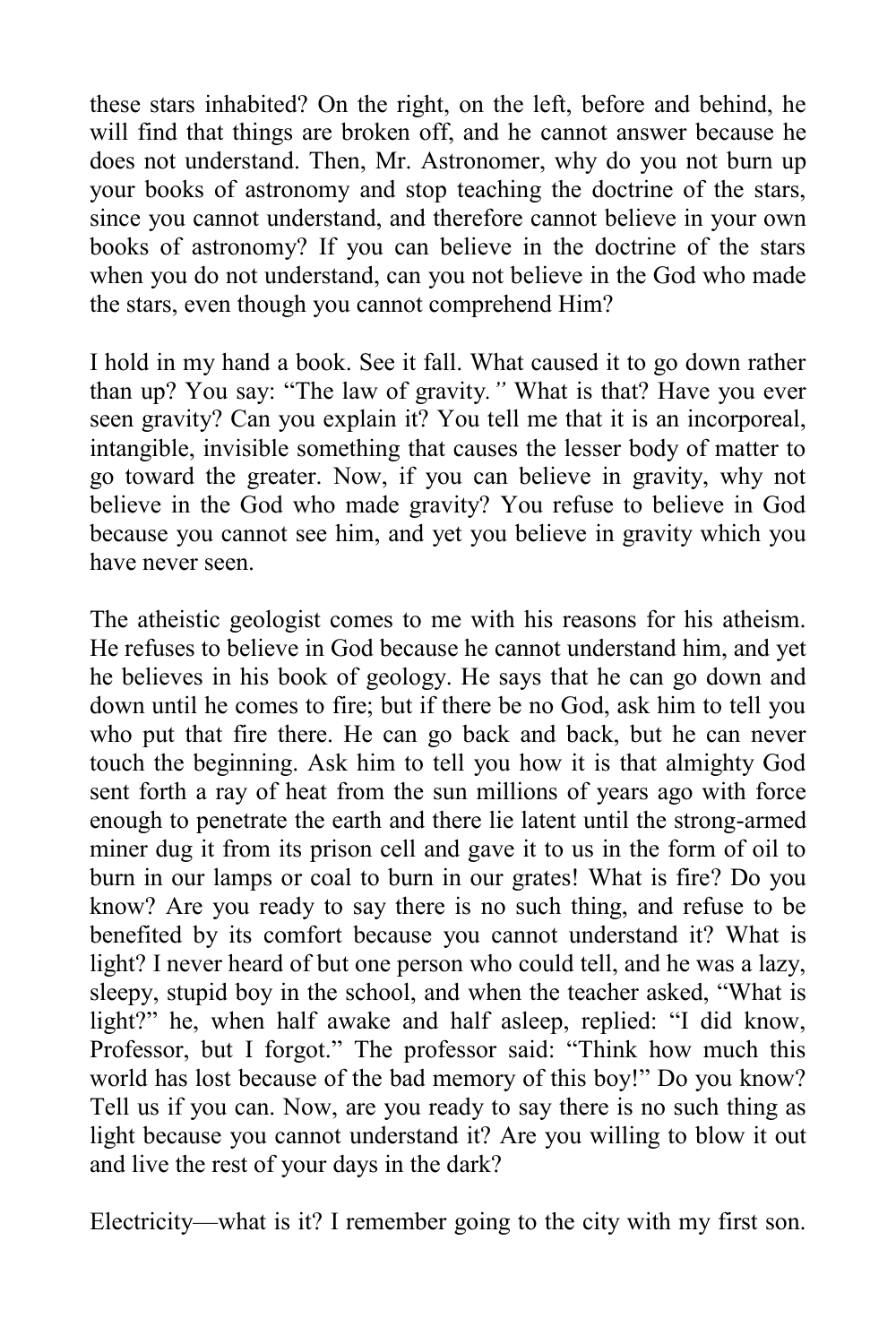I had been to town before, but he was acquainted only with the mountain scenes. When we pulled into the station he saw a car going by without any horses, and he became greatly excited and cried out: "Father, what is that?" I told him it was a trolley-car. Then he wanted to know what made it go, and I told him electricity. Then he cried out: "What is electricity!" I did not tell him. He is now a man with a family and I have not told him. If you think you can, you may.

I went into a railroad station one day to see a man who had moved to town. I had heard that he was a member of the church, and I felt it would be a good thing to hold a meeting in that town with a view of establishing a congregation. He was a negative Christian. Do you know what kind that is? It is a *dead* one. I found him at his office and engaged in sending a message. I leaned over on the window- facing, thinking I'd wait for him to get through with his work. I felt something like needles in my arm, and the sensation was going through me. I felt like you do when you hit the crazy-bone in the arm. I became excited, and wondered if I were paralyzed. When I got away from the window the feeling left me. I went back and touched it again, and with the same results. I jumped away just as the operator looked at me. He asked: "Did you touch this window?" I told him I did. He then informed me that he had charged the window with electricity with the view of catching a negro that loafed in the station, and he caught me. Now, I did not argue with him and say, "There is no such thing as electricity," and that I would not believe in a thing I could not understand. What is electricity? Can you tell? You refuse to believe in God because you cannot see him; have you ever seen electricity? You have seen lightning, but you have not seen electricity. You have not the eyes with which to see electricity. A negro was lecturing before a large crowd of his race and he said: "Ladies and gentlemen, I am here to-night to tell you what electricity is. Electricity is—electricity. Electricity electricity is, ladies and gentlemen, electricity is electricity, and it is none of your business what electricity is." Edison cannot give a better definition than did this negro.

An evangelist had conducted a meeting in a small town, and a number of the young men had become converted. A professional infidel lived in the hotel, and he took delight in giving the young men that gathered in the hotel at nights theological nuts to crack. One night the old parson had come to town and was in his room in that hotel. The infidel had a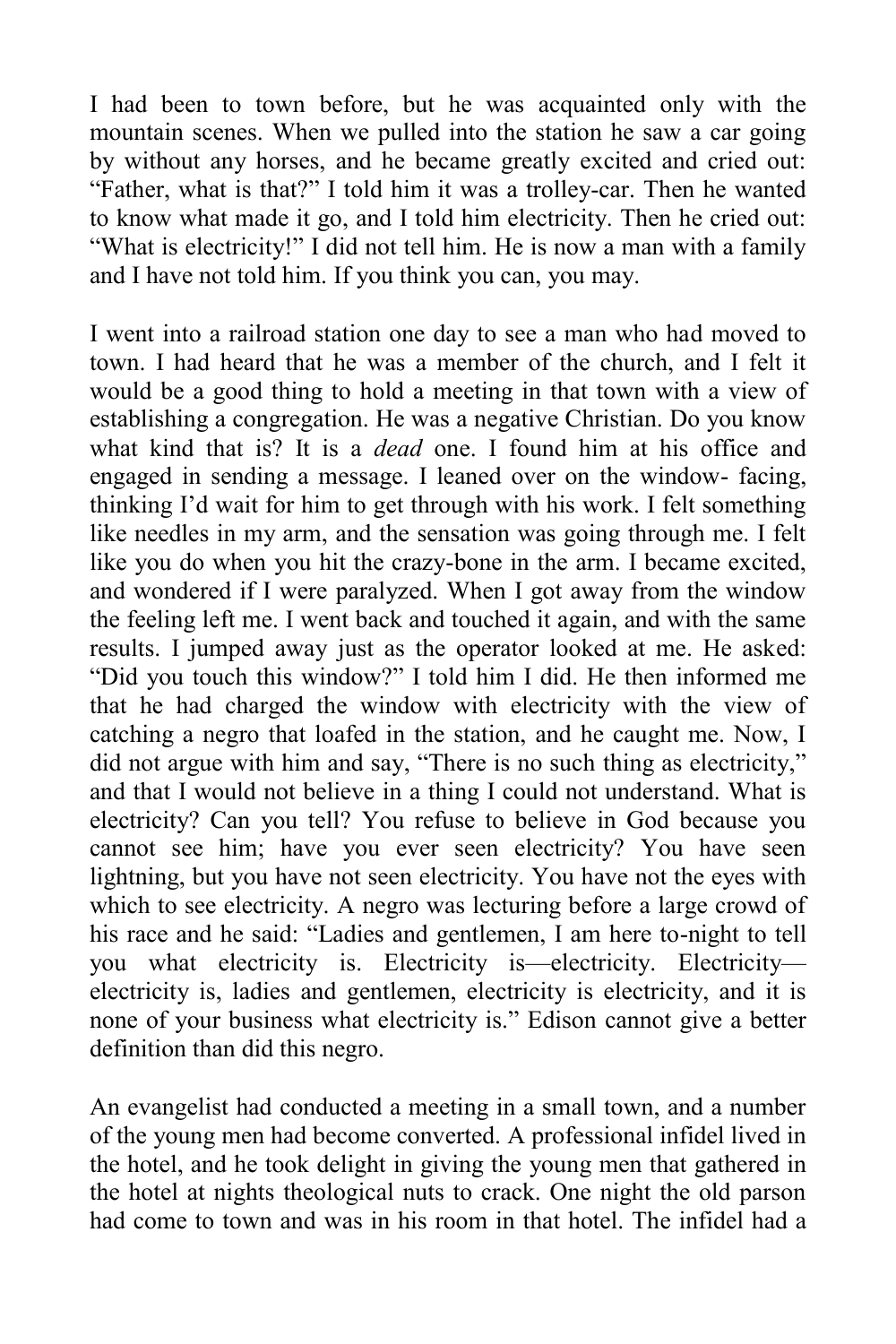group of men about him and he was knocking their props from beneath them, when one of the boys went to the stairway and called for the parson. "Come down, parson, and help us out. This man is doing us all up." Just as the old parson got to the head of the steps he heard the infidel say: "If you have a God, show him to me; let me feel him; let me hear him; let me taste him; let me smell him." He was told they could not comply with his requests. "Then," he said, "if you cannot approach your God through any of the avenues of approach—the senses—you have no God." By this time the minister had gotten into the room, and he put his hand on the shoulder of the infidel and said: "I perceive that you are an idiot." The man became angry and said: "I have never been accused of that before." "I will prove it," said the minister. "What is an idiot?" He was told that it is a man without a mind. He then said: "Let me see your mind; let me taste it; let me feel it; let me smell it; let me hear it." He was told that it would be impossible to grant his requests. Then," said the parson, "you only have five avenues of approach, and if I cannot get hold of your mind through any of these avenues, you have no mind, and if you have no mind, you are an idiot." The minister says: "I was walking the street one day and saw this man approaching me» I wondered if he meant to thrash me. He came to me and took my hand in his and said: 'Parson, I want to thank you for what you said to me that night in the hotel. I am now a believer. I never knew before what a fool I was. I believe now in things I cannot understand<sup>"</sup>

A boy is flying a kite. It is out of sight. A stranger sees the boy and asks:

> "What are you doing, my lad?" "Flying a kite," the boy replies. The man looks into the heavens, but he cannot see the kite. He says: "I do not believe you are flying a kite, my boy, I cannot see it."

> The boy says: "Then take hold of this string and you can feel it pull." We may not see God, but we can feel him pull.

If you do not believe in anything you cannot understand, then you do not believe in your parents; you do not believe in your children; you do not believe in yourself. Who can understand man? The ancients one time had a motto: "Man, know thyself." None of us have learned this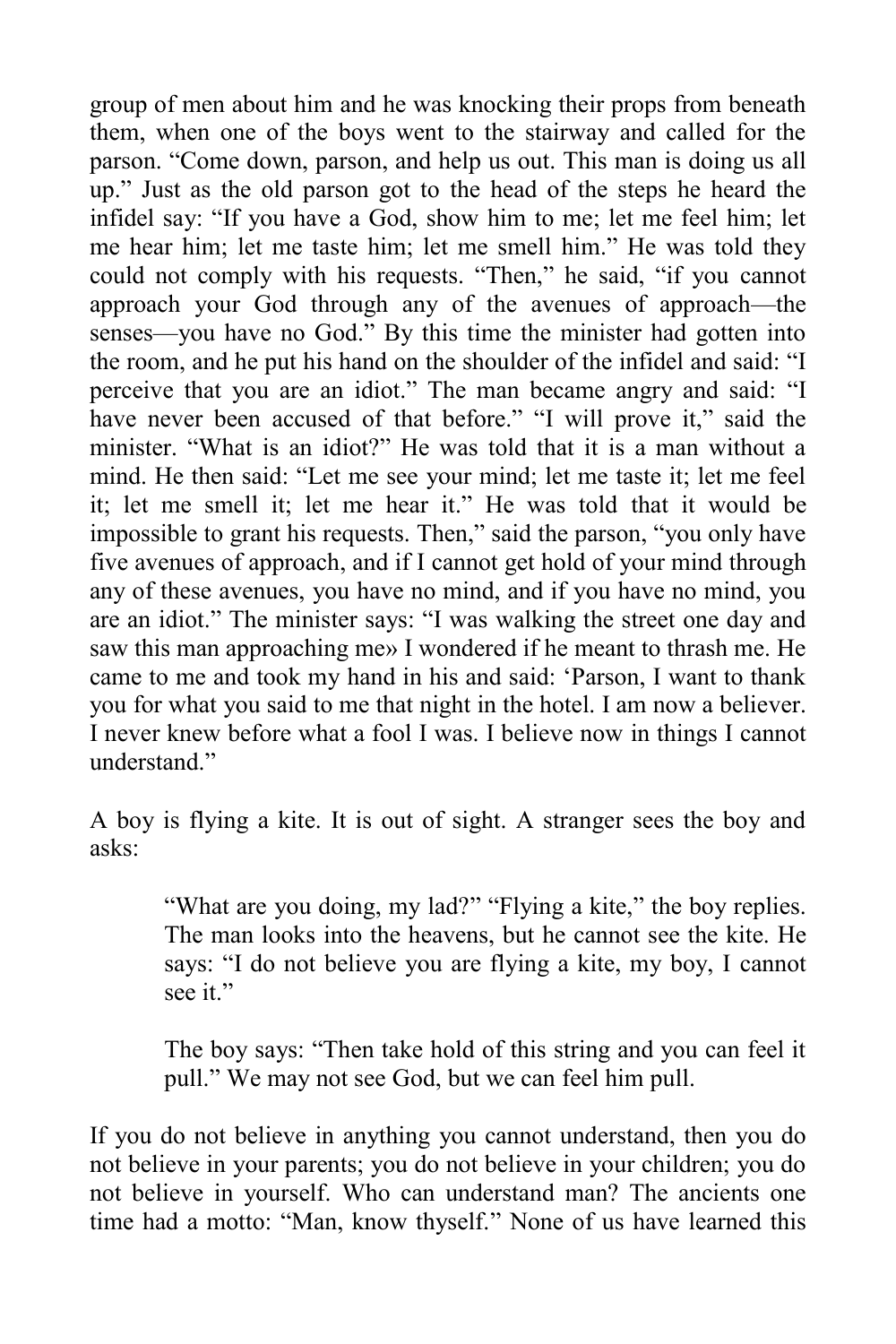art. Like Sir Isaac Newton, we are children drifting on the surf-beaten shores, gathering here and there a pebble, while all of the regions about us are depths of unexplored knowledge.

We are told that a man by the name of Harvey discovered the circulation of the blood. If there be no God, can you tell us who started that blood through the veins? Books have been written on the formation of the hand, but Bell and all who have written on the subject cannot tell how I move my finger if there be no God. Take the mechanism of the eye. Can you understand this self-focusing machine? See it as it makes many pictures in a second!

Is beauty in the eye or is it in the individual? A man said: "I am thankful that all men cannot see as I do." When asked why, he said: "They would want my wife Nancy." A man replied: "If everyone saw as I do, there would not be a man in the world who would have her." Who understands the brain? We boast of living in the twentieth century, and of our wonderful inventions, but I want to tell you that I agree with Solomon in the statement that there is nothing new under the sun. Take telegraphy. When God made Adam and placed him in the garden he established a complete system of telegraphy, and every one born into the world since has been a duplicate of the same. Let me illustrate. You are sitting in the church on some hot August night and the minister is preaching a lengthy sermon, and you find a mosquito sailing over the heads of the people looking for his cousin, when all of a sudden he takes up his abode on your bald pate. A message is at once sent to the central station—the brain, and a call is made for connection, and then a dispatch is sent to your hand with the news, "A mosquito is on the head," and it is gone! This is telegraphy. Messages are coming and going all the time, and they never get confused when the central office is all right. Do you understand this? The backbone is an immense telegraph pole with forty pairs of nerves— wires—and with ten million branches running in all directions.

Take the body, which is covered all over with pores. We are told that one grain of sand will cover one hundred scales, and that each scale covers from three to five hundred pores, and that each pore has in it an innumerable multitude -of living things swimming around in it, and with as much freedom as a whale has in the sea. Can you understand this? Do you believe it?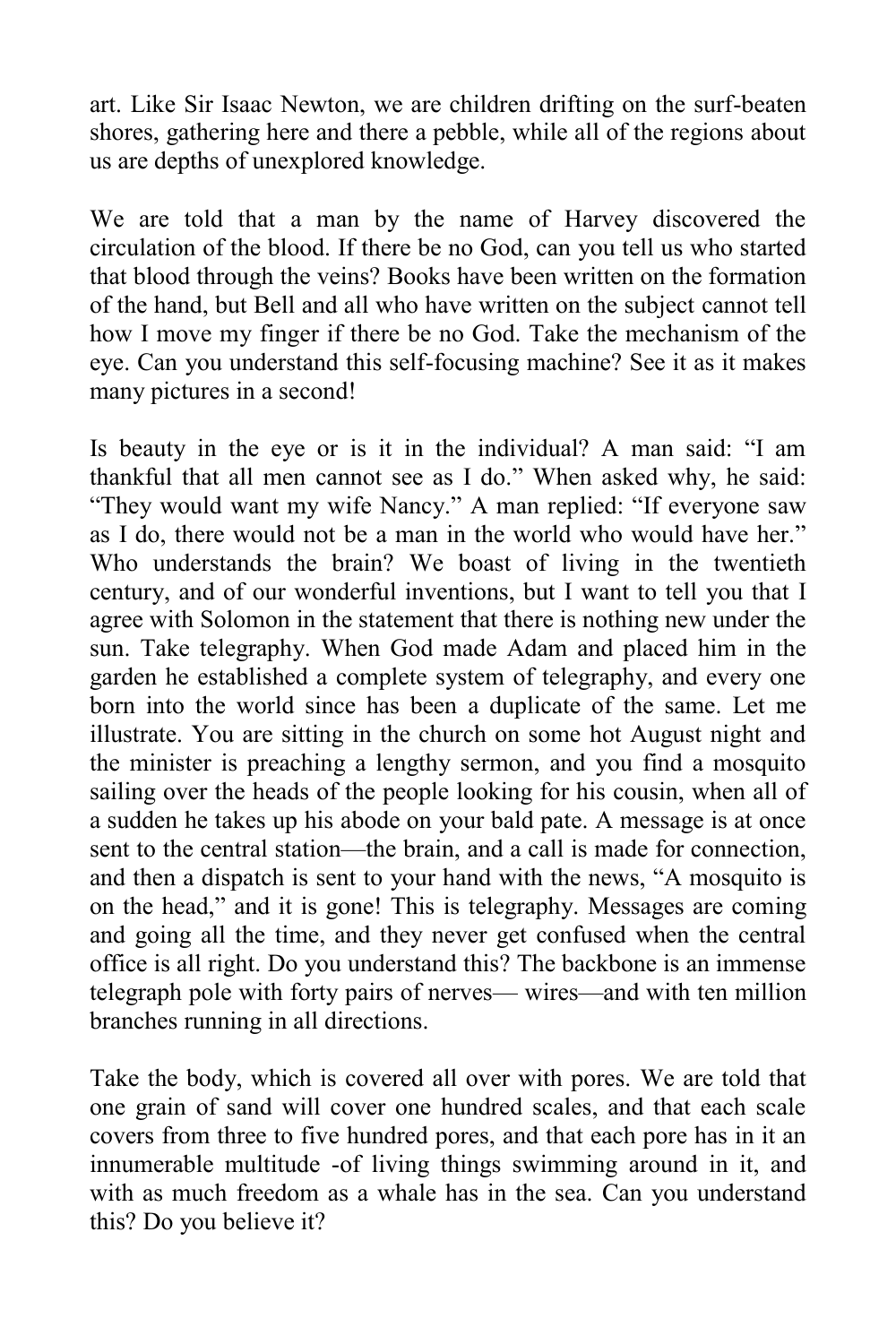Some years ago I met a noted atheist who took great delight in giving young preachers theological nuts to crack. She said: "If you have a God, then show him to me and I will believe." When asked how this world came into existence, she said: "From chance or from evolution." When I asked her who made her, she said:

> "I came from a spore, an atom, a germ. I began with an atom and kept on evolving until I became a tadpole, and then a monkey, and then a creature of intelligence."

I had heard that there is a connecting link somewhere, and I concluded that if the theory of evolution be true I had found this link, for she was the ugliest woman I had ever seen. I further told her that she might be related to the monkey, but I did not claim to be of any kin to the animal.

Let us notice her objections. Could not believe in God because she could not see him. Ask her if she had ever seen an atom and she would say "No." If she could believe in the atom without seeing it, why not believe in God who made the atom? If a man came from an atom, who put the life into the atom? When the germ of an egg, the germ of a snake and the germ of a man are all placed under the microscope, why do they all look alike, and what is it that keeps the germ of the tree from evolving into a snake, and the germ of the snake from evolving into the man, and the germ of the man from evolving into a tree? Why does not man evolve into an archangel?

If the world came from chance, how do you account for the order and perfection and the wisdom revealed in the creation? Suppose I would quite a beautiful poem and you would ask me who was the author, and I would say, "There is no author. I just took a handful of type and threw them against the wall, and it happened!" You can spell my name with four letters, but you could not do it by throwing four letters against the wall, if you were to try for a century.

I met the husband of this woman. He was an intelligent man, but an atheist. When I asked him why he did not believe, he said: "I cannot understand. I do not believe in a thing I cannot see." He said man came as a result of evolution. There has never been an evolution where there has not been an involution. The hardest thing I ever tried to do was to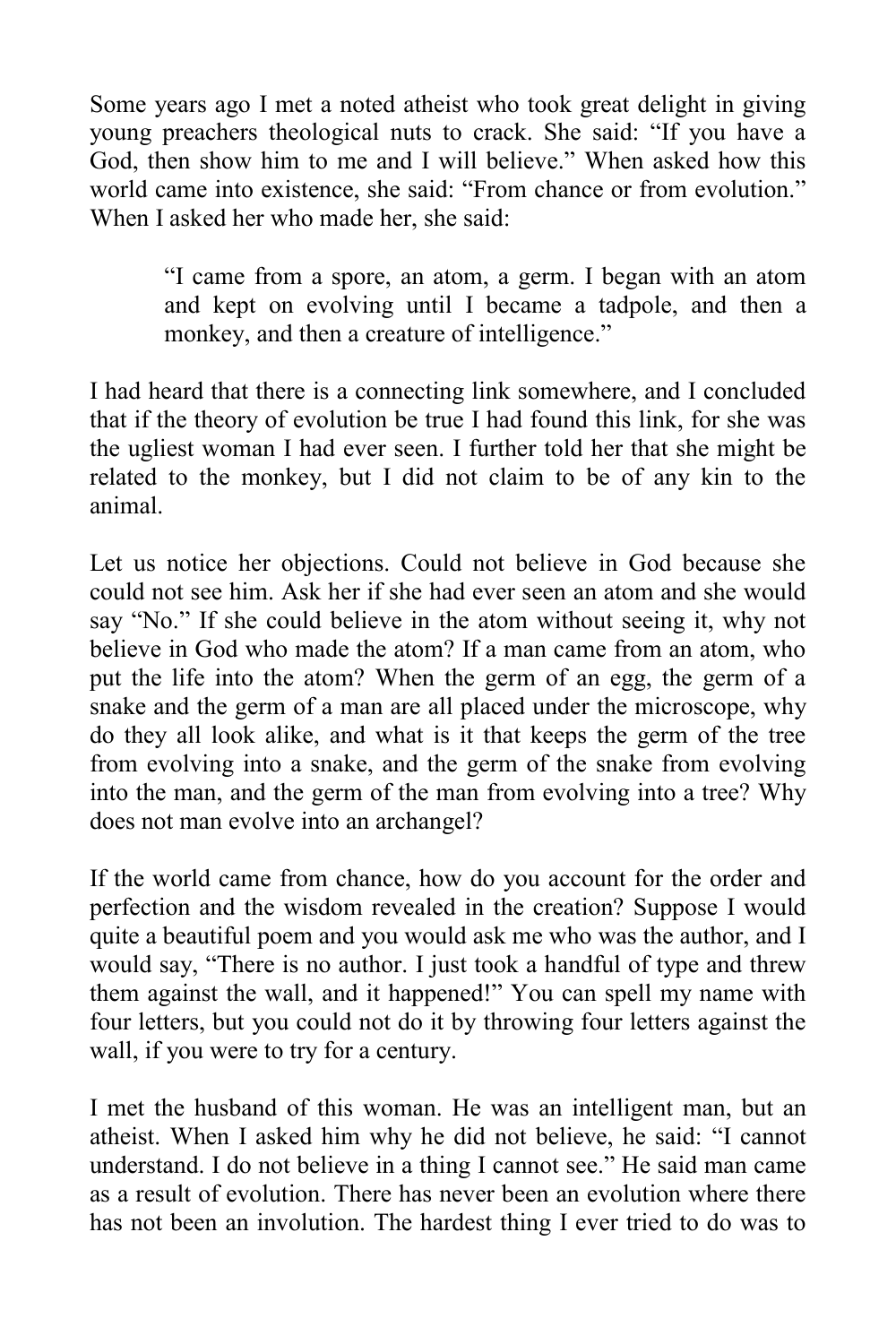evolve out of my pocket a ten-dollar bill to pay for a new hat for my wife, when it had not been involved into my pocket.

Did you ever try it? If the world is here as a result of evolution, who involved the idea? In my early manhood I was a schoolteacher, and after getting my license I purchased a Waterbury watch. It could outtick any small piece of machinery I had ever seen, but I had to keep winding it all the time to keep it going. It was like some churchmembers. One day I decided to look into that watch and see the jewels. I took out the three little screws, and there jumped out in that schoolroom a spring nine feet long. I tried to place it inside of the watch, but I could not find room enough to hold the spring. I took it to town and sold it to a man who had watch sense. I could not fix it because God had never involved into my head any watch sense. He had involved some into the head of the other man and he could fix it. That watch could not repair itself; when it stopped it could not start itself. It had no sense. It was unorganized matter.

Let us look up into the blue sky and behold the greatest piece of clockwork man has ever looked upon. It did not make itself. A creation implies a Creator; a design, a Designer.

> The spacious firmament on high, With all the blue ethereal sky, And spangled heavens, a shining frame, Their great Original proclaim.

The unwearied sun, from day to day, Doth his Creator's power display, And publishes to every land The work of an almighty hand.

Soon as the evening shades prevail, The moon takes up the wondrous tale, And nightly to the listening earth Repeats the story of her birth;

Whilst all the stars that round her burn, And all the planets, in their turn, Confirm the tidings as they roll,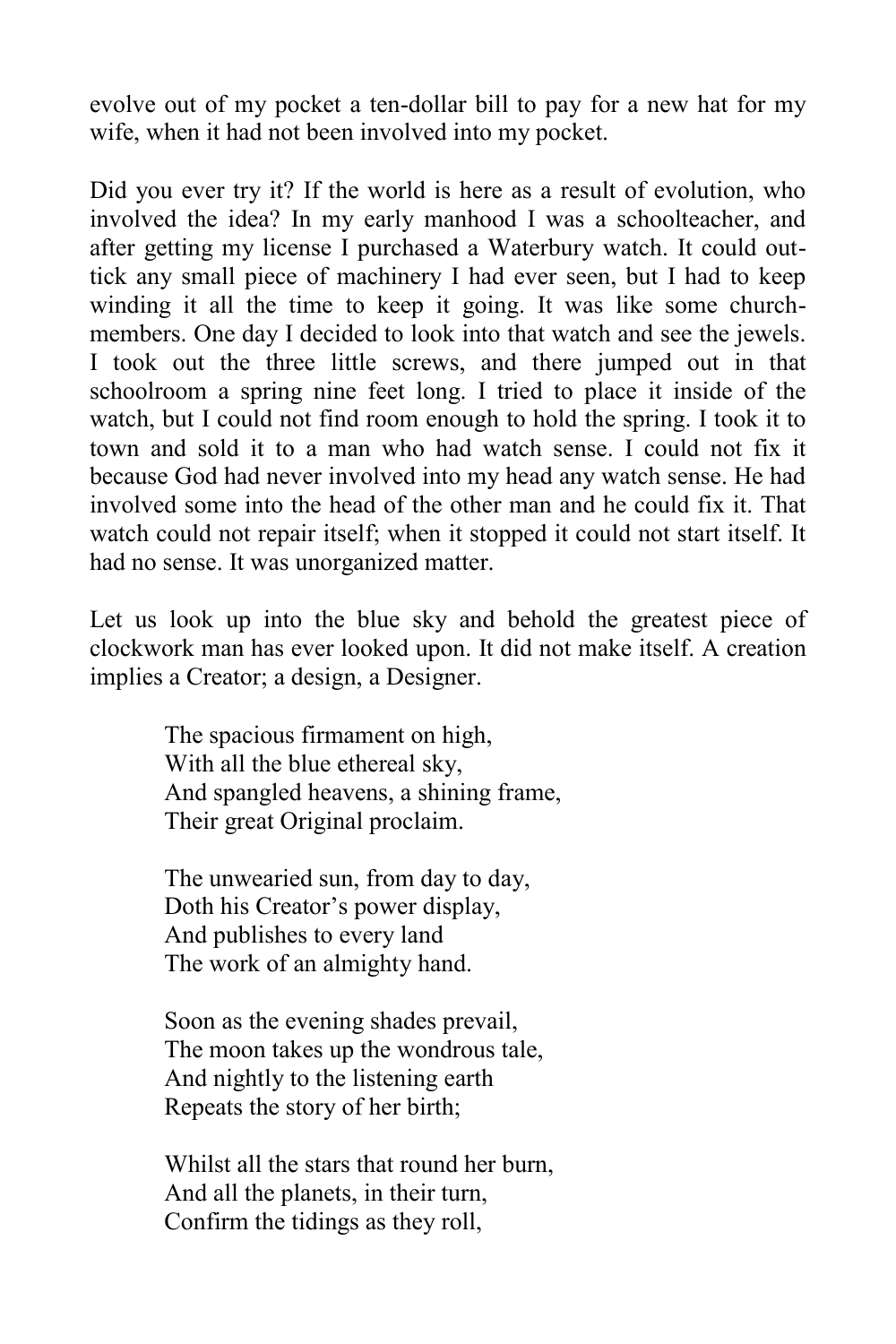And spread the truth from pole to pole.

What though in solemn silence all Move round this dark terrestrial ball; What though no real voice nor sound Amid their radiant orbs be found;

In reason's ear they all rejoice, And utter forth a glorious voice, Forever singing as they shine, 'The hand that made us is divine.'

You may burn all the churches and kill all of the preachers, but so long as there is a blazing star shining in the heavens, so long will there be a witness to testify in burning eloquence, and with logic that can never be refuted, that God is.

This intelligent atheist said he did not believe in God because he could not understand him. He believed in himself and in his fellow-man, and yet had to confess that he did not understand either. Man eats, but he does not understand digestion. He cannot tell how it is that the food produces hair, bone, flesh, nerve, etc. What is it that takes the part out of the beefsteak that makes hair and puts it on the head; that makes nail and puts it on the finger and never on the nose? He tells us that where the artery ceases to be an artery and the vein begins to be a vein (no one knows where this is) the selection is made. Two men eat the same food for five years, and one has a mustache and the other has not; why is it? When the man said he could not believe in God because he could not see him, I asked: "If I can prove to you that you have never seen your father, that you have never seen your mother, and that you have never seen yourself, will you confess that you never had a father, that you never had a mother, and that you do not exist?" He said he would. Then I said: "I stab you with a knife, and your body falls upon the hard pavement and it is soon cold and lifeless; is that you? Is that lump of cold clay lying there the one that invented that machinery, that enjoys the sublime and the ridiculous, that thinks and acts? If that be you, why not let us embalm you as the Egyptians did, and keep you with us forever?" He confessed that the body was not the man. Then I said: "You have never seen yourself; no man can see a live man. It takes spiritual eyes to see God and to see man. You have only seen the house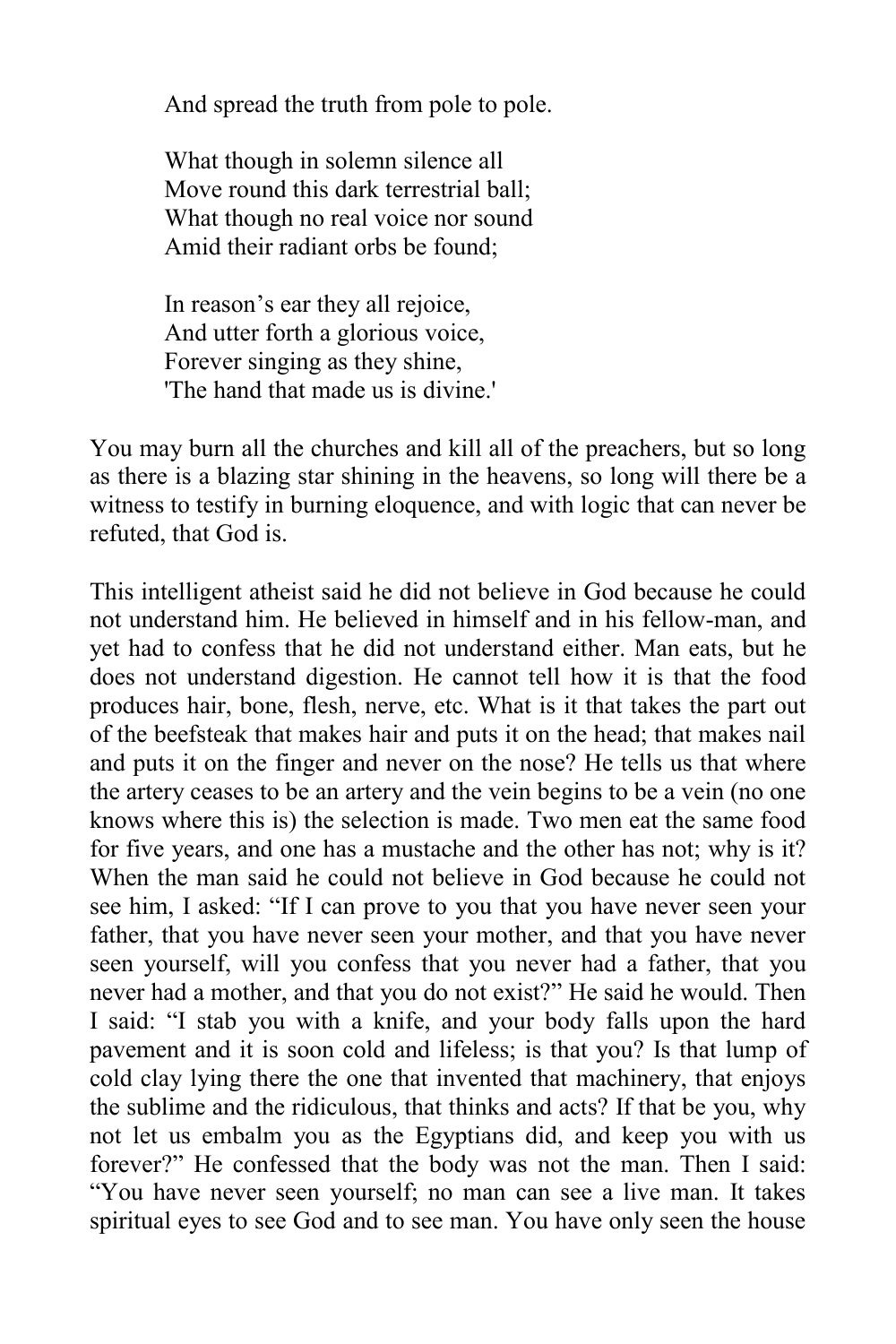in which man has lived. These eyes do not see; they are the windows, and I am back inside looking out through the windows. That was not your baby that you deposited in the grave; it was only the place in which the baby lived for a short time." He said: "I do see myself manifesting myself through myself." "You see God manifesting himself through himself, too, and if you can believe in your own existence upon such evidence, why not believe in God upon the same kind of testimony?" I asked.

What is life? What is death? Without God all is mystery; with him all may someday be understood. He has century plants, and they will unfold in their own good time.

Death! A father puts his son into a plain building, and tells him he must live there for a short time and then he may have a beautiful mansion. The house becomes dilapidated and a leak is revealed. The carpenter is called and the leak is repaired. Then another break is seen and he is called again. Soon the building is almost ready to fall down, but in sight of this building is another that is nearing completion, and the father, when it is finished, comes to the son and says: "You have remained in this house without complaining, and now I want you to come into this beautiful dwelling I have prepared for you." Man is put for a season into the body which is his house. Again and again the break is discovered and the physician is called to repair and make it comfortable, but after a time it is ready to fall to pieces because of disease, and the father says to his son: "Come now and live in this house I have prepared for you. This is to be your home." And the soul comes out of this house of mortality and enters into a house that is to be eternal. This is death.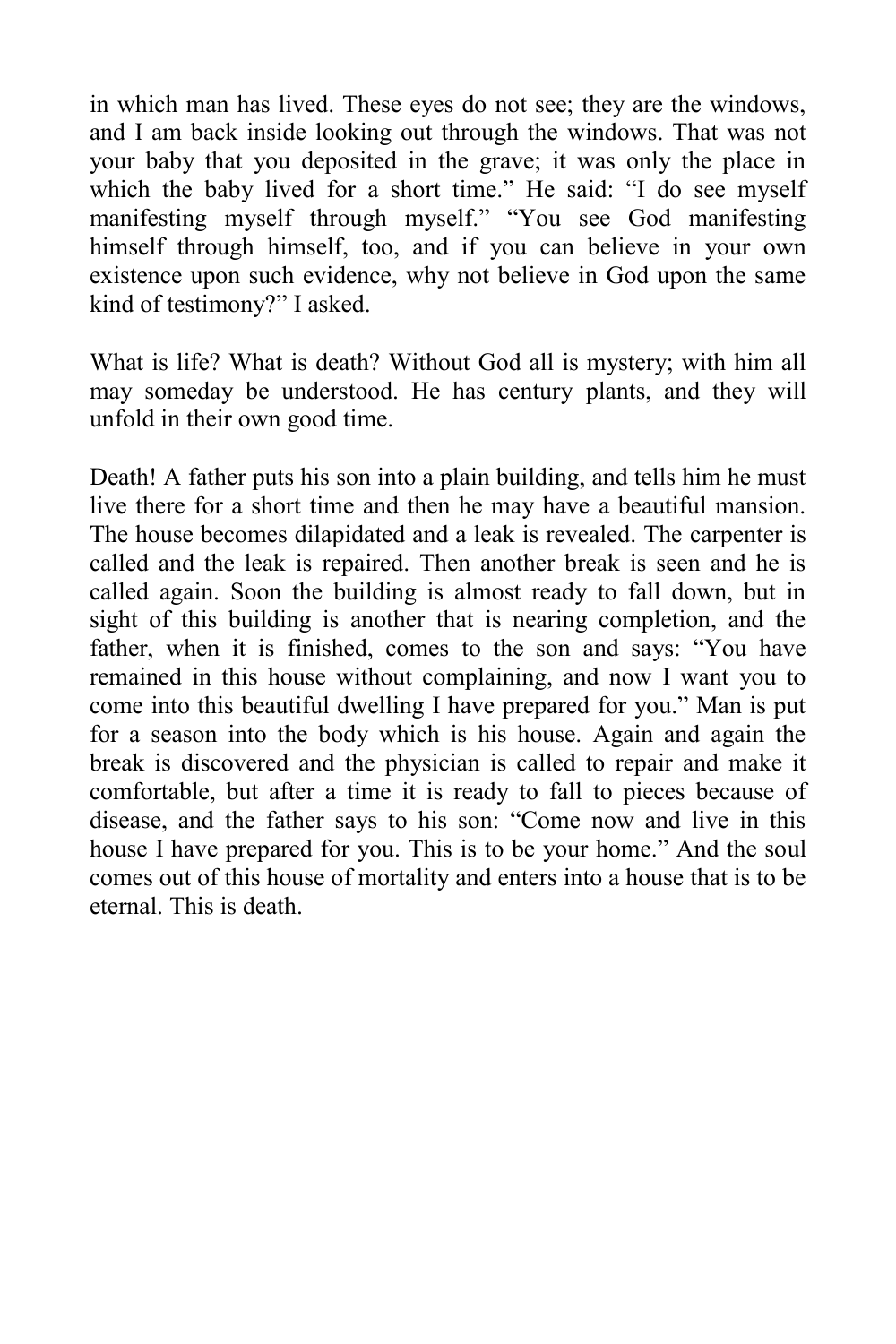### <span id="page-13-0"></span>The Bible God's Word

TEXT.—"But men spake from God, being moved by the Holy Spirit."— 2 Pet. 1: 21.

"I AM, therefore God is, for no man ever made himself. I speak, therefore God spake, for no man has ever spoken who was not first spoken to." God has given to man two books— the book of nature and the book of revelation. The book of nature reveals a God of wisdom and of power; the book of revelation reveals a God of love, and this is the highest and best revelation. It reveals God as our Father.

The Book is here; if God did not write it, who did? Man could not have done it, and he would not if he could. It is a book that reveals man's defects and pronounces condemnation upon his head. All of the combined wisdom of all the combined ages could never have written this Book. We are certain that the devil did not write it, for it is opposed to his kingdom, and to follow its teachings will mean the destruction of the devil and his kingdom. It is antagonistic to all that is devilish.

Let me give you only a few reasons for believing it came from God and that it is the product of inspiration. Men of God spake from God, being moved by the Holy Spirit, says the apostle. It cannot be destroyed, and therefore we argue that *its indestructibility* is a proof of its inspiration. When Moses saw the burning bush, the flames loomed and the fire burned, but the bush could not be consumed. God was in it. God is in this old Book and it cannot be destroyed. It has come to us through a river of blood. Every page is stained with the blood of the martyrs. Someone says: "It has been upset more times than any other book, and yet it is a solid cube right side up every time." It is like the Irishman's fence which was five feet thick and three feet high, and someone said: "Pat, are you not afraid to keep fooling with that fence—afraid you will upset it?" Pat replied: "Faith, if I do, it will be two feet higher after I've completed the job!" It is this way with the Bible. Every time a destructive critic or an infidel makes an attack on it, it comes before the people with renewed power and strength. Those who opposed it and tried to destroy it in the past ages have been almost forgotten, and were it not for the fact that they linked themselves to its history, would not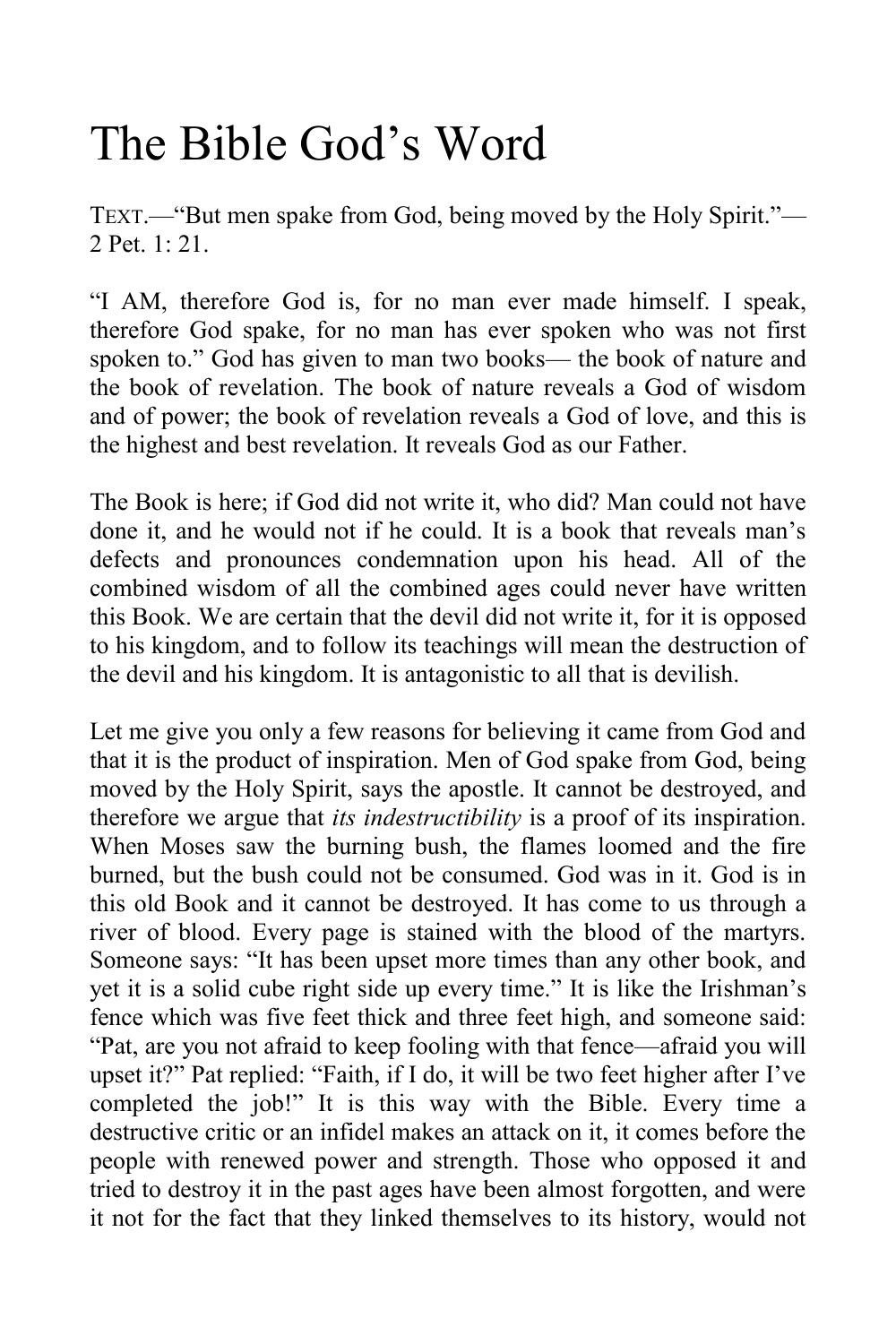be thought of today. Voltaire predicted that within one hundred years there would be no Bibles, but when the hundred years had rolled around, the Christian people were printing Bibles on the very printingpress which had been used by the French infidel. Thomas Paine did his best to kill it in his day and generation, but today there are millions of men reading the Book, and never in the world's history have we had so many copies of the Bible, and in so many languages, as we have today. No book attracts attention as does this one. Can you picture the scene in New York when the new version came from the press: ex- presswagons loaded with Bibles and the Bible houses unable to supply the demand! Think of it: 118,000 words sent by telegraph to Chicago in order that the people in that locality might be able to read the message at the same time they were reading it in New York!

*Its Style.*—The style of the Book is another reason for believing in its inspiration. When you translate a piece of literature into a foreign tongue it loses its personality and its individuality.

> Shakespeare*'s* magic could not copied be; Within that circle none durst walk but he.

The moment you translate his writings, and put them into another tongue, they lose their power. Not so with the Bible; you can put it into every dialect, and you can create a language and then put it into the one you have created, and it is still the powerful, uplifting, soul-saving message. It is a universal Father speaking to his universal family. Its conciseness is characteristic. You write the history of the Johnstown flood and you will have a book of hundreds of pages, but when God wrote the history of the greatest flood the world had ever seen, he put it into a few sentences, and you cannot add to it. It is a perfect description. If you write the history of a man, you will use pages, but God can write the history of a nation and put it all into a few paragraphs, and you are impressed with it as being finished.

*Its Uniqueness*.—Suppose the President should issue a proclamation calling upon men from every country under the "Stars and Stripes" to bring to the city of Washington, on a certain day, pieces of marble taken from the quarries of their own land, and that these men, ignorant of each other's work, should come to the city on that day and place their pieces of marble, and when it was all done, without the use of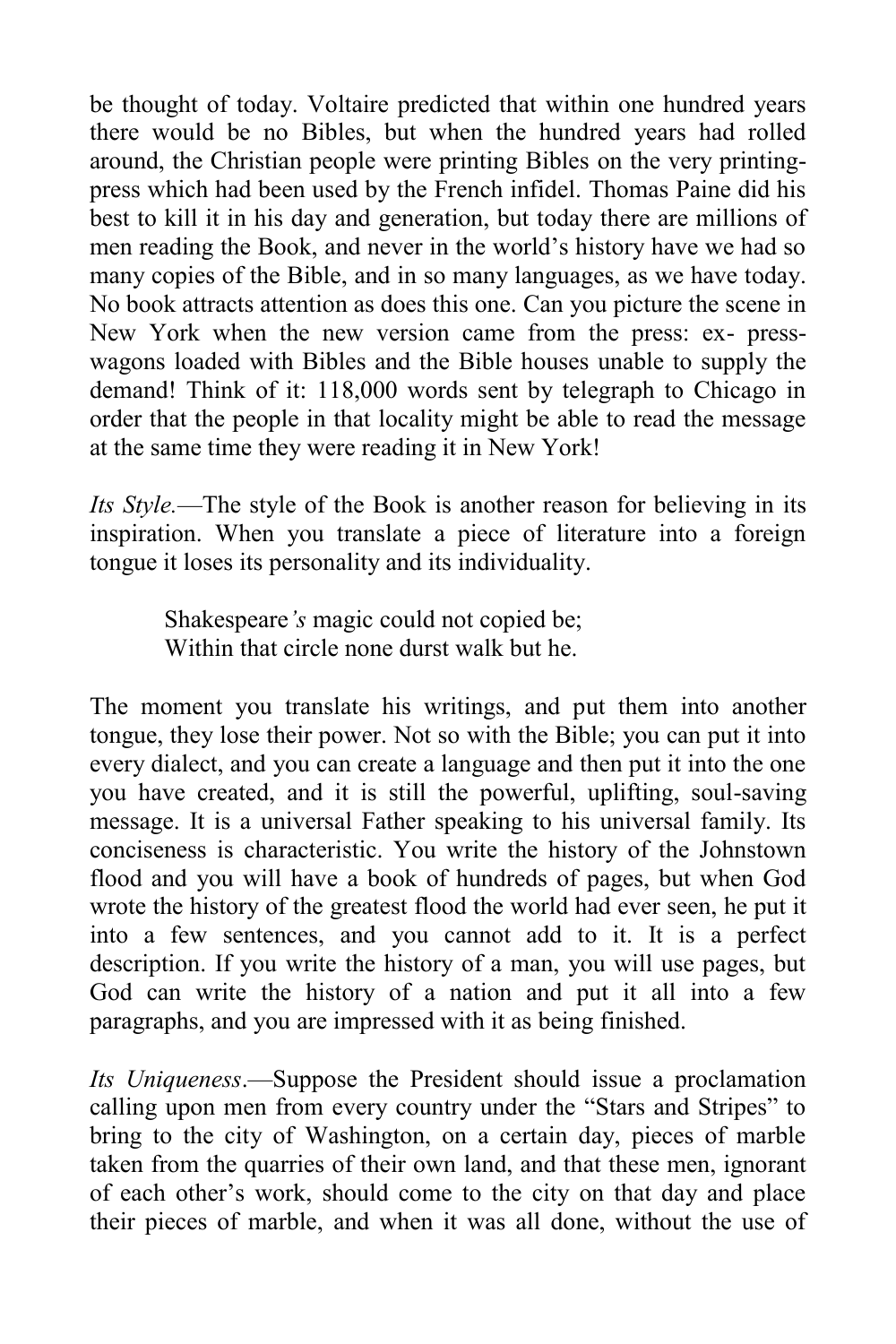hammer or chisel, there would go up a beautiful and magnificent temple, perfect in form and in design. What would be your conclusion—that each man wrought under the direction of some master mechanic or that it was miraculous? Here we have sixty-six blocks of spiritual marble, and they have been quarried by forty men and at different times and in different places, and when they are put into proper form we have the beautiful and magnificent spiritual temple of inspired wisdom and truth in which God is pleased to dwell. How do you account for it upon any other basis than that all of them wrote as they were moved by the Holy Spirit?

*Its Influence*.—Just as the desert is made to blossom because of the presence of the spring of water, so society is blessed by the word of God. Wm. E. Gladstone said: "After fifty-eight years of

public life—forty-seven in the English Cabinet—having been associated with sixty master minds of the world, all but five were Christians<sup>"</sup>

Who would live in a community of infidels? The Bible in a community guarantees protection to property and to life. Two young men were traveling in what was then termed the "wild West." One night they stopped at a cabin and asked to be taken in for the night. One of the young men was an infidel and the other was a devout Christian. The infidel said to his companion: "I am afraid to stay here all night. This old man would kill you for a quarter. I have determined to take my revolver to bed with me, and to cut a hole in the bed-quilt and peep out with my hand on my pistol and be ready to shoot." When the time came to retire, the old man got his big family Bible and said:

> "Young men, it is our custom to read God's word and pray before going to bed. I hope you will join us." He then read the chapter, and they got down on their knees and he prayed: "Father, bless these young men who are so far away from home. Keep them from danger and from the power of the evil one. Bless their parents who are so anxious about them to-night. Comfort them with the thought that God will be unto them a Father and that he will care for and protect them, we beg in Jesus' name." The infidel was the first to get into his bed. The Christian noticed that he did not have his revolver and that he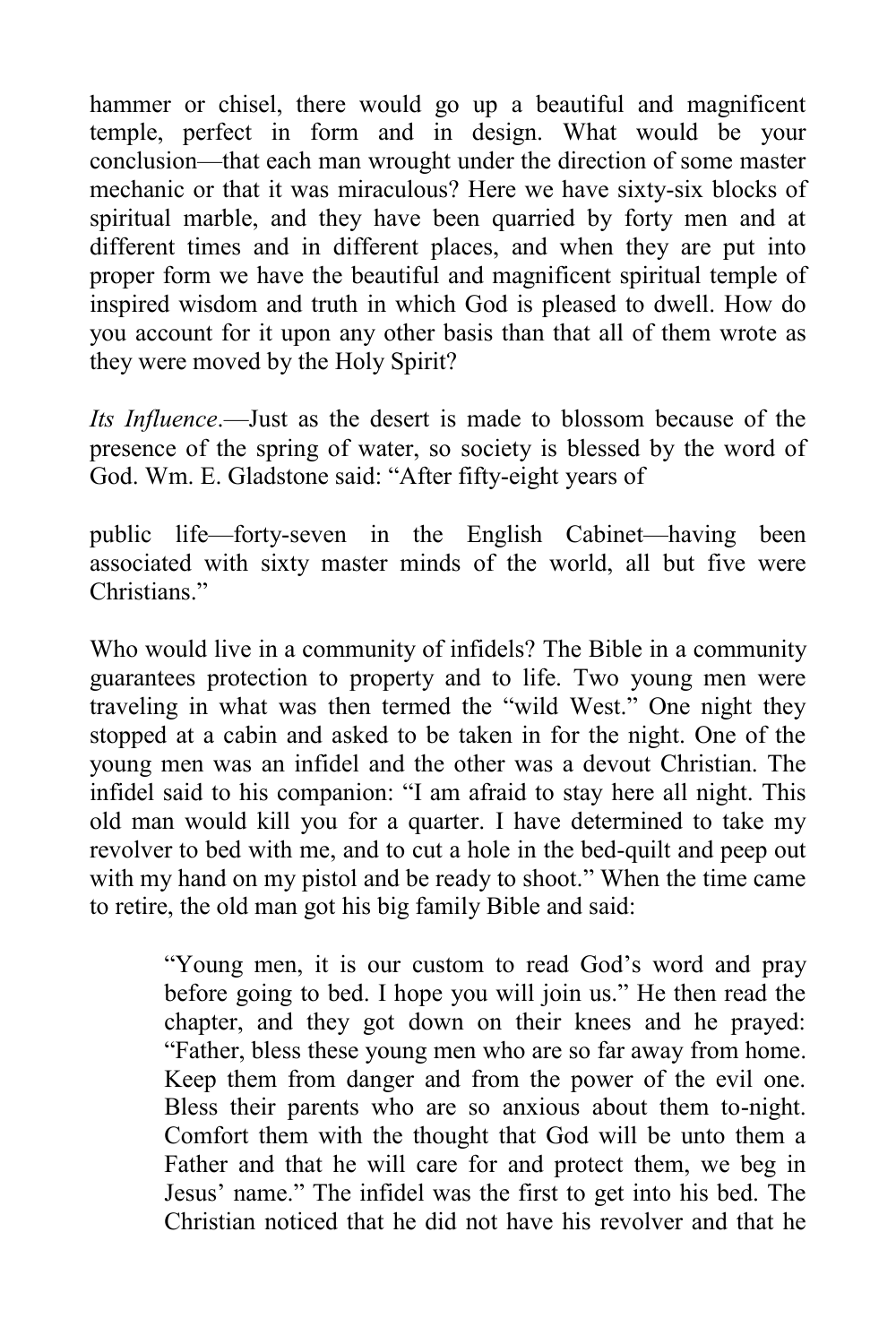had not cut the hole in the bed-quilt, and he asked him why he had not made provision for his safety. He replied: "That old man wouldn't hurt you." The presence of that Bible and the fact that he was a man of prayer made the man feel he was safe. Suppose he had placed on his table a deck of cards and a bottle of moonshine and said, "Now, gentlemen, we want to have a good time before we retire," what would have been the effect on the man, do you think?

*Internal Proofs*.—One Sunday morning I was in the hotel in my city talking with a minister who was to preach near the city that day. He was one of the high-brows and made light of miracles and certain books in the Bible. A Jew was present and heard our discussion, and he said: "I am a Jew and I do not believe in miracles. I do not believe in the Virgin birth. I am from Missouri and you will have to show me." I said to him: "Did I understand you to say that you are a Jew and that you do not believe in miracles, and that you are from Missouri and that I must show you?" He said, "Yes." "Then I will proceed to show you. Come and stand up in front of that looking-glass and take a good square look at yourself. Now explain to 36 me how the prophet, hundreds of years before you were born, knew that you would be a hissing and a byword and without a dwelling-place? How came you here? Look at yourself. You are a miracle of the twentieth century." He quickly replied: "There are more Jews today than when Christ was crucified." I said: "Why is it? How did the prophet know when he said, hundreds of years before you were born, that you would be here as a people, but not as a nation, when the Lord returns? You are here—you cannot be destroyed. God has pronounced a curse upon the nation that persecutes you, and the nations of the earth that have put their hands upon you have paid the penalty, but you have no country and you are a hissing and a byword among the nations of the earth. Men of God spake as they were moved by the Holy Spirit."

Fulfilled prophecy is the miracle of the age. Had we time, we could give a sermon on fulfilled prophecy. Take the 333 prophecies that relate to Christ, and all were fulfilled to the letter.

This book is in the present tense. Like its author, it is I am. One day a Mormon elder came into my home and said: "I am an apostle of the Latter-day Saints. I can work miracles and speak in tongues, and if I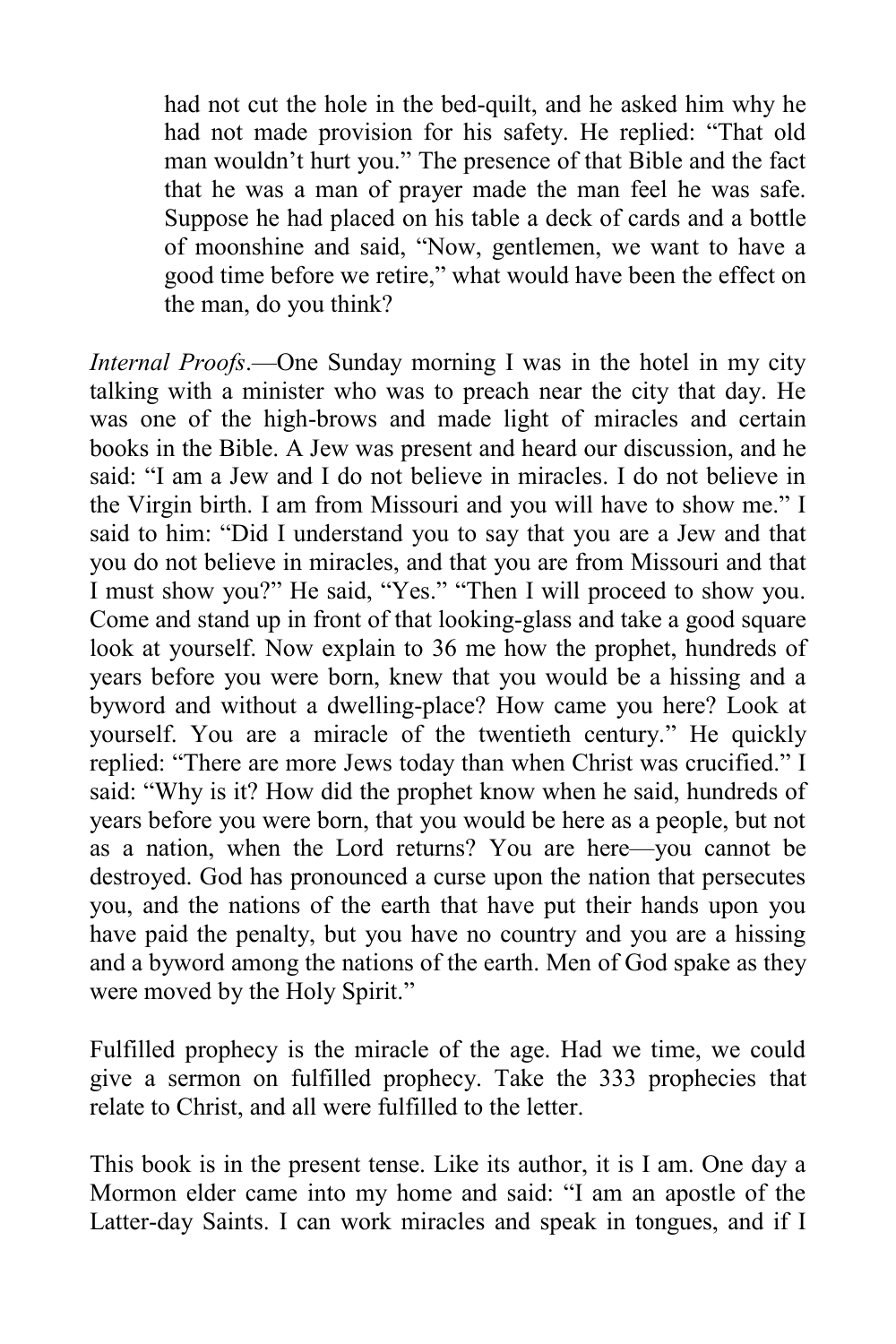take deadly poison it will not hurt me." I asked him if an apostle did not mean a witness. He said it did. Then I wanted to know how a witness could have a successor. He admitted that there are twelve thrones and that the twelve apostles are to sit upon the thrones, and then I told him that all of the seats were occupied, and if he were an apostle he would have to stand, for there was no vacant seat. I said: "I have been reading about you." He was anxious to know where. I told him in Paul's letter to Timothy, where he said that in the last days—and he professed to belong to the latter-day crowd — perilous times would come, and that men would creep into houses and take captive silly women, and that I noticed he had arrived on schedule time. He said he could perform miracles, and then I told him I had read again in the Book that out of the mouth of the beast came three frogs claiming to work miracles, which were of the devil, and I felt sure he was one of the frogs. The Bible is loaded, and when you want to kill false teaching all you need to do is to know your gun and how to pull the trigger.

*It Is Not a Scientific Book*.—The Bible is not a book of science; it is a revelation of God and the way to heaven. It does not contradict science, however. One time I was engaged in a meeting in Hagerstown, and I was using a query-box, giving the people a chance to ask questions on the Bible, and an infidel would cram the box with hard questions, and then leave as soon as I had answered the questions, refusing to hear me preach. One night he put this question in the box: "If your God has all power and the devil is the cause of sin, and sin is the cause of misery, why does not your God kill the devil and put a stop to this?" I told him God could not afford to do it; it would leave too many orphans in Hagerstown. He became angry, and the next day called at the parsonage and challenged me for a debate. I refused, and told him I could not afford to give him any notoriety at my expense. He then said: "Your Bible contradicts science and I would not accept a Bible that does this." I insisted that he show me *one* contradiction, and he said: "Your Bible says that God in six days of twenty-four hours each made the heavens and the earth, and this would be an impossibility. It would have taken millions of years for the earth to have cooled off." I gave him the Bible and challenged him to show me the statement, and he was a long time finding the first chapter of Genesis. When he read it I did not see the statement. He read again: "In the beginning God created the heavens and the earth." I stopped him and asked: "When was the beginning?" He could not tell. Then I said: "God created all of this in the beginning,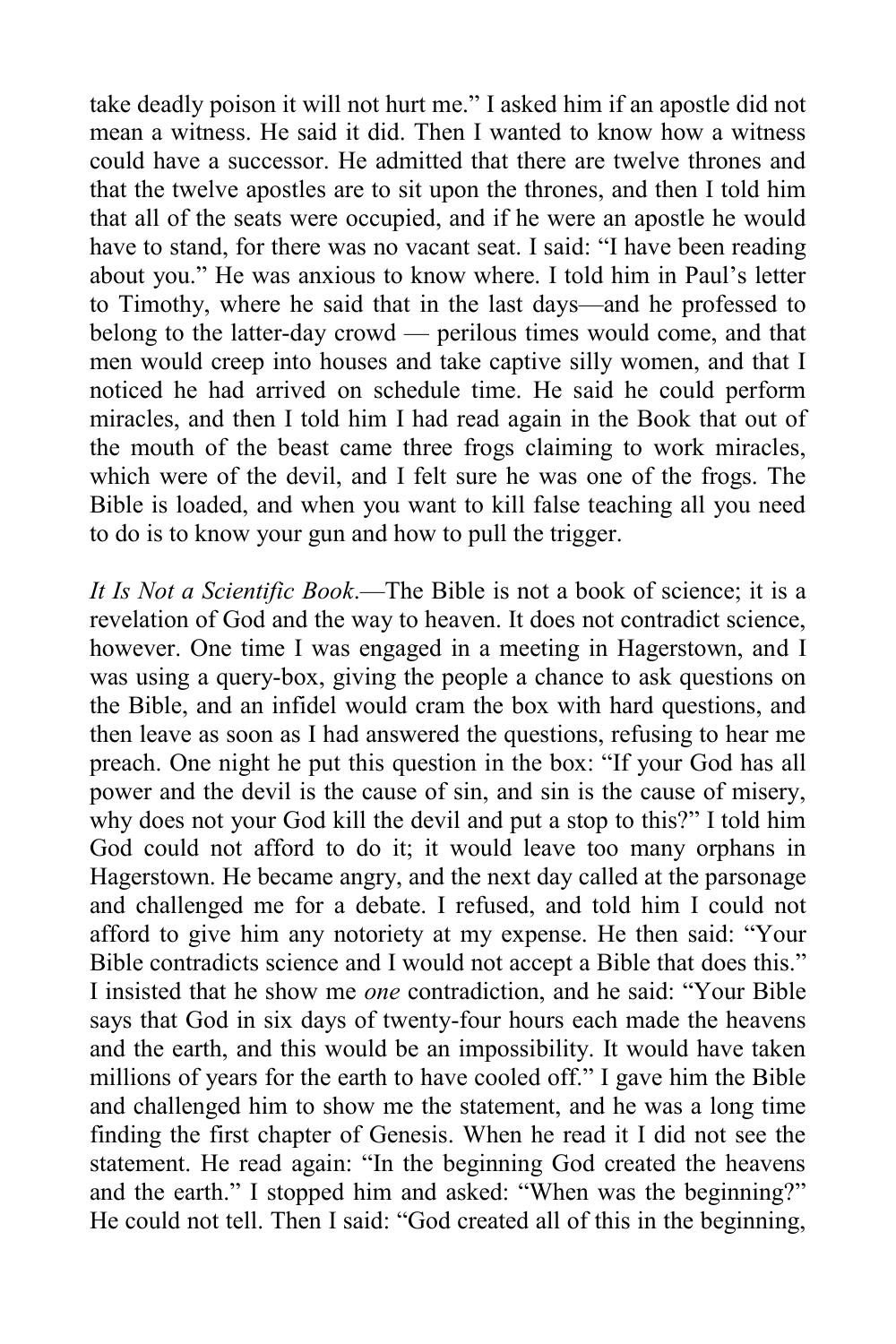and we do not know how long that was, but we know that the evening and the morning were the first day. Now, there was no day until the earth revolved on its axis, and it did not revolve until it had been created and cooled off, and the evening and the morning made the first day. No contradiction." Then he said: "Your Bible says that Abraham was a man after God's heart; but Abraham was an old liar, and I have no respect for a Bible that makes such a man a man after God's own heart." I asked him if he had ever told a lie. He insisted that he was a gentleman. I told him I was glad to hear it, but I wanted to know if he had ever told a lie. He admitted that when in a tight place he might have prevaricated. I told him Abraham was in a tight place and prevaricated, and that God told the truth on him. That, fortunately for him, God had not seen fit to write his history, and when he did the world would learn a lot of which it was then ignorant. The Bible tells both sides—the good and the bad.

*It Is Its Own Interpreter*.—A noted lawyer, who had been for many years an infidel, was told by his physician that he had organic trouble and could live only a short while. He went to his associate in law, a Presbyterian elder, and asked: "Have you a book that will prove the Bible?" His partner handed him the Bible and told him to read it. He said: "You do not understand. I want a book to prove the Bible." "Then," said the lawyer, "go home and read your Bible." He noticed the emphasis on the command, and went home and began to read it. One morning he came into the office, and his partner asked him how he was getting on with his Bible. He said: "I want to know where that man Cain got his wife." I have been in but few places where some man did not want to know this. The Bible was not written to "tell where every man got his wife. You do not know where I got mine, and it is none of your business, and yet it is just as necessary to know where I got a wife as to know where Cain got one. It is a bad business to be looking after some other man's wife. He was told to keep on reading his Bible. He came in one day, and again was asked how he was getting on. He said: "I am trying to find out if that flood was universal." He was told to just keep on reading his Bible. One day he came and was greatly excited. He said: "I am a lawyer and have been practicing law for many years, and I would like to know where that man Moses got that law. It would have taken a God to have given such a code. I am convinced and I am now a believer." We read too much *about* the Bible and not enough *of* it.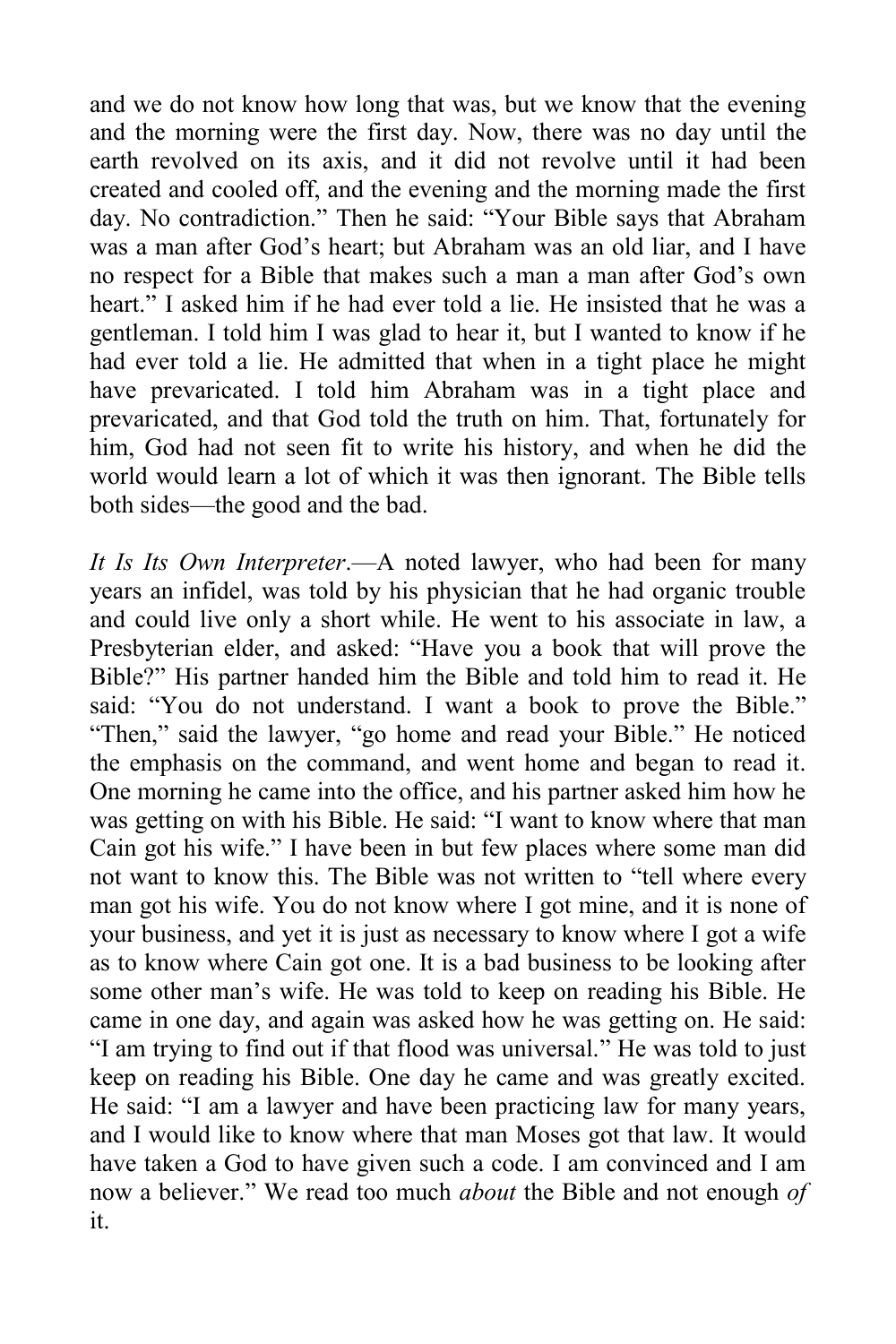*Not a Book of Theology*.—The Bible is not a book of theology. God made some stars and hung them up in the heavens, and then man made a telescope and began to study stars and then wrote out what he thought about stars and called that astronomy. God made the stars and manmade the astronomy. God made the rocks and man began to dig and blast and analyze the rocks and called that geology. God made the rocks and man-made the geology. God made the daisy to laugh on the hillside and man began to pick it to pieces, and then wrote what he thought about it and called it botany. God made the flowers and manmade the botany. God made a Bible and man began to study it, and then wrote out his interpretations of it and called that theology. God made the Bible and man-made the theology. The world will go to sleep on theology, but it will sit up and listen when you give it the simple word of God. It is hungry for it.

One time a minister was visiting another minister, and he was taken into his cellar where he had a lot of dried leaves, broken sticks and roots and a smoky lamp. He said: "Here is where I study botany." The visitor started to pick up one of the dead sticks, and the man said: "Don't touch it; it will break." Then the visitor said: "Let me out into the fresh air where I can smell the fragrance of living flowers. I do not want to live among a lot of dead leaves and roots; they are musty and you dare not touch them for fear they will break." This is the way it is with the sermons that are composed of men's opinions, and the old, musty, lifeless doctrines: the world will not stand for them.

The Bible is God's universal library. Do you want to study astronomy? Then, behold the Bright and the Morning Star. Do you want to study geology? Then, read about the Rock of Ages. Do you want to study botany? Then, take some lessons in the Rose of Sharon or the Lily of the Valley. Do you want to study biology? Then, become acquainted with the one who is the Way and the Truth and the Life.

The Bible will do to live by and to die by. A noted infidel Wets called to the bedside of his daughter who was dying. Her mother was an earnest Christian, and had taught her to believe in the promises contained in the blessed old Book. The father had told her it was all a myth. She took the hand of the father and said: "Father, I am dying. Mother says the Bible is true, and that Jesus is my Savior, and that he has gone to prepare a home for me, and that he will come and take me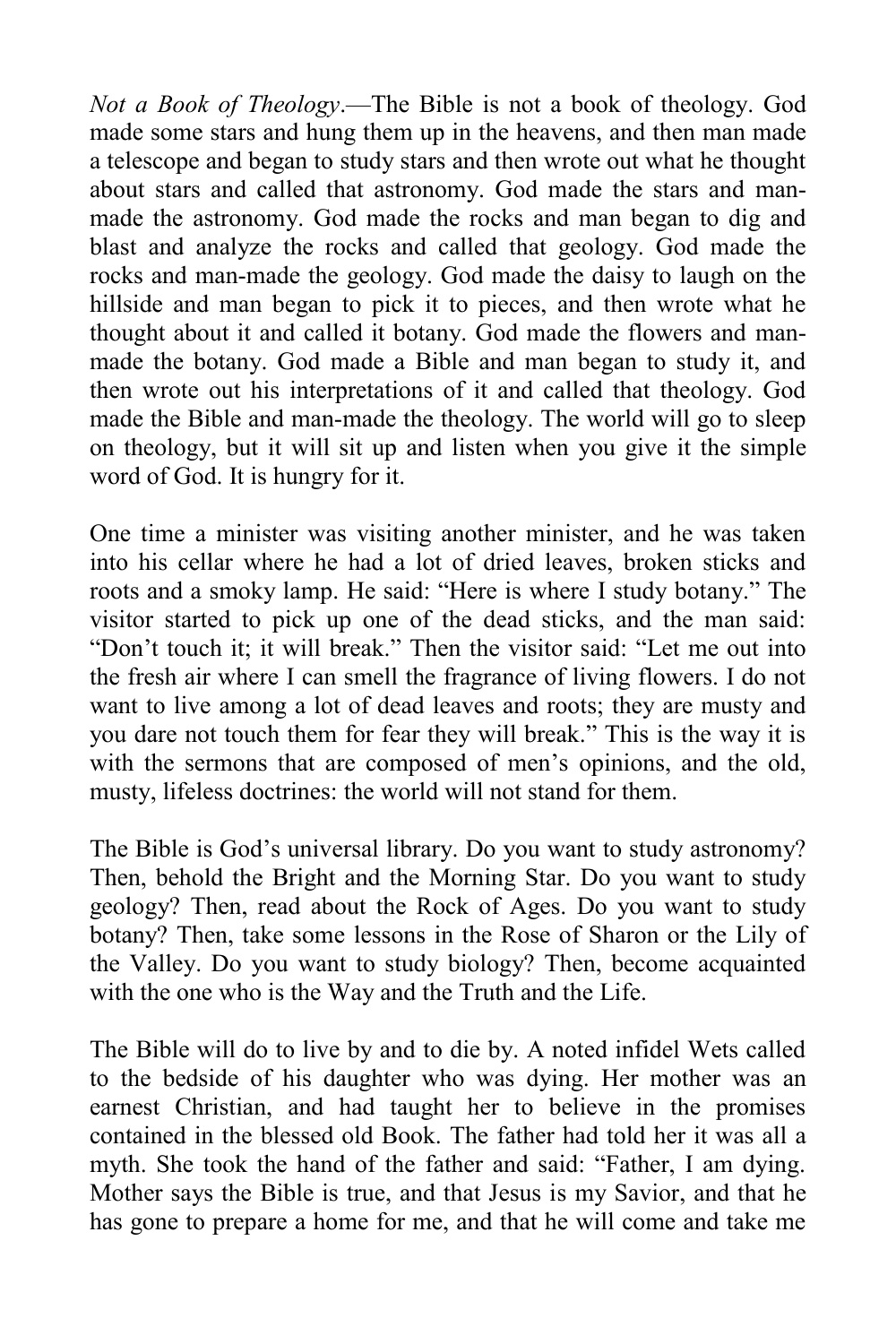to be with him. You say it is all a lie. I am dying, and I want to know —must I believe you or must I believe mother?" The infidel, with the tears streaming down his cheeks, said: "My child, you believe your mother." I am a poor, blind, helpless cripple, and the Bible is my only crutch. Will you be so cruel as to try to knock it from beneath me?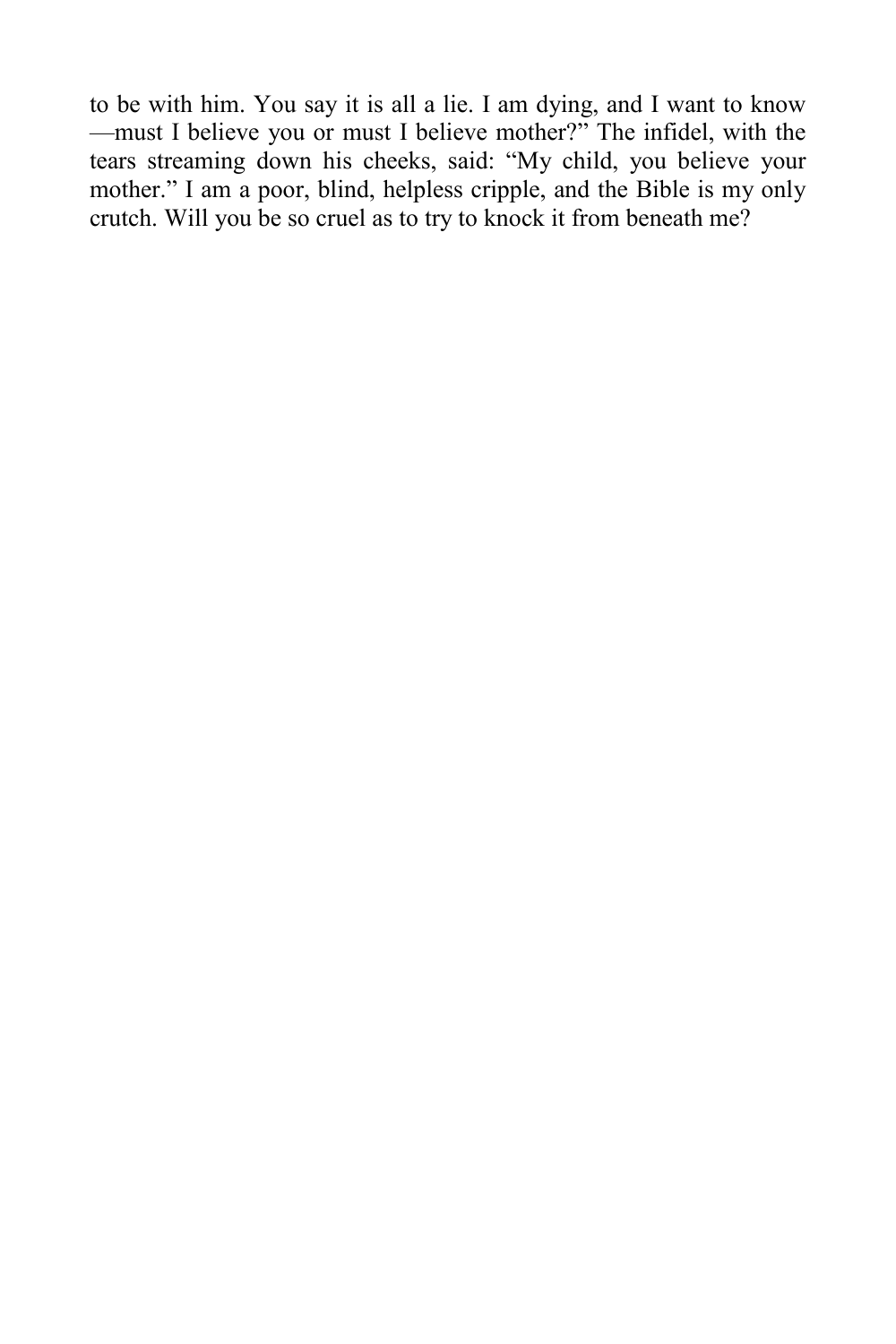### Jesus Christ The Son Of God

TEXT.—"What think ye of the Christ? whose Son is he?"—Matt. *22: 42.*

JOHN tells us that "in the beginning was the Word, and the Word was with God, and the Word was God." He further tells us that "the Word became flesh, and dwelt among us (and we beheld his glory, glory as of the only begotten from the Father), full of grace and truth."

The Old Testament Scriptures tell of the coming of this "Just One," and when he came he endorsed the Scriptures. When his apostles preached, they had but one proposition to prove, and they proved it from the Scriptures. This one proposition was: "Jesus is the Christ, the Son of the living God." When Jesus preached and taught, his one theme was *himself* —the fulfillment of prophecy, the end of the law and the fulfillment of type and shadow. His sermons were filled with quotations from the old Book. Matthew quotes from twenty-two of the thirty-nine books; Mark from thirteen with fifteen passages; Luke, from thirteen with twenty-five quotations, and John, from six with eleven. From 189 chapters we have 140 quotations. Evidently Jesus and his apostles believed the Old Testament Scriptures to be the inspired word of God.

Christ was himself a prophet, and his prophecies were fulfilled to the letter. He said: "Now I tell you before it come to pass, that ye may believe that I am he."

*Witnesses*.—Let us hear the evidence as it comes from the witnesses. John the Baptist preached that one was to come after him and that the people were to believe on him. God had told him he might know Jesus. He sent him to baptize with the promise that when the Holy Spirit came upon one of the number being baptized he should know he was the Christ. John beheld the Spirit as he came upon this one in the form of a dove, and he heard the Father confess him to be his Son. After this he said to certain ones: "Behold, the Lamb of God, that taketh away the sin of the world."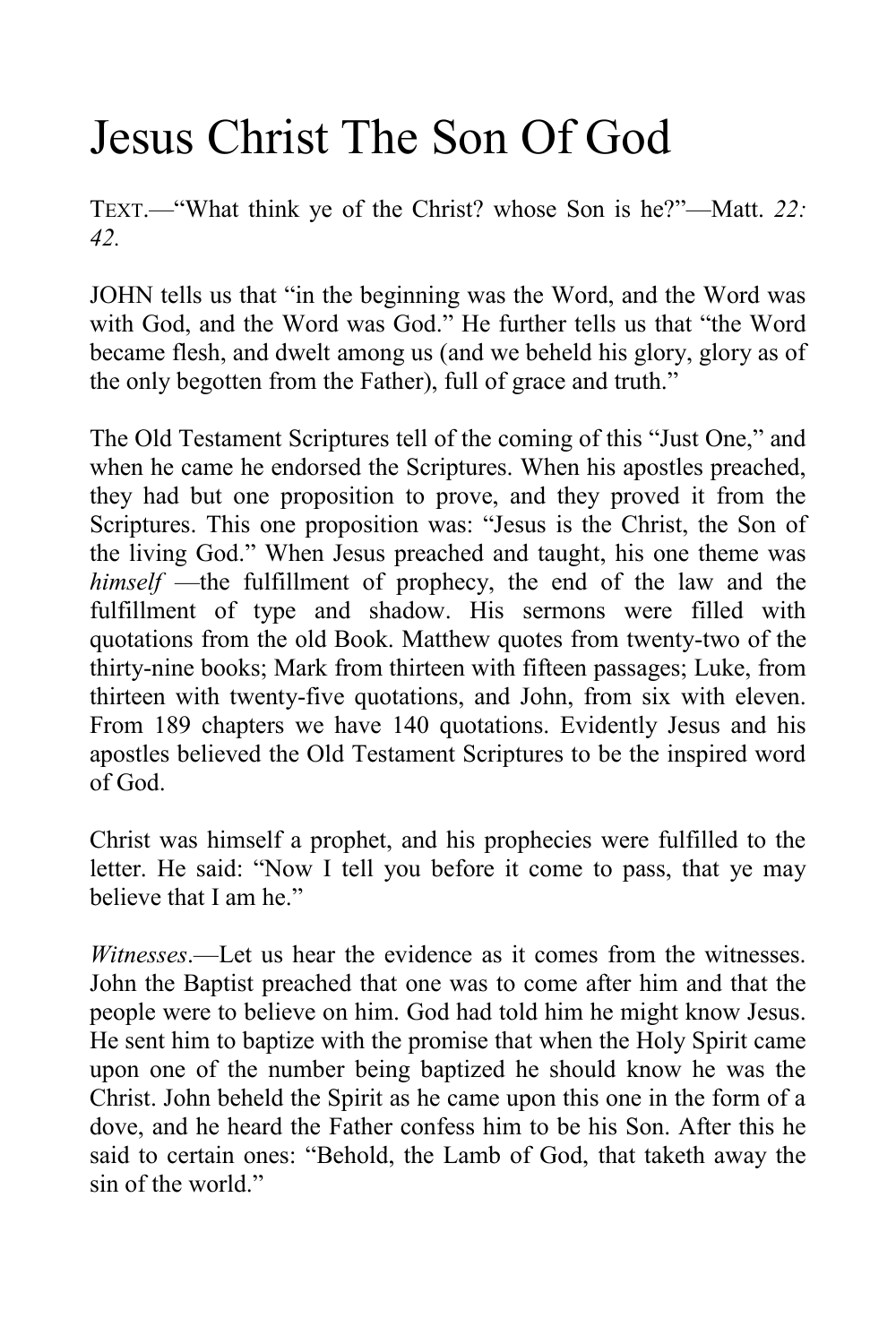On certain occasions the *Father* testified, and we must listen to his testimony. When Jesus was being baptized, the Father said: "This is my beloved Son, in whom I am well pleased." On the Mount of Transfiguration he said: "This is my beloved Son; hear ye him."

On another occasion, when Jesus requested that he glorify his name, there came a voice from heaven saying: "I have, and will glorify it again." Jesus said: "There is another that beareth witness of me, and I know that the witness which he witnesseth of me is true. I and my Father are one. For as the Father raiseth up the dead and quickeneth them, even so the Son quickeneth whom he will."

The works of Christ were stronger evidences of his divinity than the words of John the Baptist. Jesus insisted that his works should be proof that the Father had sent him into the world. In no age of the world's history has God sent one to represent him without giving to the one sent his credentials. The signs done by Jesus were to make it possible for people to believe. He did among the Jews works that no other man had ever done. He not only raised the dead, but declared that he had the power to lay his own life down and to take it up again. He demonstrated this in his resurrection from among the dead.

Seven hundred years before he came, the prophet had said: "For unto us a child is born unto us a Son is given; and the government shall be upon his shoulder: and his name shall be called Wonderful, Counsellor, Mighty God, Everlasting Father, Prince of Peace."

When Matthew writes of the birth of this child, he quotes from the old prophet and says: "Now all this is come to pass, that it might be fulfilled which was spoken by the Lord through the prophet, saying, Behold, the virgin shall be with child, and shall bring forth a son. And they shall call his name Immanuel; which is, being interpreted, God with us<sup>"</sup>

Jesus said unto them: "If God were your Father, ye would love me: for I proceeded forth and came from God; neither came I of myself, but he sent me." When he answered his critics he said: "My Father worketh hitherto, and I work."

"Therefore the Jews sought the more to kill him, because he had not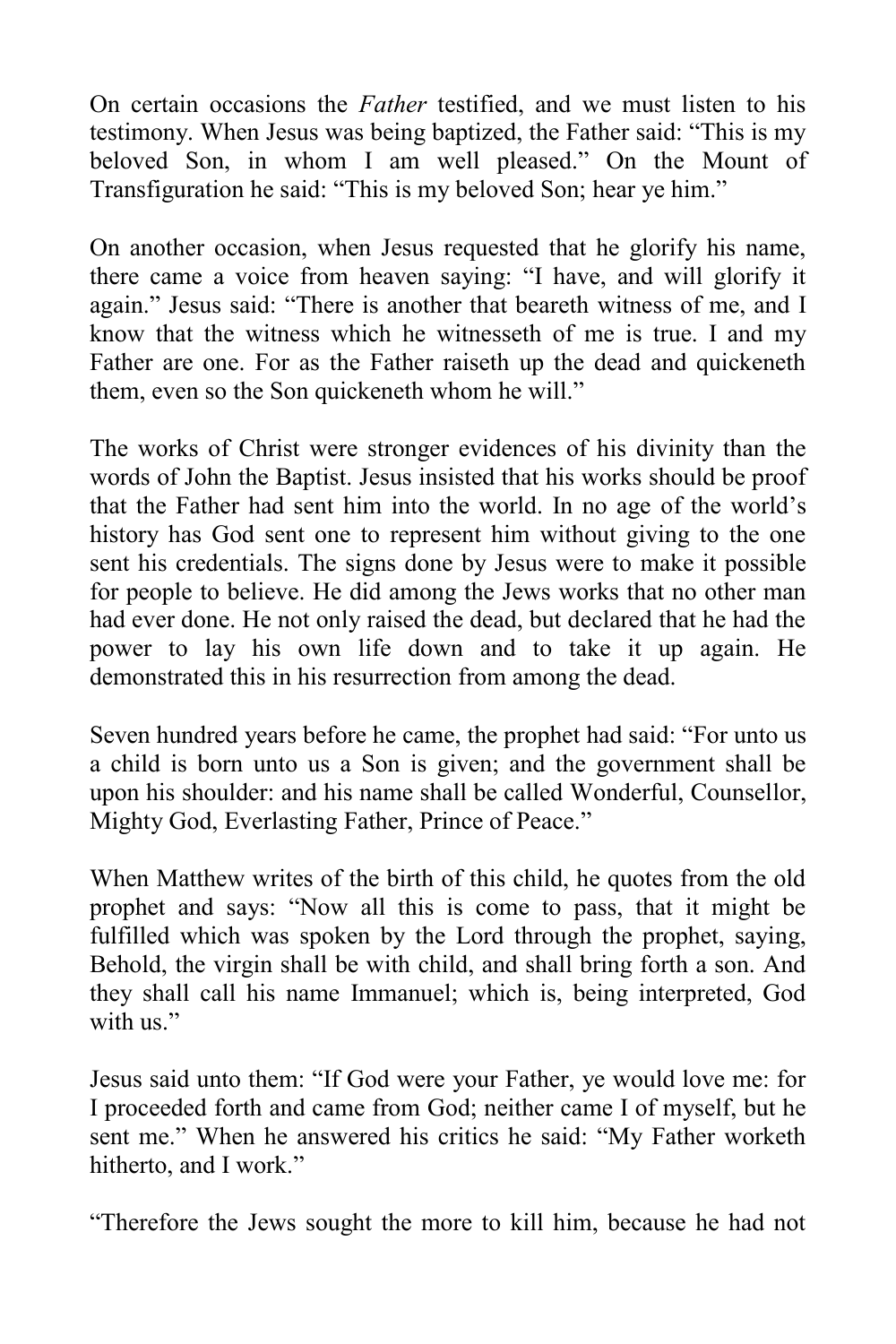only broken the Sabbath, but said also that God was his Father, making himself equal with God."

When the angel told Mary about the 'birth of this child, he said: "The Holy Spirit shall come upon thee, and the power of the Most High shall overshadow thee: wherefore also the holy thing which is begotten shall be called the Son of God."

The Word was in the beginning with God. Jesus was born in Bethlehem of Judea when the Word became flesh and dwelt among men. Jesus became the Christ when he was anointed at his baptism.

Paul tells us that Jesus one time existed in the form of God, and that he emptied himself and took upon him the form of a servant, being made in the likeness of men, and was found in the fashion of man; he humbled himself and became obedient unto the death of the cross (Phil. 2:6-8). He makes it clear in his Epistle to the Colossians that Christ is the Son of God in a peculiar sense, and that he was at one time with the Father (Col. 1:12-20).

*A Unique Character.* — Man could never have created such a character. His greatness is conditioned upon his extent of influence and the purity and the genuineness of his character. He did more within three years to regenerate and lift the race than all of the priests, philosophers and teachers of all the ages. He was born in poverty, and was forced to confess that while the foxes had holes and the birds of the air had nests, he did not have where to lay his head. When the disciples went to their homes at the close of the day's teaching, he went to the mountain. He came at a time when the world needed light; came of a Jewish family and was taught by the scribes that the Jews were the best and the only people God honored. He was born and reared in a narrow sphere, lived a brief life, wrote his message in the sand and not in a book, had no influence with the men of authority, was hated by his own people, betrayed by his own disciple, was condemned and killed by a mob, died the most ignominious death possible, and yet his life and power have touched all parts of the globe and transformed the lives of millions.

When He came from among the dead the world began a new day. The darkness gave way to light and governments began to be formed anew.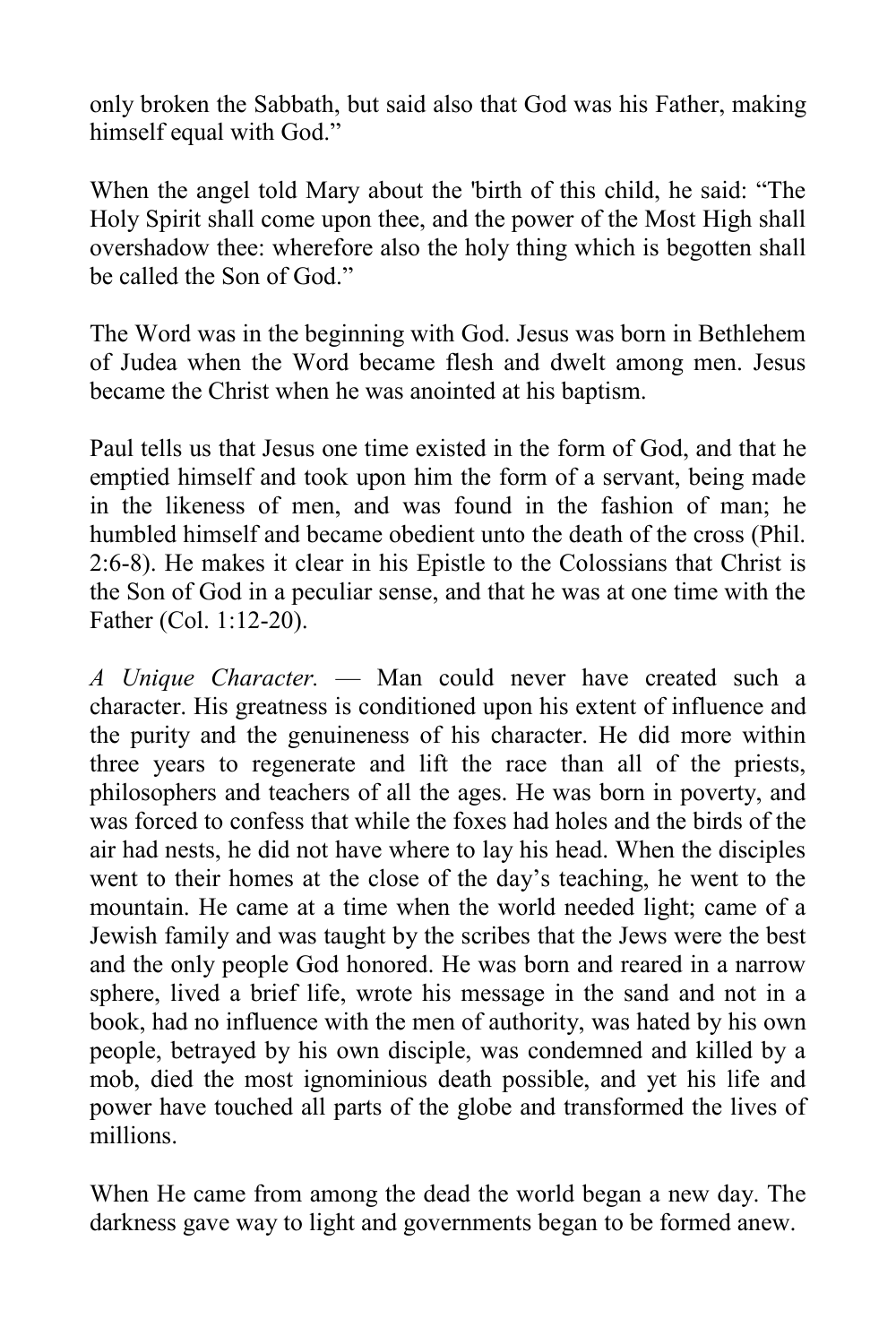*He Lives*.—All philosophers, with their imperfect teachings, have faded away and are almost forgotten; but *his* teachings command the attention of the learned and the ignorant, the great and the small. He is great because he is alive. When Peter preached the sermon of Pentecost, he preached a *live* Christ. The preaching of all of the New Testament ministers breathes the doctrine of a *living* Christ. When an army was discouraged and beginning to retreat, the men heard the voice of the dying captain when he said, "I see you," and they rallied and went to victory. The church of Christ succeeds today because its membership looks at the Captain who is able to see them in their struggles against evil. Their faith in this living Captain gives courage and guarantees victory.

The Jews had their Moses, Rome had her Caesar, France had her Napoleon, England her Gladstone, America her Washington, and the church has her Jesus, the Christ, the Son of man and the Son of God. He is not the son of *a* man, but the son of *man*—the child of the race. Through his veins coursed the blood of all races. He is the gift of the Father to the whole world.

*His Life Is Unapproachable*.—No man can improve on the life of Christ. If the infidel can offer us something better, let him do it. He has had nearly twenty centuries to do it and has never approached unto it. A noted man said: "If Shakespeare were to come into this room, we would rise to our feet; but if Christ were to come, we would fall to our knees."

*His Sinlessness*.—Nearly two thousand years ago Christ thrust a challenge into the face of blatant atheism and infidelity when he said: 'If any man can convince me that I have sinned, let him do it." No man from that day until now has accepted his challenge.

*His Claims*.—If Jesus is not more than man, then he was the greatest impostor the world has ever seen. The following is a beautiful quotation:

> "If Jesus Christ is a man And only a man, I say That, of all mankind, I will cleave to him,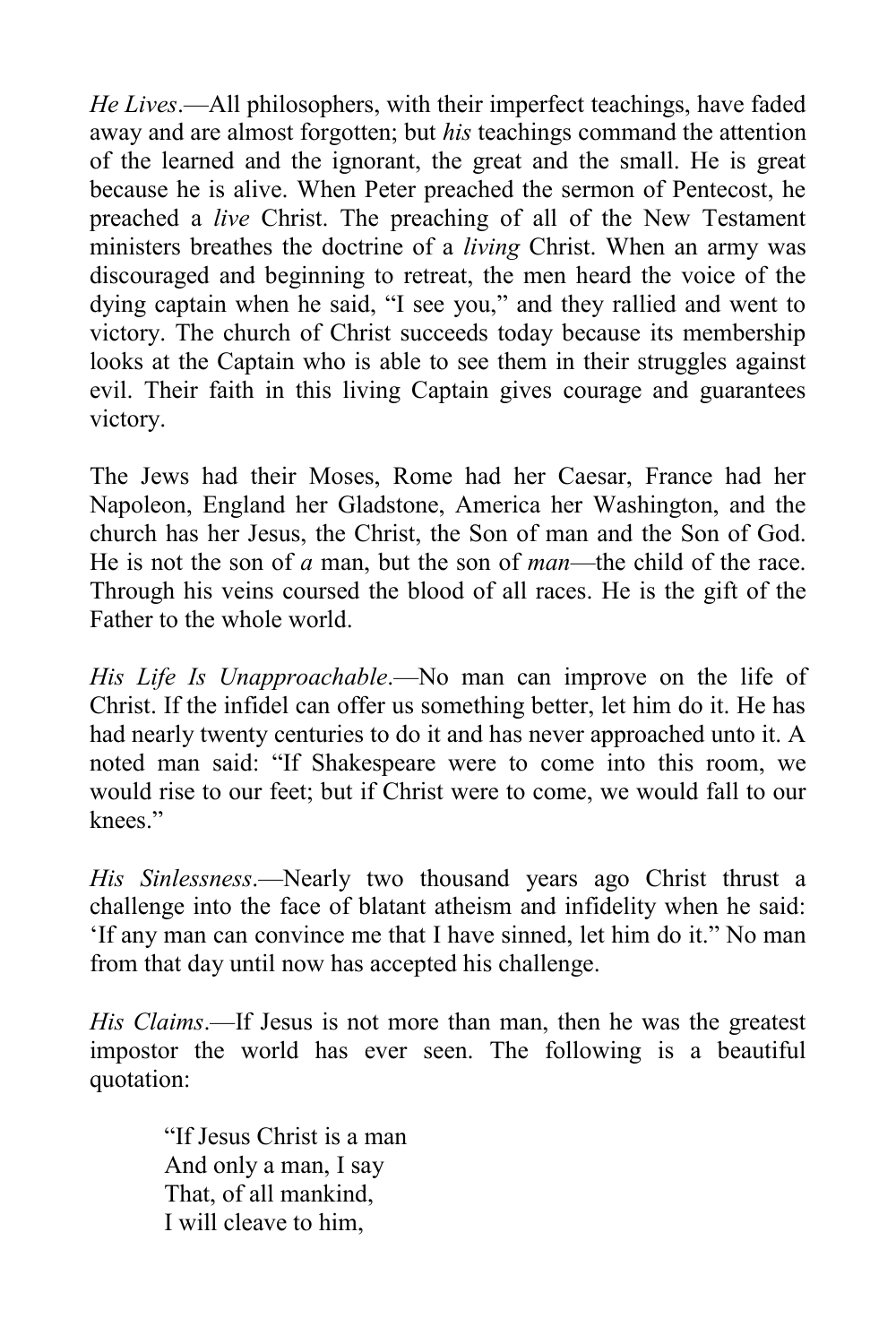And to him I will cleave always.

If he be only a man, then he has been a deceiver, and I do not care to cleave to one who has proved himself to be the greatest deceiver of all ages."

*His Claims.* — "I am the bread of life." "If you have seen me, you have seen the Father." "I am the door." "I am the way, the truth and the life." "I am the resurrection and the life." "I have the power to lay down my life, and I have the power to take it up again." "I am the good shepherd. " *' '* Come unto me, all ye that labor and are heavy laden, and I will give you rest."

*He Imparts Life*.—Man is not saved by ethics. Mind culture is a good thing, but it cannot wash away the guilt of sin committed. Man cannot lift himself. There must be some divine power from above that takes hold of him and gets into his being and lifts him. Evolution can never do it. Jesus can do this for man. Christianity is God coming down to earth and lifting man up to heaven. Christ must be formed in man the hope of glory. Man must be in Christ and Christ must be in man in order that man may be saved. I know that Jesus saves because he saved me. The sage said: "I need a God who can speak to me." Our Christ is near and we can have fellowship with him. He forgives sins, is my judge, has all authority, is unchangeable and is an object of worship.

He is the one Savior of the world, for there is no other name under heaven "wherein we must be saved."

> "In the still air the music lies unheard; In the rough marble beauty hides unseen; To make the music and the beauty needs The master's touch, the sculptor's chisel keen. Great Master, touch us with thy skillful hand; Let not the music that is in us die!

Great Sculptor, hew and polish us; nor let, Hidden and lost, thy form within us lie! Spare not the stroke! Do with us as thou wilt!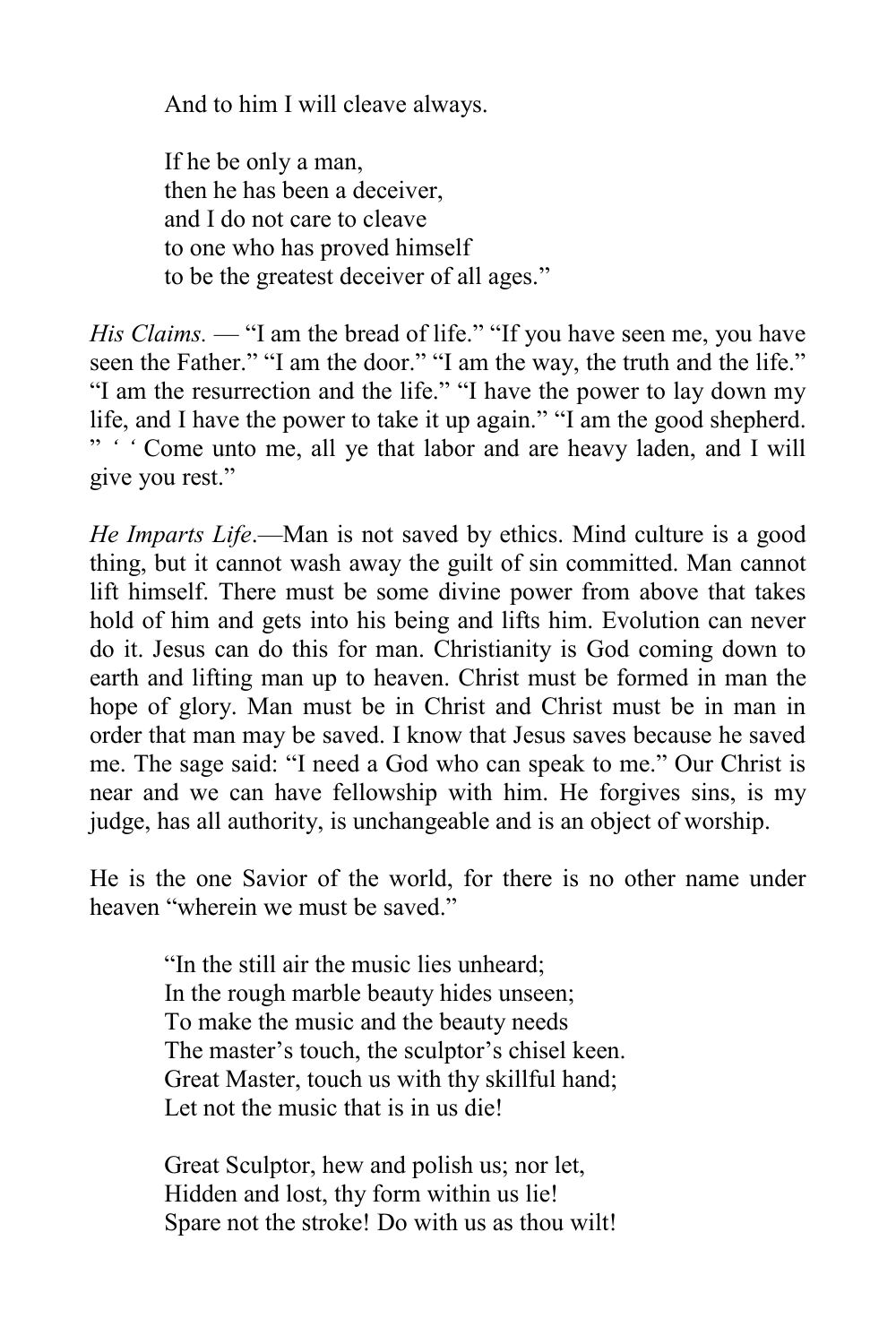Let there be naught unfinished, broken, marred; Complete thy purpose, that we may become Thy perfect image, thou our God and Lord."

*The Church Rests upon Him*.—Jesus said to Peter, when he confessed him, that he would build his church upon the rock—the Christ confessed. Paul says: "Other foundation can no man lay than that is laid, which is Christ Jesus."

*He Is the Creed of His Church*.—I have trouble and am in court: I do not care to read law books; I want a lawyer, a man who can represent me before the court. I am in financial straits: I do not want to hear a lecture on political economy; I want a man who can come to my help with funds. I am sick: I do not want medicine books; I want a living physician who can feel my pulse, diagnose my case and give the remedy. I am lost, and I feel the guilt of sin: I do not want theology; I want the living, personal Christ, who has the power to comfort and to forgive, to come to me and be my helper and my Savior.

A religion without this Christ is like a painted fire that gives out no heat, or a painted bouquet that exhales no fragrance. It is like a painted stream of water to the thirsty man, which refuses to satisfy, but aggravates the suffering.

The belief in this divine Christ has held nations together. Greece had her culture and Rome had her law, but they could not save them. Take Christ out of the Bible, and what would follow? It would bleed to death. It would be like the shell without the kernel; the wire without the electricity; the lamp without the oil; the body without the spirit.

*He Has Power to Draw*.—He said: "And I, if I be lifted up, will draw all men unto me." No other person can do this. He draws the man of wealth, Zaccheus, and the poor blind beggar, Bartimeus; the cultured Nicodemus and the ignorant woman at the well; the poor fisherman and the man of the Sanhedrin. Men of all nations, all trades, all professions and all tastes are drawn together by the Christ. He satisfies the wants of mankind. He meets every desire of the soul. He gives liberty and forms governments, gives free speech, free schools, free hospitals, free homes; brings peace, elevates woman, transforms society.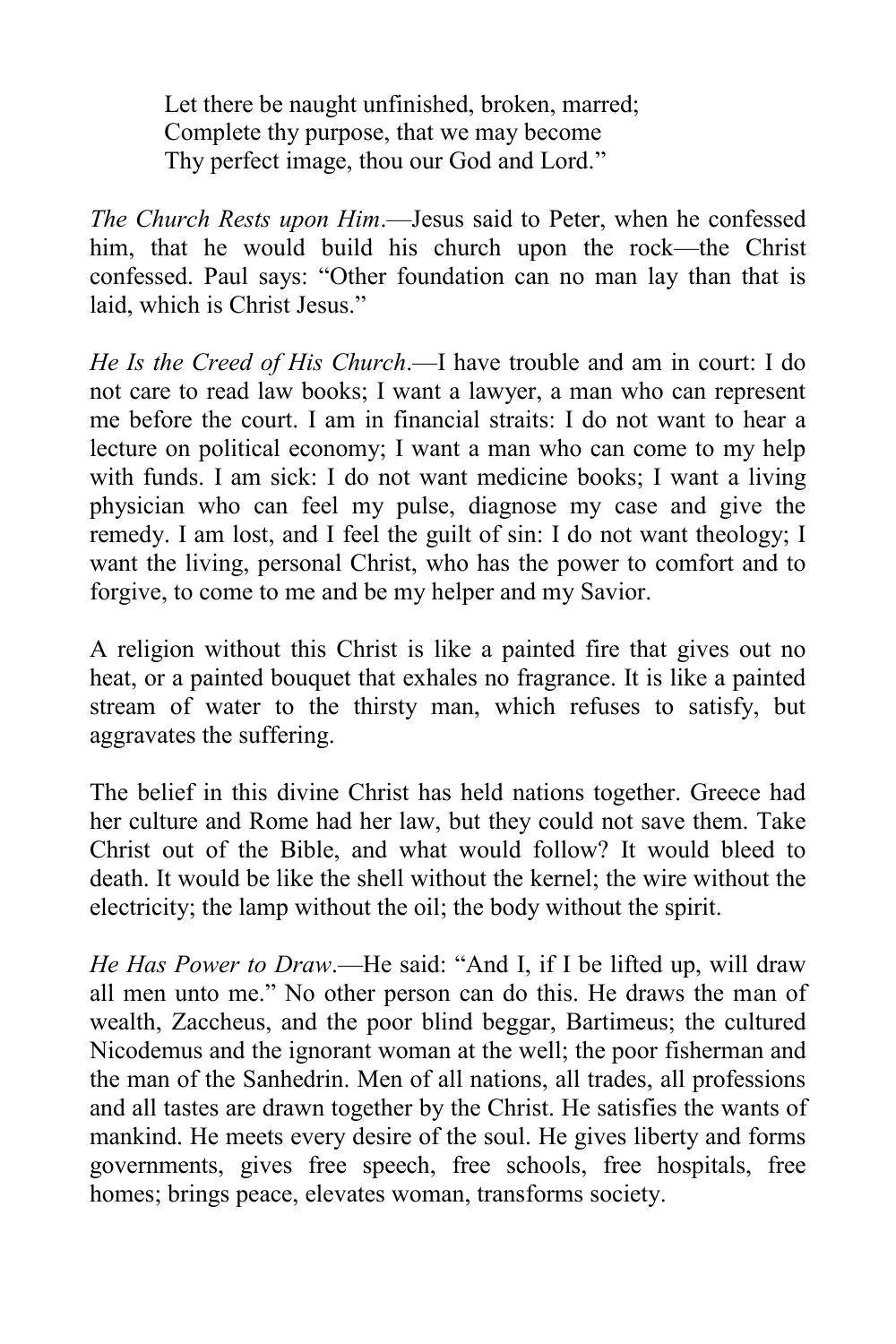What is it that lifts and influences? Not a philosophy, but a religion; not an intellectual theory, but an experience of the soul; not a product of originality, but a revelation of our Father and our Brother; not a system of theology, but a divine force and life reaching through all organized life. We see it in literature, art, climate, character. Take Him out of the world, and what would follow? What would happen to literature, to art, to character? Prayer would die on the lips of men; the Old Testament could not be understood; there could be no relief in the hour of sorrow and death; there would be no hospitals, no homes for the aged and the poor, no asylums, no free schools; no more missionaries would be sent out, and all who are giving themselves in the foreign fields would be recalled, and this world would become a world without light and life.

*My Creed*.—It is not, What do you think of a dogma? but, What do you think of a person? It is not faith in a doctrine, but faith in a personality. I cannot put my creed into writing. I might be able to put my intellectual conception, but never my heart's trust. I do not believe in commands, but in the Commander. I repent, not because I believe in repentance, but because I believe in the One who said: "Except ye repent, ye shall perish." I do not believe in baptism; I believe in the One who commanded me to be baptized, and therefore I am baptized. I do not believe in prayer, but I believe in Christ, who has promised to hear when I pray, and I pray.

Let us hear what the people say of Christ: John Baptist: "Behold, the Lamb of God, which taketh away the sin of the world." The woman of Samaria: "Come, see a man who told me all things that ever I did: can this be the Christ?" A devil: "What have I to do with thee, Jesus, thou Son of the Most High God?" Judas: "I have betrayed innocent blood." Pilate: "I find no fault in him." Pilate's wife: "Have nothing to do with this just one." The centurion: "Truly this was the Son of God." The earthquake gave testimony in his favor, and on the day of Pentecost the Holy Spirit testified through his apostles.

> "All hail the power of Jesus' name! Let angels prostrate fall; Bring forth the royal diadem, And crown him Lord of all."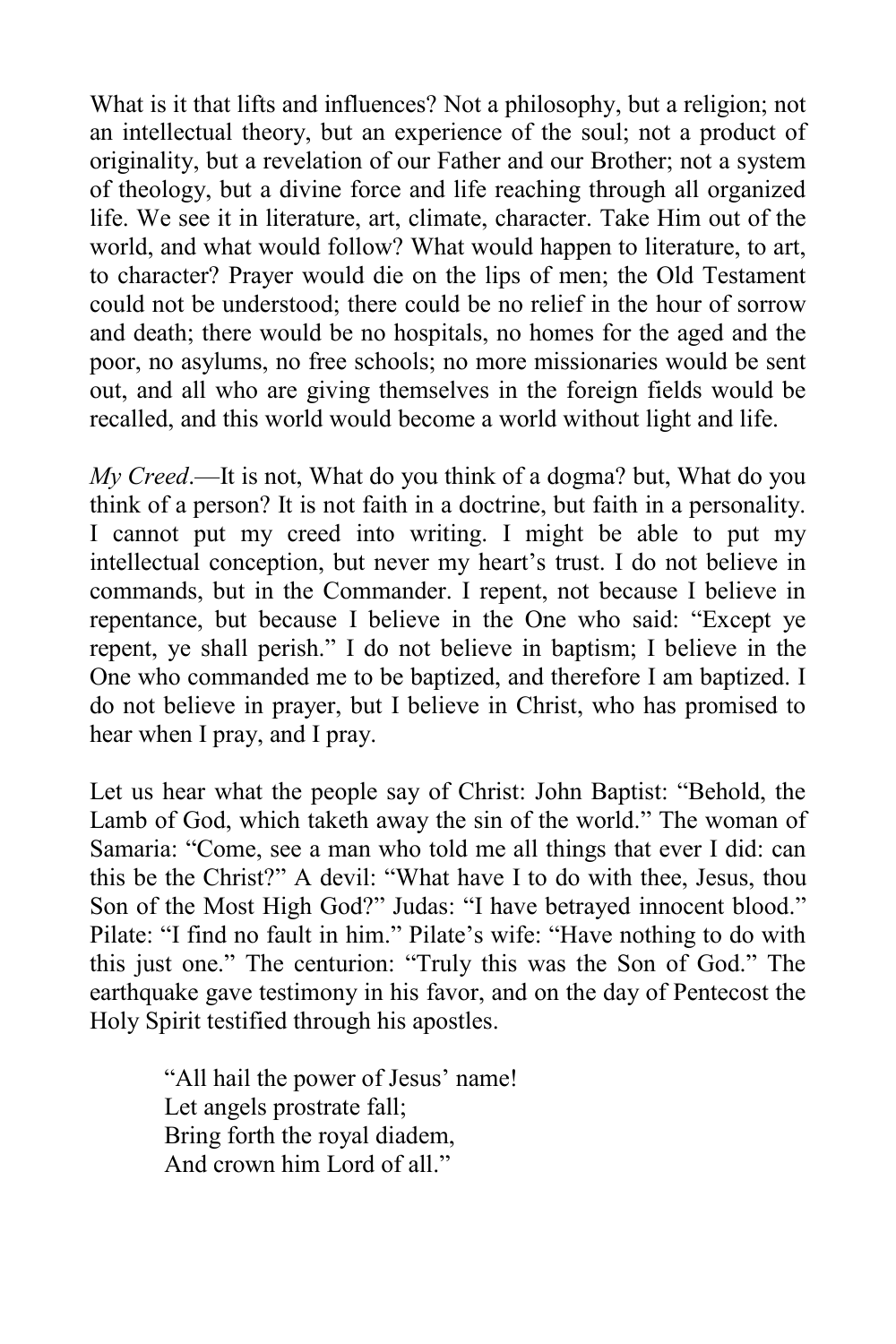### Spiritual Worship

TEXT.—"God is a Spirit: and they that worship him must worship in spirit and truth."—John 4: 24.

> "And still the soul a far-off glory sees; Strange music hears. A something, not of earth, still haunts the breeze, The sun and spheres. All things that be, all thought, all love, all joy, Spellbind the man, As once the growing boy, And point afar— Point to some land of endless, endless truth, Of light and life, Where souls, renewed in an immortal youth, Shall know the infinite."

Man is a religious being. He is the offspring of Jehovah and naturally is an upward-looking animal. One thing that distinguishes him from all other animals is his religious instinct—his desire to worship. He *must* have a God. If revelation does not reveal his God, then he will create a God. He knows that the best within his heart has come from above, and he finds himself reaching out after the source of all good. He feels within his soul a holy aspiration to be holy. He must lean upon one greater than himself, he must commune with one who possesses more wisdom and power than he possesses. He must have a God that can sympathize with him and who will have compassion when he is weak and conscious of his lost and helpless condition. In the language of one of old, he finds himself exclaiming: "Lord, I have loved the habitation of thy house, and the place where thine honor dwelleth. I will offer in thy dwelling an oblation with great gladness. I will sing and speak praise unto the Lord. One thing have I desired of the Lord which I will require, even that I may dwell in the house of the Lord all the days of my life; to behold the beauty of the Lord, and to visit his temple." "Oh! how amiable are thy dwellings, thou Lord of hosts! My soul hath a desire and longing to enter into the courts of the Lord; my heart and my flesh rejoice in the living God. Blessed are they that dwell in thy house,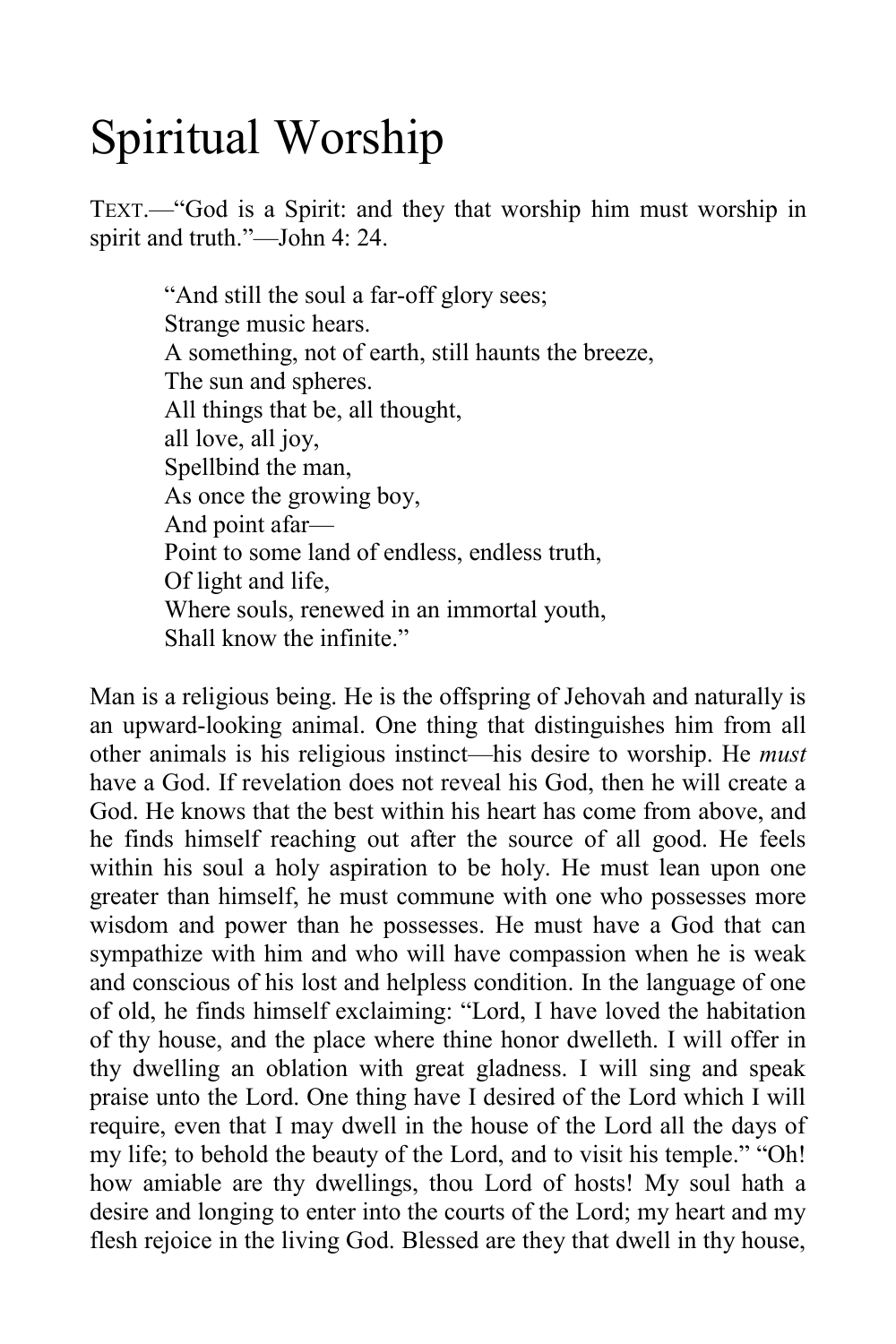they will still be praising thee." "One day in thy courts is better than a thousand. I had rather be a doorkeeper in the house of my God than to dwell in the tents of ungodliness." "What reward shall I give unto the Lord for all the benefits that he hath done unto me? I will receive the cup of salvation, and call upon the name of the Lord. I will pay my vows unto the Lord in the sight of all his people; in the courts of the Lord's house, even in the midst of thee, O Jerusalem." Can you say in the language of the Psalmist: "I was glad when they said unto me, Let us go into the house of the Lord"?

When we study the history of the human family we find that the people of every age worshiped. As we begin the study of this history we are told that Cain and Abel sacrificed unto Jehovah. The altar was given its proper place in their lives. In this first age we read of a man who walked with God, and one day he followed him too far to come back; he went with him into his invisible kingdom and took up his abode with him.

When Noah had been redeemed through the water and had come into the new world, he honored his God by building an altar and sacrificing unto him. It was then that God smelled a sweet savor and said in his heart: "I will not again curse the ground any more for man's sake."

Abraham heard the call and obeyed God. He was a man of faith and was constantly in communion with Jehovah. He was strong in his faith because he did not get far from his altar.

In the beginning, when men called upon the name of Jehovah, they did not have attractive<sup>1</sup> and comfortable houses of worship; they met out in the groves, under the tent of azure blue which had been stretched by the hand of a personal and a living God, and there on his footstool, over which he had spread the carpet of green and pinned it down with the lilies, he held sacred communion with his God. After a while he erected a tabernacle according to the pattern which God had given in the mount, and there God recorded his name, and his people came to worship. By and by the children of men were permitted to erect a beautiful and a magnificent temple unto Jehovah, and then they met in this house which had been dedicated unto Jehovah and here they called upon his name.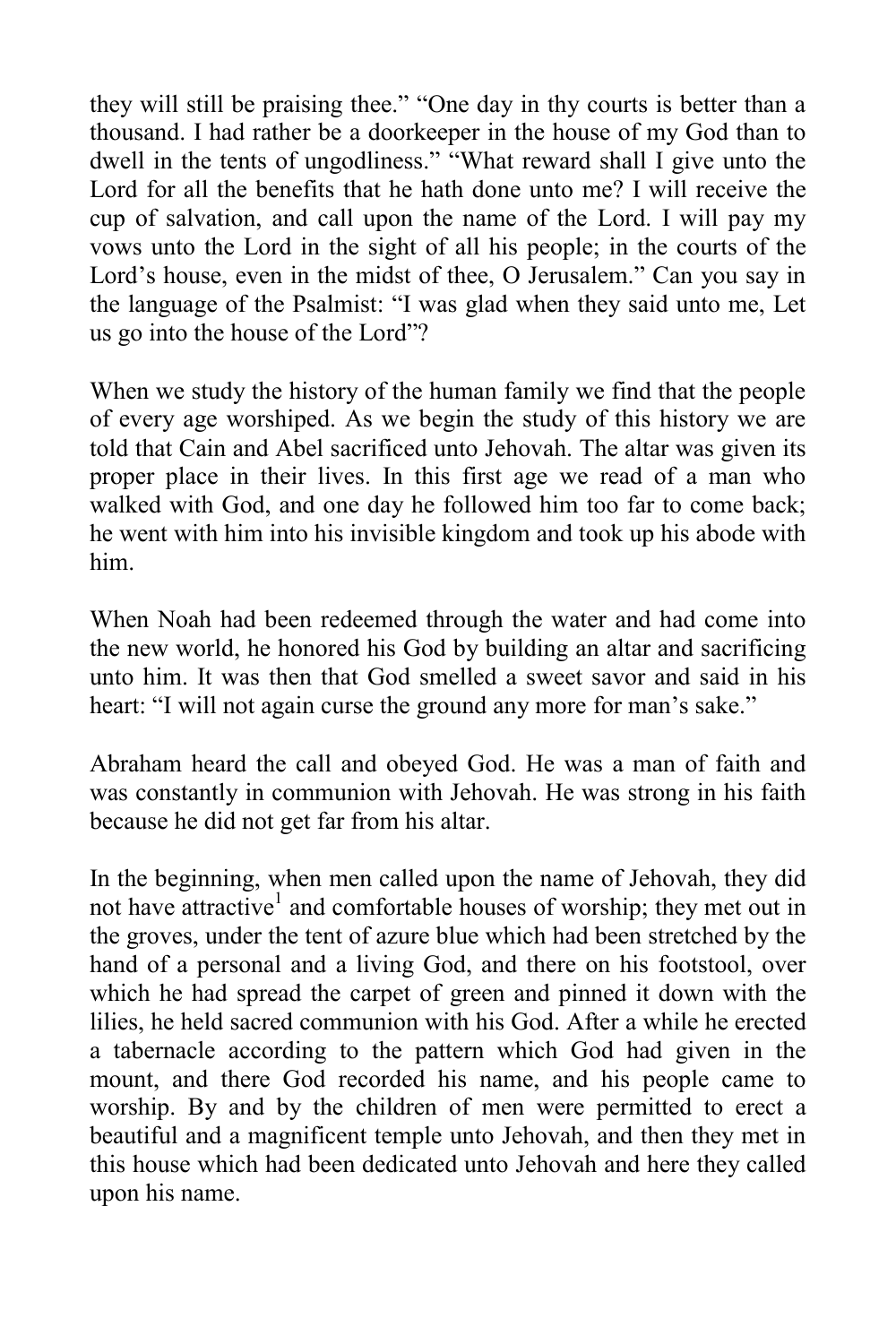Miniature temples—the synagogues— were erected that the people might be accommodated, and in these places God had recorded his name and the people met to study his word, to pray unto him and to worship.

We are told of a noted man who made a long pilgrimage from his home to Jerusalem for the purpose of worship. This man, on his return, heard the gospel from the lips of one of God's evangelists and became a Christian.

Jesus' life was one of worship. He spent the whole night in prayer. He withdrew from the crowd that he might get close to his Father and have fellowship with him. His soul was filled with indignation when he came into the temple and saw it being desecrated by the thieves and the robbers.

No man can willfully absent himself from the place of worship and continue spiritual. Certain ones were exhorted by the apostle not to forsake the assembling of themselves together. It is in the house of the Lord we get instruction. "Thy way, 0 God, is in the sanctuary. When I thought to know this, it was too painful for me; until I went into the sanctuary of God; then understood I their end." Here the people are converted. Here we find the elements of spiritual life. Here we have the emblems that represent the death and the resurrection of our Lord. Here we receive strength and comfort. "But they that wait for Jehovah shall renew their strength; they shall mount up with wings as eagles; they shall run, and not be weary; they shall walk, and not faint" (Isa. 40:31). Here the individual burden is forgotten. We come into the place of worship thinking of ourselves and of our burdens, and when the songs are being sung, the Word is heard read, the prayers are being offered, we see Jesus; and then we lose sight of ourselves and of our troubles, and soon we have found that our light afflictions have wrought out for us an exceeding and an eternal weight of glory. Here we give an outward expression of our inward life. Here we meet with Jesus. He has promised to be in the midst of the two or three that meet in his name. He never disappoints. The disciple that stays away from the place of worship will miss seeing Jesus. The one that misses the presence of the Christ will soon begin to doubt. Thomas was a doubter because he was not present when Jesus came.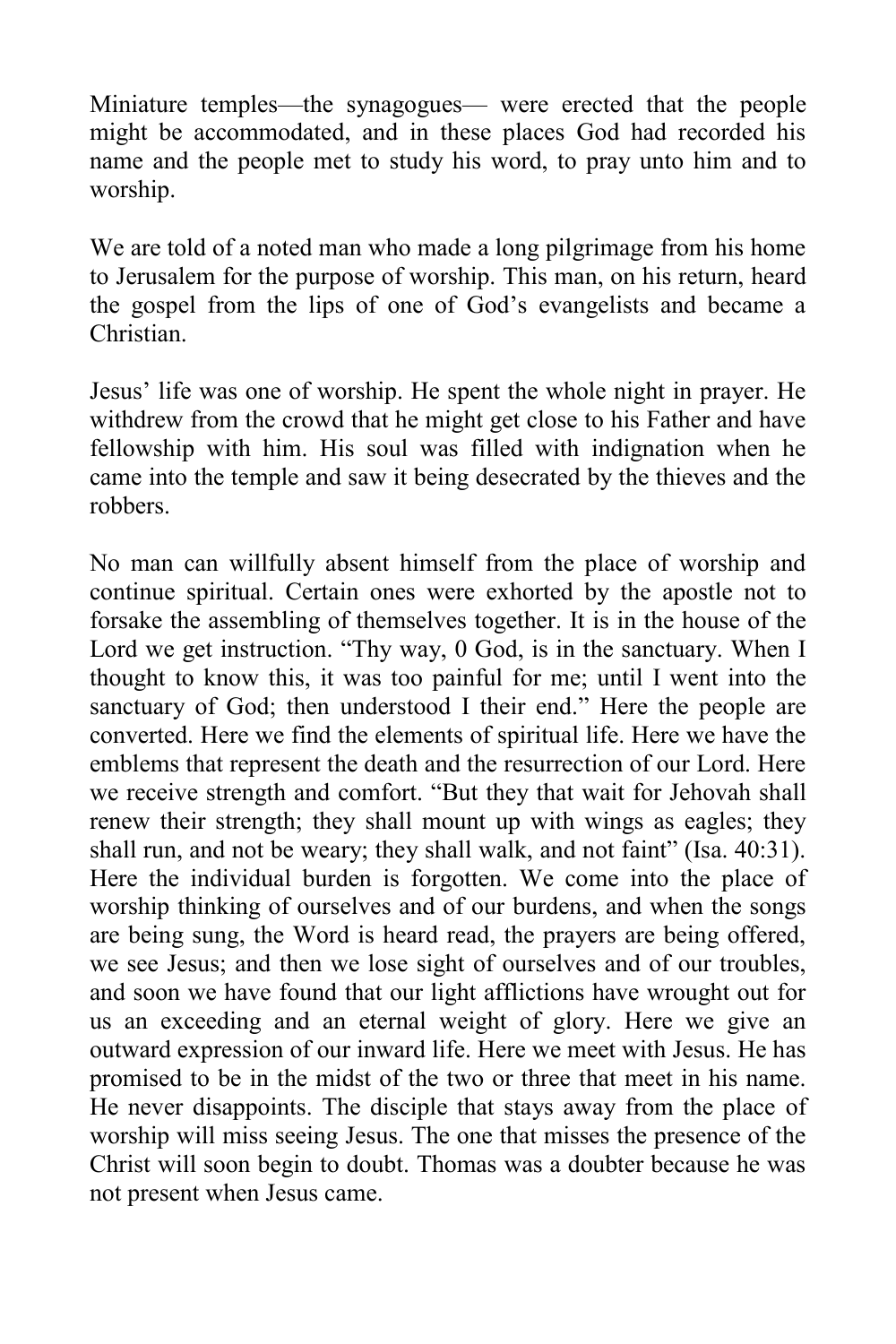The normal Christian will worship. Not to worship means to become bestial. This germ of reverence in the heart must be watered at least once a week. Suppose no one came to the house of the Lord on the Lord's Bay, what would follow! No worship would soon mean no church of Christ, and no church and no opposition to evil would soon result in barbarism and universal darkness. The one who remains away from the house of worship is an enemy to good society and a promoter of all that is devilish.

*Manner of Worship.* — "But let all things be done decently and in order" (1 Cor. 14:40). Why did the apostle write these words? The members of the church at Corinth had lost their reverence for the Lord's table. Some of the members got drunk on the wine and they made a feast out of this holy Supper. We teach our children to be mannerly when in the homes of neighbors. It is more important to teach them to be mannerly and reverent when in the house of the Lord. It is here we come into the presence of God, Christ, the Holy Spirit, and the spirits of just ones made perfect.

Our worship consists of preaching, and no one should sleep in the house of the Lord and in the presence of the King of kings. He should give heed to the things read and the things spoken. No one should talk and visit when in the act of worship. It consists of praying. All should kneel, or stand or bow the head, when the minister says, "Let us pray." We should all do the same thing. The one who leads the prayer should not be expected to do all the praying for all the congregation. He is only leading, and all should unite in spirit in the prayer to our spiritual God.

Singing is a part of the worship. We should sing with the spirit and with the understanding also. We have no more right to hire a quartet to do our singing than we have to hire one to do our praying. When the minister says, "Let all the congregation sing,<sup>99</sup> all should sing or make a joyful noise unto the Lord. The one who leads the music or sings the special song should be a Christian. Let us understand that God is a Spirit, and that he must be worshiped in spirit and in truth, and that a singer should worship in his singing as much as the minister worships in his preaching or you worship in your praying. If he does not worship in this act, then it is solemn mockery and an abomination in the sight of God.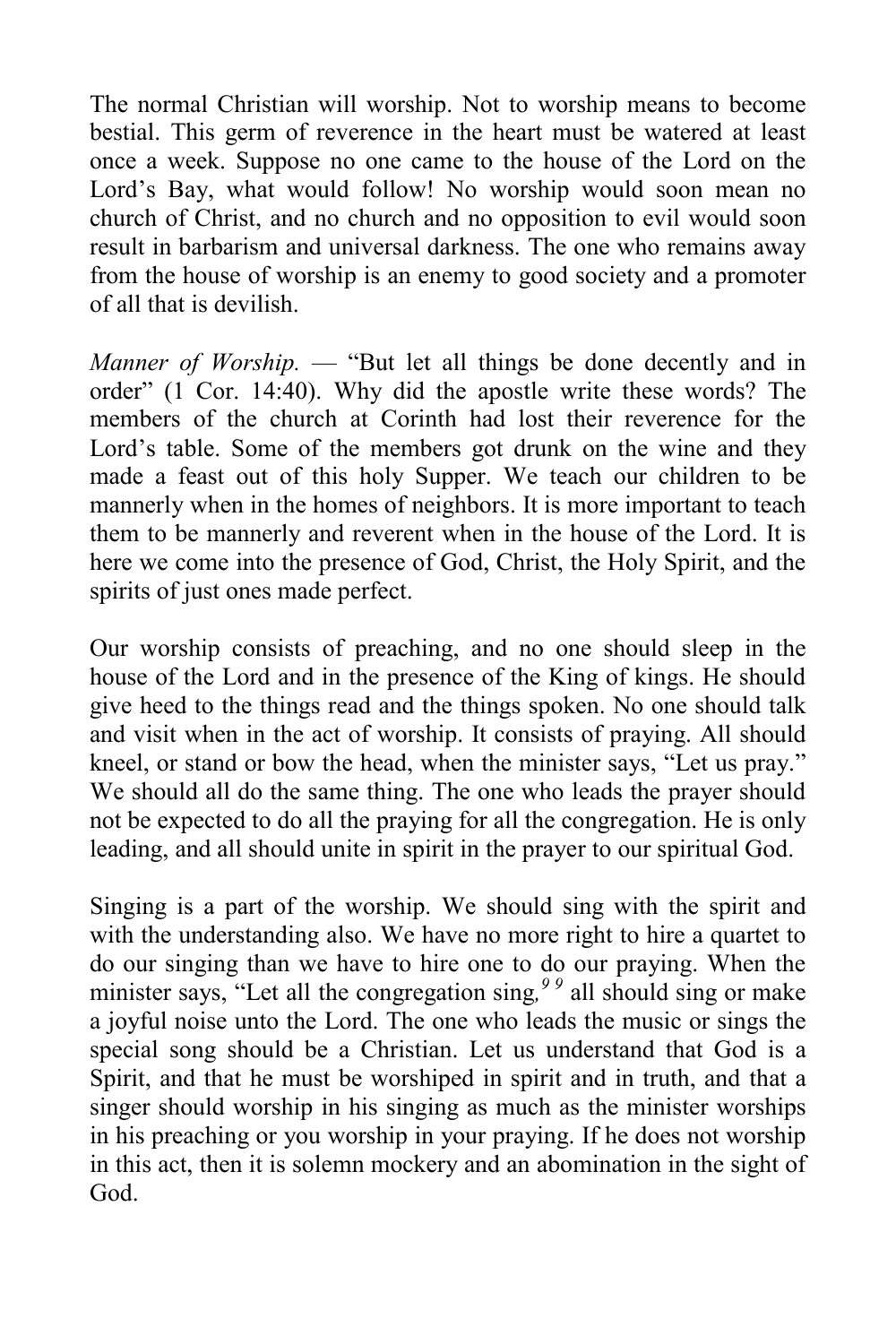Fellowship is also a part of worship. It is just as essential to *give* as it is to pray. We must understand that the act of giving is an act of worship, and we must give in the spirit and with the understanding also. It is important that *all* shall worship. "Let every one of you lay by in store on the first day of the week 69 as the Lord hath prospered him" (1 Cor. 16:2).

The sermon should be simple and given in a way that all can understand it. Paul 's ambition was to be understood. He says: "I thank God, I speak with tongues more than all of you: howbeit in the church I had rather speak five words with my understanding, that I might instruct others also, than ten thousand words in a tongue." The preacher has no right to show himself off. Think of a minister spending an hour before a mirror practicing on his gestures that he might appear unto men to preach! The real minister will feel that he is worshiping God in sermon. The window-pane that is painted and gaudy is not good for letting in the light; the minister that is drunk on egotism, and that tries to place himself on a pedestal, is a stumbling-stone to every honest man or woman. He is missing the mark, and sooner or later will be found out to be a miserable hypocrite.

"Let us have grace whereby we may worship him acceptably with reverence and godly fear." Let us heed the words of the inspired writer: "Worship the Lord in the beauty of holiness." Reverence is the essence of true worship, and if there be no reverence there is no worship.

*Here in Body*, *but Absent in Spirit*.— We have those who occupy a pew at almost every service, but they are absent. They are here in body, but miles away in spirit. A minister received the confession of a man who had been a frequent visitor at his church. He was anxious to know which one of his sermons impressed him, and dared to ask. The man said: "I have never heard you preach. It is true I have filled a place in the pew many times while you were preaching, but I did not hear you. I was calculating and counting prospective gains I hoped to make that week. I was present, but never heard you. I was made to think by the simple life of a Christian woman."

*Present in Spirit*.—We have another class who stay away from the services, but always tell the minister that they are with him in spirit. I had a man like this in my congregation. He would visit on Sundays and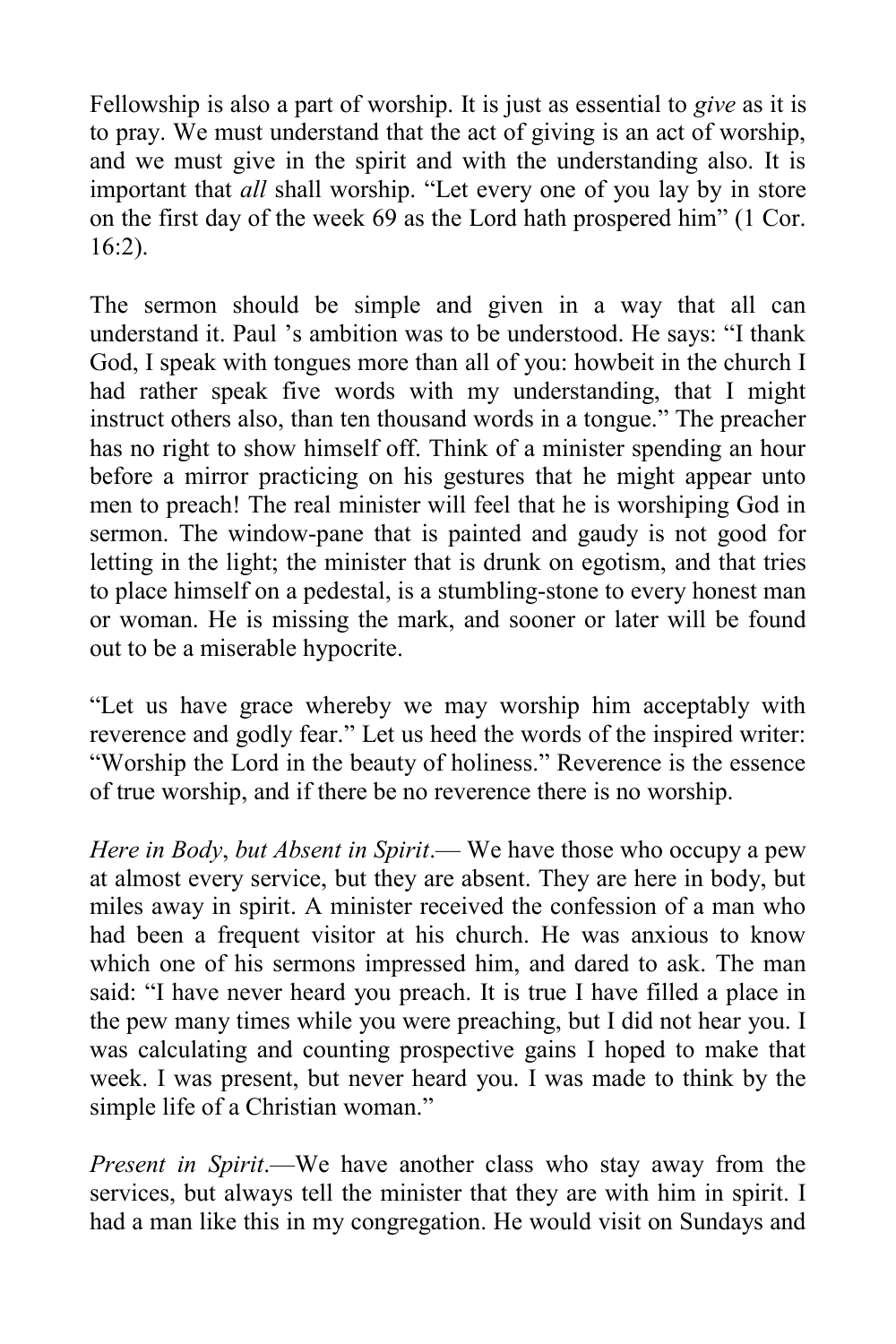let any little excuse keep him from the house of worship, and when I would tell him I missed him, he would immediately inform me that he was with me in spirit. I told him I was afraid of ghosts. Think of a minister on a Sunday morning preaching to a thousand ghosts! I'd rather have five spirits in bodies present at a church service.

*Should Prepare for It*.—When a patient is to undergo an operation he is prepared for it. To get the best out of the Lord's Day worship we should spend some time shut in with God, with the world shut out, and get our hearts in tune for the day. Let us give our spirit a chance to grow.

"What am I?

Naught! But the effluence of Thy light divine, Pervading worlds, hath reached my bosom too. Yes, in my spirit doth Thy spirit shine, As shines the sunbeam in a drop of dew. Naught! But I live, and on Hope's pinions fly Eager toward Thy presence; for in Thee I live and breathe and dwell, aspiring high, Even to the throne of Thy divinity. I am, O God, and surely thou must be! "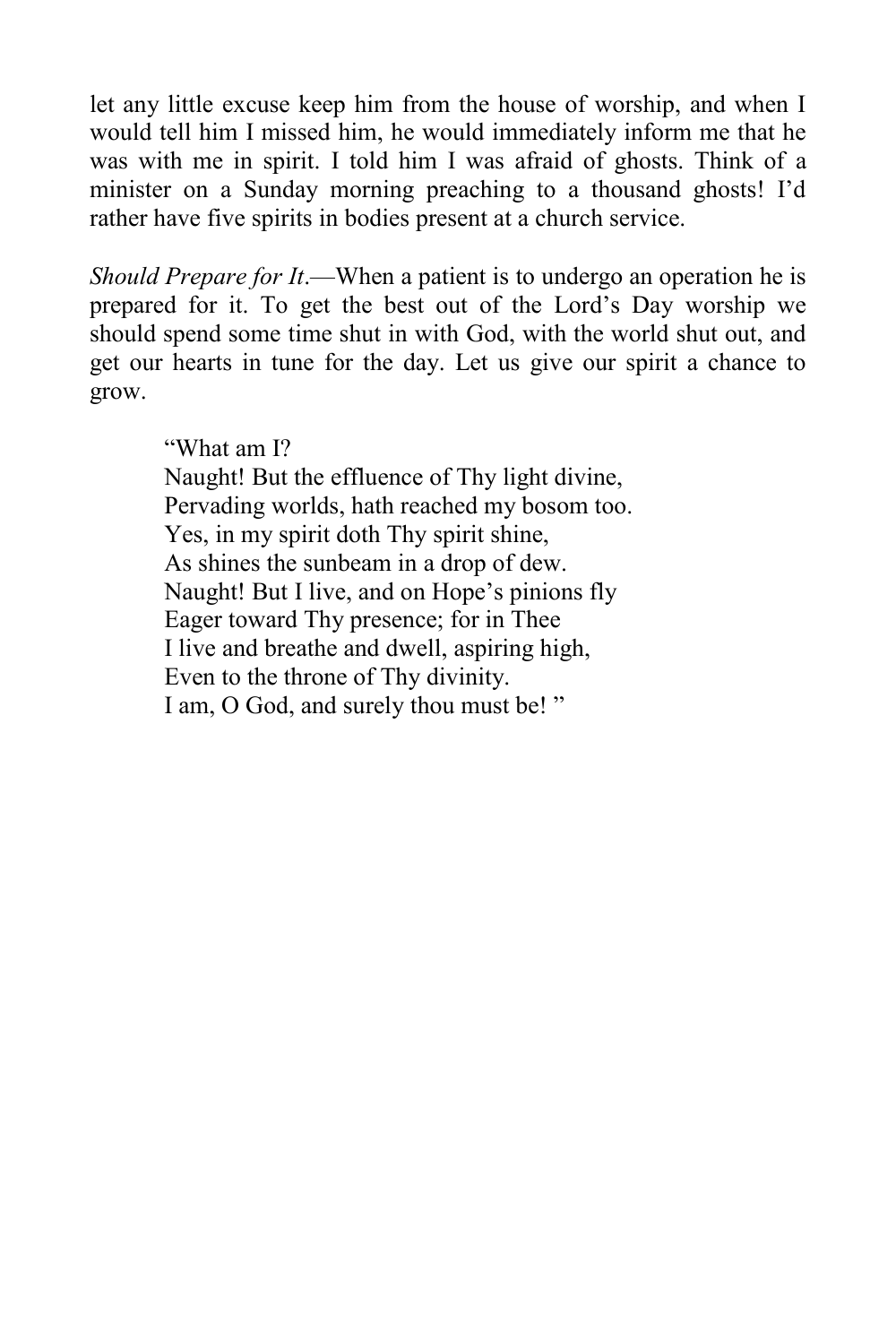### Christ's Prayers

TEXT.—"And it came to pass, as He was praying in a certain place, that when he ceased, one of his disciples said unto him, Lord, teach us to pray, even as John also taught his disciples.—Luke 11:1.

PRAYER is the spirit of Christianity. There can be no spiritual life without it. It is the Christian's breath. Man can no more live a Christian life without praying than he can live a physical life without breathing. To be physically strong we must breathe deeply. There are many sickly church-members today because they are too lazy to breathe into their souls the oxygen of heaven. It is two spirits holding communion. Like the commerce carried on between the oceans and the clouds, bringing down the moisture in the dew and rain to quench the thirst of vegetation, and then ascending again in the mists back to the clouds to return again to fill the babbling brooks, the rivulets and the rivers which roll into the fountains of the great deep, our spirits go out to God for help and guidance, and the blessings come from his unwasting hand to satisfy our wants.

Prayer belongs to all ages and to all peoples. In every Christian's heart must be his altar of incense. When the fires go out upon this altar, his spiritual life becomes extinct.

*The Scientific View*.—We are told by the scientist that God does not answer our prayers; that God works according to a fixed law, and that to answer the prayers of his children he would have to violate his laws. We are told that we do not bring heaven down to earth when we pray, but that we lift ourselves up to heaven. Imagine a man standing at a closed door, one he knew would not open, and knocking, or a thirsty soul pumping at a dry well! We believe that our Father hears and answers the prayers of the saints. He has commanded us to knock, with the promise that it shall be opened unto us; to seek, with the promise that we shall find.

We cannot explain how prayer influences God; there are many things we cannot explain, but we know from experience that it does. Every Christian has the consciousness of a living and a prayer-answering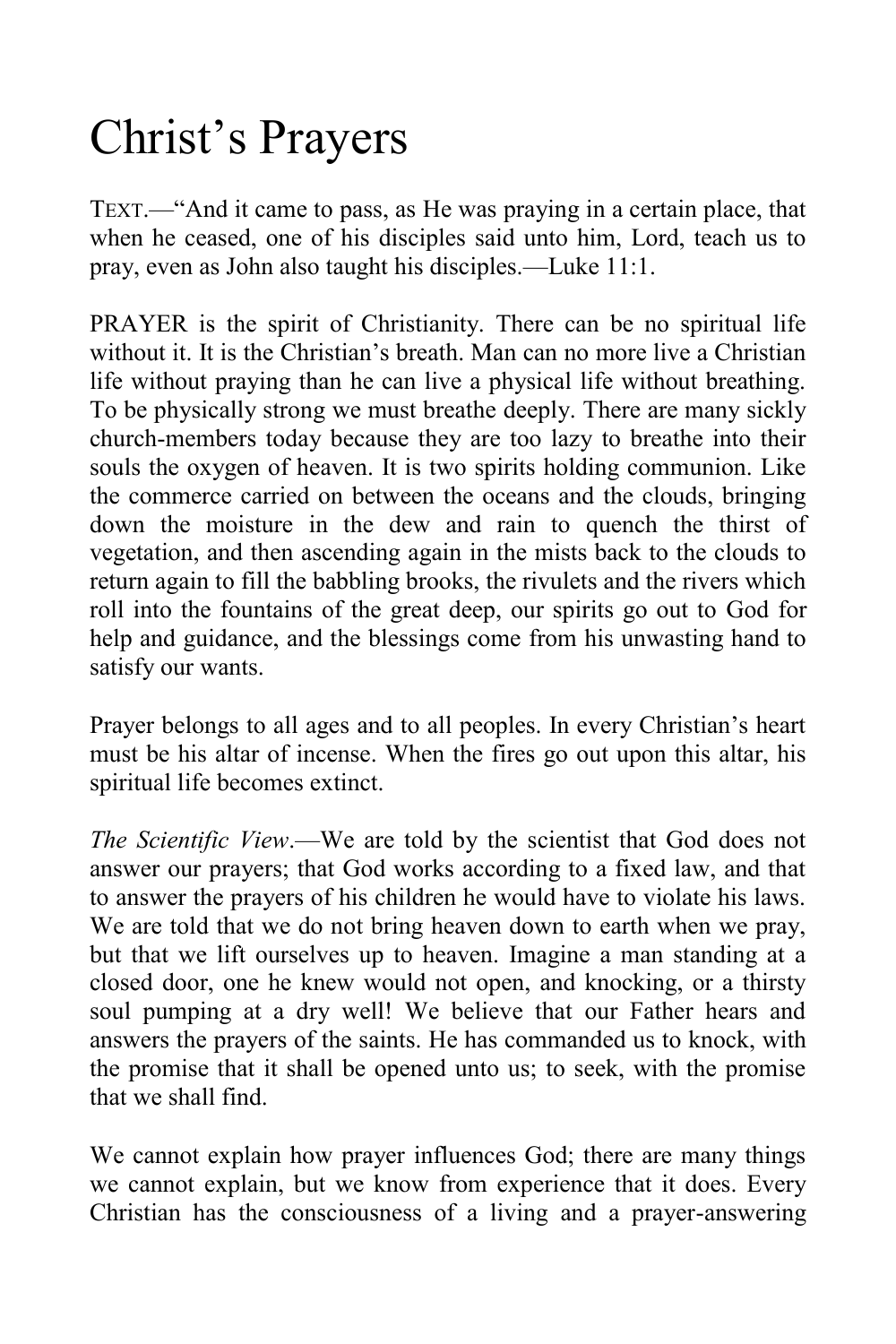God. He knows that with this God he has had personal and vital relations, and that he has had with him the closest affinity and fellowship. The consciousness of this fellowship is a unique and distinct thing, found only in the religion of Jesus Christ.

We must learn to pray. Man learns to articulate the language of heaven just as the babe learns to speak its mother tongue. Every member of the family of our Father in heaven is invited to take lessons under the divine Teacher. There is no excuse, and we cannot plead ignorance. When should we begin to pray? The moment we are born into the divine family we will naturally begin to make an effort to make known our desires unto our Father.

*Jesus Was Given to Prayer*. — He would spend the night in holy communion with his Father. If this sinless, spotless, divine Son of God had to pray in order to do the work of his God, do you think it possible for his disciples to live his life and do his work without it? A man without sin, and filled with the Holy Spirit, recognized the importance of prayer. He practiced what he preached and preached what he practiced.

Have you ever studied the prayers of this master Teacher? "And in the morning, rising up a great while before day, he went out, and departed into a solitary place, and there prayed." "And when he had sent them away, he departed into a mountain to pray." When the work was pressing and he needed strength, he went to his Father in prayer. "But so much the more went there a fame abroad of him: and great multitudes came together to hear him, and to be healed by him of their infirmities. And he withdrew himself into the wilderness, and prayed." He would not select his apostles without first engaging in prayer. "And it came to pass in those days, that he went out into a mountain to pray, and he continued all night in prayer to God."

*Unrecorded Prayers.* — The Gospel writers tell us of the times when our Lord prayed, but they do not always record the prayers. I have often wondered what he said. We know they were prayers of earnestness and of faith. "Now when all the people were baptized, it came to pass that Jesus, also being baptized, and praying, the heaven was opened."

When Saul was told what to do to be saved, he was commanded to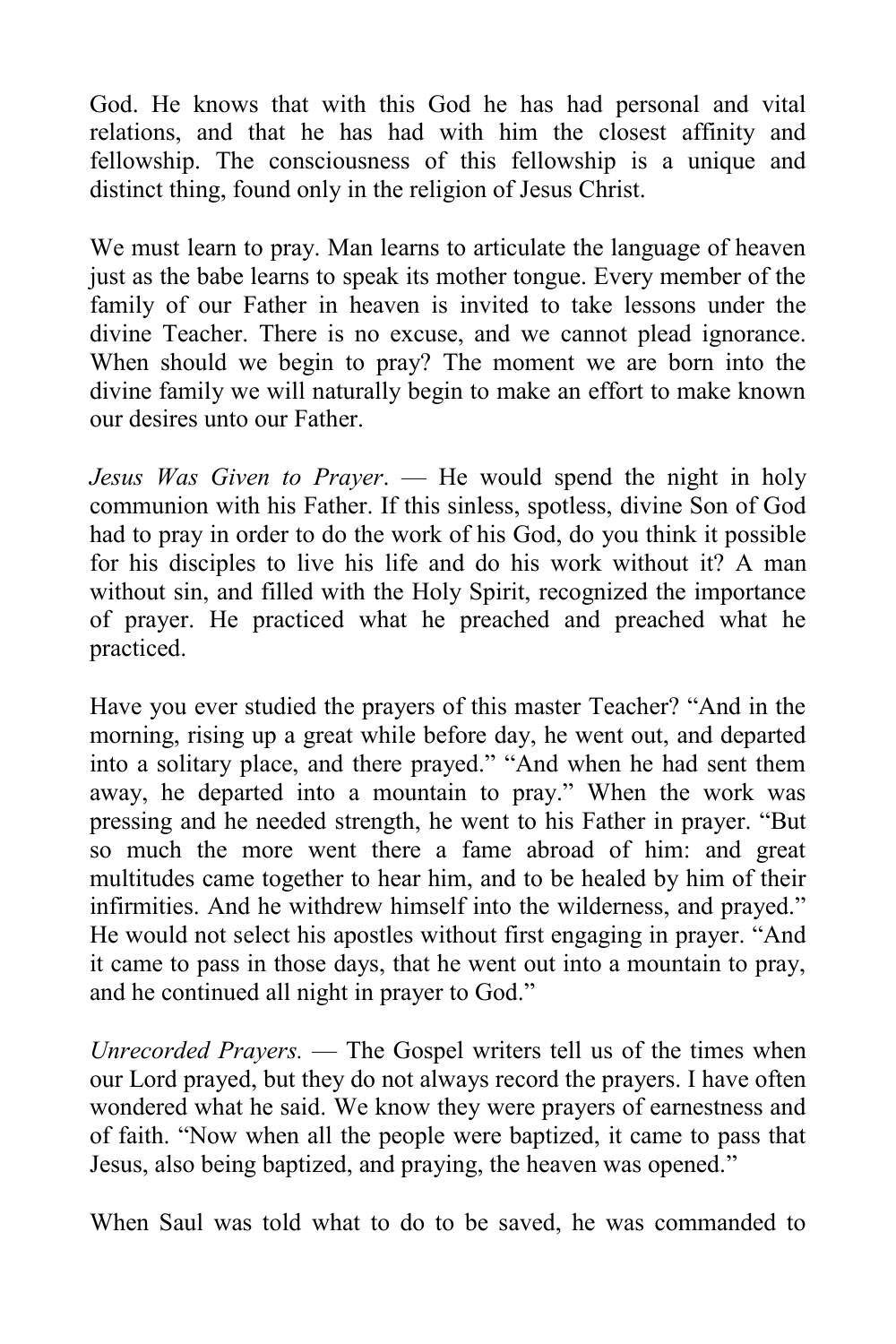continue to call on the name of the Lord. When Jesus had looked into the heart of Simon Peter, he discovered that he was self-conscious and weak and that there was danger of falling. He knew that he was a man of good intentions, but that he was easily influenced. He was taking an inventory of the spiritual strength and power of the apostleship, and he found that Judas was lost to his cause, and that the devil meant to sift all of them. Judas had already gone through the sieve, and there was danger of Peter, too, going through. He says: "Simon, Satan hath desired to have you [all of the apostles], to sift you as wheat: but I have prayed for thee [Peter] that your faith fail you not." It is glorious to know that our great High Priest is acquainted with us, and that he takes us to his Father in prayer, and that his prayers are always answered.

When lie was on the Mount of Transfiguration he prayed, and it was at the moment of prayer that the fashion of his countenance was altered, and his raiment was white and glistering, and the Father again confessed him.

*Certain Things for Which He Prayed*. —When standing under the shadow of the cross, he thought of his church and kingdom, and he prayed that his disciples, and those who might believe on him through their word, should be one. The world was on his heart, and he knew that it could never be brought into the divine fellowship so long as they were divided. He prayed that they might be one as he and his Father were one, and that the world might believe that God had sent him into the world to be its Savior.

When he was on earth he was limited in his power and in his authority. He was then a human as well as a divine Christ. He looked forward to the time when he would be a spiritual Christ, and when all power and all authority would be given unto him. To have this power he must go away from them. He told them that after he went away he would pray the Father to send to them another Comforter, another Advocate, the Holy Spirit, and that when he came he would abide with them forever. The world could lay hold on him, the Christ of flesh, and take him from them, but they would not be able to *receive*—to take hold of—this spiritual Guest he was to send into their hearts from his Father in answer to his prayer. The world might take them and lock them up in the prison cell, and it might kill them, but it can never get hold of the Holy Spirit that shall live in them. They would need equipment for the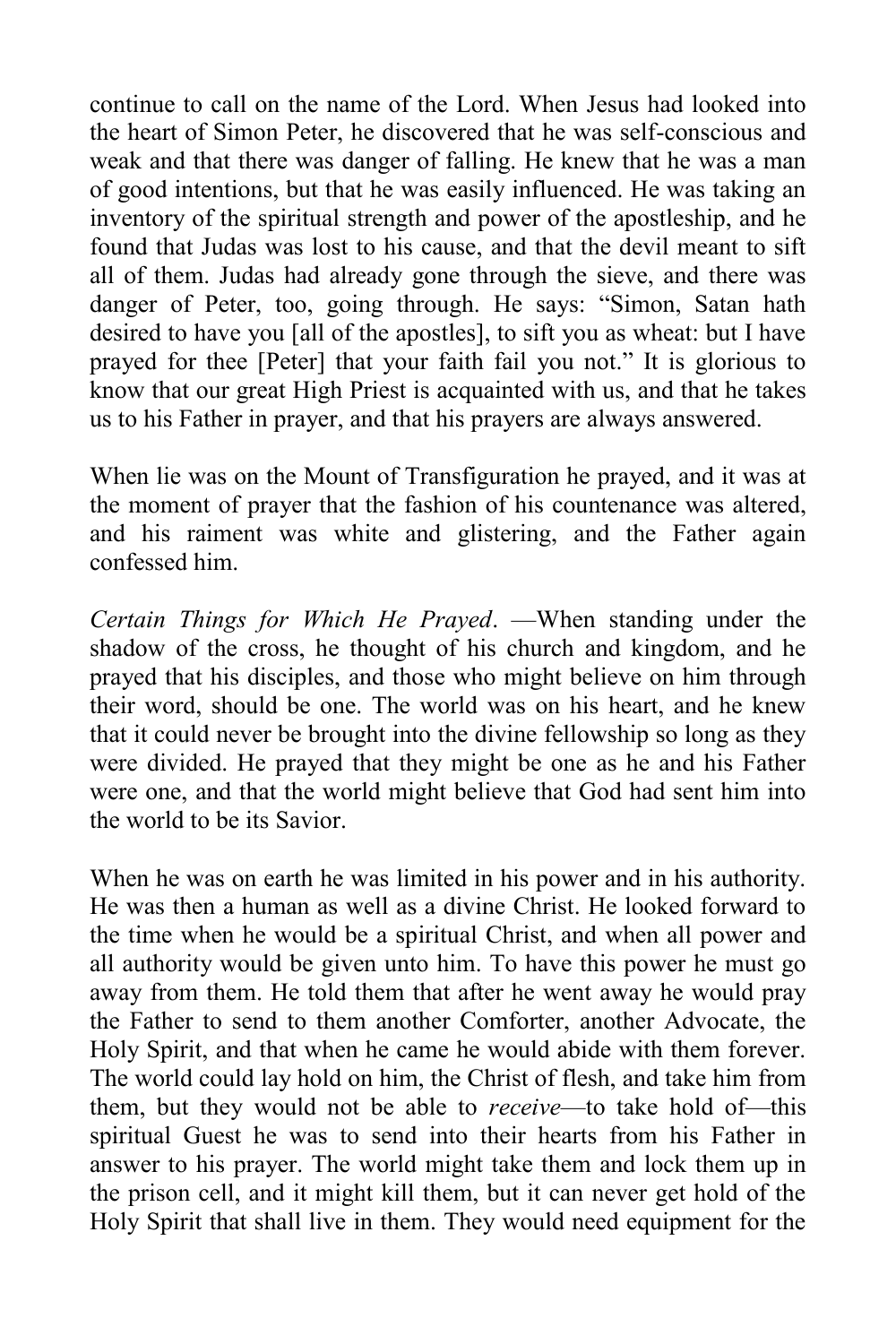great work of the kingdom, and the coming of the Spirit would qualify them for the work. He would bring to their minds everything he wanted them to preach; he would tell them in the hour of need the message to deliver.

At the conclusion of that last public discourse, when Christ placed emphasis on sacrifice and service and uttered that wonderful statement, "Verily, verily, I say unto you, Except a grain of wheat fall into the ground and die, it abideth by itself alone; but if it die, it beareth much fruit," he prayed these words: "Father, save me from this hour. But for this cause came I unto this hour. Father, glorify thy name." This prayer was answered. There came a voice out of heaven, saying: "I have both glorified it, and will glorify it again."

When in the dark garden of Gethsemane, crushed under the sins of the whole world, he prayed that the cup might be removed from him. He was about to die from physical exhaustion. He wanted to finish the work he had come into the world to do. He needed strength at this critical moment. Read Hebrews, chapter 5, and you can see what he meant by "this cup." He received an answer to this prayer. Did he pray to escape the cross? If he did, he did not receive an answer. He came into the world for this purpose.

He wanted to escape physical death, and he sweat drops of blood. An angel came to him and strengthened him, and he went joyfully to the cross to become a sacrifice for sins.

When dying on the cross, he prayed for those who had caused his death. As he looked on them, in the anguish of his soul he prayed: "Father, forgive them, for they know not what they do." He had taught his disciples to pray for their enemies, and he is now practicing his teaching. Was this prayer answered? Yes; on the day of Pentecost, when Peter preached the gospel, they were present and heard the message. He told them of their awful deed. They asked to know what to do, and were told to repent and be baptized, and these murderers became the charter members of the church of Jesus Christ.

*A Capable Teacher*.—All will agree that Jesus is a capable teacher. If anyone ever knew the meaning and the power of prayer, he did. As he started from the Jordan to do his Father's will, he started with a prayer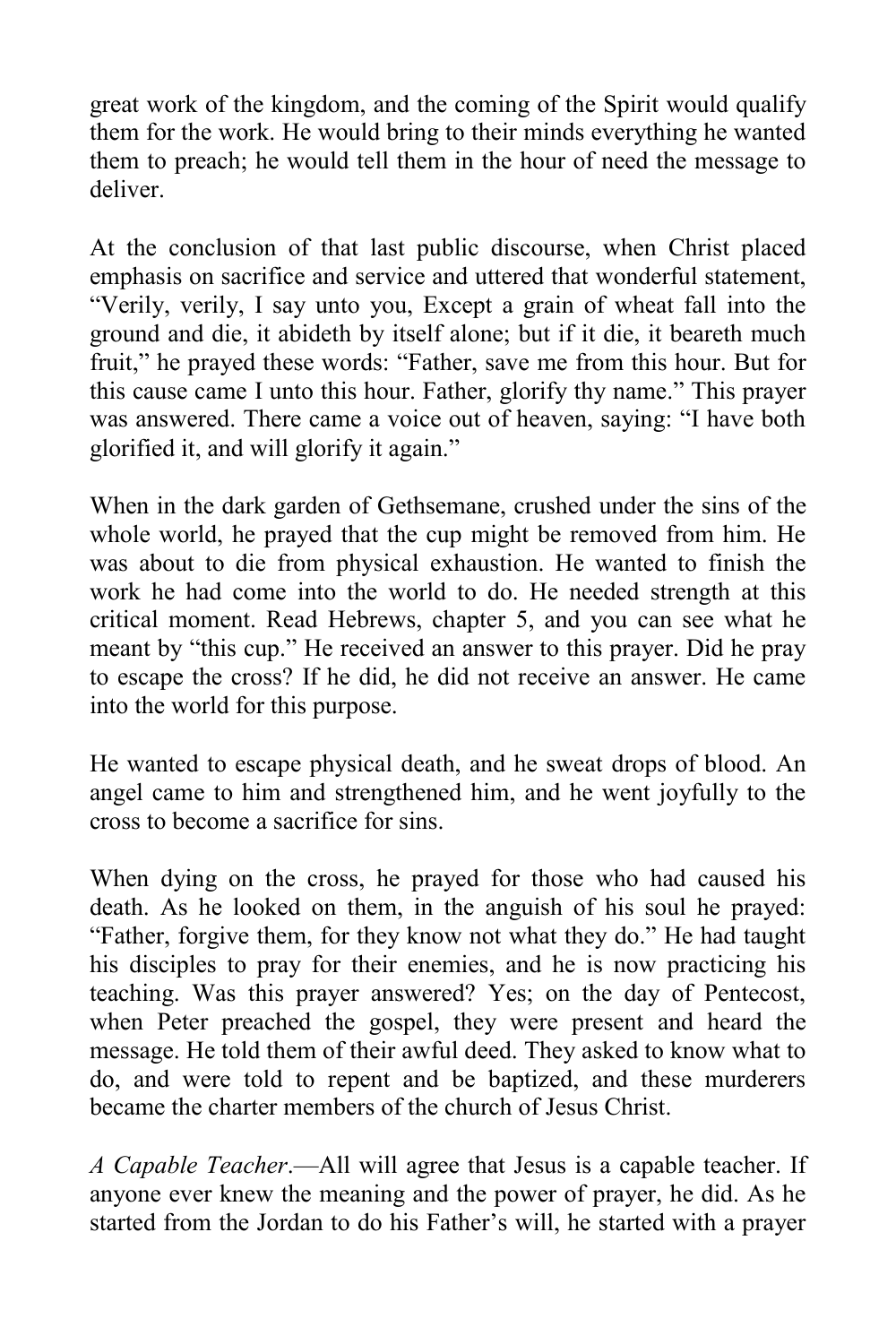on his lips, and when he finished his work on the cross he closed it with a prayer. The church of Christ cannot carry out the Christ program unless it learns to pray. All great souls have been much in prayer. All great spiritual movements have had their birth in prayer. The church that desires to send out ministers and missionaries must first send out earnest, fervent prayers. If these are sent out, the others will follow. The success of the church does not rest so much on the gifts of a wealthy member as it does upon the prayers of a consecrated and faithful member. Before Pentecost and the great revival there was a prayer-meeting in the upper room. We care nothing about theology the world is tired of it, too—but we are interested in knee-ology. If we want to drive out the demons, let us advance on our knees. An Irishman was pounding the rocks on the street in a city. The Catholic priest was looking on. He said: "Pat, I wish I could break the hearts of my people like you break these stones." "Faith, and you could," said Pat, "if you would stay on your knees like I do." The church of Jesus Christ can never conquer this sin-cursed world unless it learns to pray.

On one occasion, an evangelist was being assisted by his young Timothy. He would send the young man to the next field to begin the work, and he would follow later. The young man was sent into a difficult field. It was a town that had not had a revival in a long time. The people did not seem to be interested in such things. The young man began the meeting and soon received a letter stating that the evangelist could not come for some time, on account of an accident that had happened to one of his children. He advised him to continue the meeting. After a number of days he arrived at the town and found that the whole community was being stirred. Sinners were being converted and the cold and indifferent members had begun to come too. He inquired of the young minister how it happened, and this is what he said: "It has been one of the hardest experiences of my life. You said to 'go on' and the people said: "We did not ask you to hold the meeting, and we want it stopped." The evangelist then asked how it happened he was having such a wonderful meeting, and he said: "Come and go with me to the power-house." He expected it was a place where he would see machinery, but it was a plain log cabin and in it were two old women. He said: "Each evening I'd come to this place and we three would get down on our knees and pray, and then I'd go to the meetinghouse and preach, and the interest grew." Every church and every minister needs a power-house.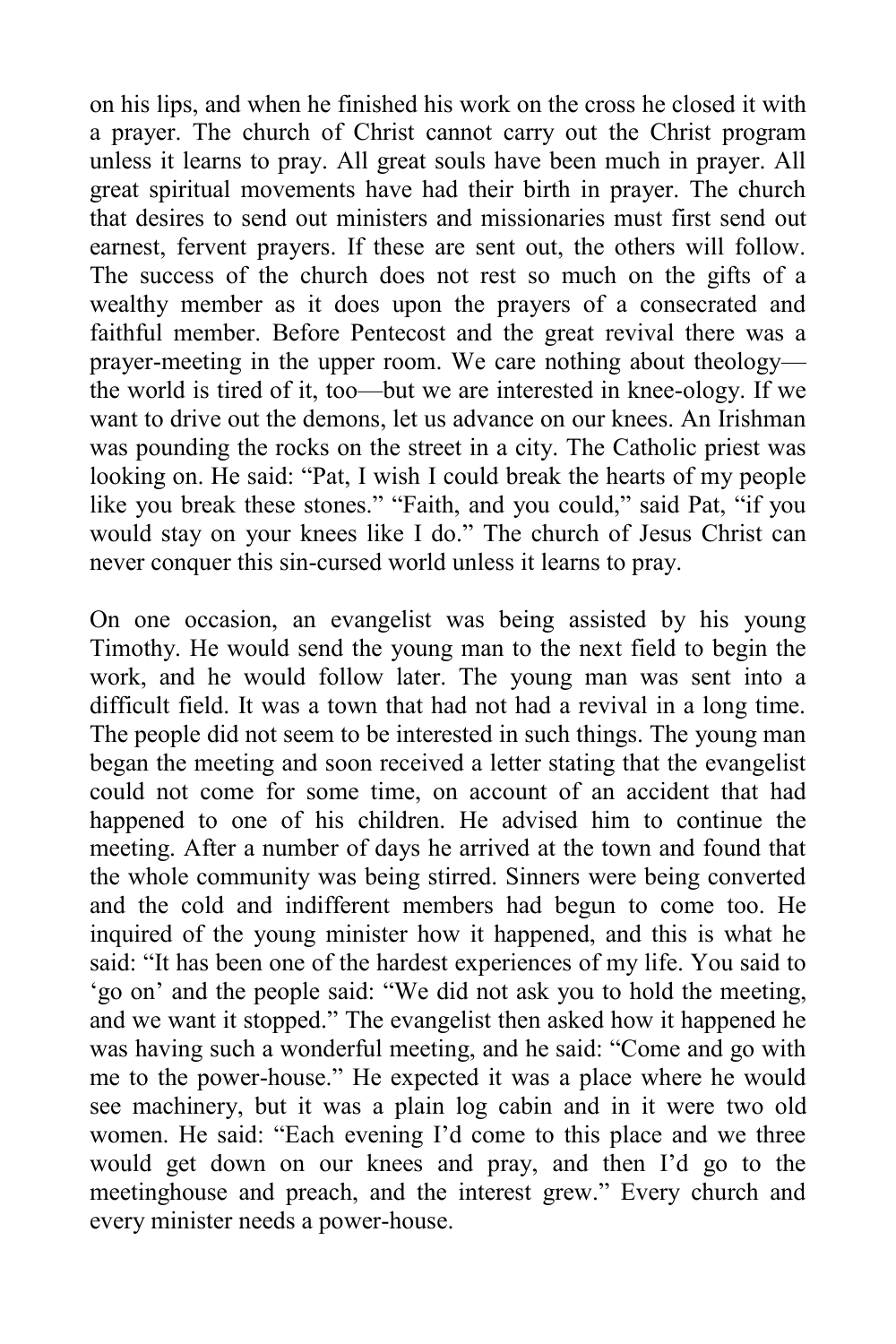"Believe and trust; through stars and suns, Through life and death, through soul and sense, His wise paternal purpose runs; The darkness of His providence Is starlit with divine intents."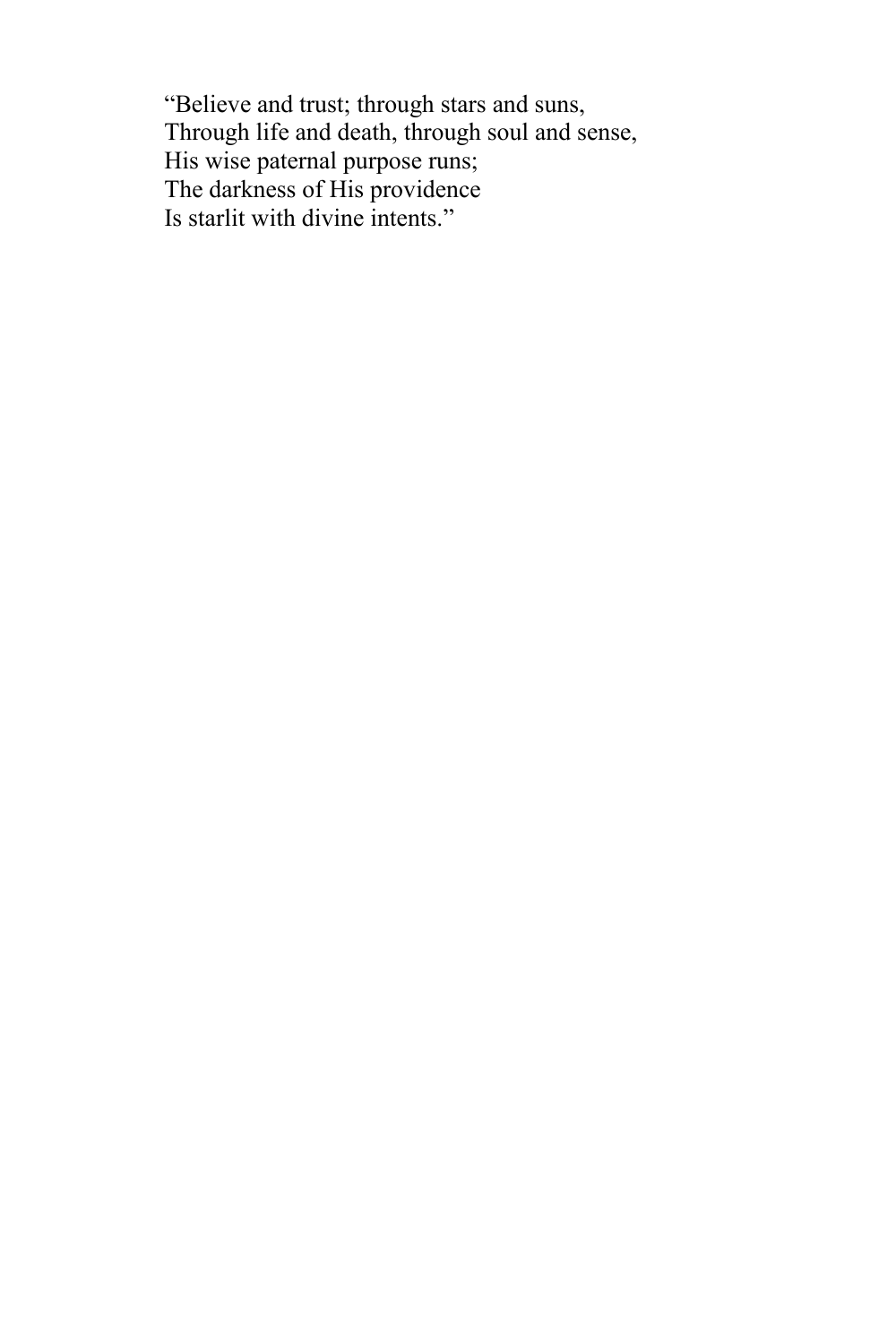### Lord, Teach Us To Pray.

#### *Luke 11:1.*

THE children of our heavenly Father must learn to speak his language. It will be our purpose in this discourse to study this important duty. To whom should we pray? We have heard men pray to the Holy Spirit. Is this right? When the disciples came to Jesus with the request that he teach them how to pray, he said: "After this manner pray ye." He then gave them the model prayer. This was to be their pattern or copy, and they were to make their prayers to correspond with the copy. The prayer is to be addressed to our Father—to God. We must approach the Father in the name of the Lord Jesus. Sometimes we are convinced that people pray to the audience rather than to God. It can be detected in the tone of their voices, and we are disgusted rather than edified.

One reason why some will not pray in public is because they are afraid those to whom they pray will criticize. On one occasion a man who believed in "free grace" had in his audience a man who was a strong believer in "Calvinism." He did not want to say anything that would offend him, and he tried to make a prayer that was a cross between the two doctrines, and he stammered and hesitated and then exclaimed: "What is the matter with me? I cannot pray." The man in the audience said, in reply:\* *<sup>&</sup>lt;* Stop praying to me and pray to God." I was one time conducting a meeting for a man who was eloquent in prayer, and he impressed you with the thought that he knew it. He prayed three times in one of the meetings. His language was perfect, and he threw bouquets to God and then seemed to wait for applause. You could feel that there was a lack of sincerity, and that his prayers were directed at the audience, and I was reminded of the reporter in Boston who said, in speaking of a man's prayer: "He prayed the most eloquent prayer that was ever prayed to a Boston audience." I told him after the services that I felt he was certainly gifted in prayer, but suggested that he tell God all of these things in private and not in public, for I thought God would understand him better than we did.

*How Should We Pray*?—Paul says: "I will pray with the spirit, and I will pray with the understanding also. "What does he mean by praying with the understanding? We are told that "Elijah was a man of like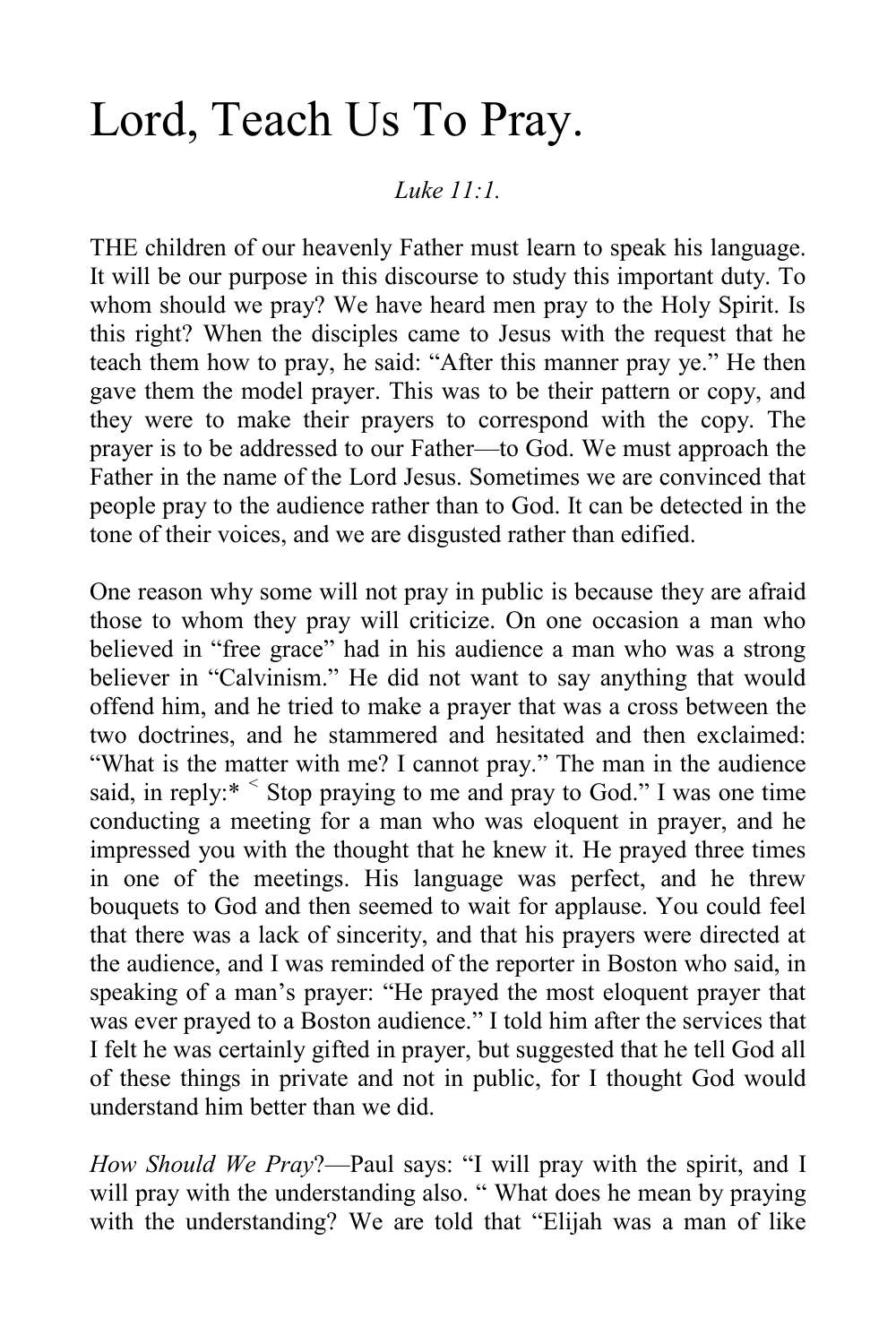passions with us, and He prayed fervently that it might not rain; and it rained not on the earth for three years and six months. And he prayed again; and the heaven gave rain, and the earth brought forth her fruit." Let us read Deut. 28:15-24. Here we find that God had promised that, if the children of Israel turned from him and went after other gods and became disobedient, he would shut up the heavens and withhold the rain. Israel had become guilty and deserved to be punished. Do you not think that Elijah knew these promises and that he presented them to his God in his prayers? This is praying according to the Word and according to the understanding also. Then, when the people turned and he prayed for the- rain, we believe that he remembered the promises contained in the Word as mentioned in 1 Kings' 8:35: "When the heaven is shut up, and there is no rain, because they have sinned against thee; if they pray toward this place, and confess thy name, and turn from their sin, when thou dost afflict them: then hear thou in heaven, and forgive the sin of thy servants, and of thy people Israel, when thou teachest them the good way wherein they should walk; and send rain upon thy land, which thou hast given to thy people for an inheritance." We know that we are asking according to his will when we ask according to his promises. The old prophet could tell God that the people had now complied with his word, and he could ask that God send the rain, and he did it.

*How Long Should Our Prayers Be*?— This depends. If in private, you may pray all night; but in public they should be short. We knew a man who made long prayers. We wondered when we heard him if he did not try to make up for lost time. He would begin in a certain way and go over Virginia, the United States, then over the waters into the foreign lands and come back home by way of South America, closing with these significant words: "Now, Lord, since we are not heard for our much speaking, and since thou knowest what we have need of before we ask thee, give unto us the things thou knowest we need. Amen." He reminded us of the man who had one prayer, and it was a long one he prayed each night in his home. The children knew it by heart, and could repeat every word of it. One night a Jew peddler stopped for the night with him. When the time came for worship he read the lesson and all got down on their knees. The peddler got tired and changed from one knee to the other, hoping to rest them a little. After he had grown weary he whispered to one of the boys near him and asked: "Is he 'most done?" The boy asked: "Has he said 'Jew' yet? He is just half done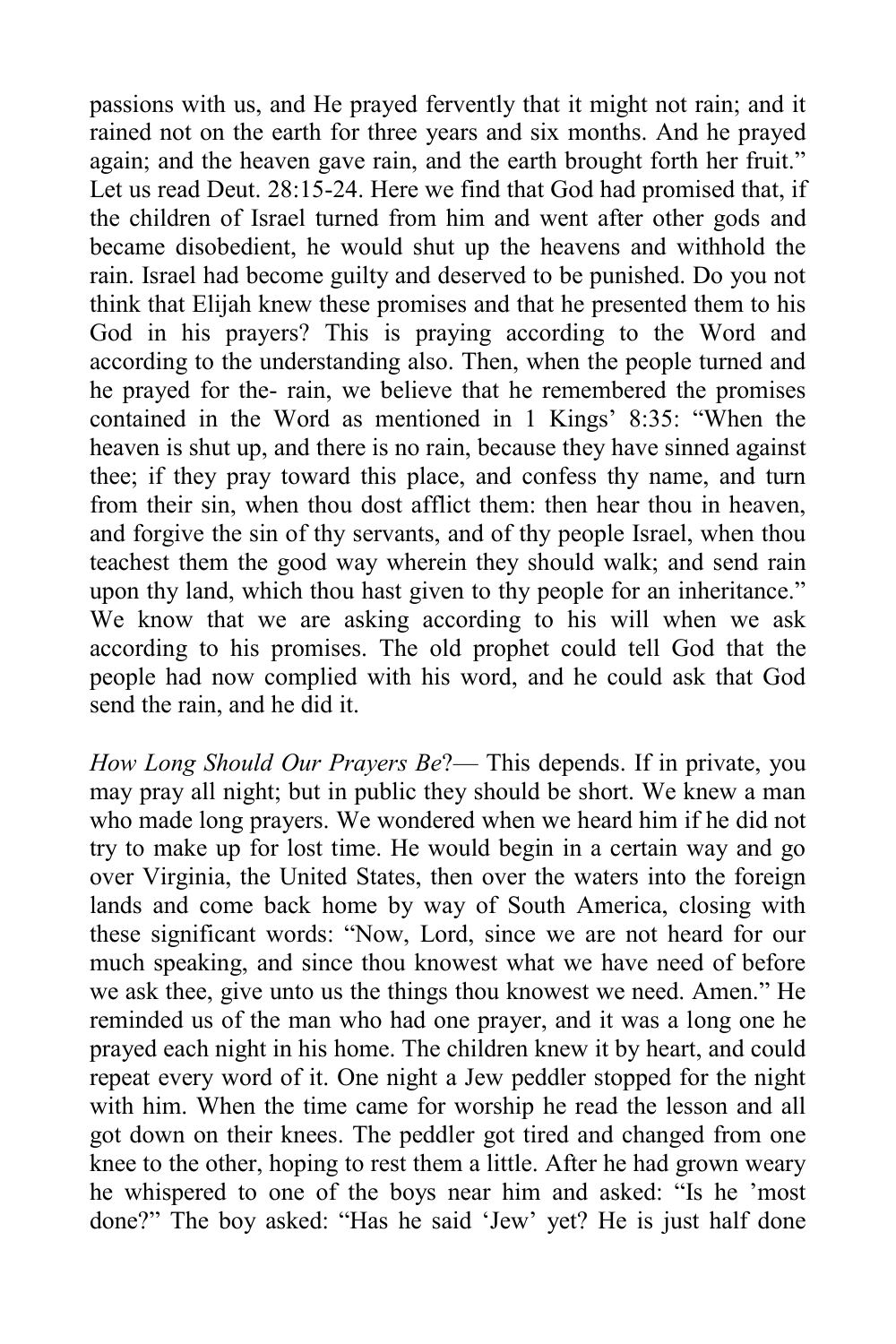when he gets to the Jews." This is not praying; it is simply saying over words in God's name. We should have a definite desire when we go to our Father in prayer. We should go to him as a child goes to its earthly father. Do not change the voice; do not make a speech; do not try to give God information; do not be like the preacher who tried to rebuke the young man for misbehaving during the services when he said: "Lord, there are a lot of things going on here to-night that thou art not aware of." Have you not heard men in prayer when you felt that they were trying to give God information? If Peter had prayed at great length when he was sinking into the lake, it is morally certain that he would have been under the water and dead before he could have finished the prayer. He wanted help and he asked for it in a sensible manner. He went straight to the point: "Lord, save me or I perish."

*Praying with Open Eyes*.—Jesus told his disciples to "watch and pray, that ye enter not into temptation." Many times we pray with our eyes closed to the pit-falls in life's pathway, and we walk right into them. It is just as necessary to watch as it is to pray. You have heard of the story of "Raccoon" John Smith and the wine. In his day it was an act of hospitality to place the wine on the table where all could get it everybody (preachers included); and I have always wondered why the members of the church could do things the preacher could not do. If it were ever right for the member to drink wine, it was alright for the preacher too. When Smith and a minister of another church stopped at a country tavern to spend the night, the tavern-keeper put the decanter on the table and they filled their glasses full of wine. Smith turned up his glass and swallowed the wine. The preacher rebuked him by saying: "Brother Smith, I am surprised that you would drink your wine without first returning thanks. It is from God we receive every good and perfect gift. I am going to thank God before I drink." He shut his eyes and began to thank God. Smith reached over and got his glass and drank his wine. When the preacher opened his eyes lie saw that his wine was gone and he said: "You got my wine." Smith replied: "Brother, you must watch as well as pray, I thanked God, but did it with my eyes open; you did it with your eyes closed and you lost your wine."

*Putting Action into Our Prayers*.— Man must answer his own prayers. He must do his part and trust God to do the rest. "Ask, and ye shall receive; seek, and ye shall find; knock, and it shall be opened unto you." When you pray for your daily bread, do not expect God to rain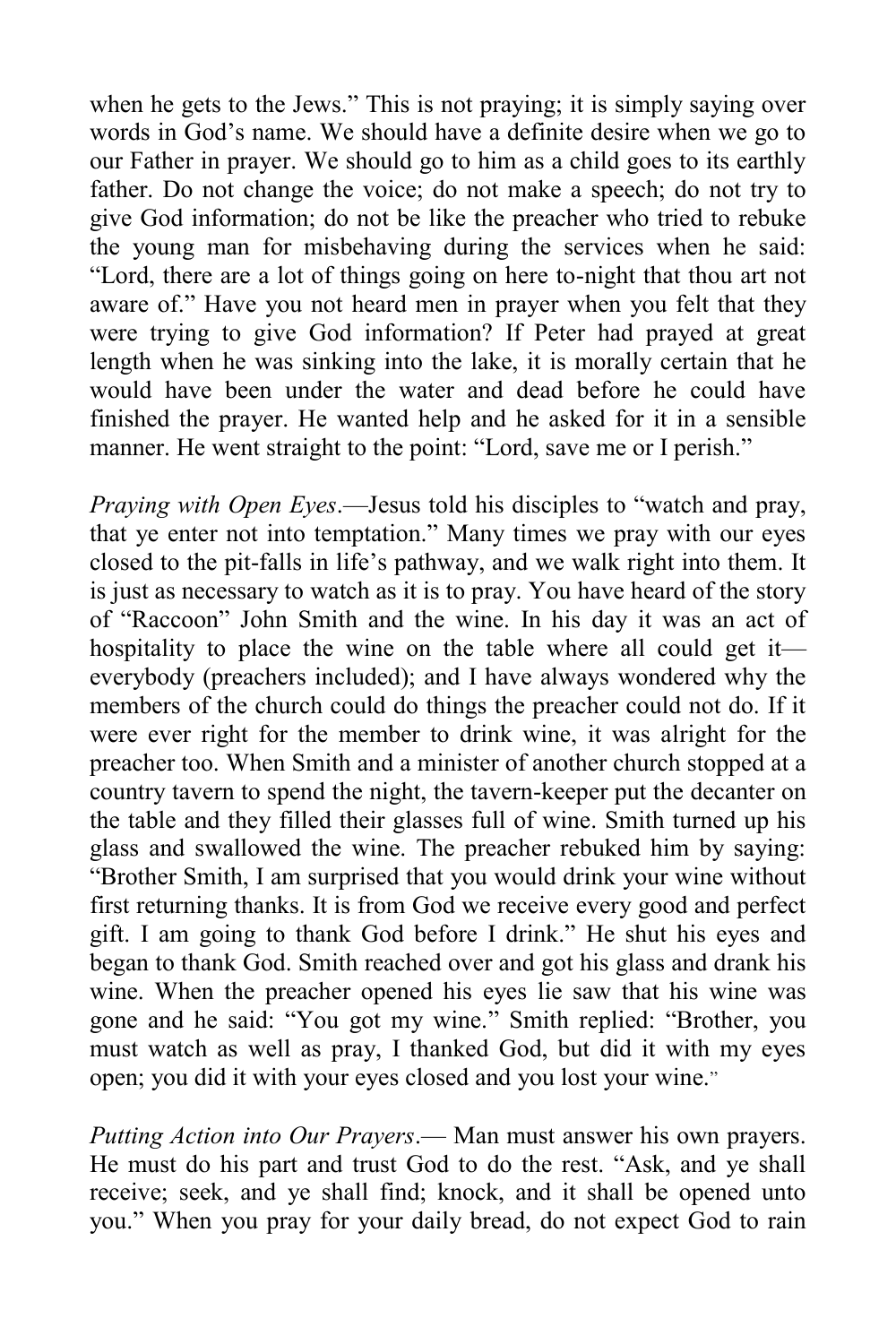down a mess of biscuits for breakfast, but remember that he will give them to you when you have earned them in the sweat of your face. If you want the earth to laugh biscuits, tickle it with the plow.

An evangelist was conducting a meeting in one of our cities. A woman came to him and requested him to speak to her husband about becoming a Christian. He asked: "Have you ever spoken to him on the subject'?" She said she had not. He then told her he would not speak to him until after she had spoken. When she came to church that night her husband was with her. She was happy and went to the minister and said: "I went home and prayed that God would give me the courage to speak to my husband. I watched for him, and when I saw him coming through the gate I ran to him and threw my arms around his neck and began to cry. He asked me what was the matter, and I told him that he was lost and I wanted him to promise me he would become a Christian, and he told me he had often wondered why I had not spoken to him on the subject, and that he would be glad to accept Christ." This woman was learning how to answer her prayers.

*Individual Prayer*.—"But thou, when thou prayest, enter into thine inner chamber, and having shut thy door, pray to thy Father who is in secret, and thy Father who seeth in secret shall reward thee openly." Do you see that mother who was left with a number of fatherless children? Many times she prayed to her God in secret for wisdom and help in training her children. Her children are now filling responsible positions, and she is enjoying openly the reward of individual and private prayer. We bad, in a congregation where we labored, a man who was a machinist and who refused to work on Sunday. He was discharged. He began to sell groceries, and his business grew until he became one of the leading merchants of the city. Many times did he tell me that he was in partnership with God, and that his success was a reward for earnest prayer.

*United Prayer*.—Here is the promise: "Again I say unto you, that if two of you shall agree on earth as touching anything that they shall ask, it shall be done for them of my Father who is in heaven." The church had its birth in a prayer- meeting. "And when they were come in, they went up into the upper chamber, where they were abiding; both Peter and John and James and Andrew, Philip and Thomas, Bartholomew and Matthew, James the son of Alphaeus, and Simon the Zealot, and Judas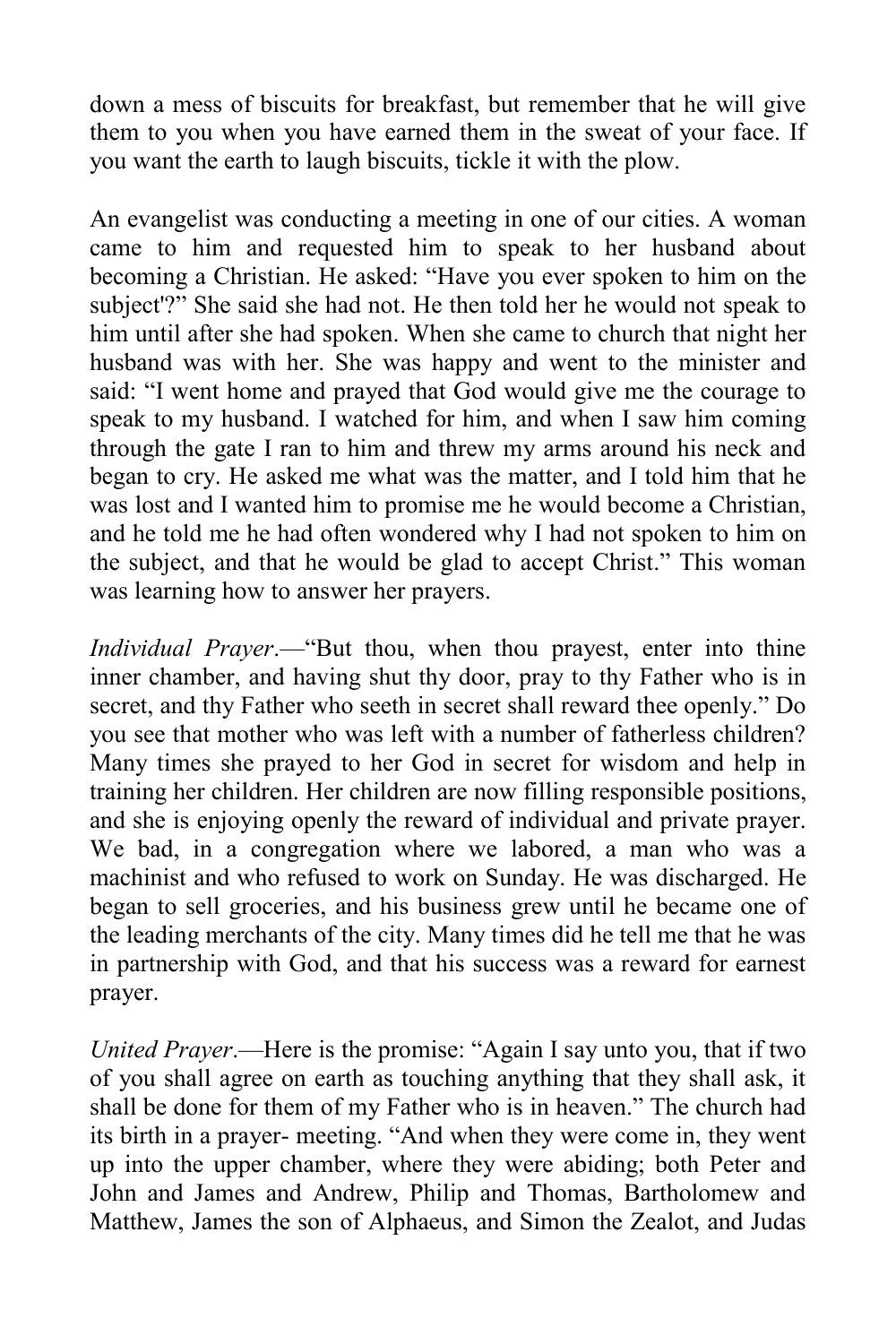the son of James. These all continued steadfastly in prayer, with the women, and Mary the mother of Jesus, and with the brethren*. 1 '* Thomas became a doubter because he was not with them when Jesus came. This was before Jesus went back to the Father. It was during the postgraduate period when he was instructing his disciples in the spiritual things of the kingdom. Jesus has promised to meet with us when we have gathered together in prayer. He never disappoints. When you remain away from the prayer-meeting you have missed seeing Jesus. Paul exhorted the saints to meet for prayer. "Now I beseech you, brethren, by our Lord Jesus Christ, and by the love of the Spirit, that ye strive together with me in your prayers to God for me" (Rom. 15:30).

*Family Prayer*.—The family altar has been taken away, and we have allowed the things of the world to crowd God out of our thoughts and out of our homes. Joshua said: "As for me and my *house*, we will serve the Lord." The men of old erected their altar and worshiped God in the home. Job practiced family religion. Read Job 1:5. Cornelius prayed to God with his house or family. The father that neglects this will lose in spirituality and miss getting the blessing. When holding a meeting for one of the churches in the valley of Virginia, I urged the importance of the family altar. I came back to the community five miles from this church to conduct another meeting. A man who had been an elder in the church for many years came to me and said: *<sup>6</sup>* ' I want you to preach that sermon on family prayer. I have been an elder in the church for years and never knew the importance of it. After hearing you, wife and I erected the altar, and soon our daughter would take her turn and we have been blessed, and I just want others to know that it brings joy and strength. I want others to get the blessing."

When holding a meeting in Washington City, a good woman came to me after the sermon and said: "I want you to go home with us." I did, and she gave her experience. I shall relate it as she gave it. "When you were at our home in Tennessee, you know old Scott [this was her husband] would not even return thanks at the table. I told him some time ago that we were not going to live this way. We must have an altar in our home. Scott said he just couldn't pray in public. Well, one night I got the Bible and asked him to read and pray, and he refused, then I said, 'I will,' and I read a chapter; then I told Scott to get down on his knees and I prayed. The next night when I took the Bible he said, 'Let me have it,' and he read and prayed. We have our worship, and I want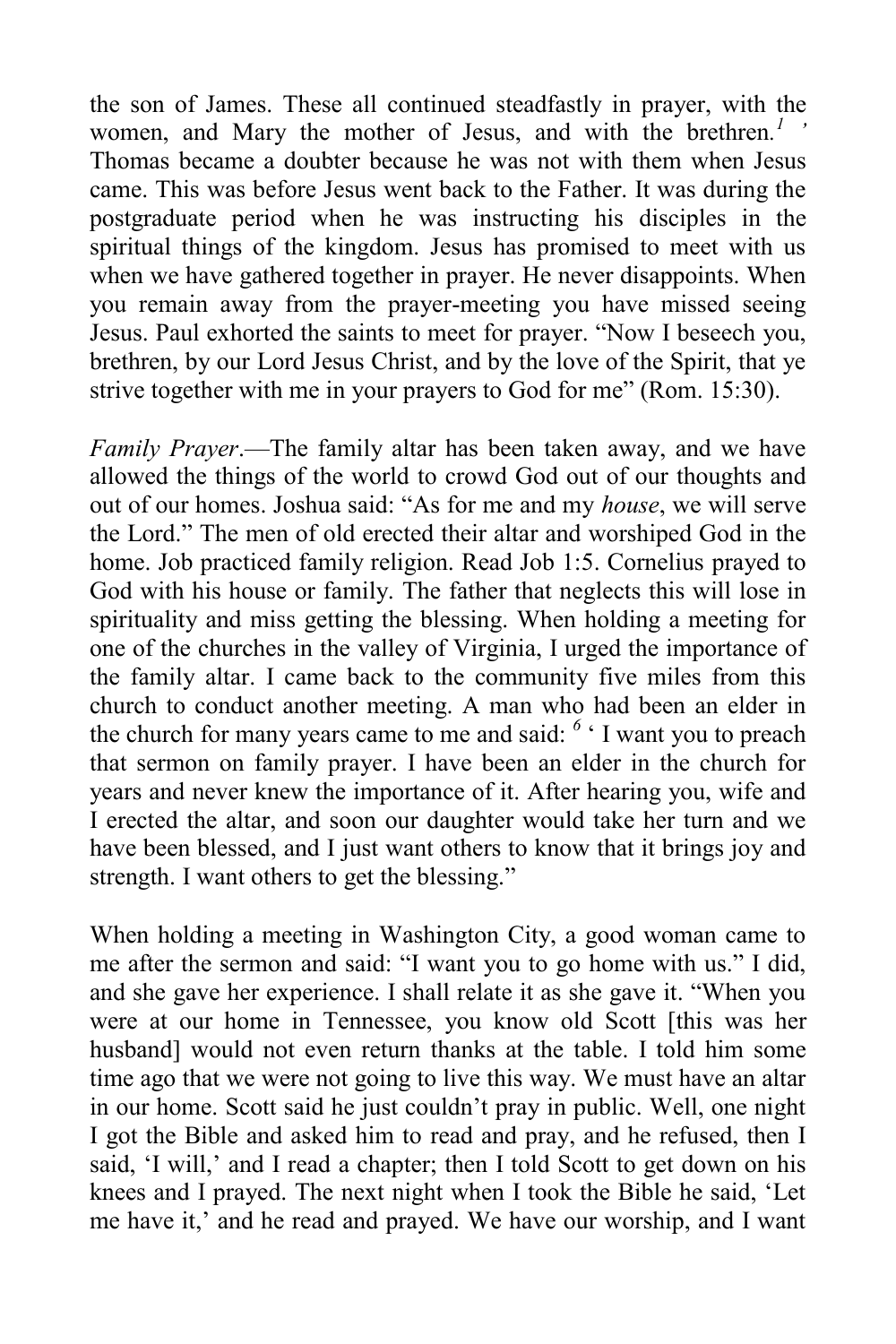you to come and be with us." I could see that they had grown in the grace and in the knowledge of Jesus Christ. They had been feeding their souls on the hidden manna.

There lived a family on the opposite side of the street from our home. They trusted in God. The man lost his position and was almost in destitution. One day I saw he was selling goods and that he had quite a stock. He told me this: "Bro. Book, one night when it seemed so dark and I was discouraged, my little daughter saw my grief and came to me and said, 'Papa, let me ask God for help, and she asked God to give her papa something to do, and this is in answer to that prayer. Many years ago I assisted a young man who was in hard luck. I had lost sight of him. After that prayer a letter came, and it was from this man, and he told how he had wanted to show his appreciation for what I had done for him, and he sent the check and asked me to take it and purchase goods and to go into business. I am here in answer to the prayer of my child." This family had honored God in the home and he was now rewarding them openly.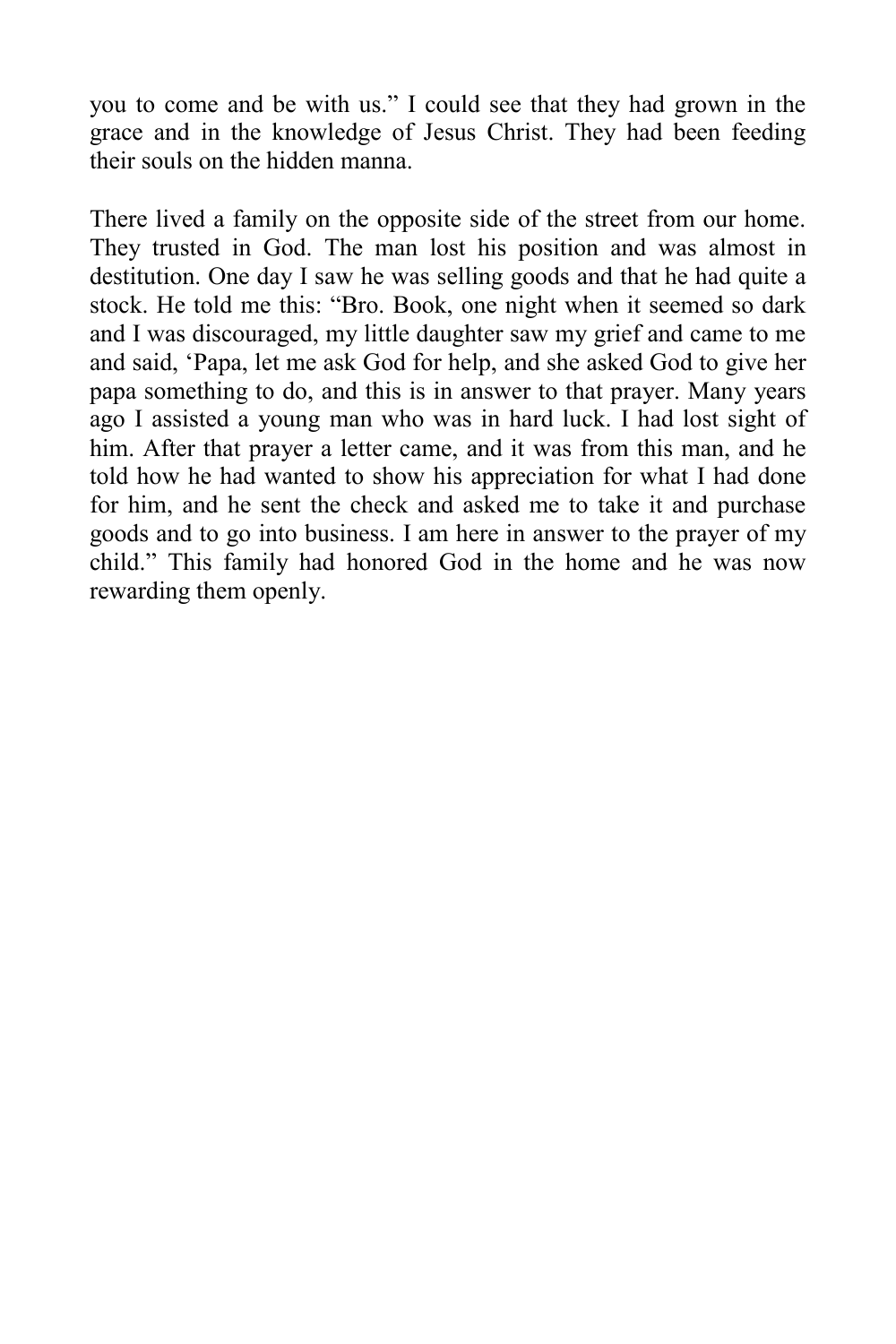# Prayer a Necessity

Text.—*"*Continue steadfastly in prayer, watching therein with thanksgiving; withal praying for us also, that God may open unto us a door for the word, to speak the mystery of Christ, for which I am also in bonds; that I may make it manifest, as I ought to speak."—Col. 4:2- 4.

THERE must be seven distinct elements in every prayer: adoration, thanksgiving, repentance, resolution, petition, intercession and submission. Paul was a man of prayer. He has much to say on the subject, in his epistles to the churches. He often requested that the brethren pray for him. He seemed to think that his success in the ministry was conditioned upon the prayers of the saints. Feeling his human weakness, and seeing the forces of evil arrayed against him, he wrote to the brethren at Thessalonica: "Finally, brethren, pray for us, that the word of the Lord may run and be glorified."

If a man like Paul, cultured, eloquent, logical, Spirit-filled, and in every way capable, felt that he could not succeed without he had the prayers of the church, can you expect your minister to be at his best when you never take his name to God in prayer? On one occasion I went into the pulpit of a church that had some of the symptoms of a would-be aristocratic, proud, polished and critical congregation. I was there to hold a meeting, and for one time in my life felt just a little anxious to say the right thing in the right way. I was conscious of the opinion they had of themselves and tried to get their approval. I was cramped, and stammered and blundered in my delivery. One evening, as I was going into the pulpit, a consecrated woman, a woman who believed in the power of prayer, and who had evidently detected my embarrassment, met me at the pulpit and, taking my hand in hers, said: "You preach, brother, and I will pray for you." Say, I preached that night! I cut loose all strings and it was easy. I could feel the power. "You preach and I will pray."

I had always felt it was, "You preach and I will criticize."

When I visited my old home in Virginia I would preach in the old church. The colored people would come to hear me and they would sit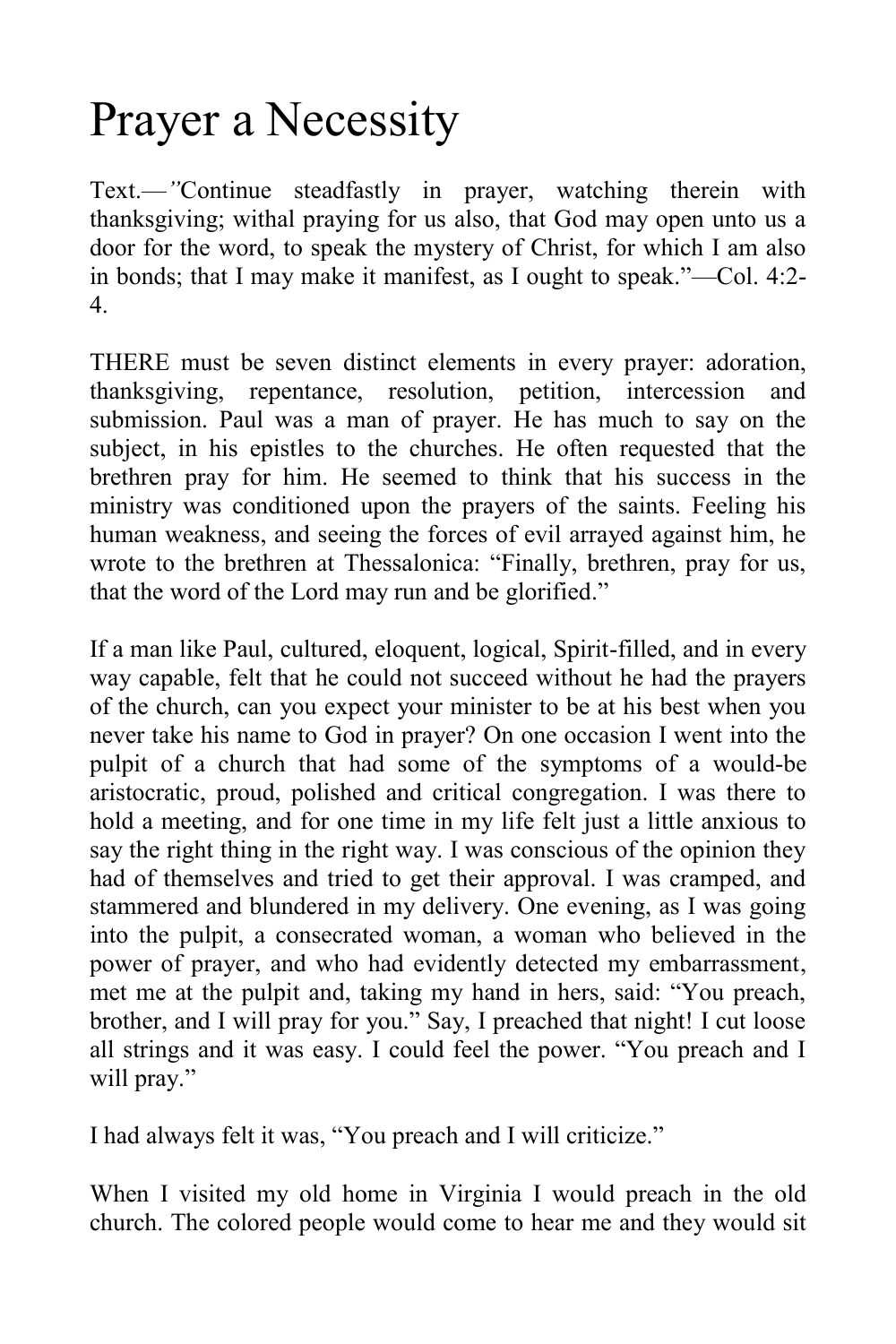in the gallery. Old Uncle Sam Carter, an ex-slave, would break in now and then with a word of prayer and it could be heard by all. He came to me one time after I had preached, and said: "I jis' can't see how you preach; none of de people scotch fer ye. I jis' felt like I had to scotch some while you was givin' dem de Word." I want to say that the consciousness of this old, humble saint praying for me did help. If the people would prepare themselves for the sermon before coming to the house of the Lord, there would not be so much criticism. We all agree that the minister should be much in prayer before he comes into the pulpit. He should get heart power on his knees. It is just as necessary that the people, also, be in the proper condition to hear the message, and this preparation, too, must be made on the knees. Have you prayed for your minister? If you have not, begin now. Make it the rule of your life to pray for him daily.

What is prayer? One time a father took his boy from the country home to the city. They visited the telegraph station. The little fellow heard something going "Click, click, click; click, click, click." He asked his father to tell him what it was. The father tried to explain, and then said: "Do you want to speak to uncle who lives in California?" The boy wondered how he could be heard so far away. The father had to tell him what he wanted to say, and he wrote it down and handed it to the operator. The operator placed his fingers on the instrument, and it began to say, "Click, click, click; click, click, click." After a short time it began again, and the operator wrote down some words and handed them to the man. He read them to the son. The uncle had received the message, and this was his reply. The boy could not quite understand how he could speak to one so far away. He was told how the sounds were carried by electricity and how they could be read by the operator at the other end of the line.

This is like prayer. There is a connection between the heart of the child of God and his Father. The man had to come to the city, where there was a telegraph station and one who could send the message for him; he had to pay to send it; it had to be received by the operator and then given to him. Every Christian has connection with heaven and is his own operator, and he can send the message without money and receive the answer in his own heart. Listen: "And it shall come to pass that, before they call, I will answer; and while they are yet speaking, I will hear" (Isa. 65:24).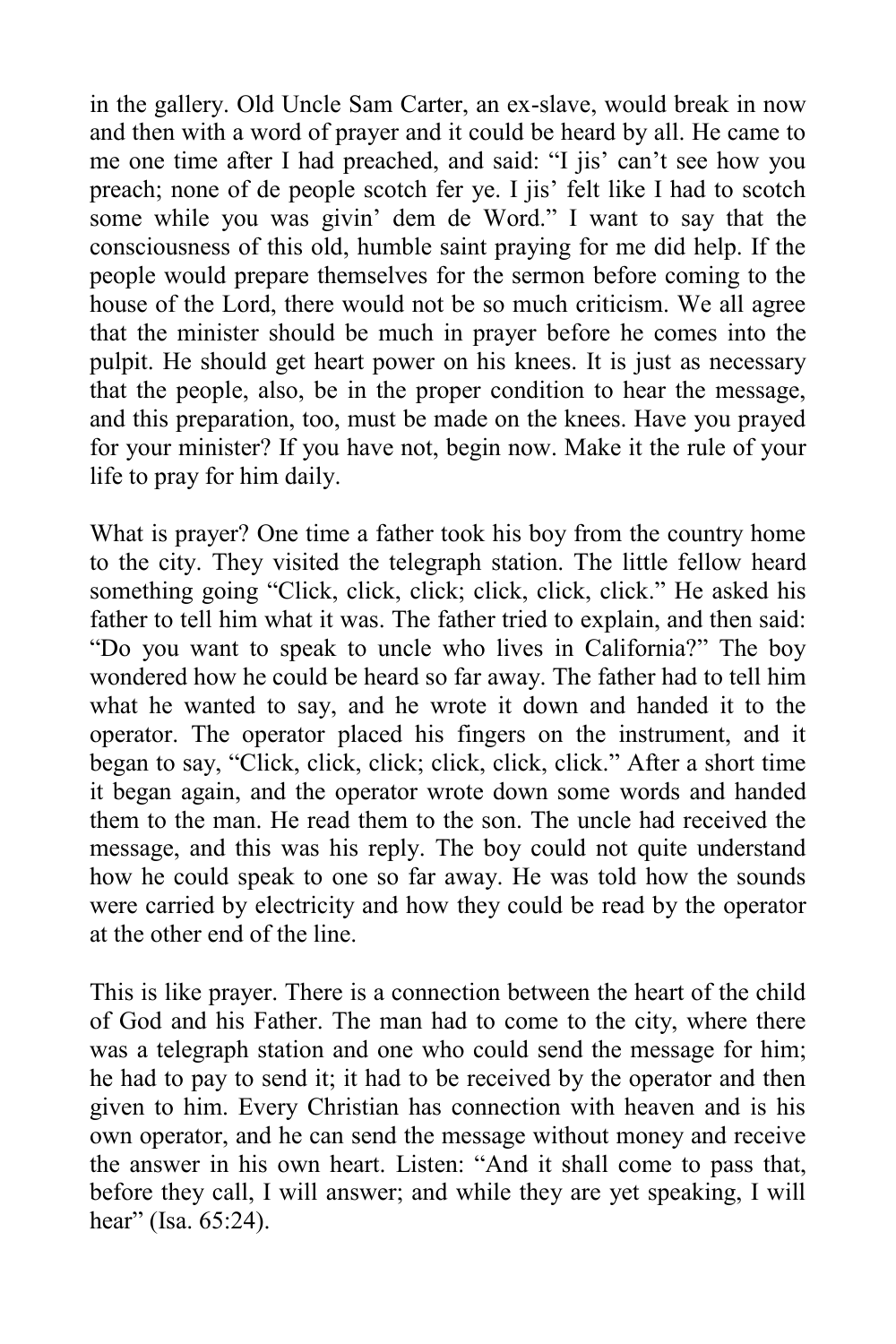*Stated Times to Pray*.—I need to wonder how that man Daniel could be so courageous. He was not afraid of the wicked rulers. He could defy decrees, and, with his windows open towards Jerusalem, pray to his God. A little child was reading about this man and she got a little mixed in her pronunciation. Where it says he had a spirit in him she read: "He had a spine in him." She did not miss it far. He had a backbone. This is what many do not have. It would not be possible for some people to have spinal meningitis; they haven't the thing with which to have it. The chiropractor could not do business with them.

One day I read Dan. 6:10 and I understood. He gave his soul three square meals each day. "And he kneeled upon his knees three times a day, and prayed, and' gave thanks before his God." I have wondered why David was a man of such strong faith and could say: "The Lord is my shepherd; I shall not want." One day I read the secret; it is recorded in Ps. 55:17: "Evening, and morning, and at noonday, will I pray, and cry aloud: and he shall hear my voice." He fed his soul at stated times. He was regular in his spiritual diet. We learn from the third chapter of the Acts of the Holy Spirit of certain disciples going up to the temple at the hour of prayer. The man who is not regular in his habits will have indigestion. The church is full of spiritual dyspeptics. Their trouble is due to the fact that they do not feed their spirits at regular times. They become grumblers and chronic kickers, and stumbling-stones in the way of sinners. Let ns learn to give the spirit at least three meals a day.

*Here We Renew Our Strength*.—"But they that wait for Jehovah shall renew their strength; they shall mount up with wings as eagles; they shall run, and not he weary; they shall walk, and not faint" (Isa. 40:31).

I was on a train one time when it stalled. We became impatient, and some of ns got out and walked up the track to the engine. I asked the engineer why we were waiting, and he said: "To get up steam." By and by the engine began to move and the wheels began to turn, and we were soon going at a good speed. There come times when the Christian finds a high grade to pull, and for a time it looks to be impossible. Let him wait for Jehovah in prayer, and He will renew his strength, and then he can climb the grade with ease.

A minister of wide reputation was announced to preach at a certain church one day. The people came and, waited until long past the hour,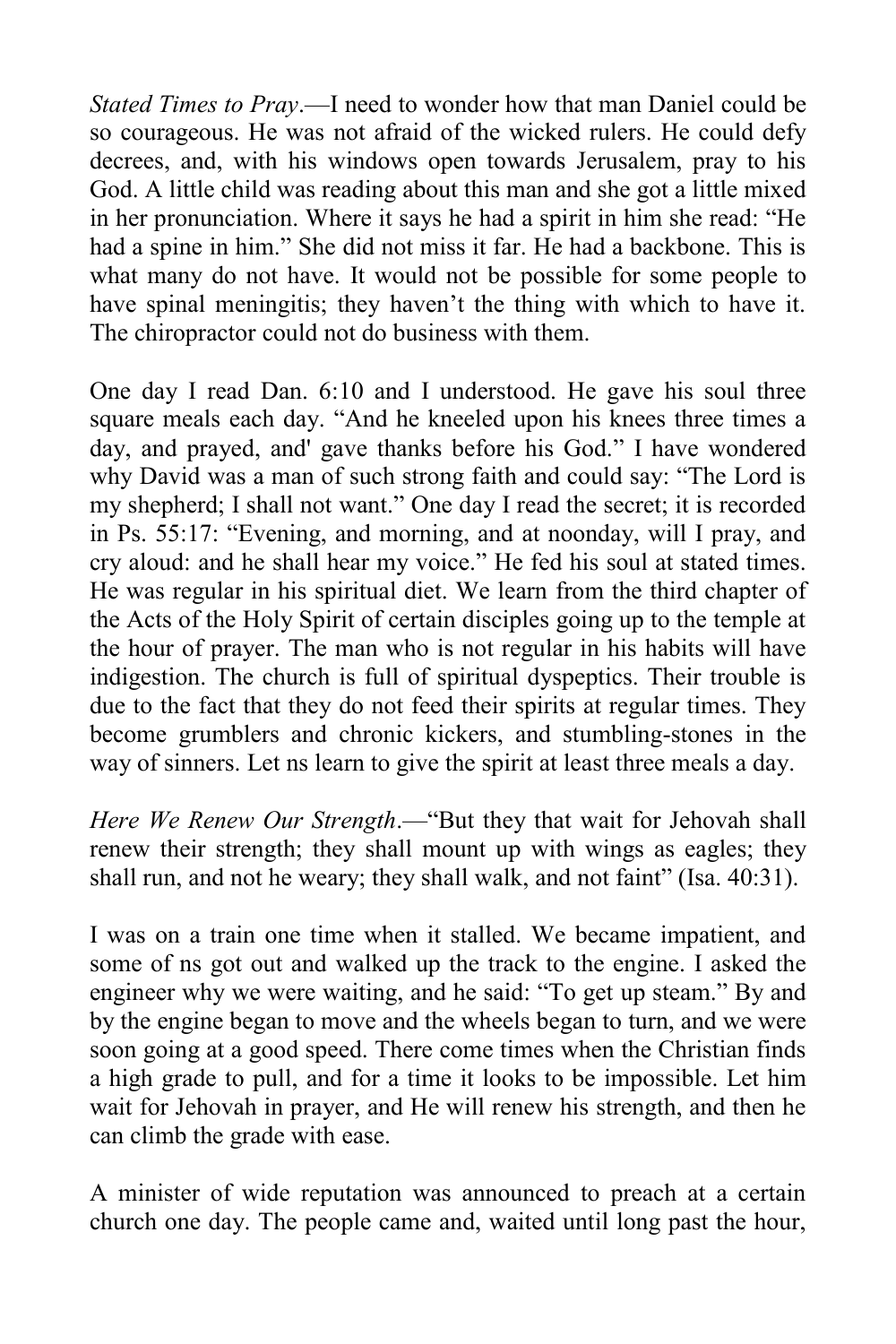but the minister did not come. A committee was appointed to go to his room to find out the cause of his delay. They went to the door and knocked, but received no response. They opened the door and heard someone praying, and this is what he was saying: "Lord, I cannot go unless you go with me." He was talking to God as a child talks to its parent. "God, please go with me; I must have your presence and your help." They waited. All at once he jumped up from his knees and said, "I go now, Lord," and he *ran* into the pulpit and began to preach. Those who saw and heard him, say: "His face was radiant, and never before have we heard a man preach as did he."

*Take Little Things to Him in Prayer.* —Make out your program and then take it to God for his endorsement. Do not sign your name first and then demand that God shall approve of it. Ask him to direct, and be willing to accept his changes. Let this be your prayer: "Cause me to hear thy loving-kindness in the morning; for in thee do I put my trust; cause me to know the way wherein I should walk; for I lift up my soul unto thee" (Ps. 143:8).

"Watch ye therefore, and pray always, that ye may be accounted worthy to escape all these things that shall come to pass, and to stand before the Son of man" (Matt. 26:41).

"In everything by prayer and supplication with thanksgiving let your requests be made known unto God" (Phil. 4:6).

We cannot go to our friends with our troubles; they will soon become tired of us and will avoid us. When I was in deep trouble, a minister said to me: "Do not go to your friends with your trouble; they do not care to be bothered with the troubles of others." This cut to the quick, and I wondered if it could be true that humanity is so selfish. I could go to Jesus and to my Father and feel that they never tired of my coming, and that they were willing to listen to all of my complaints. Let us learn to take *all* things—the *little* as well as the *big* things of life—to them. When Job was afflicted he could say: "Make me to know my transgression and my sin."

Do you want to be cleansed from your sin? Then breathe this prayer: "Wash me thoroughly from mine iniquities, and cleanse me from my sin. Purge me with hyssop, and I shall be clean; wash me, and I shall be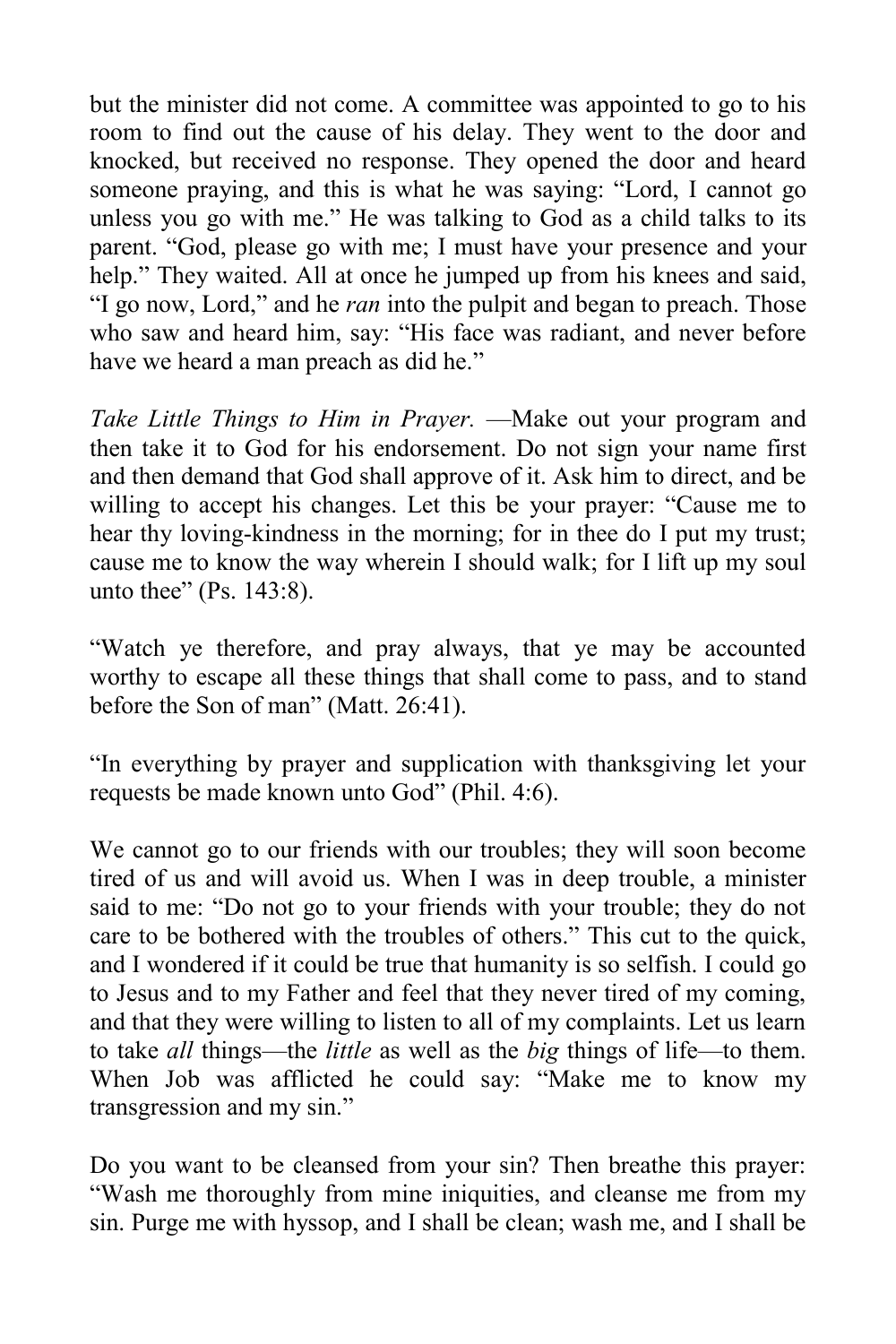whiter than snow. Create in me a clean heart, O God; and renew a right spirit within me."

Should we go to God with our business? We are told that Jabez called on the God of Israel, saying: "Oh that thou wouldest bless me indeed, and enlarge my coast, and that thine hand might be with me, and that thou wouldest keep me from evil, that it may not grieve me." God granted him that which he requested.

*Pray without Ceasing*.—How can we do it? Breathe without ceasing; how can we do it? On one occasion at a great religious gathering someone placed this question on the table: "What does it mean in the seventeenth verse of First Thessalonians when it says: 'Pray without ceasing'?" The moderator said: "This is a hard verse to explain. I will appoint Drs. A, B and C to write papers for our next conference, explaining it." Just then a woman stood up and said: "I am a poor servant-girl, but I can explain it now." From all parts of the room voices were heard: "Explain it, then." She said: "When I open my eyes to the light of day, I say, 'Lord, I am blind; let the light of thy countenance come into this dark heart of mine and make me to behold thy beauty.' When I begin to dress myself, I say, 'Lord, I am spiritually naked; clothe me with the robe made white in the blood of the Lamb.' When I make the fire in the stove, I say, 'Lord, enkindle in this cold heart of mine the fire of thy love and burn out all of the dross.' When I go to the spring to get the water, I say, 'Lord, give me from the water of life that flows out from the throne of God and the Lamb, that my thirst may be satisfied.' When I prepare the bread for breakfast, I say, 'Lord, give me that hidden manna, the bread that comes down from heaven, that I may be strong and able to do thy will.' When I sweep the floors and dust the furniture, I say, 'Lord, sweep out this heart of mine and remove all the sin and iniquity and make it a fit place for thy Holy Spirit, and may he dwell in this heart as my abiding Guest and Comforter. <sup>9</sup> This is what this verse means to me. Everything I see has a spiritual significance, and it suggests a prayer which I breathe to my heavenly Father." Then someone said: "God has kept these things from the wise and given them unto the humble and faithful."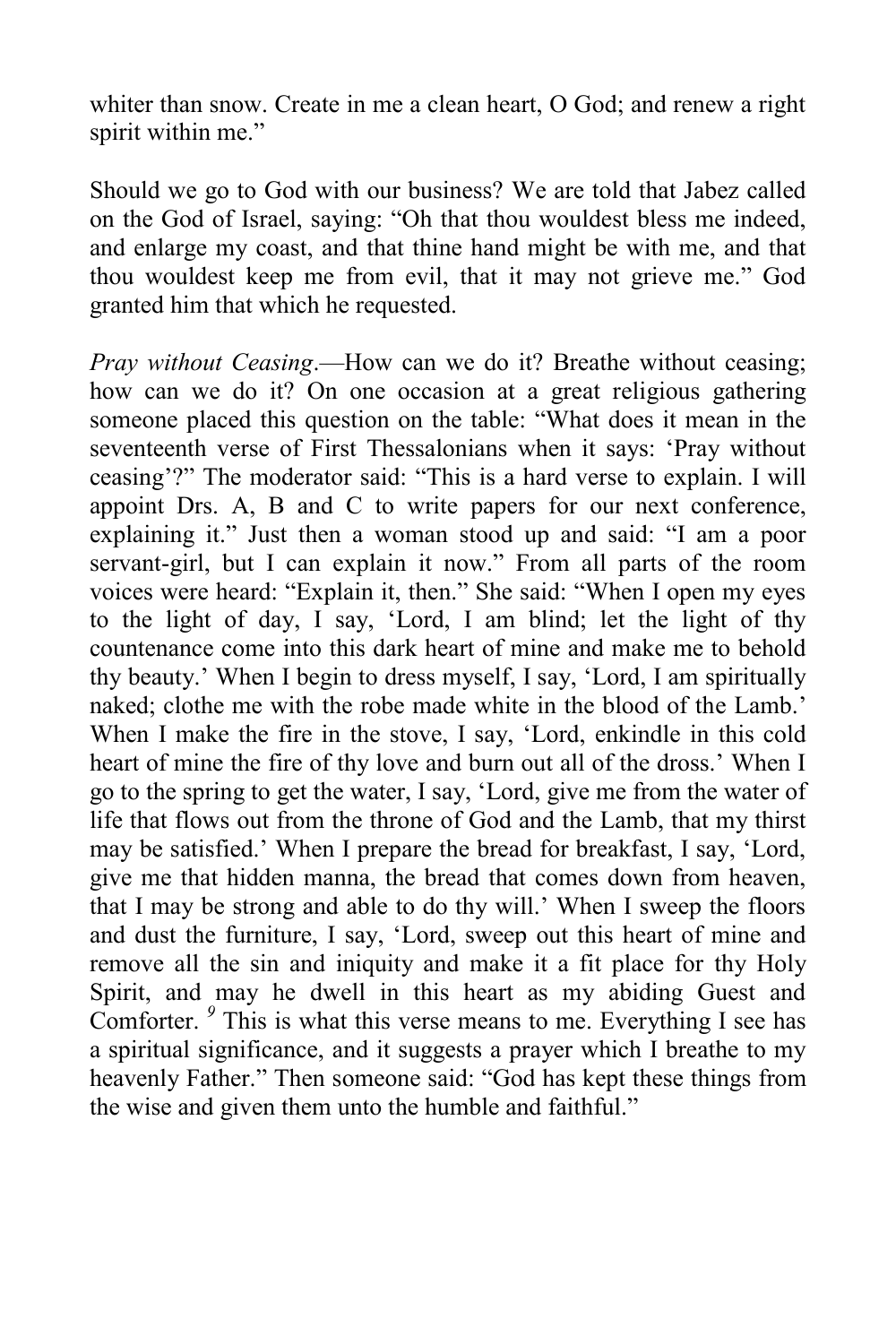# Prayers Answered

TEXT.—"Continue steadfastly in prayer, watching therein with thanksgiving; withal praying for us also, that God may open unto us a door for the word, to speak the mystery of Christ, for which I am also in bonds; that I may make it manifest, as I ought to speaks"—Col. 4:2- 4.

FOR Whom Should We Pray*?—*Our minister, our brethren, our enemies (Matt. 5:44), those who persecute us. This is hard to do. I find, in order to do this, I must pray first for W. H. Book. No man can long count one an enemy after he has earnestly and sincerely prayed for him. We are. exhorted to pray for all men. Hear Paul's instructions to the young evangelist: "I exhort, therefore, first of all, that supplications, prayers, intercessions, thanksgivings, be made for all men; for kings and all that are in high place; that we may lead a tranquil and quiet life in all godliness and gravity" (1 Tim. 2:1, 2). Have you ever prayed for our President? Of course you have if he happened to be the one that represents your party. If we would pray as much as we criticize, we would have a better Government. Have you ever prayed for the Congress of the United States? The Lord knows they need to be prayed for! Have you ever prayed for your mayor? We are commanded to pray for all of our rulers.

*Our Prayers Must Be in Faith*.— "And all things, whatsoever ye shall ask in prayer, believing, ye shall receive" (Matt. 21:22). "All things whatsoever ye pray and ask for, believe that ye receive them, and ye shall have them" (Mark 11:24). One morning a father was starting to his office, when his little girl said: "Father, bring me some paints when you come home to dinner." When he came, the little child went to meet him, and threw her arms around his neck and kissed him, and said: "I thank you for the paints." She had faith enough to thank him before seeing the paints. This is what is meant in this Scripture. When we ask, believe we have the thing desired.

When at my home in Virginia, I saw an old friend of mine—a colored minister. I told him when I went home I'd send him my preacher's suit, and he said: "Thanks! I'se got it now."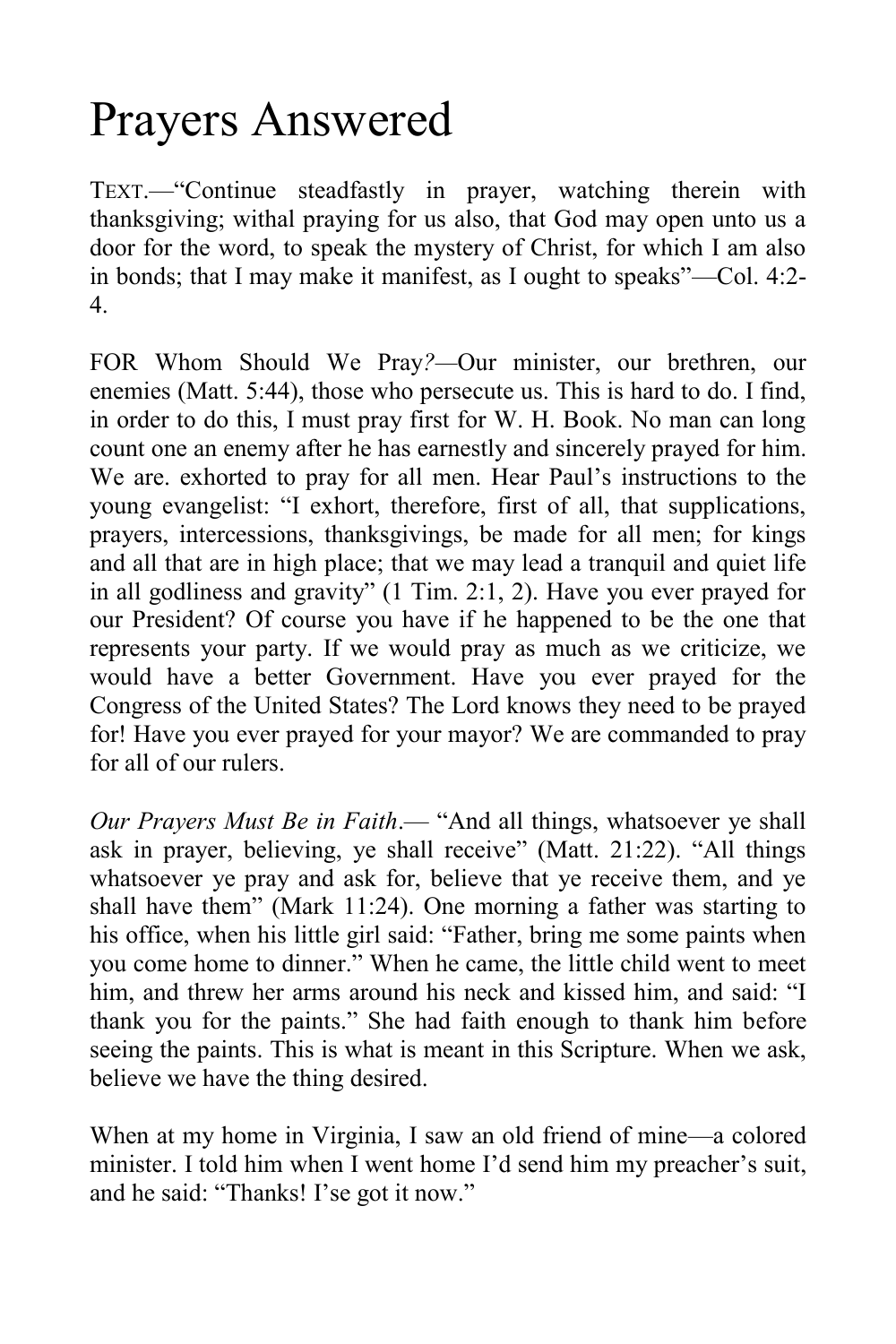James tells us to ask in faith, and he declares that the one who doubts has no promise. An evangelist accompanied the pastor to a home in which was a sick child. The pastor prayed for the recovery of the child, and when they started home he said to the evangelist: "That child will be dead before night." "Then," asked the evangelist, "why did you ask God to spare its life? That which is without faith is sin." "And without faith it is impossible to be well-pleasing unto him; for he that cometh to God must believe that he is, and that he is a rewarder of them that seek after him." Many believe the first proposition, that God is, but they do not believe the other proposition, that he is a rewarder of them who diligently seek after him. We sing the song, "Standing on the Promises," and we make loud professions of our faith in God, and then are afraid to get out on these promises. We are like the man who was crossing the Mississippi River on the ice. He got out a few yards and he heard a crash; he fell to his knees and drew a deep breath with the thought: "I'm gone now." He soon discovered that the ice had not broken. He crawled along on the ice with great caution, and, when near the shore, he heard a tremendous crash, and he lifted his arms and sighed, and said, "Surely I'm gone this time;" but he was not. He looked behind him, and to his chagrin he saw a four-horse wagon loaded with pig-iron coming after him, and he had thought that he, a poor little, insignificant man, would break through. This is the way we get out on God's promises: we are afraid to take God at his word— to put him to the test.

*We Must Confess Our Sins*.—"And David said unto God, I have sinned greatly, because I have done this thing; but now I beseech thee, do away with the iniquity of thy servant; for I have done very foolishly." Job said: "Behold, I am vile; what shall I answer thee? I will lay mine hand upon my mouth." Isaiah said: "Then said I, Woe is me, for I am undone; because I am a man of unclean lips; and I dwell in the midst of a people of unclean lips; for my eyes have seen the King of hosts."

*We Must Be Sincere*.—"But if from thence thou shalt seek the Lord thy God, thou shalt find him, if thou seek him with thy heart and with all thy soul." "The Lord is nigh unto all them that call upon him, to all that call upon him in truth" (Ps. 145:18). "And ye shall seek me, and find me, when ye shall search for me with all your heart" (Jer. 29:13). "If my people, which are called by my name, shall humble themselves, and pray, and seek my face, and turn from their wicked ways; then will I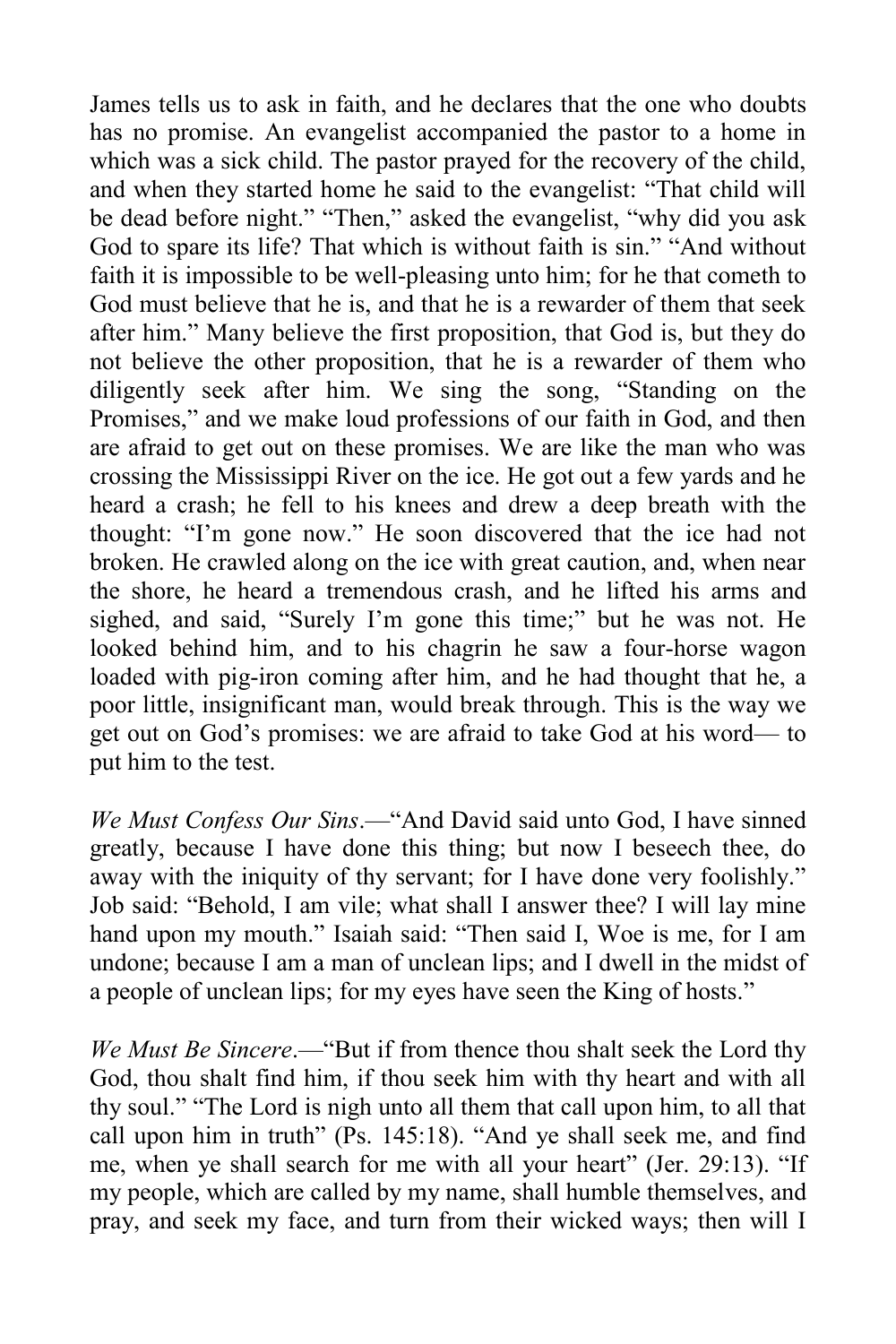hear from heaven, and forgive their sins, and will heal their land" (2) Chron. 7:14). The confession carries with it the forsaking of our sins. It is the fervent prayer of the righteous man that has power with God. Such a prayer avails much. (See Jas. 5:16-18.)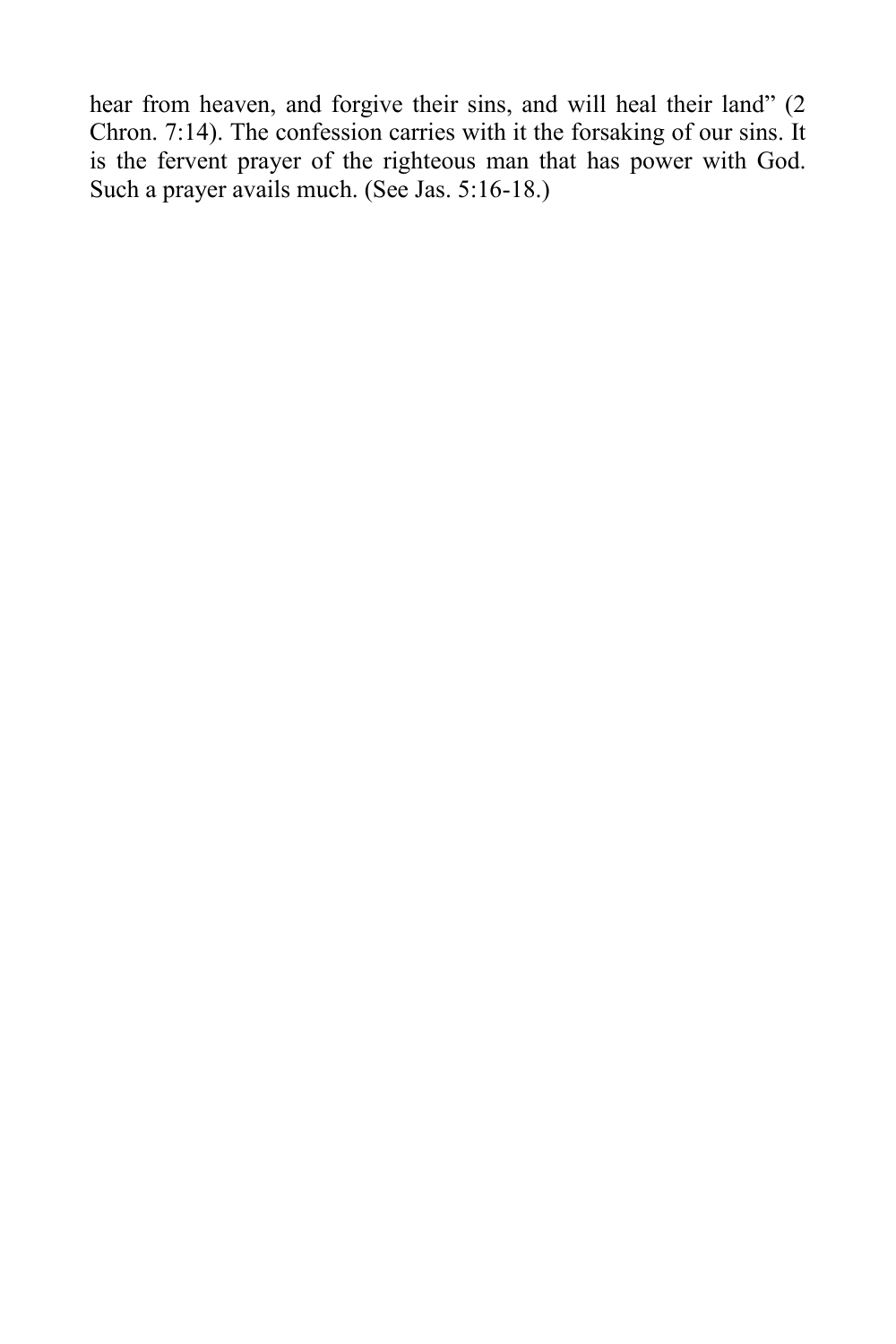Loud sounds—physical demonstrations —are not always evidences of praying. Hosea says: "They have not cried unto me with their heart, but they howl upon their beds."

*We Must Have Vital Connection*.— Many times we fail to get an answer and wonder why it is. We try to pray, and the words go up to the ceiling and fall back on us bruised and lifeless. Why is this? We are not connected with the central station. I went into a store one day and saw a telephone box on the wall. I took down the receiver and called the name, but no response. I continued to ring and yell. After I had done this several times, the merchant asked: "Did you ring that telephone?" I told him I had. He said: "That is only a sample, and it is not connected!" How many times have we prayed when we were only using a sample, and without any connection with a live wire? "But your iniquities have separated between you and your God, and your sins have hid his face from you, so that he will not hear" (Isa. 59:2). The Psalmist says: "If I regard iniquity in my heart, the Lord will not hear."

What are some of the sins? "Whoso stoppeth his ears at the cry of the poor, he also shall cry himself, but shall not be heard." "And when ye stand praying, forgive, if ye have aught against any; that your Father also which is in heaven may forgive your trespasses. But if ye do not forgive, neither will your Father which is in heaven forgive your trespasses." Matthew makes it still stronger. He says: "If therefore thou art offering thy gift at the altar, and there rememberest that thy brother hath aught against thee, leave there thy gift before the altar, and go thy way; first be reconciled to thy brother, and then come and offer thy gift." No man can get right with God who will not do all he can to make himself right with his fellow-man.

We must ask with the thought of obedience. John tells us that "whatsoever we ask, we receive of him, because we keep his commandments, and do those things which are pleasing in his sight" (1 John 3:22). Disobedience breaks the connection and puts the local station out of commission.

Selfishness will put the line in trouble. James tells us that we ask and receive not, because we ask amiss that we may consume it upon our lusts.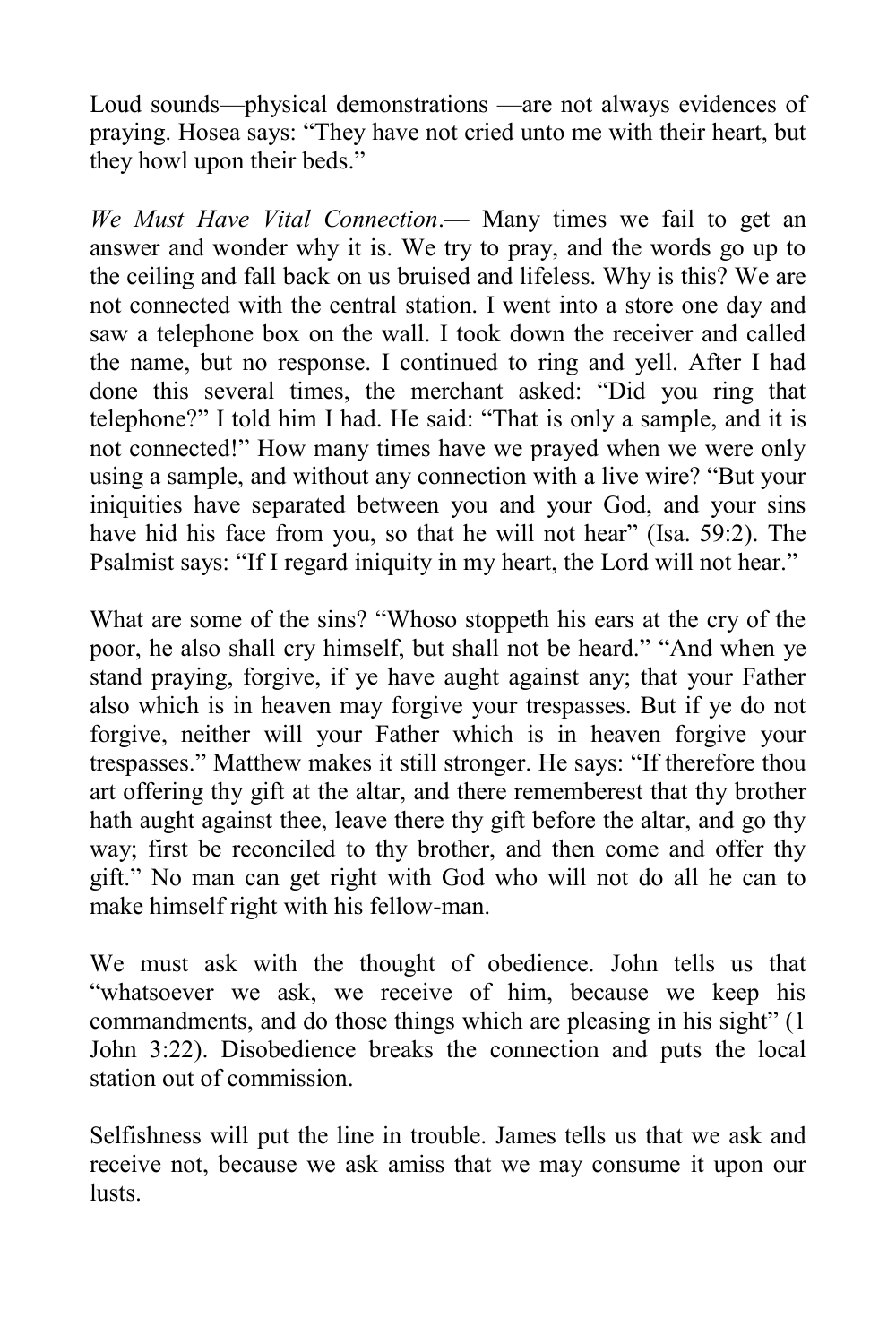*We Must Have the Combination*.—I was one time the minister of a church when it was perfectly natural to get behind with the pastor's salary. It was necessary to have a running account at the store, and it often ran with great speed and for a long time. One day I went to the proprietor and asked for my statement. He went to his big iron safe and tried to open it. After much exertion on his part he said: "I have lost the combination and cannot get this door open, and your statement is locked up in this safe." It looked to me that it would be easy to open the door, and I asked him to let me try. He did and I went at it. I soon had more perspiration than I had inspiration. I gave it up in disgust. As I came back that afternoon, he came to the door and smiled, and said: "I've got the combination now, and you can have your statement." He went to the safe and turned the big wheel to a certain figure, and then turned the little wheel to another point. I heard something click, and he pulled the door open and reached in and brought out the statement. I declare unto you that I would not be afraid to be turned loose on the Pacific coast without a penny in my pocket if I had in my possession my check-book on the bank of heaven—my New Testament. The checks are already signed, and the space is there for me to make known my needs. Listen: "No good thing will he withhold from them that walk uprightly." Mark you, the emphasis is on *"good."* He does withhold from me the things that are bad, and for this I am thankful. Many times we ask for the things that would do us harm if God were to give them. My little son comes to me and begs me to give him a Texas pony and a cart. I give him a billy goat and a wagon. This is just what he wanted. It satisfies, and he is happy. Had I given him the pony, it might have been his death. We go to our heavenly Father and ask for things, and he knows just what we need and he gives it. Many times I have asked for things and have not received them, because I had lost the combination. They are locked up in the Father's safe, and to have them I must be able to open the safe. What is this combination? John 15: 7, 8: "If ye abide in me—[big wheel—turn it], and my words abide in you—[little wheel—turn it]"—click, reach in and help yourself.

The strongest evidence of a living Christianity is the experience in your own heart of answered prayers. I am just as certain that my Father hears and answers the prayers of his children as I am that I live. I could give a number of examples out of my own personal experiences.

Dr. A. J. Gordon tells of two experiences that I shall relate: "Opening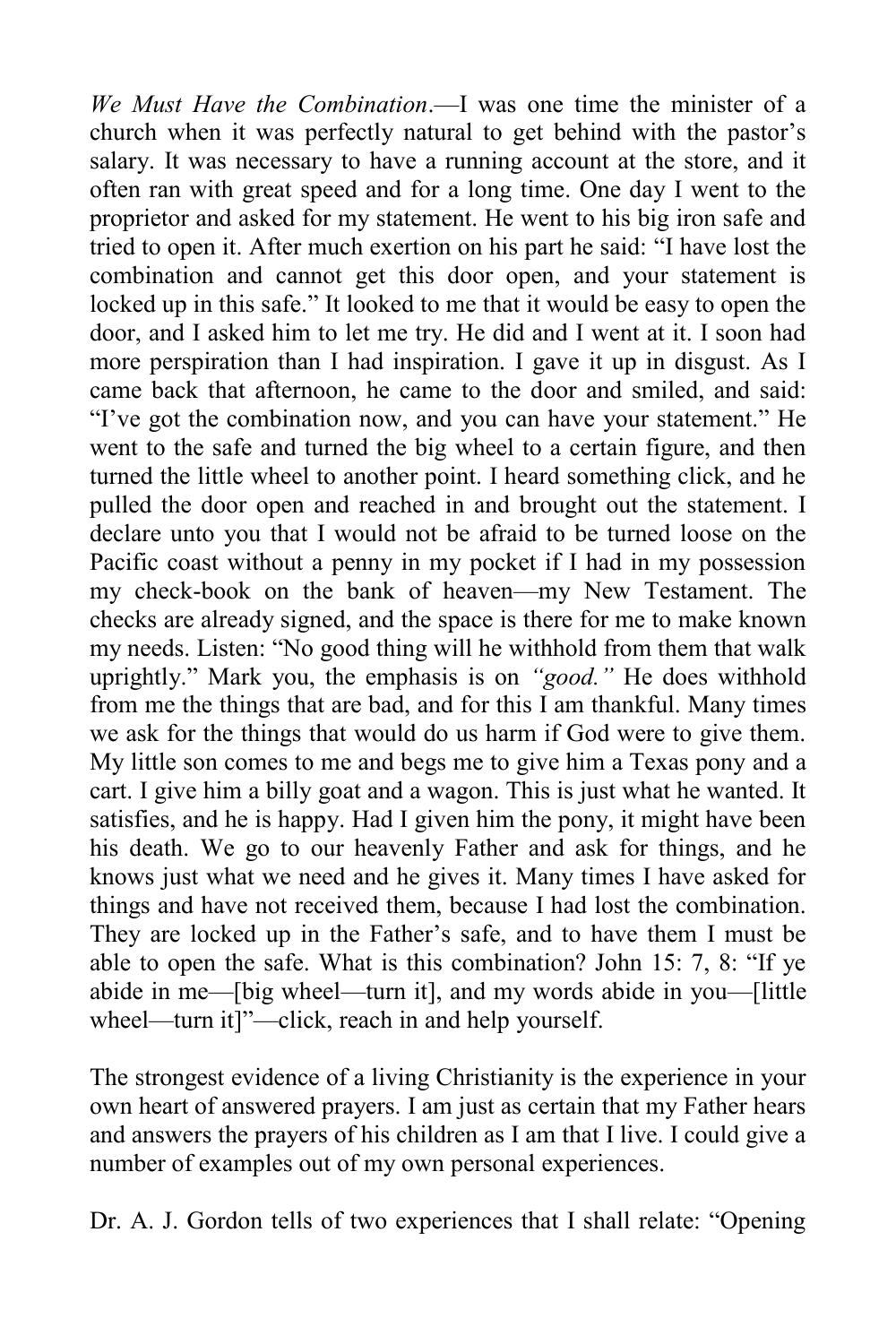my mail one morning, I found a most earnest appeal from a poor student in whom I had for some time taken much interest. He detailed the circumstances by which, in spite of his utmost endeavors, he had been brought into rare straits, debts for board and books severely pressing him until he was utterly discouraged. He was extremely reluctant to ask aid, and only wrote now, he said, to tell me how earnestly he had besought the Lord for deliverance and to request my prayers in his behalf. It was only a little sum that he needed to help him out of his dilemma— fifty dollars—but it was a great sum for a poor student, and he was now asking the Lord to send it. Having read his letter with real sympathy, I continued opening my mail, when, to my surprise, the next letter whose seal I broke was from a wealthy gentleman, expressing great thankfulness for a service I had rendered him a few days before, and inclosing a check of fifty dollars, which he begged me to accept as a token of his gratitude. Instantly I perceived that the poor student's prayers were heard—that the second letter contained the answer to the first; and, endorsing the check, I sent it by return mail to the young man, with my congratulations for his speedy deliverance"

He tells another experience of a young student that wrote to him for help. This student told how he had asked God for help and how discouraged he was. Dr. Gordon determined to telegraph this poor student that he would be responsible for one-half of the amount needed, provided he could get the other half. He was at the office writing the dispatch, but had forgotten the street number. He had also forgotten the amount the young man wanted. He started to his house to get the letter, and stopped in at a store to pay a bill. When he asked for the amount, he found that some friend had already paid the bill. It was *thirty-seven dollars and fifty cents.* He says: "When I read the letter, I found the amount wanted was just exactly the amount of that debt. It was not my prayers that were answered, for I had not been moved especially for these young men. It was not my money; the Lord provided the exact funds in each instance; but I have told you literally what happened."

Let me tell you of a wonderful insurance policy. A man in England was engaged in Christian work, and early in life was stricken with a fatal disease. When the physician told him he must soon die, he became frantic, and, tossing himself from one side to the other of his bed, he cried: "Lord, I cannot die. I have made no provision for my family. I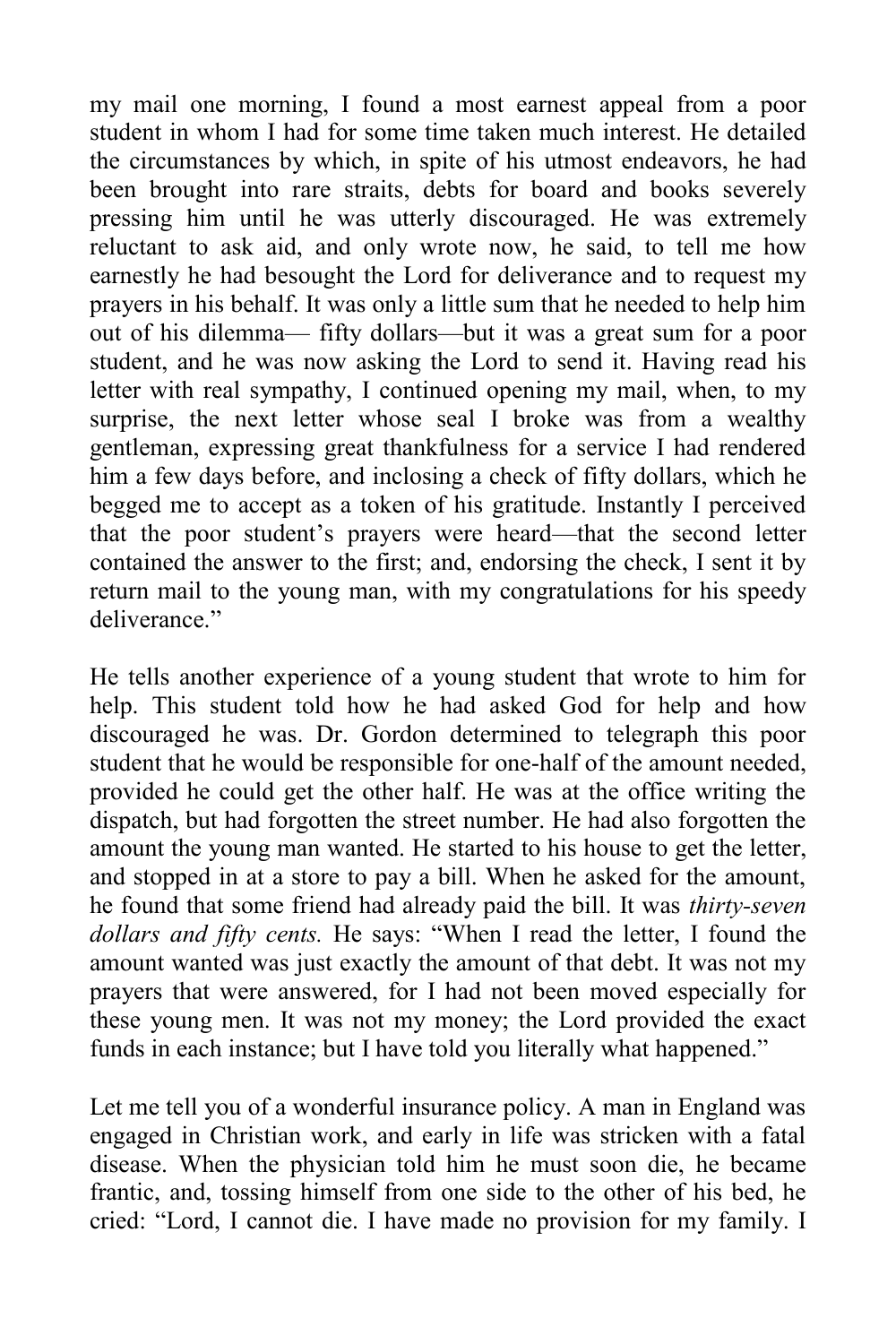cannot die until you give me a promise that you will take care of my wife and my children*.*" He had given his time and his money to the Cause and he was dying in poverty—as the world would count poverty. His eyes soon fell upon this insurance policy—have you seen it? Let me read it to you: "Leave thy fatherless children, I will preserve them alive; and let thy widows trust in me" (Jer. 49:11). This beats bank stocks and all earthly wealth. It cannot fail, and God will honor his promise to the letter. The man became calm, and, with a smile, said: "I die happy." He then called his family and revealed to them the policy. Within a few days after he went home the people gave of their wealth and this family was provided for.

I shall close with this story. I heard Moody tell it. He said: "In the days of the Civil War I was a clerk in a store in Chicago. I was also the superintendent of a Bible school, and one day I was out visiting my scholars. I went into a small cottage and found a woman weeping. She said: 'Mr. Moody, I am so glad you have come. We have lived in this little cottage for months. I have worked hard to make a living. We had hoped that husband would soon come back from the war, but we have just received word that he was killed on the battlefield. What are we to do? I am back in my rent, and the landlord has told me that unless my rent is paid I must get out, and we have nowhere to go. Let me tell you about my little girl; she goes to your school. She came to me when I was crying, and put her arms about me and said: 'Mamma, let us ask God to give us a home.' She got down on her little knees, and this was her prayer: 'Dear Father, my papa is dead, my mother is sad, and we have no home; won't you give us a home for Jesus' sake?' Then she kissed me and said: 'Don't cry, mother; he will do it, because he said he would.'" Mr. Moody said: "God sent me to that cottage in answer to the prayer of that child. I told the story, and the people gave the money, and we built a home for the widow, and when the fire came it was destroyed, but the first house to go up after the great fire was the widow's cottage." God help us to accept his promises and to put them to the test.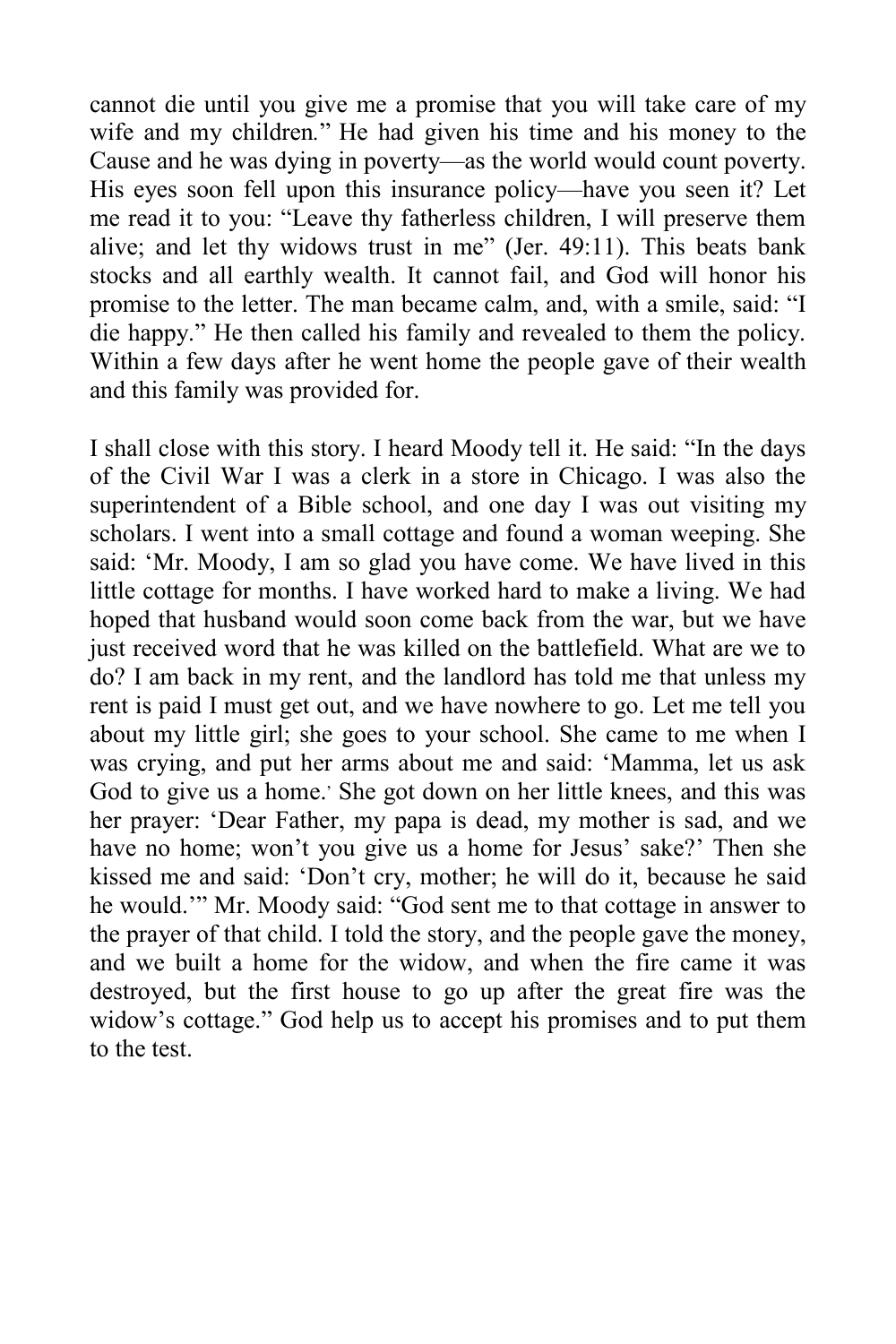# That Tongue of Mine

TEXT.—"If any man thinketh himself to be religious, while he bridleth not his tongue, but deceiveth his heart, this man's religion is vain."— Jas. 1: 26.

'T'HIS sermon is a personal one, and is designed to hit close home to all of us. It is for you, and not your neighbor.

A man sent his slave to the meat-market and instructed him to bring back with him a piece of the best meat in the market. The man brought a piece of tongue. He told him to go again and bring a piece of the worst meat in the market. He came this time with another piece of tongue. The master said: "How can it be the best, and at the same time the worst?" The slave replied: "If it is good, it is the best, but if it is bad, it is the worst."

That which gives more trouble in the home, in society and in the church than anything else, is the tongue. Some women can sit in their homes and stab their neighbors hundreds of miles away. We have been amazed at the power of a gun to carry a ball eighty miles—the tongue can carry a deadly discharge across the continent.

It is hard to tame. It is a fire, and can start a conflagration that will consume all of the good will in the community. It is a world of iniquity, and defiles the whole church. It is a restless evil and full of deadly poison. It gets its supplies from hell. The members of this hell-bent organization are known as the "They Say Company." They are an irresponsible set and are accountable to no one. They are social hyenas, and are not satisfied with feeding on the living, but will rob the graves and feed on the things that have long ago begun to decompose.

If it were a law to place in quarantine all who have this mouth disease, there would be but few now at large. They carry with them a bundle of personalities and persuade you to let them unload. Beware of the one who comes to you with a secret—one who tells you that he is going to tell you something, and that you must promise never to tell it to any one. You will be a thousand times better off if you do not hear it. I am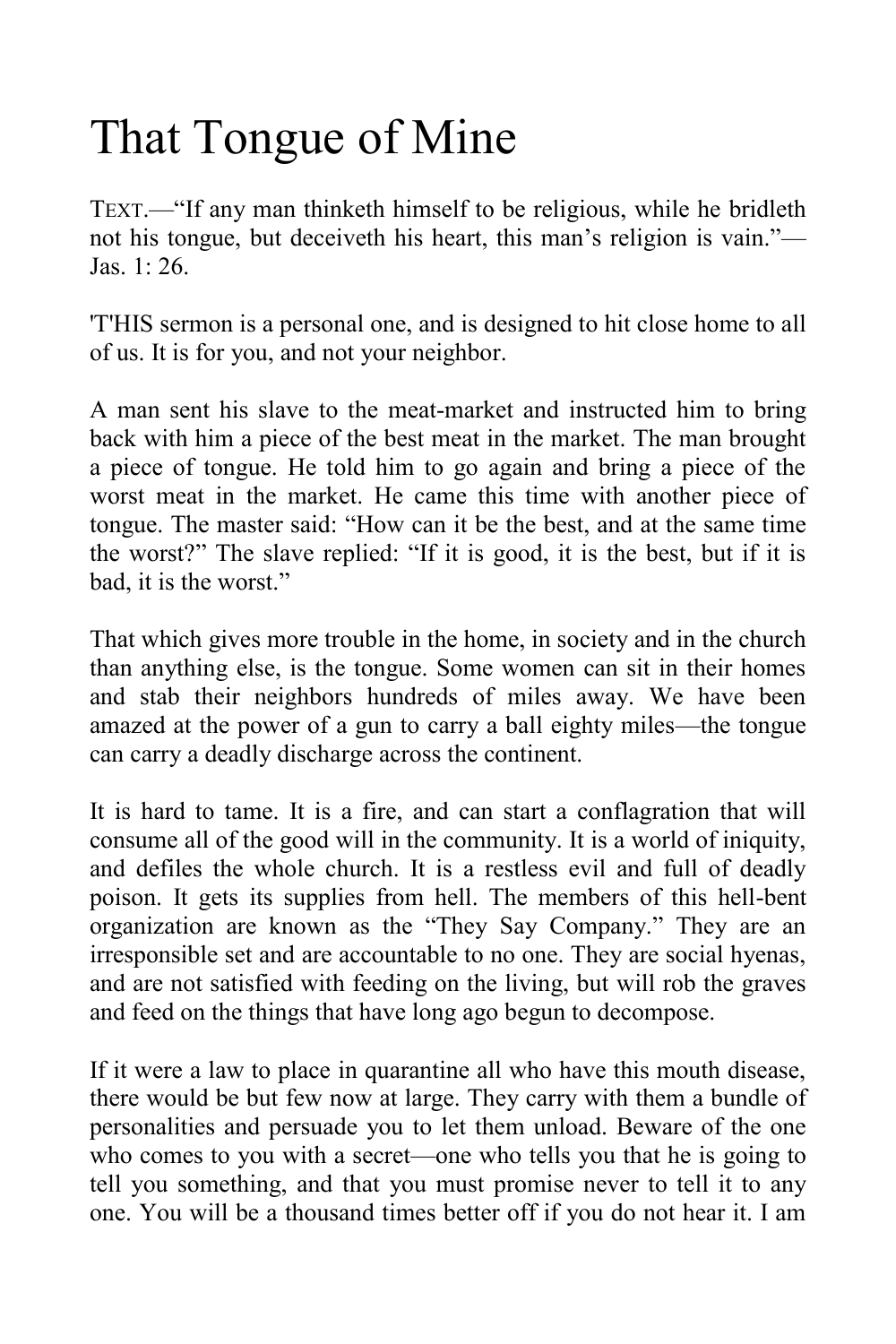ready to confess that I do not believe there is a woman on the earth that can keep a secret. Do not get excited—I shall go further, and state that I do not believe there is a man on the earth who can keep a secret. We must tell it to someone. I give you a bit of experience. I had, in a congregation where I was pastor, an old woman—a good old soul, but she *would* talk. She would make it a business to hear all of the mean things some of my enemies had said about me, and she would come to my wife and tell her and then tell her not to tell anyone but me. She kept me in a peck of trouble all the time. At last I announced from my pulpit that I wanted the women who heard mean things about me to keep it from us, and that I did not appreciate their kindness (?).

A physician came to me one day and told me a secret, and made me promise I'd never tell it to any one. My! This burden was more than I could carry! I'd find myself dreaming about it. I was trying to keep a secret! Then I'd talk to my wife and say: "I heard something the other day that is simply awful." She would get excited and ask: "What is it?" Then I'd say: "I cannot tell it." At last I said a word here and another there and left her to guess, and she did, and said: "I know it now." Then I said: "I did not say so." I got relief, however. I made myself the promise then and there never to let any one burden me with a secret again. I mean', a lot of slander and gossip.

We learn to tattle in childhood. We get it often from the parents too. When parents gossip in the presence of their children they are giving them lessons in this devilish art. Children are frank and honest and will speak what they hear. One day a man came to my home in my absence and asked to see me. When I came home my wife told me he had been there. I knew the man to be a bad man, and said: "I do not want to see him." He came again, and my little child met him at the door and blurted out as soon as lie saw him: "My father says he does not want to see you." He was learning the business. Often church-members turn their children away from the church by their criticisms of the minister and the church.

The family is disrupted by the tongue. Take the example of Miriam, Aaron and Moses. The brother and sister had become offended at Moses because he had married an Ethiopian woman. When behind his back, they said some mean things about him. Let every woman and every man here who has never said anything mean about a brother or a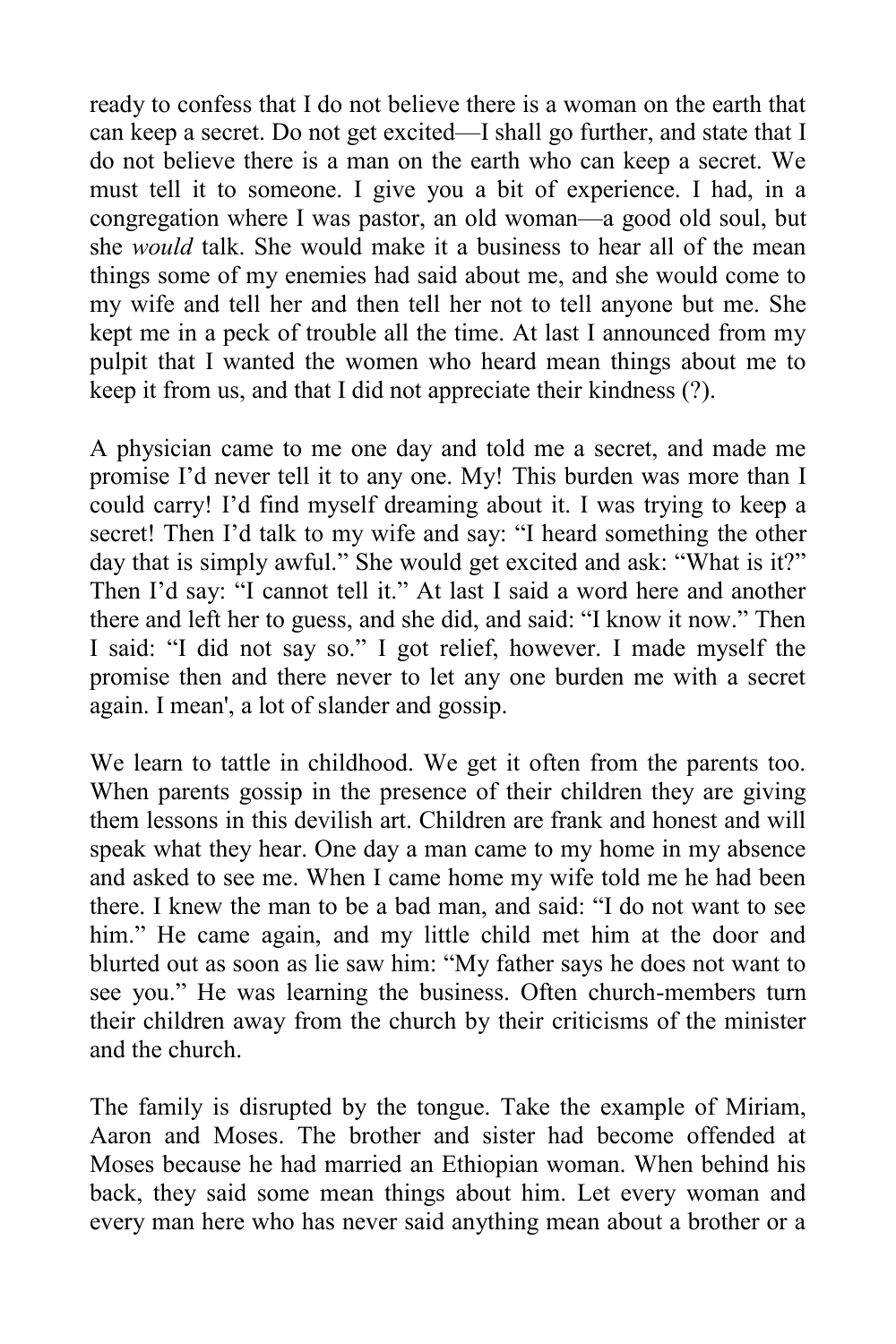sister stand up: God heard what they said. Miriam contracted the leprosy for this act. It is not so fatal to talk today; if it were, there would not be enough outside the camp to look after those inside.

"Whoso keepeth his mouth and his tongue keepeth his soul from troubles" (Prov. 21:23). While holding a meeting in one of our cities, the minister pointed to a woman who was passing, and said: "There goes the woman that whipped her husband." We were invited out to supper. When at the table the name of this woman was mentioned, and, without thinking, I asked: "Is she the one who whipped her husband?" Mark you, I did not say she did—I only asked a question. The woman who was entertaining us slipped out at the back door and told the woman that the evangelist said she whipped her husband. When I got to my home in Virginia I received a letter from this place, and, being anxious to see what good thing someone had written me, I opened the letter and began to read: "I understand that you said I whipped my husband. You may have to prove this." I could see myself going back to that city under the direction of an officer, and I fancied I could see great crowds at the station ready to see me get off of the train. I tried to explain, and I apologized, but I could never fix it. I had not said she whipped her husband, but I had let my mouth go off half-cocked, and it got me into a lot of trouble. One ounce of keep your mouth shut is worth a whole bushel of apology after you have made the mistake.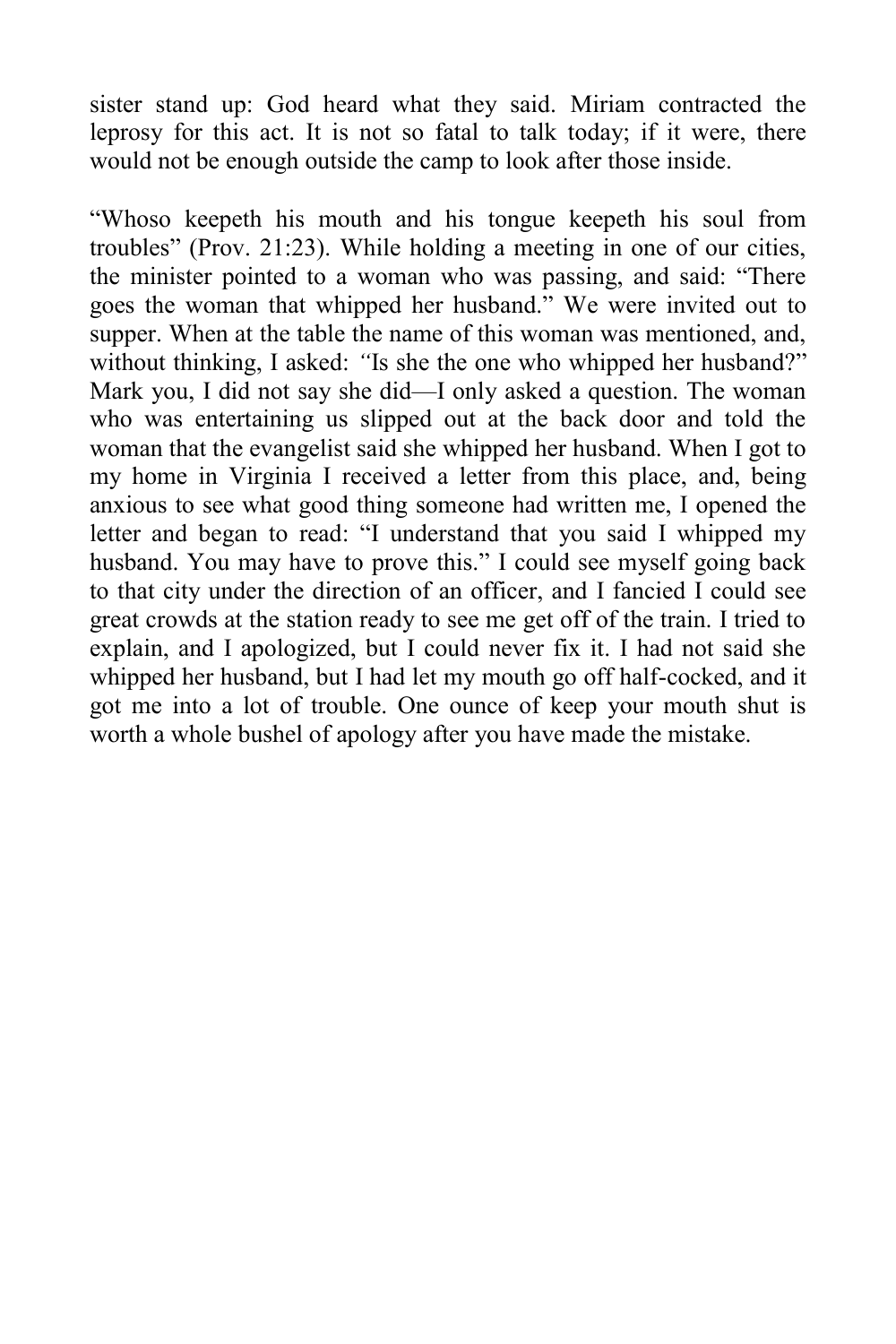We are exhorted not to go up and down the earth as a talebearer. A talebearer will get you into trouble. How would you like to have your degree from the school of tattlers, M.T.? If all who have merited this degree should be made to publish it, the world would be better off.

A talebearer is like the man who curses the deaf or puts a stumblingblock in the way of the helpless blind. He injures those who are not present to take their part. He is a coward. He is a traitor. He is a son of his father, the devil.

"He that goeth about as a talebearer revealeth secrets; but he that is of a faithful spirit concealeth the matter." Never repeat what you have heard until you have asked three questions: Is it true? Can it do me any good to tell it? Can it do the party any good for me to repeat it?

"A whisperer separates chief friends" (Prov. 16:28). When Paul wrote to the Corinthians he said: "I fear lest by any means, when I come, I should find you not such as I would, and should myself be found of you as you would not; lest by any means there should be strife, jealousy, wraths, factions, backbitings, whisperings, swellings, tumults" (2 Cor. 12:20). The whisperer is a dangerous character. Did you ever attend a gathering when the members began to discuss those who had not yet arrived, and witnessed them pick them to pieces, each new arrival joining the group and helping to pick the one who was yet to come? Have you seen them begin again on the one who left first, and so on until all were gone? I have been places where I was afraid to leave, and remained for my own protection.

"He that goeth about as a talebearer revealeth secrets; therefore company not with him that flattereth with his lips" (Prov. 20:19).

On one occasion a good woman of my congregation came to me with a profound secret and wanted my advice. She said: "You are the only one that knows this, with the exception of my brother." I felt highly honored. She had flattered me. In a little while another woman came to me and told me the story. I never let on. She said: "You know it, for you and I are the only ones who know it." Do not get puffed up with the idea that you are the only one who knows the secret. There are others. If there is slander in the congregation or in the community, remember that "for lack of wood the fire goeth out; and where there is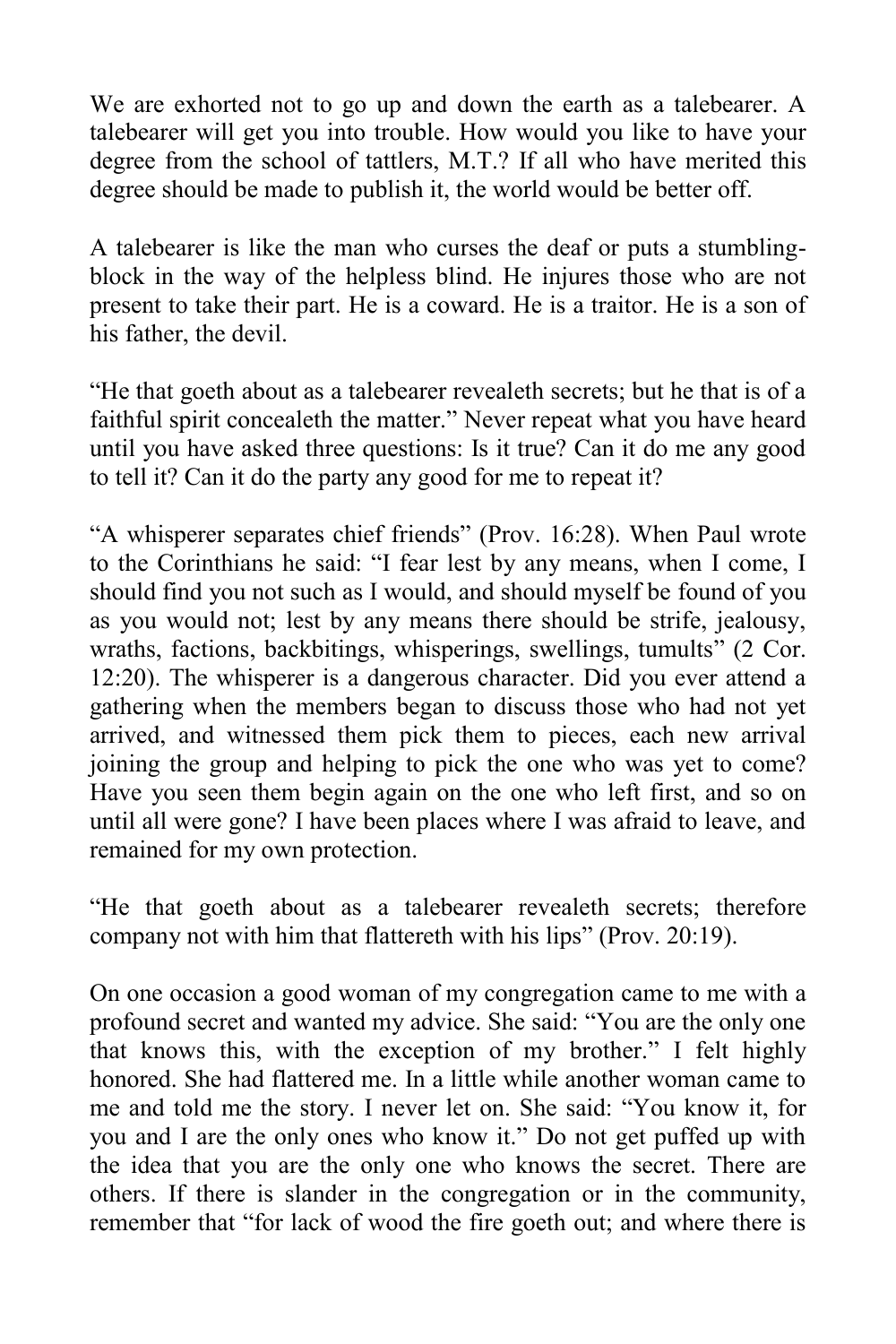no whisperer, contention ceaseth" (Prov. 26: 20).

"Let all bitterness, and wrath, and anger, and clamor, and railing, be put away from you, with all malice: and be ye kind one to another, tenderhearted, forgiving one another, even as God also in Christ forgave you" (Eph. 4:31, 32). "Putting away therefore all wickedness, and all guile, and hypocrisies, and envies, and all evil speakings" (1 Pet. 2:1).

"Finally, brethren, whatsoever things are true, whatsoever things are honorable, whatsoever things are just, whatsoever things are pure, whatsoever things are lovely, whatsoever things are of good report: if there be any virtue, and if there be any praise, think on these things" (Phil. 4:8).

> Have you ever heard of Gossip Town, On the shores of Falsehood Bay, Where old Dame Rumor, with rustling gown, Is going the livelong day?

It isn't far to Gossip Town For people who want to go; The Idleness train will take you down In just an hour or so.

The Thoughtless road is the popular route, And most people go that way; But it's steep downgrade; if you don't look out, You will land in Falsehood Bay.

You glide through the valley of Vicious Talk, And into the tunnel of Hate; Then, crossing the Add-to Bridge, you walk Right into the city gate.

The principal street is called "They Say," And "I've Heard" is the public well, And the breezes that blow from Falsehood Bay Are laden with Don't You Tell.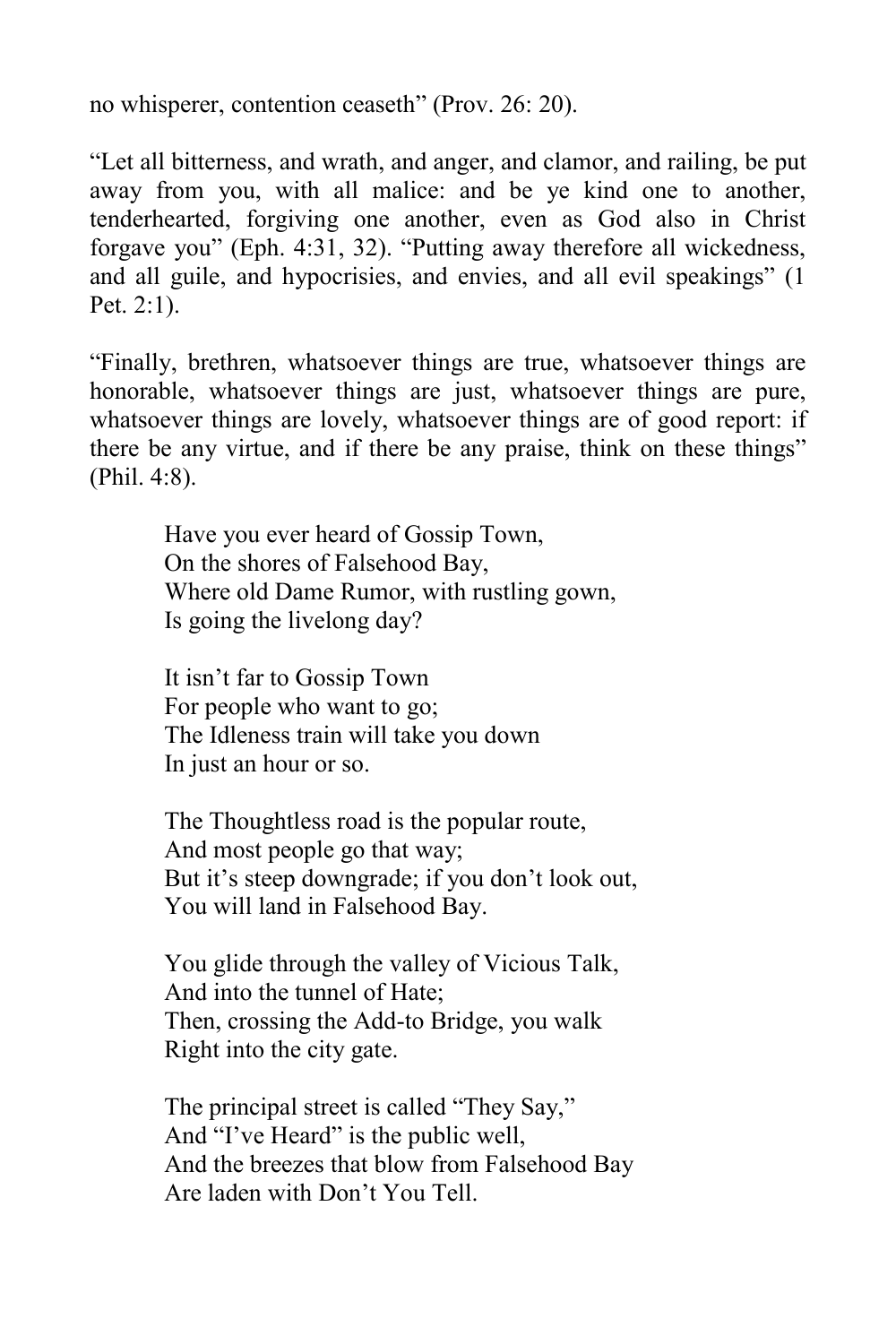In the midst of the town is Tell-Tale Park; You are never quite safe while there, For its owner is Madam Suspicious Remark, Who lives on the street Don't Care.

Just back of the park is Slanderers' Row; 'Twas there that Good Name died, Pierced by a shaft from Jealousy's bow, In the hands of envious Pride.

From Gossip Town, Peace long since fled; But Trouble and Grief and Woe And Sorrow and Care you'll meet instead, If ever you chance to go. .

—Earvey M. Barr.

When you are discussing a neighbor, Or a friend who is far away, Or an absent one of the family, With the caller of today,

Just speak of their wisdom or kindness, 'Tis all you Should care to recall; Pray do not allude to their failings— Don't speak of their faults at all.

When you go to church on Sunday, It is not the place to display The knowledge you have of another's sin— 'Tis the holy Lord's Day.

You should go there only to worship The God who created all, And not to pick flaws in the sermon— Don't speak of the failures at all.

When a fellow-creature has fallen, And society stares with a frown, Just stretch out your hand in assistance;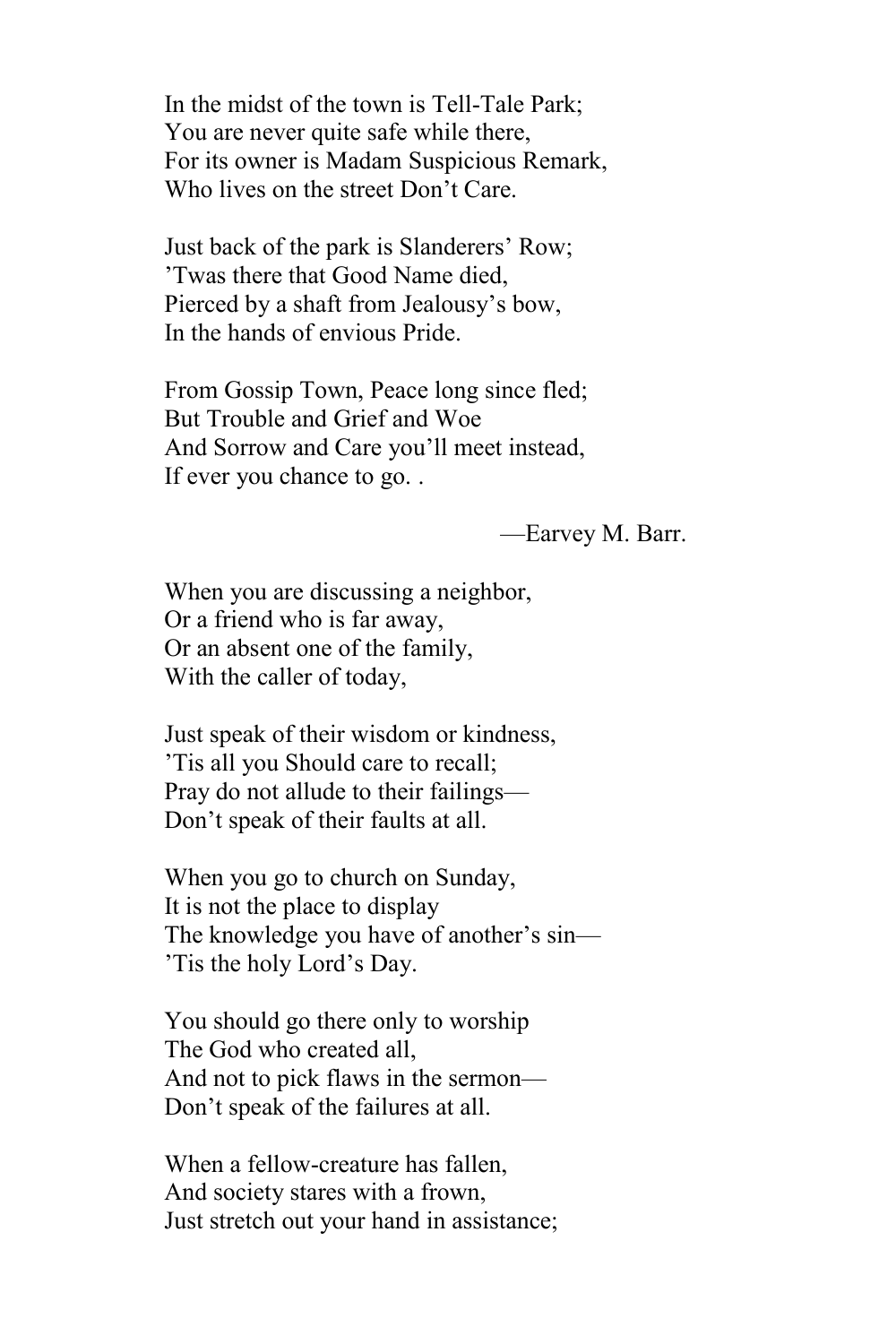Don't strike a man when he's down.

Condemn not; in like provocation Perhaps you also might fall, And then it would be quite different— Don't speak of his faults at all.

—Baltimore Sun.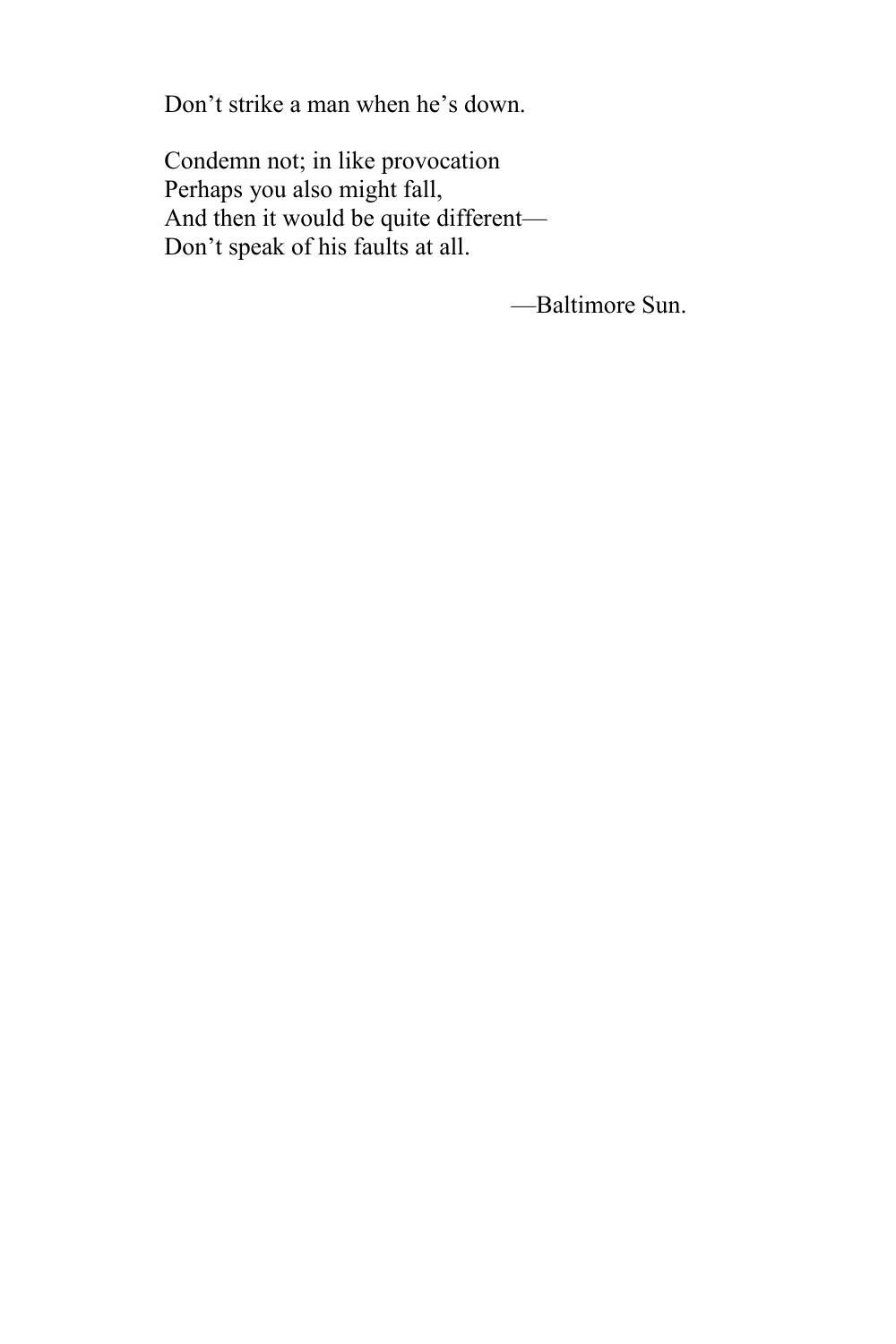# The Home

TEXT.—"And they went unto their own home."—1 Sam. 2:20.

ONE of the best evidences of civilization is the dwelling. Every man should strive to own his own home. He then becomes interested in the country in which he lives, and feels himself a part of it. To be able to pay taxes to the Government on real estate is an honor. It gives to the man a feeling of independence, and he feels that his home is his castle and that under its roof he has security.

*What It Should Be*.—The home should be more than a place in which to eat and sleep and grunt. It should be a place of fellowship. Fountains of love should be seen springing up in every direction. Words of kindness should be heard on every hand. A home must be more than four brick walls with elegant rooms filled with fine and costly furniture. It should be a place where personalities blend and where affection, fidelity and loyal service are rendered. No man can be a good citizen who is not devoted to his home. He should prize it as the most holy and most sacred spot on earth. When a nation loses its love for the home it begins to decay.

There are homes in this country only in name. The fathers are strangers to their children. They spend their spare time at the lodge-rooms, on the streets and in the places of amusement. The mothers spend their time at the clubs, at the card parties, at the social gatherings and on the streets. The children are left to run at large and are being trained for the criminal courts and the prisons. The woman is at her best when she is a keeper at home. The ambition of some women is to enter politics and hold office. Woman clamors for her rights. She should know that in the home she is queen and that her home is her kingdom. It is here that she has the opportunity to influence the national life. The mother of James

A. Garfield made it possible for her son to become the President of the United States. Were you to study the lives of the men who have become prominent in the world's history, you would discover that their success was made possible by consecrated motherhood.

*The Home Should Be Dedicated to God*.—It should be just as sacred as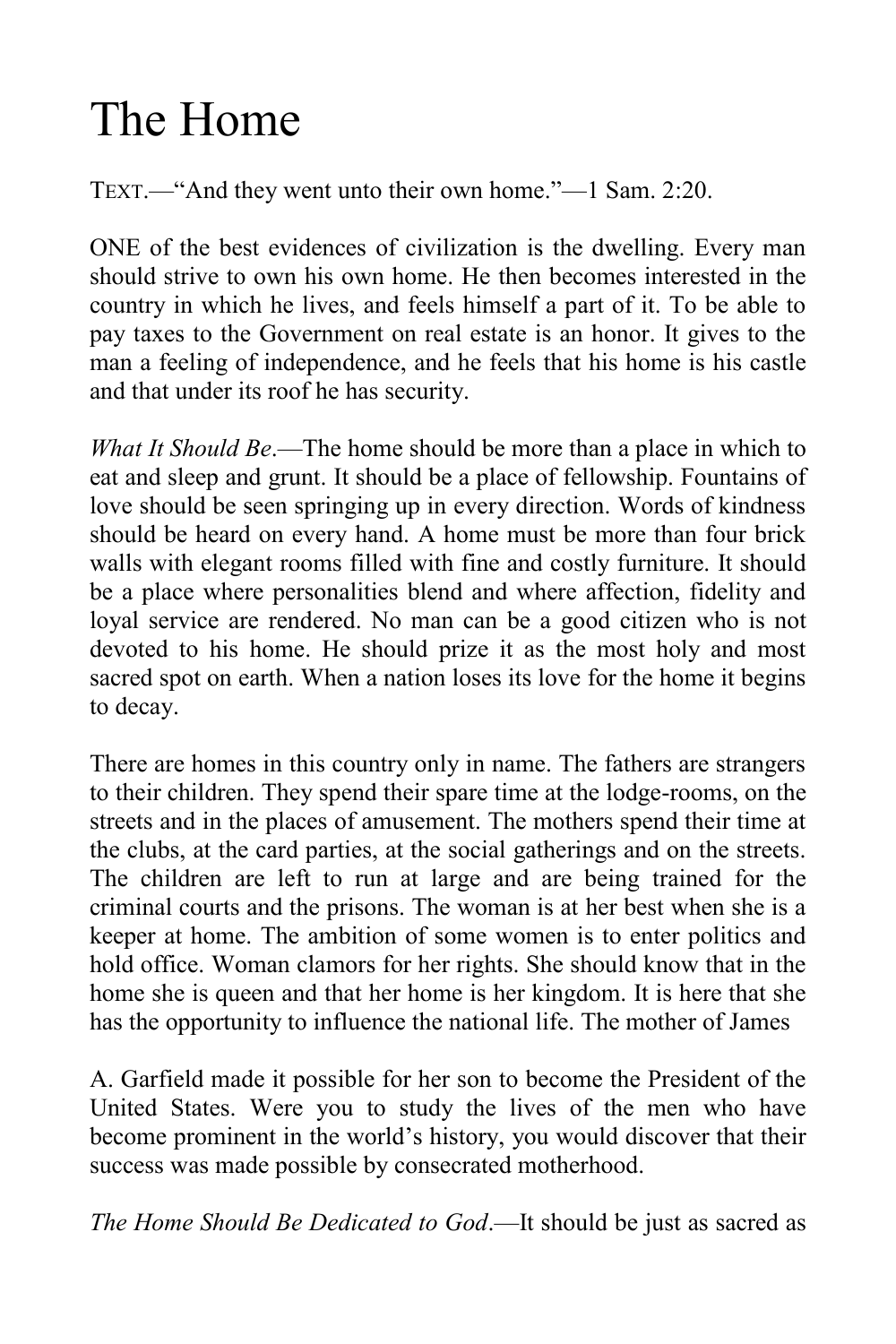the house of worship. It should be a place of worship. The altar should be erected, and we should be on intimate terms with Jehovah. Like the old patriarch, we should exclaim: "As for me and my house, we will serve the Lord" (Josh. 24:15). The apostle exhorts that men pray everywhere (1 Tim. 5:17, 18). We are to pray without ceasing (1 Thess. 5: 17). The curse of God rests upon the home that has refused to acknowledge him. "Pour out thy fury upon the heathen and upon the families that call not upon thy name" (Jer. 10:25). The family is older than the church. The first religion was a family religion. The father was the priest or minister. Noah builded an altar when he came out of the ark, and he worshiped God. Cornelius, the Gentile centurion, prayed to God with his house. When a man and woman unite their hearts and start in life together, they should take Christ as their silent partner. They should have him always as the honored guest in the home. A home with Jesus in it is a wealthy home; a home with no Jesus is a home of poverty, even though it be made out of the finest material and furnished with the most beautiful and most costly furniture.

A little child was in the habit of visiting the child in the home of a rich man. It looked at the magnificent paintings and the many beautiful toys, and said to its little playmate: <sup>*i*</sup> Me do not have any nice paintings and nice toys in my home, but me has Jesus in my home. Does you have Jesus in your home?" When the child went home the little one in this home said to the parents: "Does we have Jesus in our home?" I'd rather live in a cabin by the side of the road, with bare floors and bare walls, and have to sleep in a bed of straw, with the consciousness of Jesus in my home, than to live in a mansion with all of the modern comforts and no Jesus.

*The Bible Should Have a Prominent Place in the Home*.—It should not be one of these fancy, great big books to be placed on the center-table as an ornament, and a thing in which to record births and divorces—I beg your pardon, we do not record them, but it should be placed where it can be used by all the members of the home. At least once a day one of the parents should take it down and open its pages and read its great truths to the children. A Bible school should be organized in the home. Israel was commanded to make the Commandments known unto their children. "Only take heed to thyself, and keep thy soul diligently, lest thou forget the things which thine eyes saw, and lest they depart from thy heart all the days of thy life; but make them known unto thy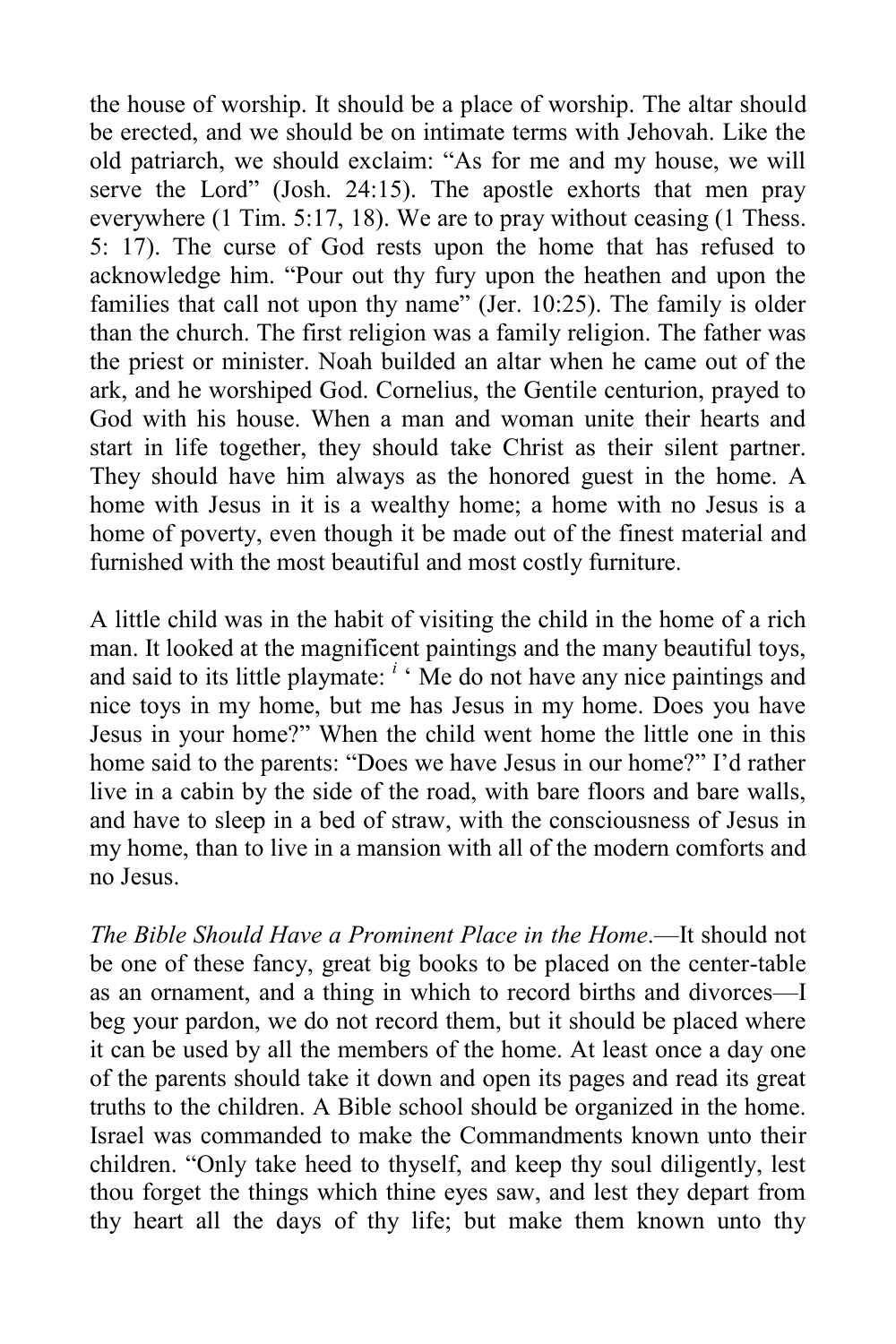children and thy children's children; the day that thou stoodest before Jehovah thy God in Horeb, when Jehovah said unto me, Assemble me the people, and I will make them hear my words, that they may learn to fear me all the days that they live upon the earth, and that they may teach their children" (Dent. 4:9, 10). "And that thon mayest tell in the ears of thy son, and of thy son's son, what things I have wrought upon Egypt, and my signs which I have done among them; that ye may know that I am Jehovah" (Ex. 10: 2). "Therefore shall ye lay up these my words in your heart and in your soul; and ye shall bind them for a sign upon your hand, and they shall be for frontlets between your eyes. And ye shall teach them your children, talking of them when thou sittest in thy house, and when thou walkest by the way, and when thou liest down, and when thou risest up. And thou shalt write them upon the door-posts of thy house, and upon thy gates; that your days may be multiplied, and the days of your children, in the land which Jehovah sware unto your fathers to give them, as the days of the heavens above the earth" (Deut. 11:18-21).

The Psalmist tells us that it was obligatory upon Israel to instruct the children in the words of Jehovah. (See seventy-eighth Psalm.) They were to make the words known, that the generations to come might know them, even the children that should be born. Timothy had known the Scriptures from his childhood. He had a mother and a grandmother who taught them to him.

*There Must Be Law in the Home*.— We are living in an age when discipline is discouraged. If a child is not taught to respect law and to render obedience in the home, when it becomes grown it will, in all probability, become an anarchist. The old patriarch said: "For I know him, that he will *command* his children and his household after him, and they shall keep the way of the Lord, to do justice and judgment" (Gen. 18:19).

"He that spareth his rod hateth his son; but he that loveth him chasteneth him betimes" (Prov. 13:24). This doctrine would be considered out of date by some of the modern psychologists. "Chasten thy son while there is hope, and let not thy soul spare for his crying" (Prov. 19:18). "The rod and reproof give wisdom; but a child left to himself bringeth his mother to shame. Correct thy son, and he shall give delight unto thy soul" (Prov. 29:15-17). The wise man exhorts ns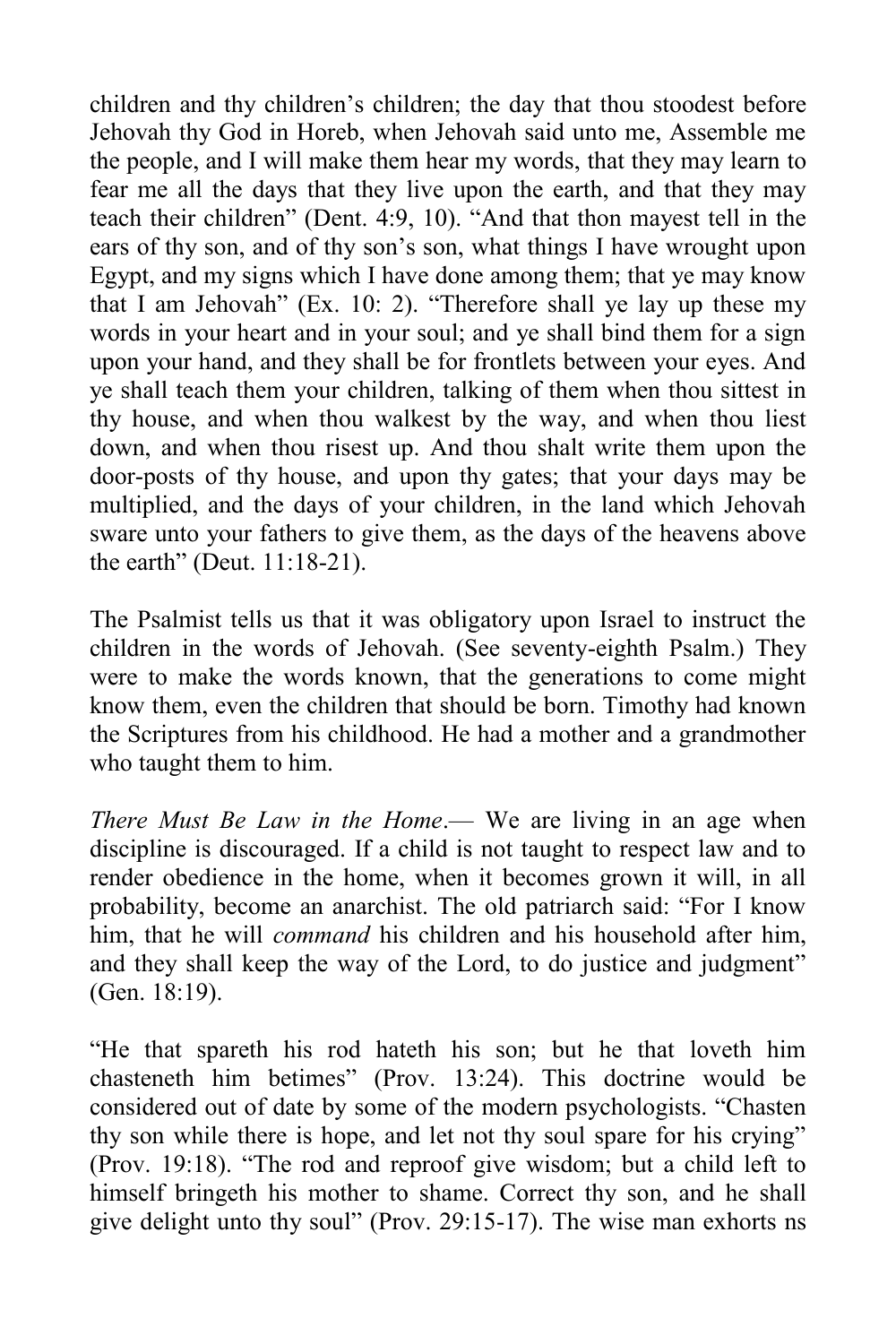to bring up the child in the way he *should* go. Today we are bringing them up in the way they *would* go. Often the czar in the home is the little chap that occupies the high chair, and the rattle is his scepter and he permits the family to compose his parliament. There is but little chance for a child under such influences. He is never taught to mind, and when he gets older he will speak of the father as the "old man," and the mother as the "old woman." He will never respect law. He is destined to be a lawless creature.

*The True Home Should Have One Law*.—The parents should be of one mind. When one disagrees and the child finds it out, the blunder has been made. There will come a time when the final test must be made. Often the fatal mistake is made at this time. The parents let go the reins and the child is permitted to have its way, and soon it has gone wild, and ruin and disgrace follow. When we see a child *en route* to the reformatory we pity the child and wonder if the fault was not with the parents. Take the case of David and Absalom. Children should be taught to honor the parents as the Lord God hath commanded them; that their days may be long, and that it may go well with them in the land which the Lord God giveth unto them. Let us take the advice of one who could speak with authority: "My son, keep thy father's commandment, and forsake not the law of thy mother; bind them continually upon thine heart, and tie them about thy neck. When thou goest, it shall lead thee; when thou sleepest, it shall keep thee; and when thou wakest, it shall talk with thee" (Prov. 6:20-22).

Some day we shall appreciate our homes, and we shall remember the words that fell from our lips which were spoken in anger and which wounded to the red. It is sad to think of the day when the family is scattered and the voice of children is no more heard, and the old people sit by the open grate through the long winter nights and live again the past. The home on earth must be forsaken; but we rejoice in the promise of our Lord, who is preparing a home for us in which there are many mansions, and which shall be our eternal home, in which the Master shall dwell with us.

One of the saddest things I ever witnessed was in Pennsylvania. It was an old woman who had followed her son from a strange land to America, and with the promise that she should live with him. He married, and the wife drove the woman from the home. She could not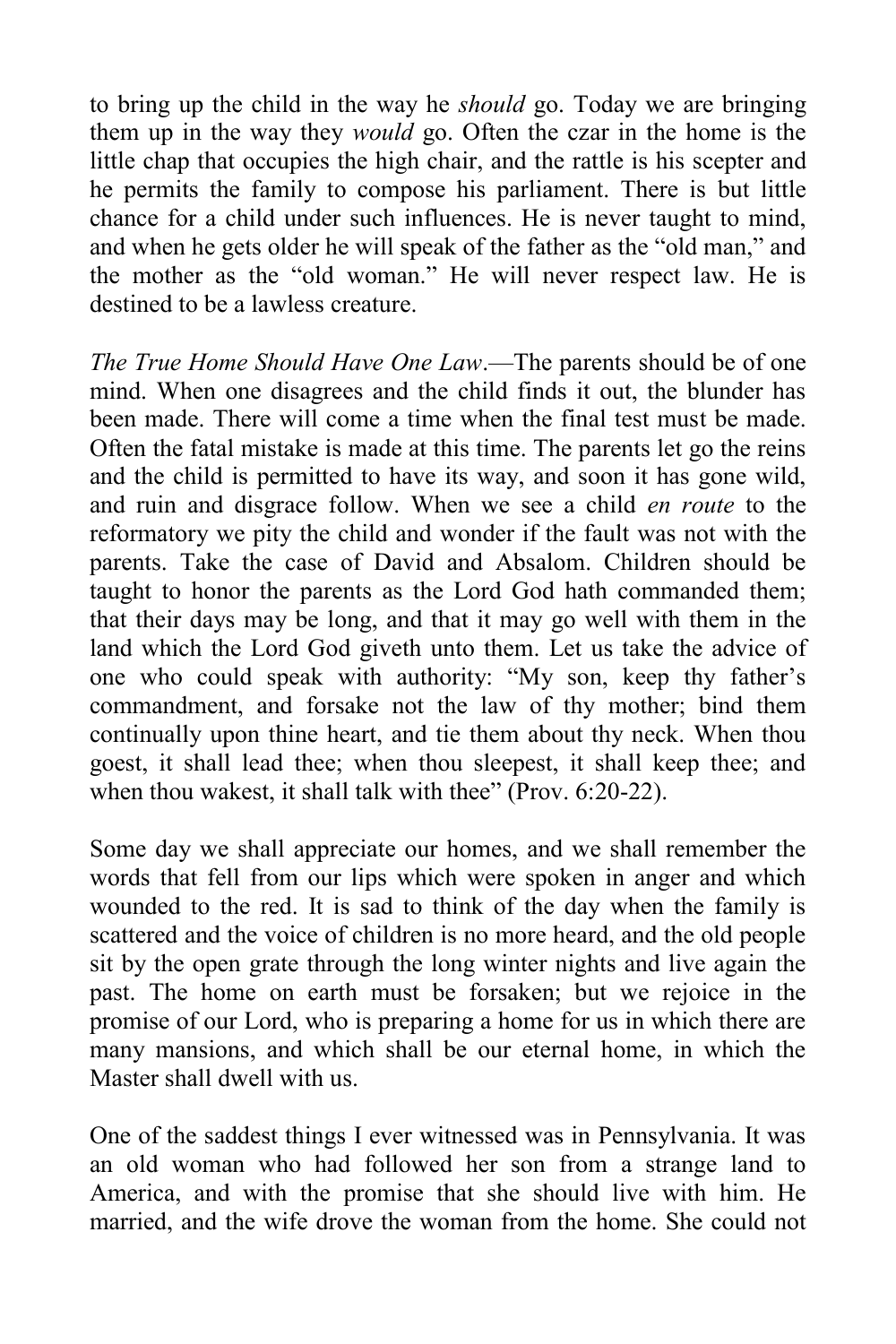speak the language of her new country and was taken to the poorhouse to spend her days. She would walk up and down the corridors of the building, wringing her hands and crying. I asked the keeper to tell me what was her trouble. He told me that she was heartbroken and now crazy, and that she was crying because she was a homeless one and in a strange land. I have often wondered what it will mean to be a homeless one in eternity! To go into that land unacquainted with the language, and no inheritance! It must be so to all who die out of Christ.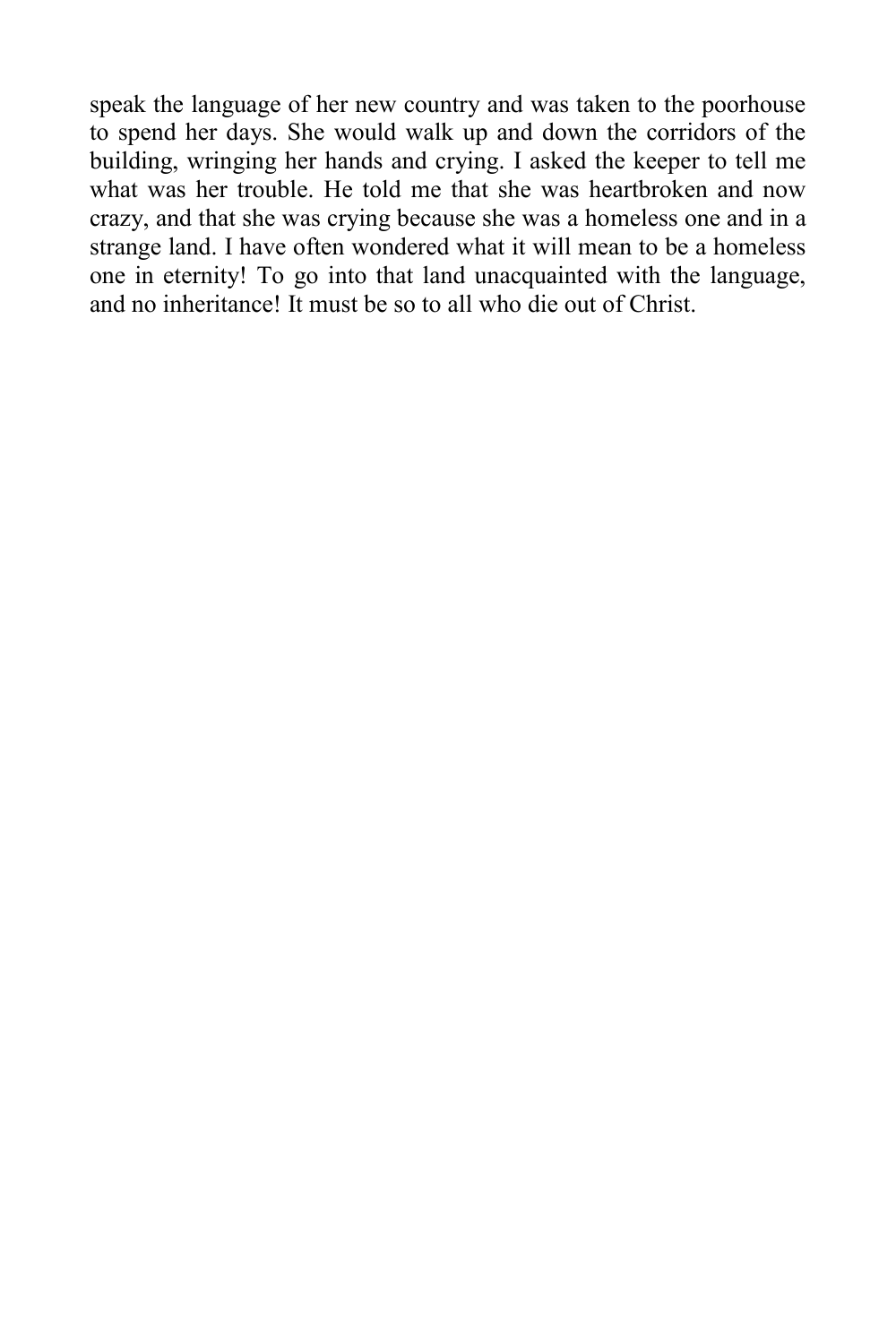#### Now And Hereafter

TEXT.—"Jesus answered and said unto him, What I do thou knowest not now; but thou shalt know hereafter.... Jesus answered him, Whither I go, thou canst not follow me now; but Thou shalt follow me afterwards."—John 13:7, 36.

THE apostles did not understand the teachings of the Master. Their thoughts took the coloring of things material. They were not able to grasp the spiritual significance of his words. They were blinded by gross materialism. Jesus had to use the simplest illustrations to make known his mind to them. He used the most lucid arguments and held before them object-lessons.

Here and hereafter; Now and Then. They are like two great mountain peaks, and they may be named Yesterday and To-morrow. The valley of Now lies between them, and we are in this valley. Yesterday is the background, and we can never traverse its roads again. We see the mountain-top of Tomorrow before us, and we move our feet in the direction of it. This valley of Now separates us from the seen and the unseen, the knowable and the unknowable, the temporal and the spiritual.

We know but little. The valley that separates the seen and the unseen, the known and the unknown, is only a step. Our dealings must have to do with the Now. We eat, but do not understand the laws of digestion and assimilation. We use the compass, but we cannot tell why the needle points toward the North Pole. We ride upon the waves of the sea, but we cannot explore all that is beneath. We cannot tell what fire is and why it burns. We know that water *will* quench thirst, but we cannot tell why it is and what it is. There are but few things we know. The religious field is full of mysteries. We like to speculate —man is an interrogation point—he wants to delve into the deep things of God. This is all right; he was made to think, and to acquire knowledge—he has an ambition to find out things.

The great apostle says: "While we look not at the things which are seen; for the things which are seen are temporal, but the things which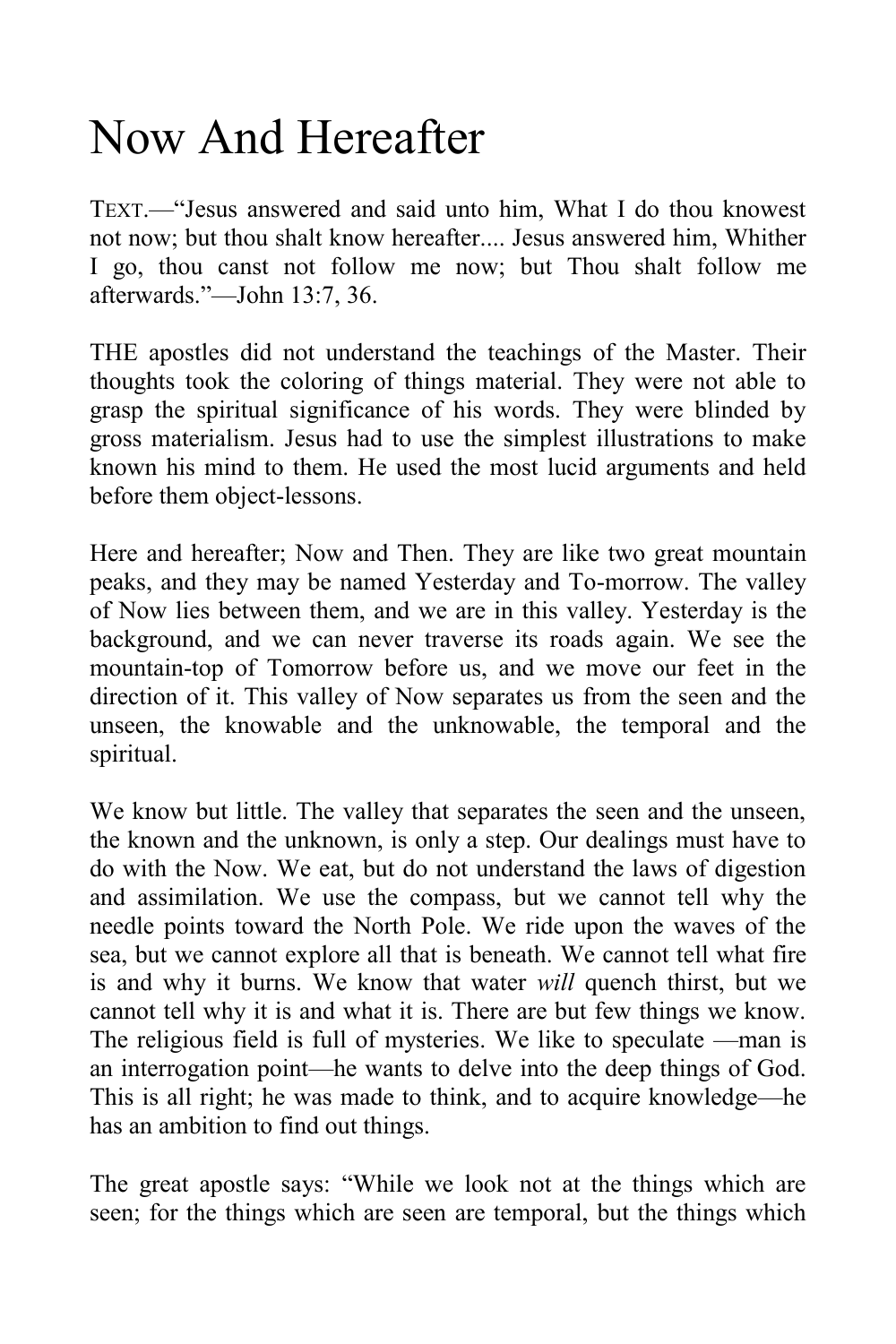are not seen are eternal." We see the apple fall, but we cannot seen gravitation. We see the car move, but we cannot see the electric current that makes it move. We see the engine and watch the ponderous wheels of machinery turn, but we cannot see the steam that causes them to turn. No one has ever seen steam; we have seen the vapor. We see the pieces of matter, but we cannot see cohesion which holds them together. We find the coal, the iron, the gold and the silver, but we cannot get hold of and analyze chemical affinity. We can handle the grain of wheat, but we can see the life within the grain only as it is manifested through the material. Who can see faith, hope, love and patience?

Man tries to fathom all of these great questions. He tries to find out the origin of God, but who, by searching, can find him out? Many volumes have been written on the origin of sin, and we are just as much in the dark on this question as we were the day Adam fell. How many sermons do you think have been written on the origin of the devil? Ministers and theologians have preached and written on the philosophy of the atonement. Angels desired to look into these questions. What is man? How can he live forever? What is life? What is death? Where is heaven? What is heaven?

Revealed things belong to man, and the things not yet revealed belong to God. God will reveal them unto us just as fast as it is possible for us to comprehend them. He has century plants, and again he has plants that will not unfold until he comes again, when we shall have the new heaven and the new earth and when we shall get back in the second Adam what we lost in the first.

Today we cannot understand why the good woman must suffer while the bad woman is blessed. We cannot understand why the good man must meet with misfortune while the bad man abounds in wealth. Why is death permitted to come into the home and fasten its grip upon the form of my child? When I look into its face and see it in the throes of death and undergoing terrible suffering, I find myself asking, "Why does God permit it?" I cannot answer now. It is not given to me to know now, but I shall know hereafter. Someday I shall understand that all of these light afflictions have wrought out for me an eternal weight of glory.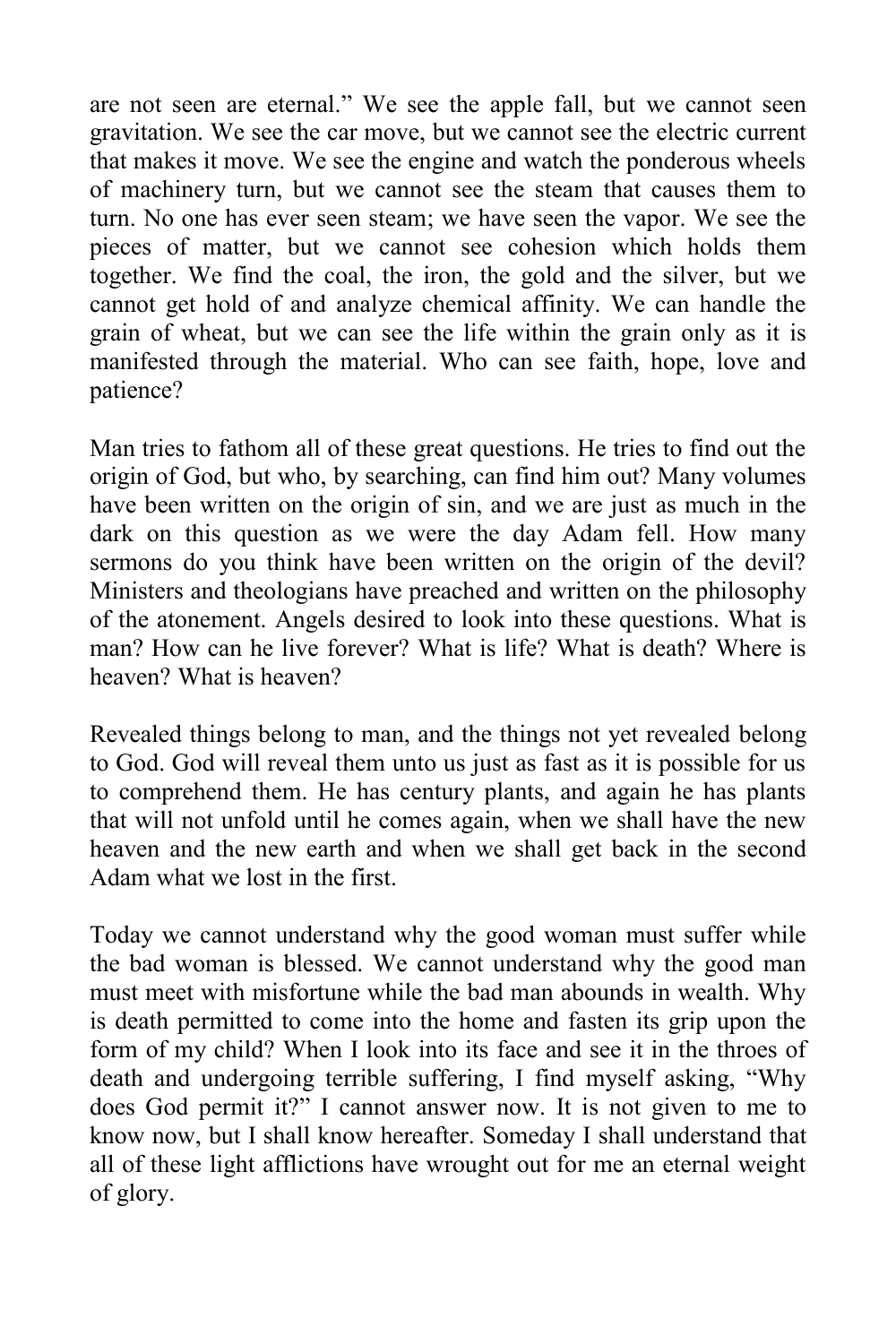On one occasion a mighty flood was witnessed in a certain community, and a man awoke to find that his farm had been destroyed. He saw the dark side and complained. He felt that he was ruined financially. Soon after this flood he discovered a vein of gold which had been exposed by the madly rushing waters, and it proved to be a fortune. This misfortune was a blessing in disguise.

plant the seed without knowing just what it is, but after the flower blooms I can know. We are living in the Now and must have to do only with the present. The old man looks back to the mountain peak of Yesterday, and he lives in the past; the young man stands in the valley and anticipates the blessings to be enjoyed in the To-morrow. The mother and the father stand by the casket that holds the ashes of their little child, and sob with broken hearts, but with the vision of faith they behold it in the arms of Jesus, as it sings a song no man can sing, and they live in the hope that someday, when Jesus comes back to earth, they will see the child and be glorified together with it.

> "I know in grief like yours how more than vain All comfort to the stricken heart appears; And as the bursting cloud must spend its rain, So grief its tears.

I knew that when your little darling's form Had freed the angel spirit fettered there, You could not pierce beyond the breaking storm, In your despair.

You could not see the tender hand that caught Your little lamb, to shield him from all harm; You missed him from your own; but never thought Of Jesus' arm.

You only knew those precious eyes were dim; You only felt those tiny lips were cold; You only clung to what remained of him Beneath the mold.

But, oh, young mother, look! the gate unbars! And through the darkness, smiling from the skies,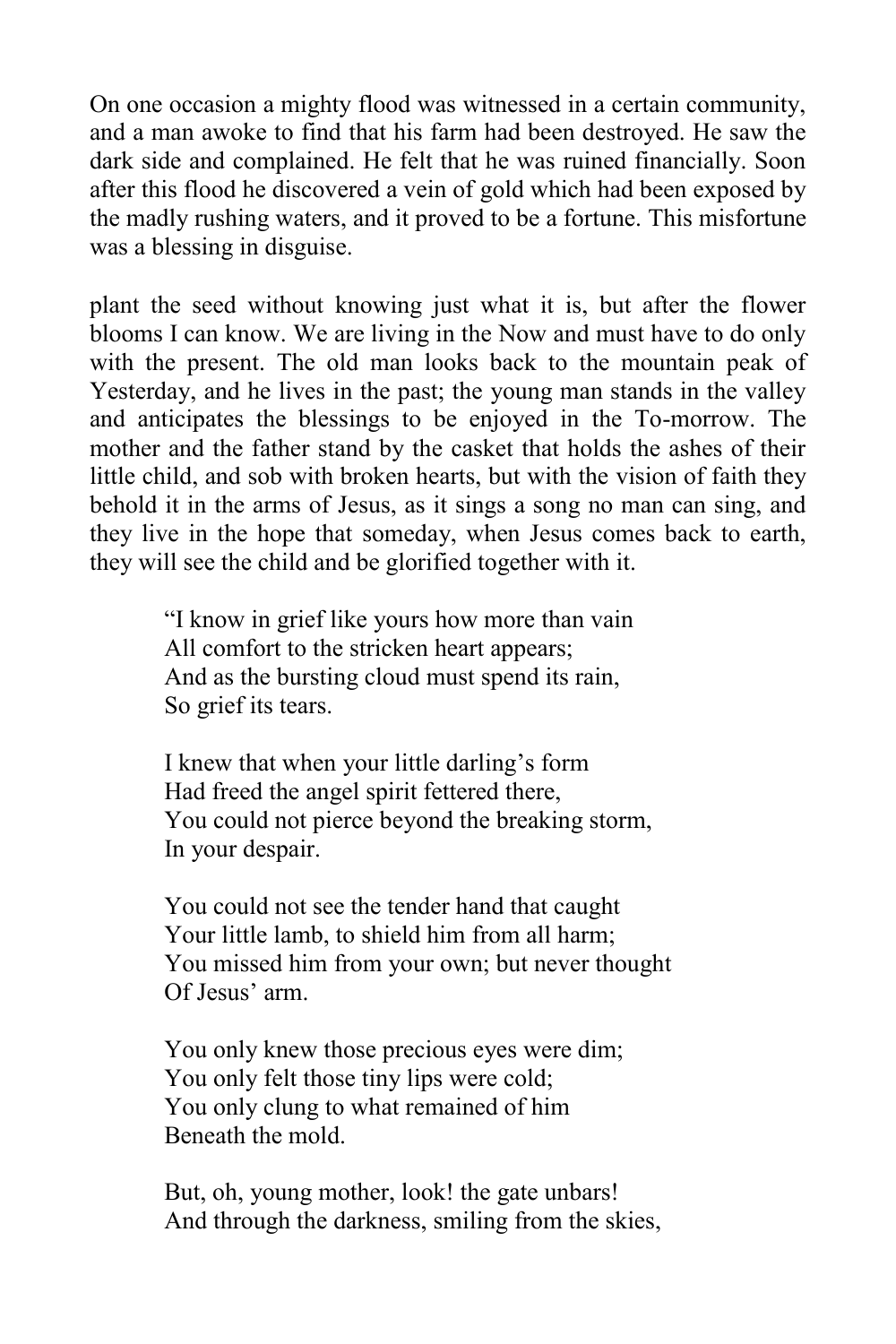Are beaming on you, brighter than those stars, Your darling's eyes.

'Tis said that, when the pastures down among The Alpine hills have ceased to feed the flocks, And they must mount to where the grass is young— Far up the rocks—

The shepherd takes a little lamb at play, And -lifts him gently to his careful breast, And, with its tender bleating, leads the way For all the rest;

That quick the mother follows in the path, Then others go, like men whose faith gives hopes, And soon the shepherd gathers all he hath— Far up the slopes.

And on those everlasting hills he feeds The trusting fold in green that never palls. Look up! Oh, see! Your little darling leads— The Shepherd calls."

Paul is now persecuted, but afterwards be shall be glorified. Someday the light shall break, and we shall know as we are known. Now we must look through the mirror darkly, but then we shall see face to face. Now we must know in part, but then we shall know even as we are known.

On one occasion a man stood in the presence of a great crowd and gave an exhibition of his skill as an artist. He painted before them a picture. The wheat fields and meadows appeared, and then the cattle and the sheep: another stroke of the brush, and the old homestead, then the old well and the bucket, and then the father, the mother and the children appeared, and when the picture was completed he folded his arms and waited for applause. They looked upon this picture and gave evidence of their appreciation by their cheers. Then he took the brush and dipped it into a pot of paint, and with one stroke he blotted out the wheat fields and the meadows; with another he blotted out the cattle and the sheep, and with another the faces of father, mother and children, with the old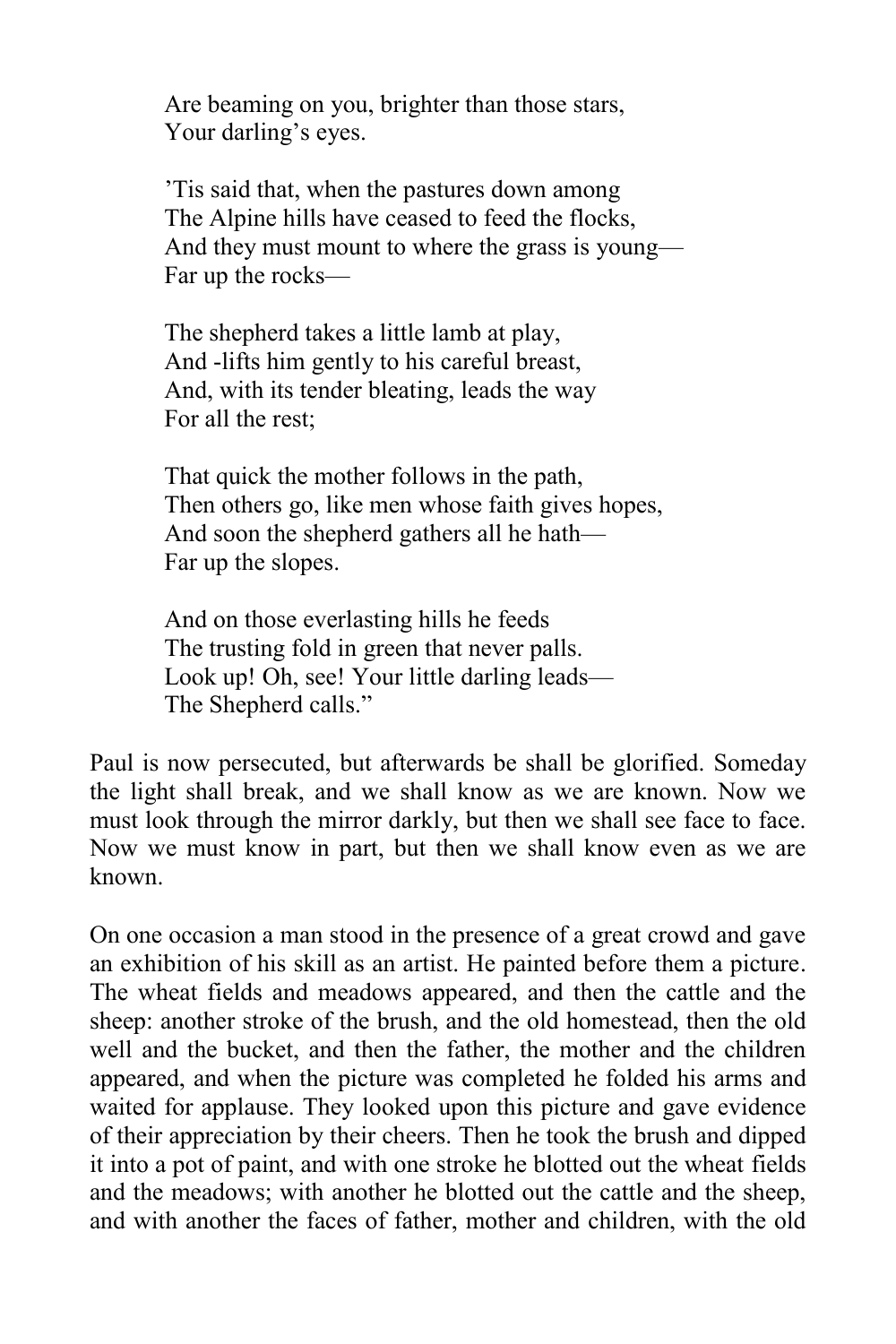homestead, were gone. He then folded his hands and waited for applause, but no one gave it. The picture was destroyed! He changed the canvas, and the people began to applaud, for their eyes were feasting upon one of the most magnificent paintings eyes had ever seen. What they had believed to be destructive strokes were constructive when viewed from the right angle.

God is painting a picture for us, and sometimes when trouble, misfortune, sorrow and death come to us, we feel that our picture is ruined, but let us wait to see it from his angle when he unfurls it in the eternities, and we shall then know that all things have worked together for our good and that what we one time thought to have been destructive was constructive, and then we shall understand and rejoice. Jesus had to go away from his disciples—he had to leave this world of material things—in order to make it possible for his disciples to have the Holy Spirit and be fitted to enjoy the things to be known and enjoyed in the hereafter.

A child was dying. Its mother stood near it. The little thing reached out its hand to its mother and said: "Mother, please go with me." The mother said: "My child, I shall follow, but each of us must make the journey alone. I cannot go with you, but I know One who will go with you—it is Jesus." Each of us must go alone, and our loved ones must follow after. Jesus will go with us all the way.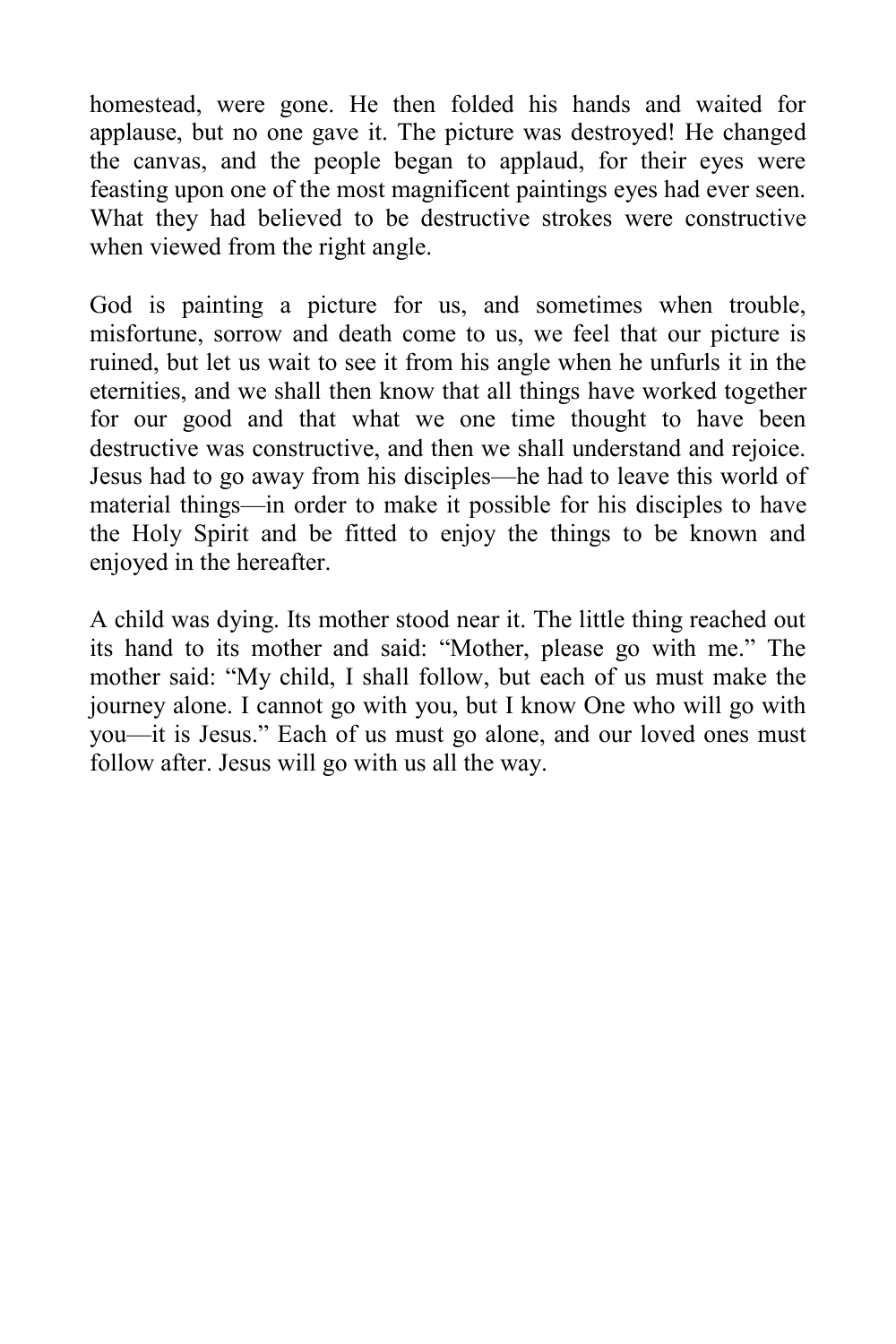## What We Are—What We Shall Be

TEXT,—"Behold, what manner of love the Father hath bestowed upon us, that we should be called the sons of God; therefore the world knoweth us not, because it knew him not. Beloved, now are we the sons of God, and it doth not yet appear what we shall be: but we know that, when he shall appear, we shall be like him; for we shall see him as he is."—1 John 3: 1, 2.

*SONS of God*.—How did we become sons of God? By regeneration and by adoption. By his own will God begat us through the word of truth (Jas. 1:18). We are the children of the Holy Spirit. We are the sons of God, not because we have evolved into spiritual beings, but because we have received the engrafted Word of truth into our hearts. This Word has the germ of divine life. We have been born from above, and are therefore miniature Christs, human saviors.

Having received this Word of life into our hearts, we have been made partakers of the divine nature. Peter throws light on the subject when he says: "Simon Peter, a servant and an apostle of Jesus Christ, to them that have obtained like precious faith with us through the righteousness of God and our Savior Jesus Christ: grace and peace be multiplied unto you through the knowledge of God, and of Jesus our Lord, according as his divine power hath given unto us all things that pertain unto life and godliness, through the knowledge of him that hath called us to glory and virtue; whereby are given unto us exceeding great and precious promises: that by these ye might be partakers of the divine nature, having escaped the corruption that is in the world through lust" (2 Pet. 1:1-4).

We cannot circumscribe or make bounds for the kingdom of heaven. It is not something that was established in Jerusalem and for a select few. It is something established within the heart of the individual. Jesus startled his disciples by telling them that the kingdom of heaven was within them. Paul tells us that "the kingdom of God is not eating and drinking, but righteousness and peace and joy in the Holy Spirit." And again he says: "Whereof I was made a minister, according to the dispensation of God which was given me to you-ward, to fulfill the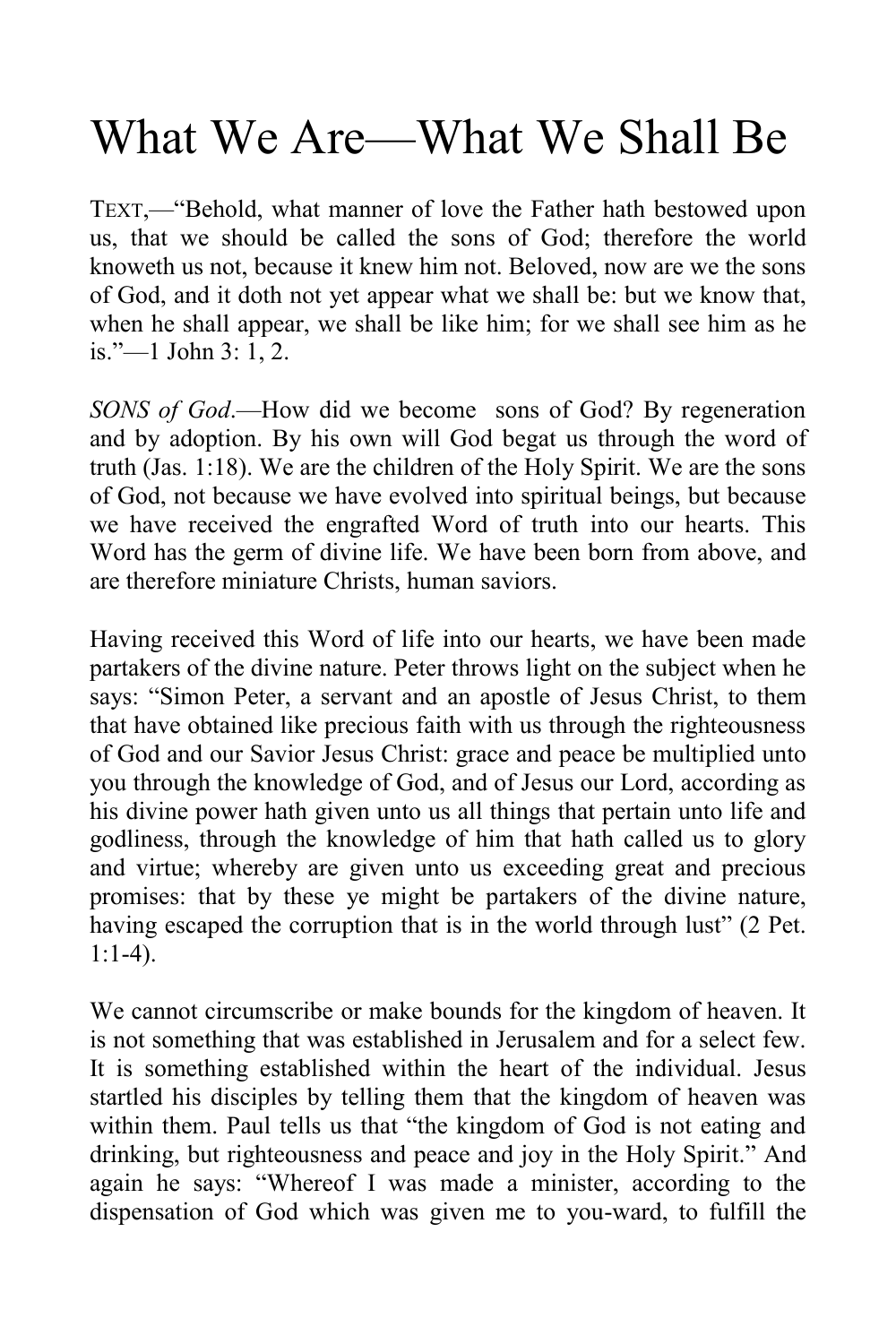word of God, even the mystery which hath been hid for ages and generations: but now hath it been manifested to his saints, to whom God was pleased to make known what is the riches of the glory of this mystery among the Gentiles, which is Christ in you, the hope of glory: whom we proclaim, admonishing every man and teaching every man in all wisdom, that we may present every man perfect in Christ" (Col. 1:25-28).

We reflect outwardly what we are inwardly. Three men were standing on Pike's Peak. One said: "If we had the implements of war, we could make a great fort here and it would be impossible for the enemy to take it." One said: "If I had a pick and shovel and some dynamite, I could go into the earth and find gold and silver." The other said: "If I had some paint and a canvas and a brush, I could paint a beautiful picture." One man was thinking of war and blood, and he had to express it in his words. One was thinking of money —gold and silver and profit and loss— and this is all he could see. The other was an artist, and he could see nothing in the surroundings but beauty and grandeur. The man who worships his farm will talk corn, wheat, hogs and cattle; the one who lives for pleasure will talk the dialect of the pleasure-seeking world.

Man will put into words the thoughts that are in his heart. Show me a man that never talks about his wife and his children, and I will show you a man that does not love his family. The man or woman that never talks about the kingdom of heaven is not interested in spiritual things. You can discover a man's god by hearing him talk. Do not tell me your life—let me hear your conversation and I can tell it. Out of the abundance of the heart the mouth will speak. Children will speak the language of the parent. The sons of God will speak the language of heaven. God is our Father. The Holy Spirit is our abiding Guest and Comforter, and Jesus Christ is our Elder Brother. If we are the sons of God, we will speak of the things that have to do with the divine relationships.

Sons of God *now*, but *then!* We cannot comprehend it; we cannot express it. We cannot comprehend man as he is. The ancients had a motto: "Man, know thyself." The Psalmist was made to exclaim: "What is man that thou art mindful of him?" He was made but little lower than God. What does the child know of its own origin? What are its thoughts of what it shall be when it becomes a man? How its imagination plays!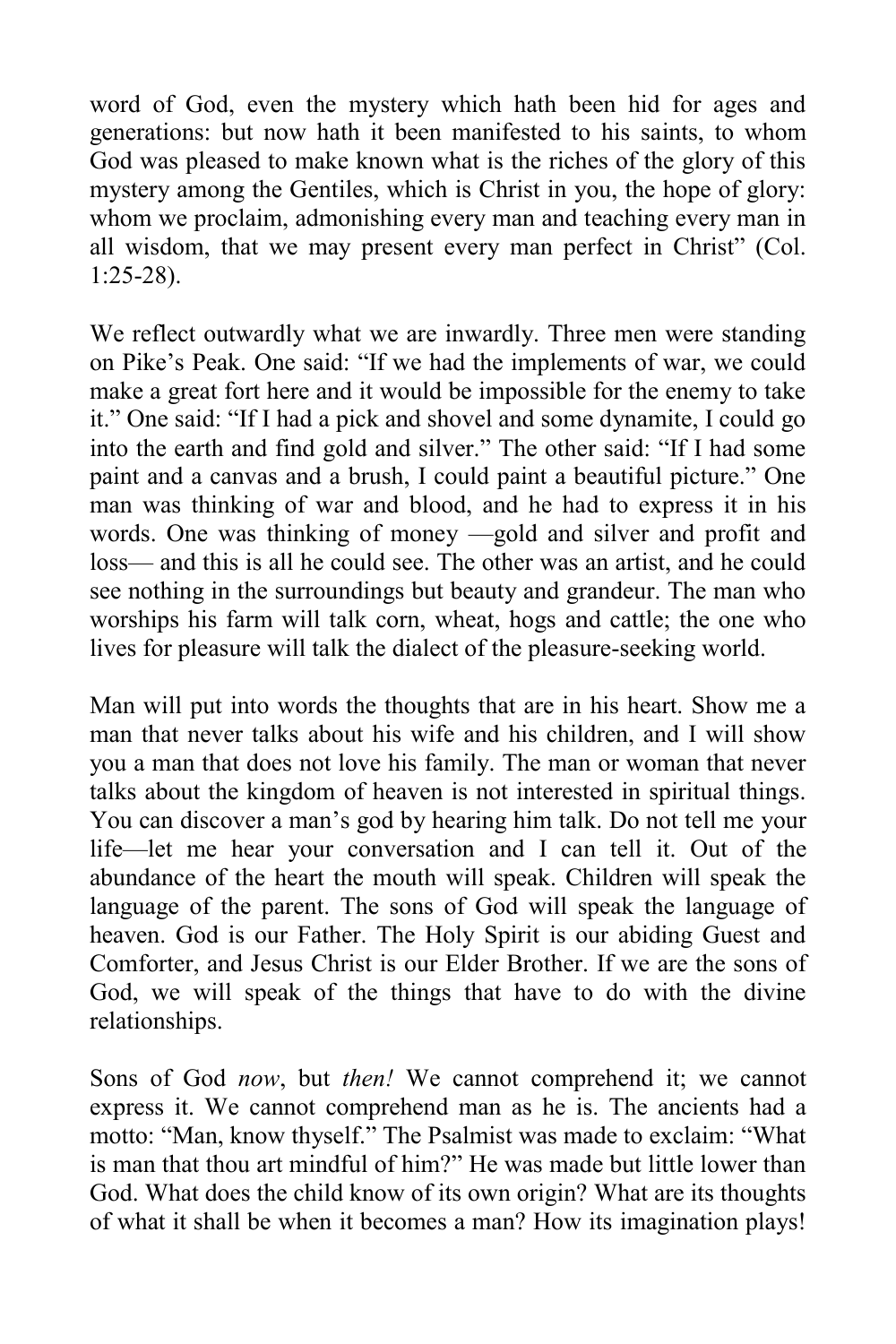We are *now* the children of God —we are undeveloped and incapable of comprehending all we are capable of becoming someday. Take the painter of poor attainments and let him stand before some of the great paintings, and he will be unable to comprehend all that has been put on canvas. Let a mechanic who is learning his trade walk through the Congressional Library building, and he will be impressed with the fact that he can give a lifetime to the study of this wonderful building, and then there will be much he has never grasped.

Our capacity to know and to love must be given a chance to expand. My dog knows me, but it does not know me as my child knows me. It knows me as the one that feeds it and pets it, but if I were to die it would not grieve. My child knows me in a higher sense than does my dog, and if I were to die it would weep and for a time grieve; but it would soon forget me. It could not fully understand what it had lost. I have stood beside the casket that held all that was mortal of a loving, sympathetic mother, and the little child would play and laugh while I tried to speak words of comfort to those who sorrowed. It did not comprehend all— it could not know and love like the children of mature age. There are degrees of love. My child, when he becomes a man, will love me with a deeper and a more comprehensive love then it is possible for him to have now.

Our conception of God must change and grow as we better understand him. When I was a child I thought of God as being far away, a great man sitting upon a throne and looking down upon the world. I do not have this conception of him now. I think of him as being a living Personality that fills the whole universe, and that he is a loving Father who is near me and within me, providing for and helping me to live the life modeled after the life of his Son.

> *"O* wonderful story of deathless love! Each child is dear to that heart above. He fights for me when I cannot fight; He comforts me in the gloom of night;

He lifts the burden, for He is strong; He stills the sigh and awakes the song; The sorrow that bows me down He bears, And loves and pardons because He cares."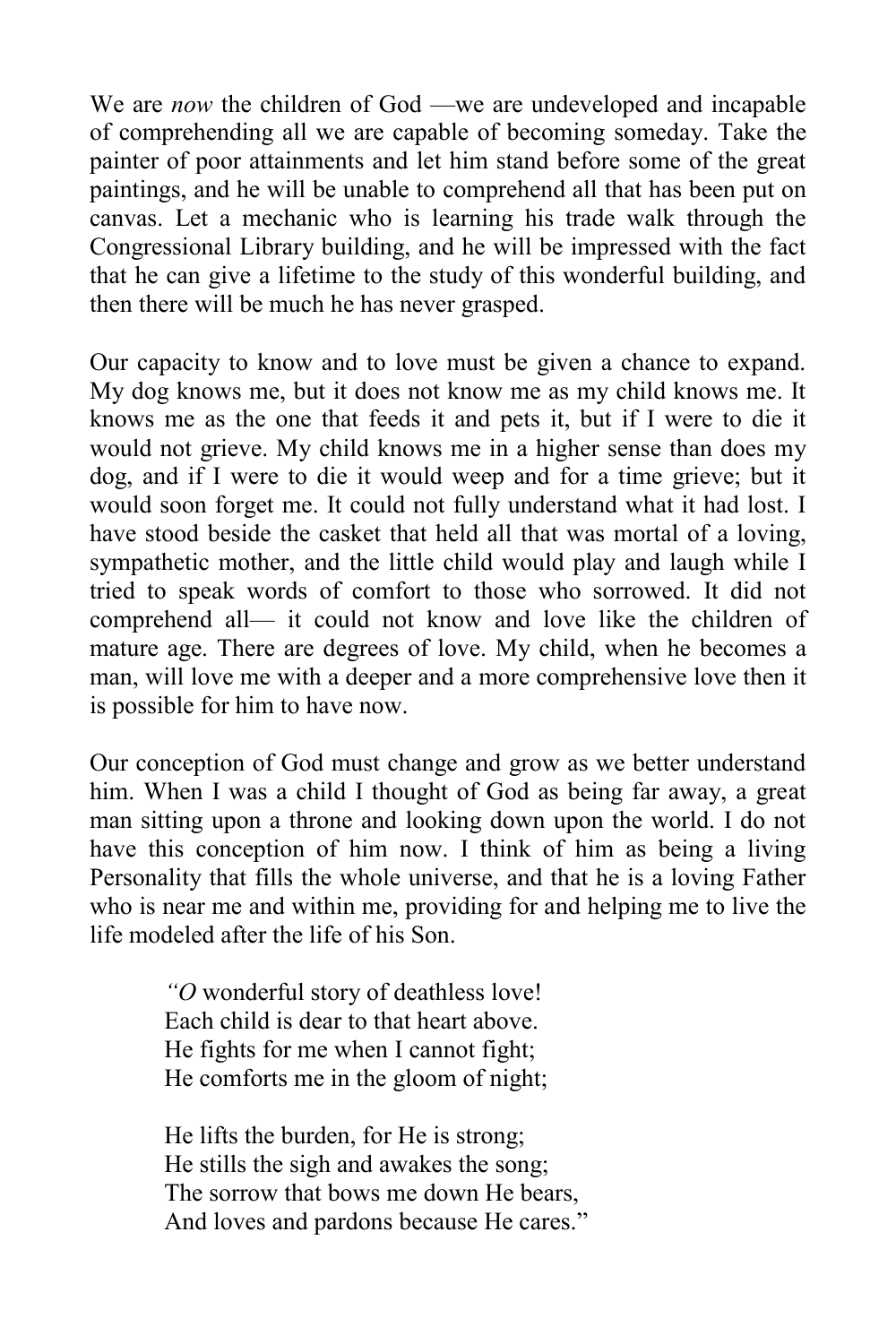"Then, speak to Him, thou, for He hears, And spirit with spirit can meet; Closer is He than breathing, And nearer than hands and feet."

The soul must be trained to appreciate heaven. Heaven is being prepared for the children of God. If unconverted, unregenerated, undeveloped spirits should be permitted to enter, they could no more appreciate and enjoy it than could an infant appreciate and enjoy the paintings in an art gallery.

The kingdom is like unto a mustard seed—it has in it the power of expansion and development. Knowledge is experience, and no soul can be wise in spiritual things that has not had an experimental religion. One man stands and views the Acropolis, and he sees only ruins; another stands and views it, and he sees rising in the moonlight the Parthenon. I like to think of heaven, and I find myself speculating as to just what it shall be. Southey said: "It is fellowship with Shakespeare, Dante, Chaucer and other great souls." John Foster said: 'It will be the place where all mysteries will be explained." Lightfoot said: "It will be a place where all evil will have been banished and only love and purity will exist." My conception is that it will embrace all of these definitions and more. Yes, we shall come into the presence of the just spirits made perfect—the old patriarchs, the apostles, the martyrs—all of the redeemed of every age and of every clime; and we shall sit in the presence of the great

spirits of that new world, and listen to them as they tell of the wonderful things which are now incomprehensible, and we shall be clothed in the righteousness of the saints, with all sin destroyed, and we shall be like unto the Son of God himself. It will be a place where the spirit shall expand and grow in knowledge, and a place of activity.

> "When earth's last picture painted, And the tubes are twisted and dried; When the oldest colors have faded. And the youngest critic has died— We shall rest—and, faith, we shall need it— Lie down for an aeon or two,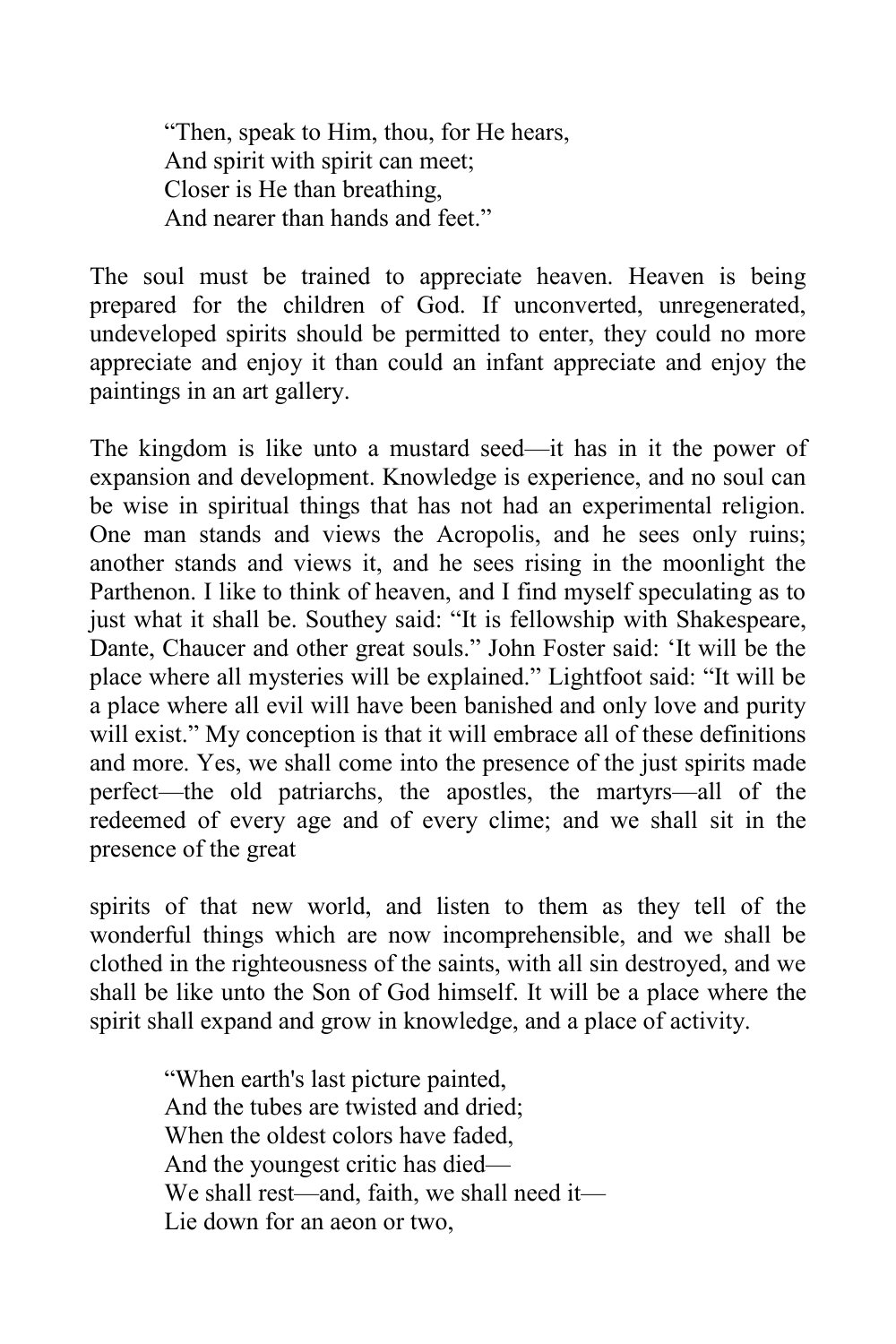Till the Master of all good workmen Shall set us to work anew.

"And those that are good shall be happy; They shall sit in a golden chair; They shall splash at a ten-league canvas With brushes of comet's hair: They shall find real saints to draw from— Magdalene, Peter and Paul; They shall work for an age at a sitting, And never get tired at all.

"And only the Master Shall praise us, And only the Master shall blame; And no one shall work for money, And no one shall work for fame; But each for the joy of the working, And each in his separate star, Shall draw the thing as he sees it For the God of things as they are."

This is Paul's picture: "For ye have received not the spirit of bondage again to fear; but ye have received the Spirit of adoption, whereby we cry, Abba, Father. The Spirit himself beareth witness with our spirit, that we are the children of God; and if children, then heirs; heirs of God, and joint-heirs with Christ; if so be that we suffer with him, that we may be also glorified together. For I reckon that the sufferings of this present time are not worthy to be compared with the glory which shall be revealed in us. Wherefore we faint not; but though our outward man is decaying, yet our inward man is renewed day by day. For our light affliction, which is for the moment, worketh for us more and more exceedingly an eternal weight of glory; while we look not at the things which are seen, but at the things which are not seen: for the things which are seen are temporal; but the things which are not seen are eternal<sup>"</sup>

Let us look upon John's picture: "Behold, the tabernacle of God is with men, and he will dwell with them, and they shall be his people, and God himself shall be with them, and be their God. And God shall wipe away all tears from their eyes; and there shall be no more death, neither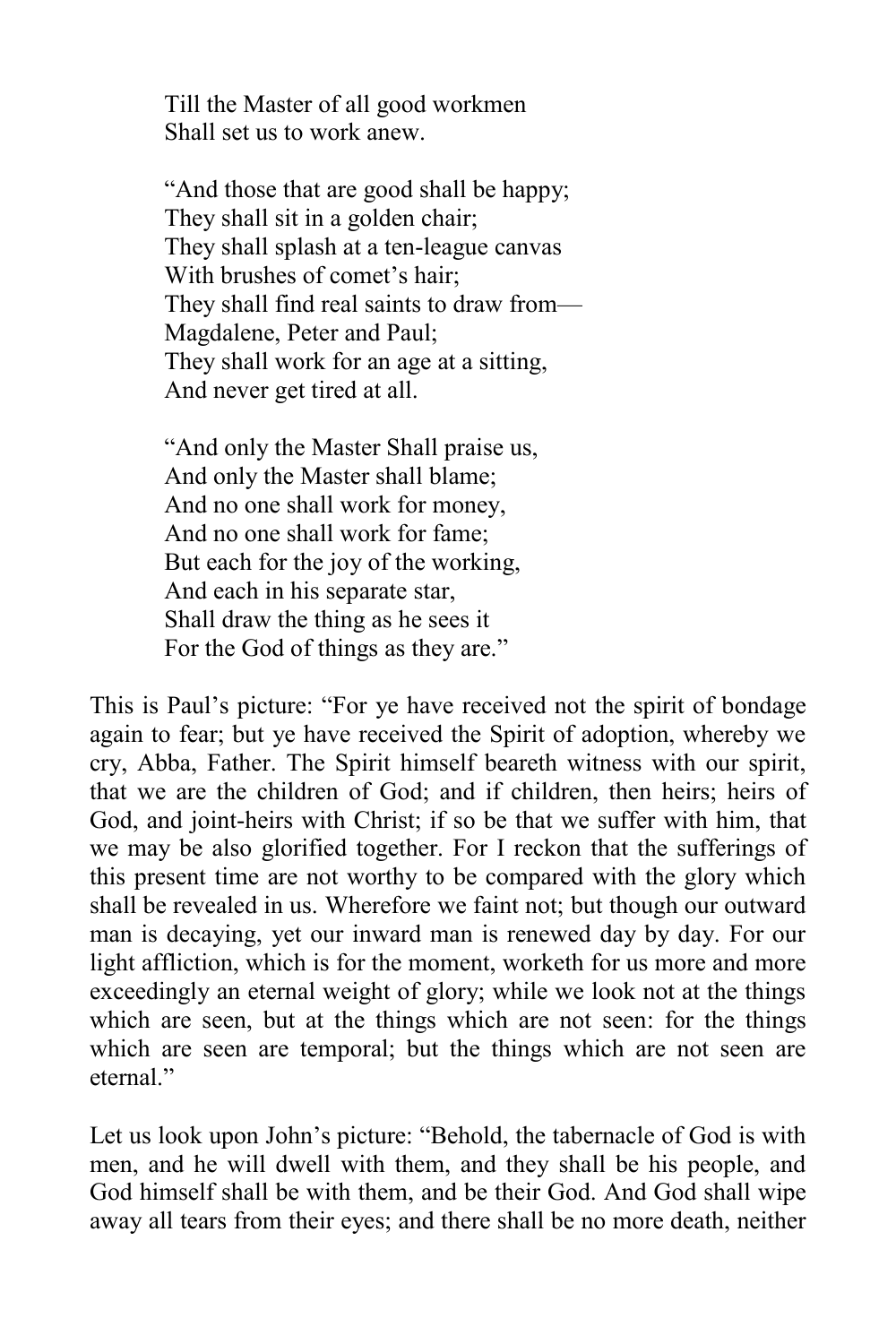sorrow, nor pain: for the former things are passed away." The Psalmist reaches the climax when he says: "As for me, I will behold thy face in righteousness: I shall be satisfied when I awake with thy likeness." Sinner, we beg you accept sonship in this royal family.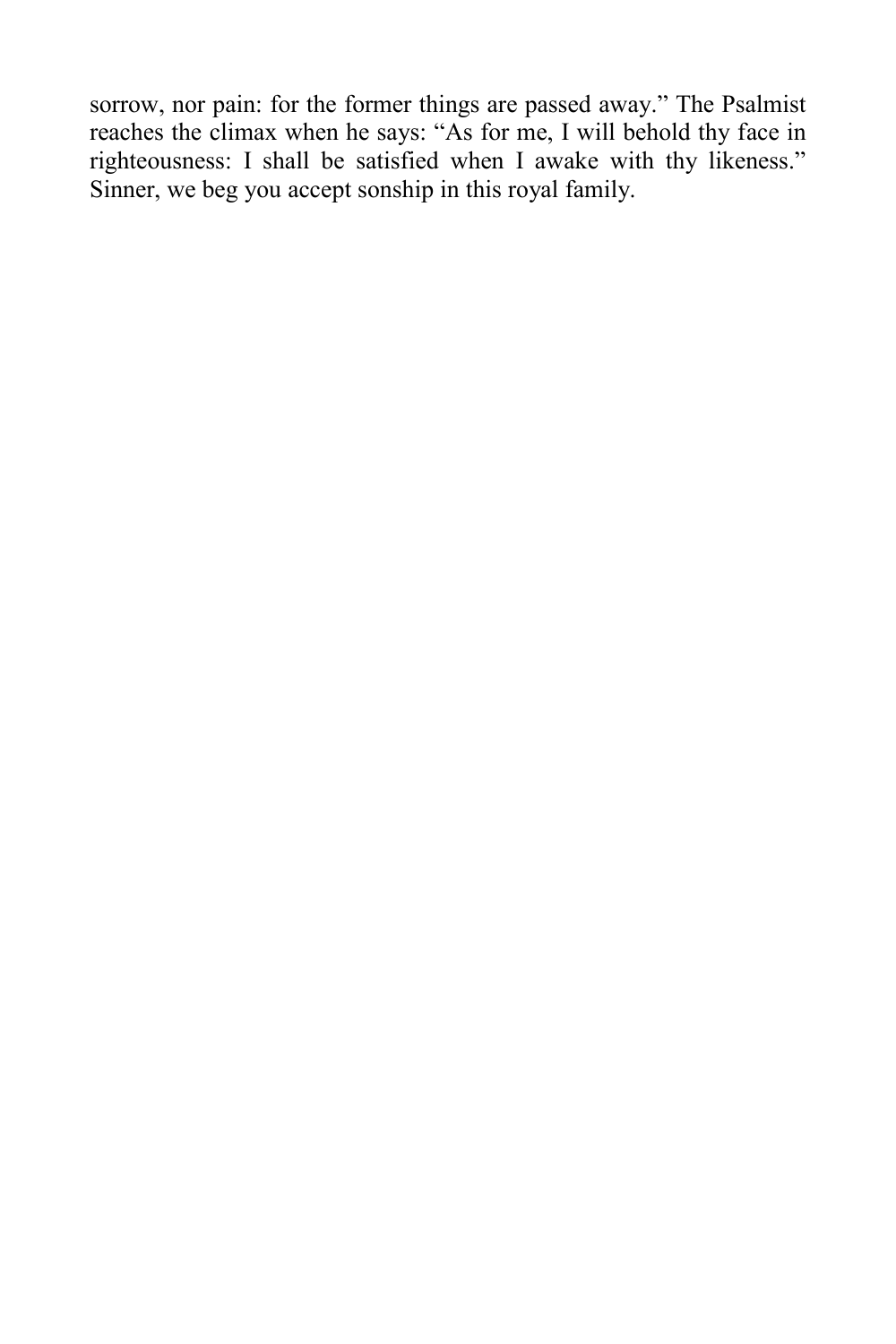## Where are Our Dead?

Text.—"And as it is appointed unto men once to die, but after this the judgment."—Heb. 9: 27.

WHEN just a young man the writer "stood in the presence of deep sorrow. A young father had heard the call. His body lay in the casket in the cold embrace of death. The little daughter, clinging to the skirts of a broken-hearted mother, cried: "Let me kiss him too." I found myself asking: "Why all of this sorrow? What is the cause of death?" The answer came: "By the transgression of the law sin entered the world, and death is the result of sin."

When the minister of a church in Virginia, one of the elders invited me to go with him to the cemetery—the city of the dead. Without thinking, I told him I had no interest in that place, and did not care to go. I noticed tears welling up in his eyes and running down his cheeks, when he replied that *he* did have an interest there. I saw my mistake. Poor fellow! It had been but a short time since he had taken all that remained visible of his child and his devoted companion, and in that sacred enclosure he had placed it beneath the sod!

Sooner or later all of us will have an interest in this city. At this very moment many of us have a desire to steal away from the busy scenes of life and spend hours among the marble slabs. And yet, our loved ones are not there.

The grave holds only that which is mortal.

There is a stream whose narrow tide The known and unknown worlds divide, Where all must go; Its waveless waters, dark and deep, 'Mid sullen silence, downward sweep With moanless flow.

I saw where, at that dreary flood,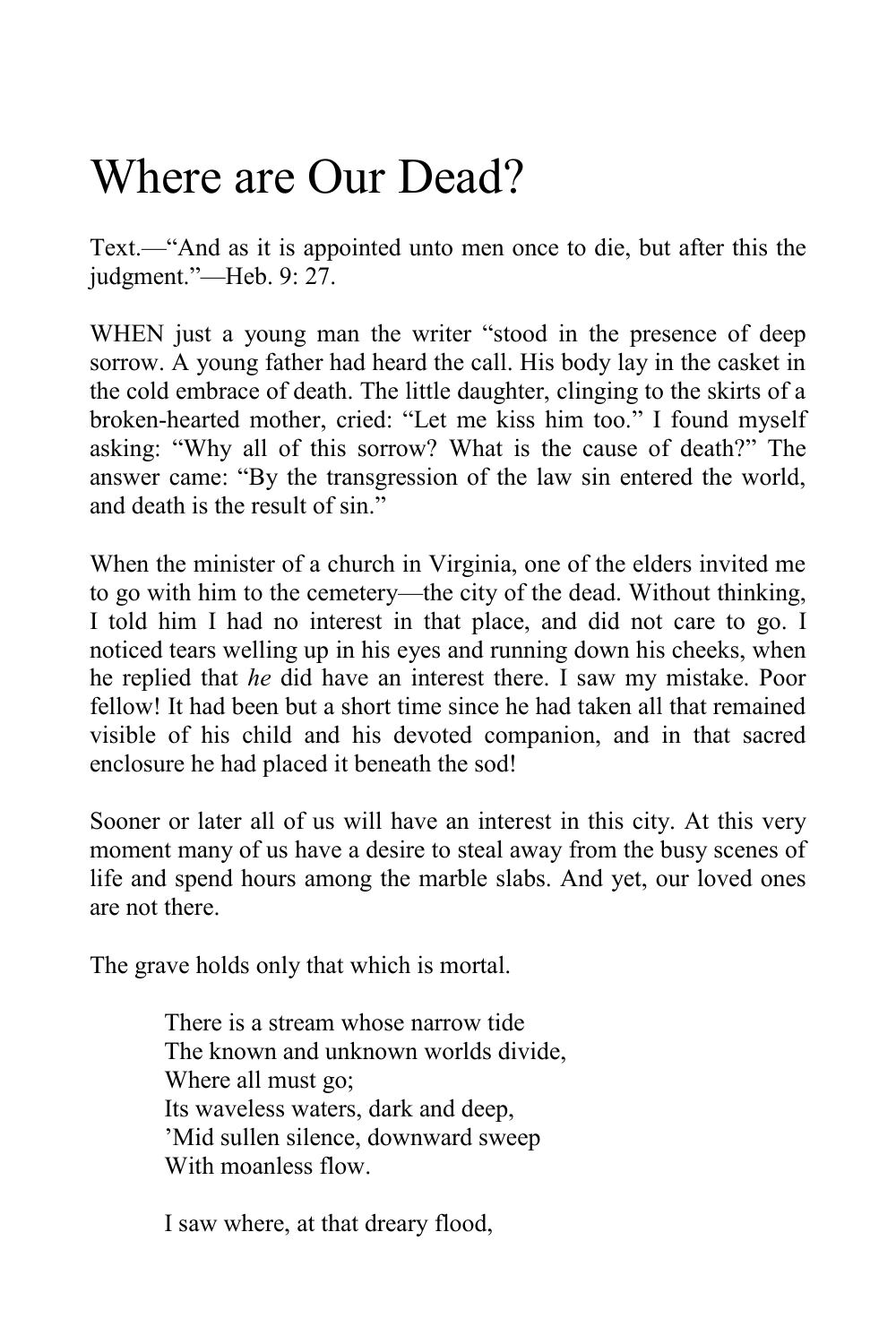A smiling infant prattling stood, Whose hour was come. Untaught of ill, it neared the tide, Sank as to cradled rest, and died, Like going home.

Followed with languid eye anon, A youth diseased and pale and wan; And there alone He gazed upon the leaden stream, And feared to plunge—I heard a scream, And lie was gone.

And then a form in manhood's strength Came bustling on, till there at length He saw life's bound. He shrank, and raised the bitter prayer Too late—his shriek of wild despair The waters drowned.

Next stood, upon that surgeless shore, A being bowed with many a score Of toilsome years. Earth-bound and sad, he left the bank, Back turned his dimming eye, and sank, Ah! full of fears.

How bitter must thy waters be, Death! How hard a thing, ah, me! It is to die! mused—when to that stream again Another child of mortal man With smiles drew nigh.

'Tis the last pang,' he calmly said; 'To me, O Death! thou hast no dread; Savior, I come! Spread but thine arms on yonder shore— I see! Ye waters, bear me o'er; There is my home.'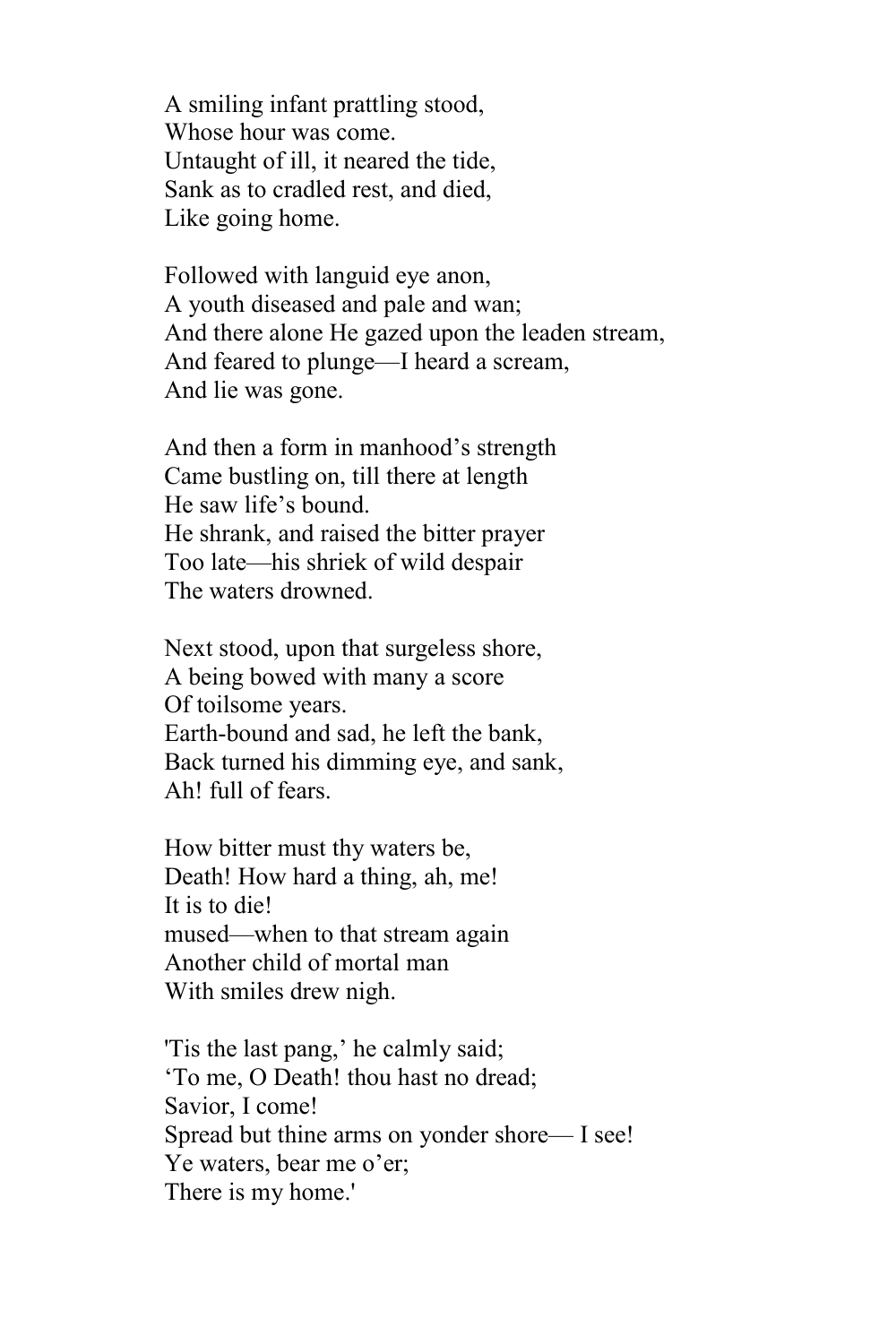Man is a triune being. He is composed of body, soul and spirit. "And the very God of peace sanctify you wholly; and I pray God your spirit and soul and body be preserved blameless at the coming of our Lord Jesus Christ" (1 Thess. 5:23).

God breathed into man the breath of lives and he became a living soul. He possesses chemical life, vegetable life, animal life and spiritual life. Like the temple, he has the outer court—his body—which was made first, and of the earth, and is therefore earthy; the holy place—the soul —which is the life, the connecting link between the body and the spirit; and the most holy place—the spirit—which is the part that thinks, loves, chooses and lives on forever.

The body which is made out of the earth is the house in which the spirit lives. The spirit came from God (for we are also his offspring); the soul which is physical life binds body and spirit together.

Death is separation. Physical death is the separation of the spirit from the body—the opening of the door and the going out of the occupant. "For it is soon cut off, and we fly away" (Ps. 90: 10). Notice that it is *we* that fly away.

"Who knoweth the spirit of man that goeth upward, and the spirit of the beast that goeth downward to the earth?... Then shall the dust return to the earth as it was: and the spirit shall return unto God who gave it" (Eccl. 3:21; 12:7).

The spiritual death was the separation of man from God when he transgressed the law in the Garden of Eden; and the second death spoken of in the Word will be man's final separation from God. Life is union or fellowship with God. Adam brought death, and Christ, the second Adam, the Lord of glory, brought life (1 John 1; John 2:25, 26; 14:6). Disobedience separates me from God; obedience unites me with God.

Man does not possess a spirit; he is a spirit, and possesses a body. You do not read anything in the Bible about an immortal soul; neither do you read of a mortal soul. Mortality and immortality have to do with the body and not with the spirit. The body is mortal because of Adam's sin; and it will get its immortality in the resurrection through Christ.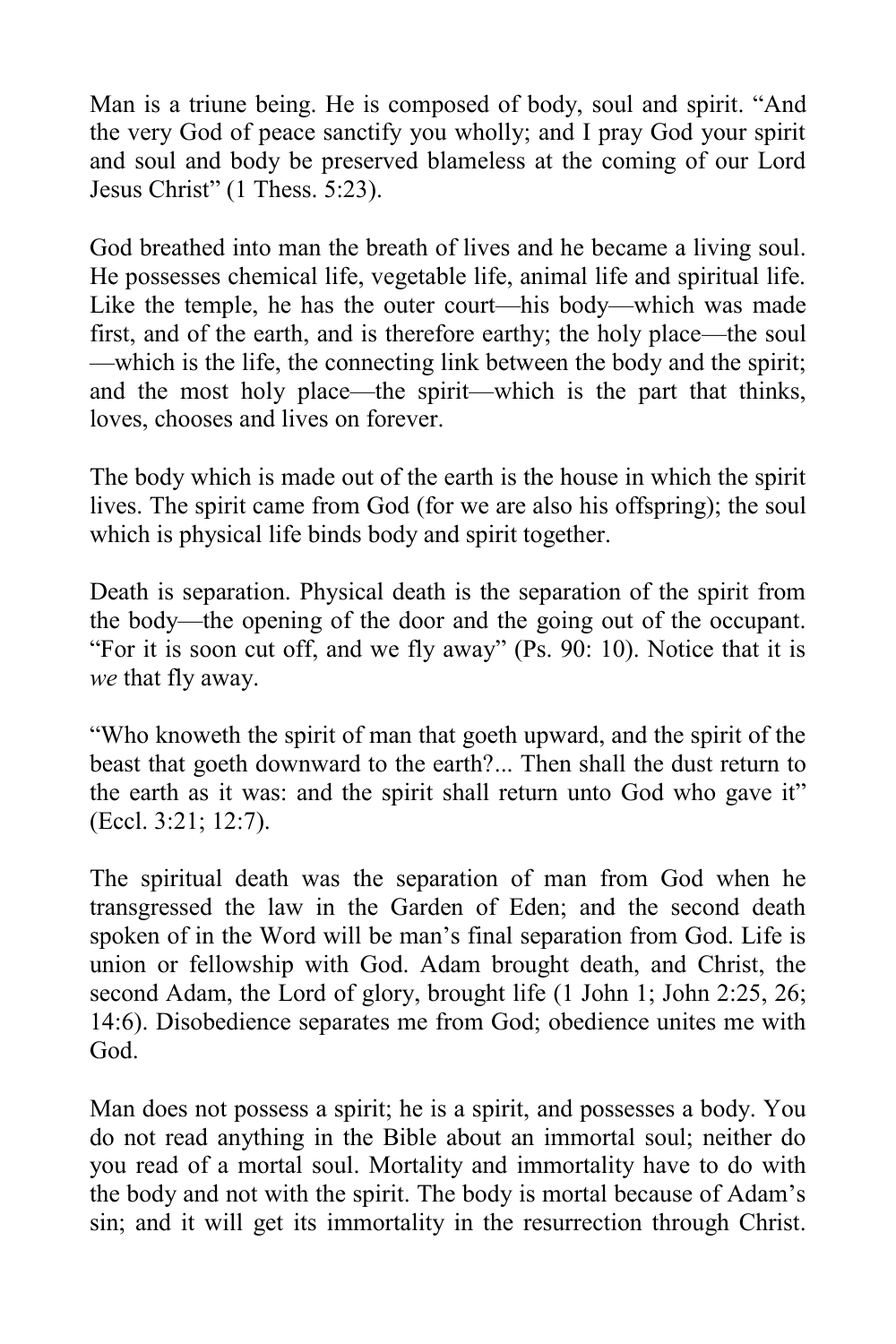Christ is the only one who has immortality.

Read 1 Tim. 6:15, 16; Rom. 8:23; 1 Cor. 15:21, 25, 42, 58.

"Let not sin therefore reign in your *mortal body"* (Rom. 6:12). "But if the Spirit of him that raised up Jesus from the dead dwell in you, he that raised up Christ from the dead shall also quicken your *mortal* bodies by his Spirit that dwelleth in you" (Rom. 8:11).

"For this corruptible must put on incorruption, and this mortal must put on immortality" (1 Cor. 15:53). The body, which is mortal, sleeps in the dust of the earth; but the spirit, which emanated from God, must live on in a conscious state somewhere. It must either exist in God's presence or in the presence of the devil. But someone is ready to ask: "Can the spirit exist apart from the body?" Evidently Paul thought so when he said: "I knew a man in Christ above fourteen years ago, (whether in the body I cannot tell: or whether out of the body I cannot tell: God knoweth;) such an one caught up to the third heaven. And I knew such a man, (whether in the body, or out of the body, I cannot tell; God knoweth;) how that he was caught up into paradise, and heard unspeakable words, which it is not lawful for any man to utter" (2 Cor.  $12:2-4$ ).

The writer believes that this man was Paul and that he had reference to the time when he was stoned and left for dead at Lystra. He speaks of the dual man in 2 Cor. 4:16. "For which cause we faint not; but though our outward man perish, yet the inward man is renewed day by day." Let us not forget that the real man is the spirit, and that the body is the house in which the man lives, while sojourning in this world. If the man so desires, he can give his house to destruction. (See 1 Cor. 13:3.)

Can the man live in a conscious state when out of this house? Moses and Elijah were evidently conscious when on the Mount of Transfiguration, and surely they were not in those mortal bodies they possessed when on earth. (See Matt. 17.)

When Christ spake of Abraham, Isaac and Jacob, who had long ago departed this life, he spake of them as being alive and conscious. (See Matt. 22:23-33.)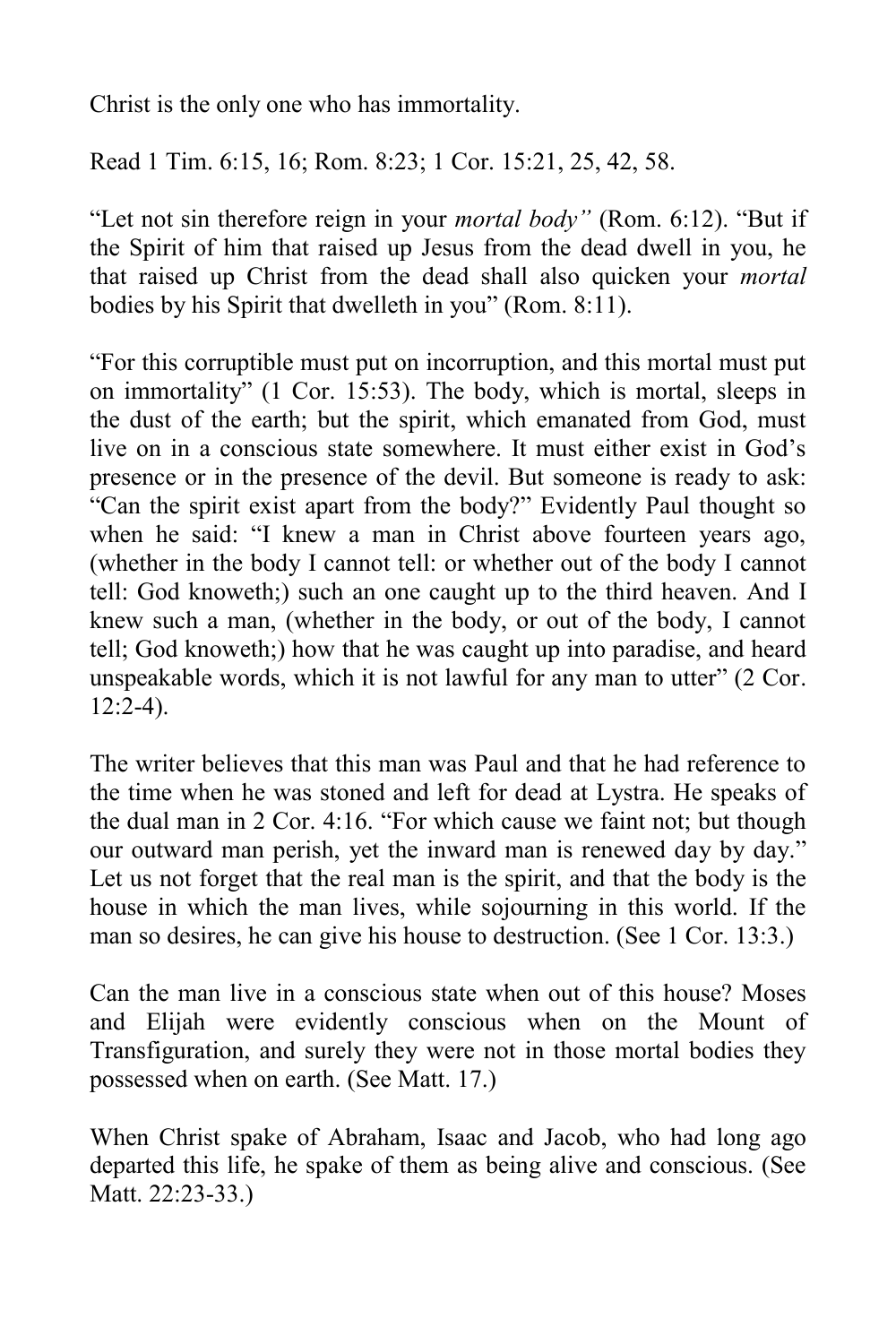Paul evidently believed this doctrine when he said: "For we know that if our earthly house of this tabernacle were dissolved, we have a building of God, an house not made with hands, eternal in the heavens. For in this we groan, earnestly desiring to be clothed upon with our house which is from heaven; if so that being clothed we shall not be found naked. For we that are in this tabernacle do groan, being burdened: not for that we would be unclothed, but clothed upon, that mortality might be swallowed up of life. Now he that hath wrought us for the selfsame thing is God, who also hath given unto us the earnest of the Spirit. Therefore we are always confident, knowing that, whilst we are at home in the body, we are absent from the Lord: (for we walk by faith, not by sight:) we are confident, I say, and willing rather to be absent from the body, and to be present with the Lord. Wherefore we labor, that, whether present or absent, we may be accepted of him.

For we must all appear before the judgment seat of Christ; that every one may receive the things done in his body, according to that he hath done, whether it be good or bad" (2 Cor. 5:1-11).

Peter tells us that Christ preached to the spirits in prison—those who were dead—during the three days he was in the unseen world (1 Pet. 3:17-21; 4:6).

Now, if Christ preached, he must have been conscious, and those to whom he preached must have been conscious also, or the preaching could not have done them much good. Let us take the Word just as it reads and not try to explain it away.

When the spirit leaves the body it does not cease to live. It is even more alive. Let me illustrate it in this way: In my native county in old Virginia a beautiful spring bursts out from the mountain-side; its clear, sparkling, limpid waters meander down the valley, percolating through the rocks, laughing and singing as it widens and deepens in its course to the great ocean. Abruptly this beautiful stream sinks into the earth; it disappears from our vision; but it is not lost. It is moving on underground; and, after awhile, we see it as it bursts out into New River, where it unites its music with the millions of little streams with which it is now having fellowship.

This represents the life of the Christian. At first it makes its appearance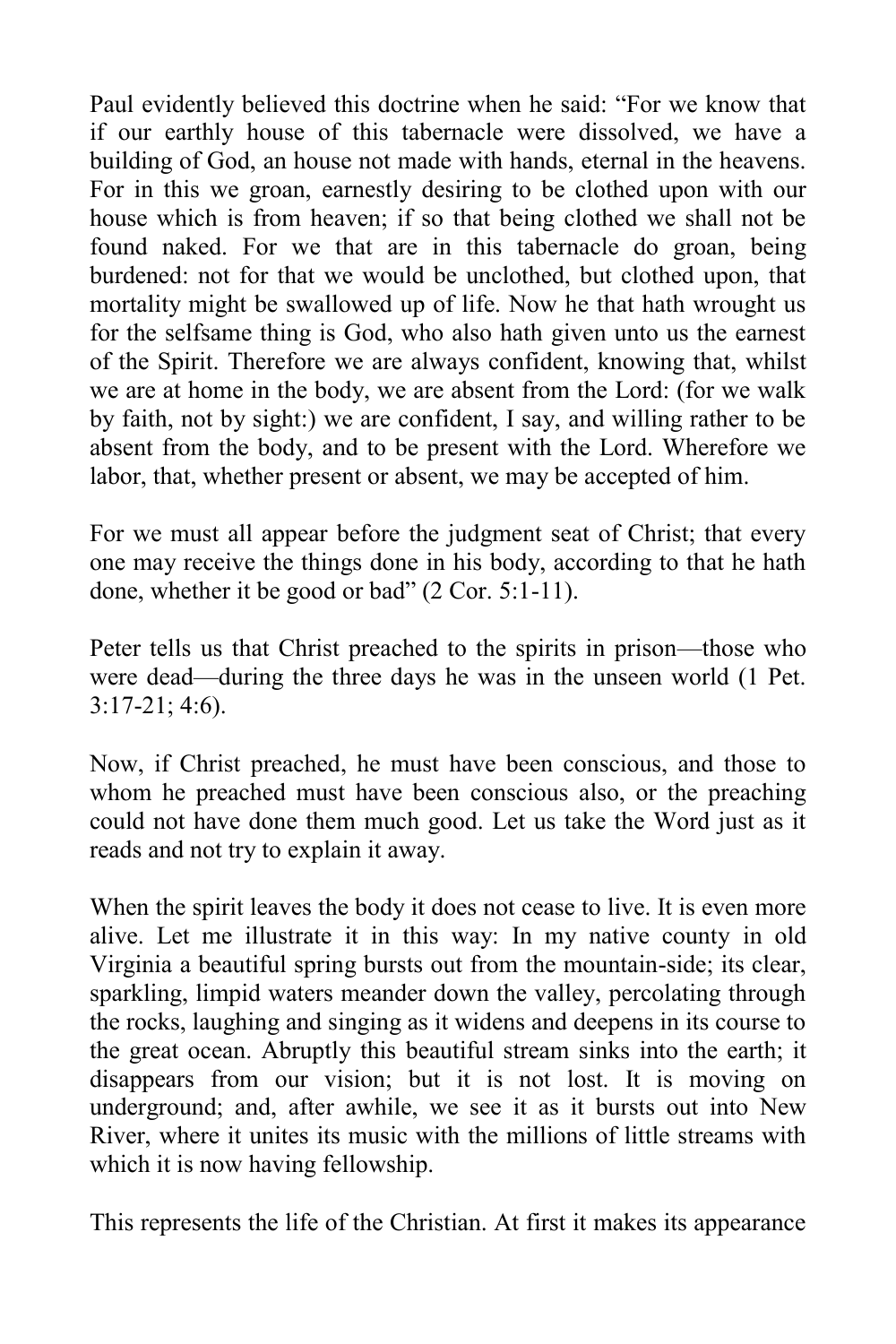in the form of the little child; it grows and deepens in experience maybe for threescore years and ten, when it abruptly disappears from our vision, and there in the unseen world it moves on and on; until the judgment, when we shall see what we thought had been lost is now visible in the great ocean of eternity, having fellowship with that innumerable company, the blood-washed throng who have made their robes white in the blood of the Lamb.

"Think of—

Stepping on shore, and finding it paradise! Of taking hold of a hand, and finding it Christ's hand; Of breathing a new air, and finding it celestial air; Of feeling invigorated, and finding it spiritual strength; Of passing from storm and tempest to an unbroken calm; Of waking up, and finding it in the presence of Jesus."

"Though I stoop into a dark, tremendous sea of cloud, It is but for a time. I press God's lamp Close to my heart; its splendor, soon or late, Will pierce the gloom; I shall emerge somewhere."

Does the spirit go to its final place of reward at death? We think not. All go to the same place, but are in different states. All are conscious of their doom —and happy or miserable, as the case may be—and are awaiting their final reward. Let us illustrate: A and B are in prison, charged with murder. A is innocent and knows he can establish his innocence. He longs for the court to convene, when he shall get his liberty. He is guilty and knows his guilt will be proved. He is miserable and dreads for the court to convene. It means his condemnation. Both are in the same place, but are separated by a hall-way; they can see, and talk to each other; and, while they are under the same roof and within the same walls, they are separated. This is illustrated in the sixteenth chapter of Luke. The rich man and Lazarus are in the unseen world— Hades; but they are in different states; a great gulf separates them. They can talk to each other and see each other; but the gulf is fixed and they cannot cross it. One is happy and the other is in torment. Each knows what the verdict is to be.

In the twenty-eighth chapter of First Samuel we have an account of the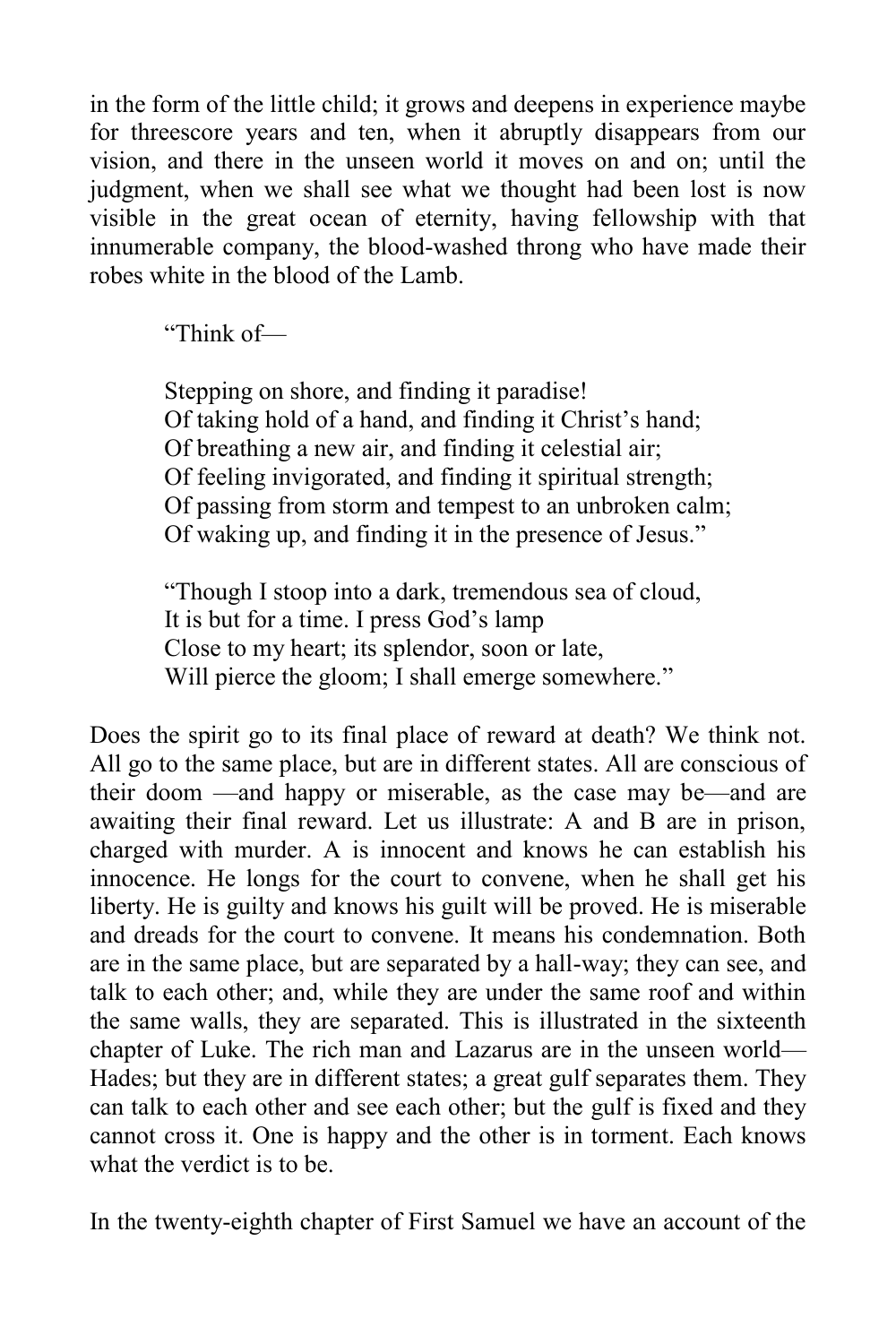witch, and Samuel being brought up. Samuel said: "Why hast thou disquieted me, to bring me up?... And to-morrow shalt thou and thy sons be with me."

Now, we do not believe that Samuel, the prophet, the man after God's own heart, went to hell—the place of the wicked. Neither do we believe that Saul, the wicked king, the man who was so vile that God would have nothing to do with him, and his wicked sons, who were in league with the devil, went to heaven. But we learn from Scripture that they are to be together. Where? In *Hades*— *the unseen world,* there to remain till the day of judgment. Jesus says: "Marvel not at this: for the hour is coming, in which all that are in the graves shall hear his voice and shall come forth; they that have done good, unto the resurrection of life; and they that have done evil, unto the resurrection of condemnation *"* (John 5:28, 29).

Daniel says: "And at that time shall Michael stand up, the great prince which standeth for the children of thy people; and there shall be a time of trouble, such as never was since there was a nation even to that same time; and at that time thy people shall be delivered, every one that shall be found written in the book:. And many of them that sleep in the dust of the earth shall awake, some to everlasting life, and some to shame and everlasting contempt. And they that be wise shall shine as the firmament; and they that turn many to righteousness, as the stars for ever and ever" (Dan. 12:1-3).

Where are our children—infants?

Let us read Revelation, chapter 14: "And I heard a voice from heaven, as the voice of many waters, and as the voice of a great thunder: and I heard the voice of harpers harping with their harps: and they sung as it were a new song before the throne, and before the four beasts, and the elders: and no man could learn that song but the hundred and forty and four thousand, which were redeemed from the earth. These are they which were not defiled with women; for they are virgins. These are they which follow the Lamb whithersoever he goeth. These were redeemed from among men, being the first- fruits unto God and to the Lamb. And in their mouth was found no guile: for they are without fault before the throne of God" (14:2-5).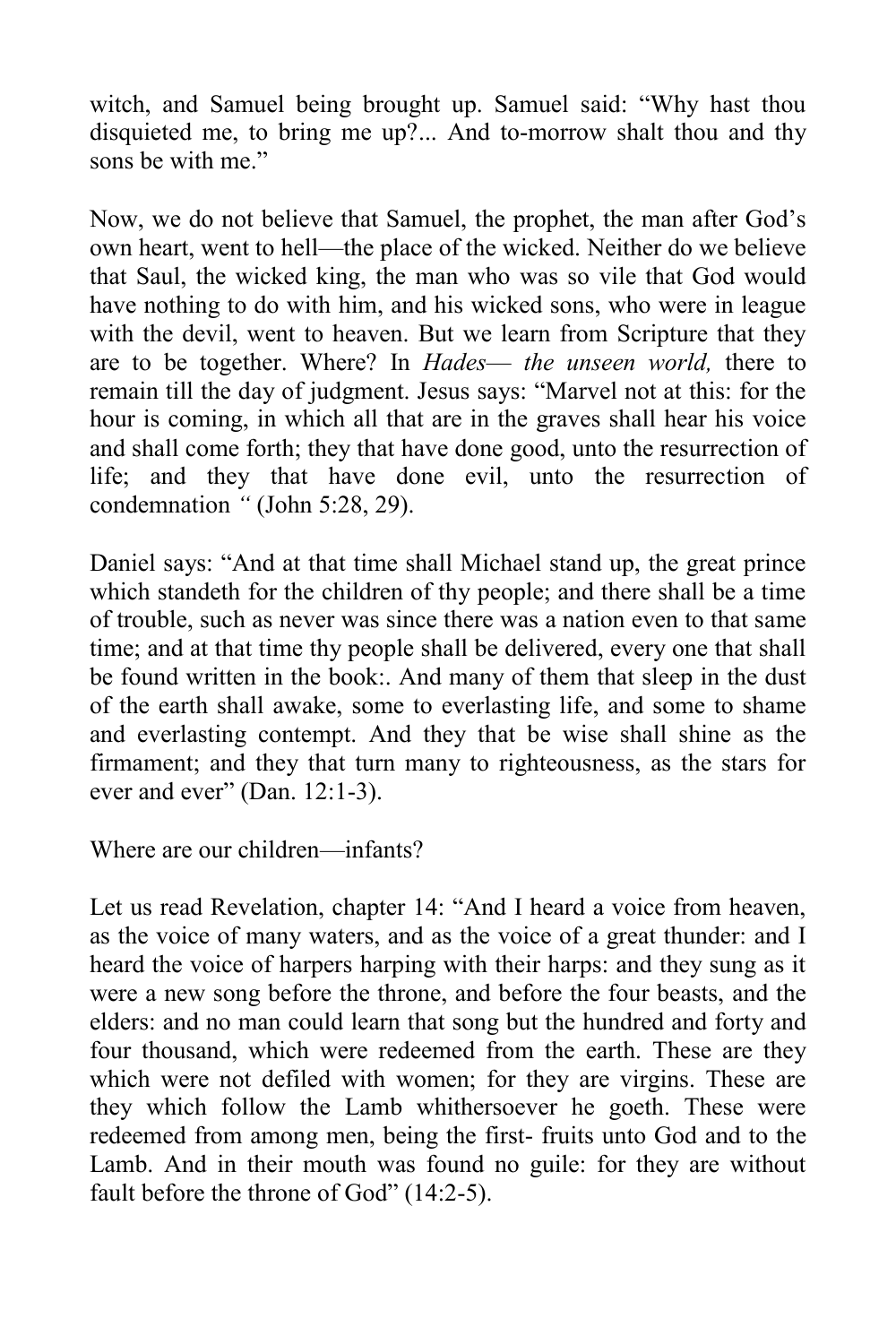Who are these who have the Father's name written upon their foreheads; who are without fault, without guile; and who are the first fruits of redemption; and who sing a song that no man can sing; and who follow the Lamb whithersoever lie goeth? They cannot be men and women, for they are with fault, and guile is in, or has been in, their mouths. They sing a song that no man can sing. Who are they? We believe that they are those who die in infancy—before they have committed sin. They are redeemed without any volition of their own and are the first fruits of redemption: man is redeemed by his own volition when he accepts the gospel plan of salvation. These, of the one hundred and forty and four thousand—a definite number for an indefinite number—follow the Lamb whithersoever he goeth.

When shall we go to our final place of reward? When Christ gets the place ready for us. When he gets this place ready he will come for us. Hear his sweet promise: "Let not your heart be troubled; ye believe in God, believe also in me. In my Father's house are many mansions: if it were not so, I would have told you. I go to prepare a place for you. And if I go and prepare a place for you, I will come again, and receive you unto myself; that where I am, there ye may be also" (John 14:1-3). He is now preparing this place for his own. He will build the mansion, but we must furnish the material. It is said that a wealthy society woman dreamed that she had died and had gone to heaven. She saw one of the most magnificent mansions her eyes had ever gazed upon. She asked the apostle Peter to tell her who occupied that house. Peter told her that Sister A would live in it. She exclaimed: "This is the name of my servant-girl*.*" Peter said: "She sent up the material which represented her daily life, and the Master constructed the building out of this material." "Where shall I live!" she asked. Peter pointed to a cabin. The woman said: "No; I shall not live in such a place. I lived in a beautiful mansion down in yonder world. I shall not live in a place of this sort." Peter replied: "We did the best we could for you with the material you furnished." She awoke with the prayer: "Lord, send me back and give me another chance to furnish better material for my home."

Paul tells us in 1 Cor. 15:20, 21: "Now is Christ risen from the dead, and become the first fruits of them that slept." Now, if Christ is the first fruits, no one ever came from the dead to die no more before his resurrection. We learn that some were raised by miraculous power, but they died again.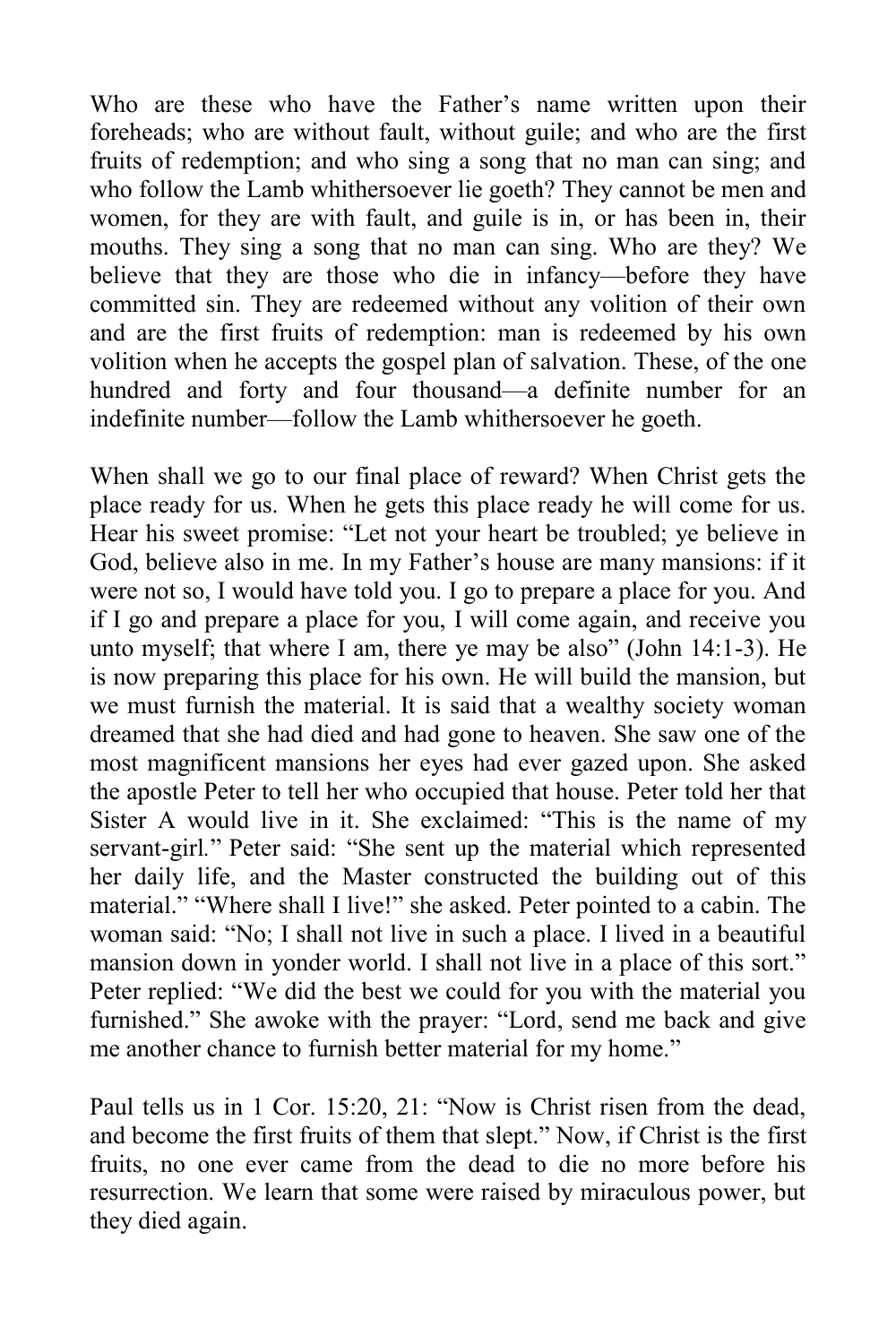But we are told that when Christ came from among the dead he abolished the intermediate state and took all of the redeemed to heaven with him. If that be true, it seems that David would have been among that number; but we hear Peter say, after the resurrection and the ascension: "Men and brethren, let me freely speak unto you of the patriarch David, that he is both dead and buried, and his sepulcher is with us unto this day... For David is not ascended into heaven" (Acts 2:29, 34).

The New Testament speaks of a certain day when we shall be judged and come into the possession of our reward. "And this is the will of him that sent me, that everyone which seeth the Son, and believeth on him, may have everlasting life: and I will raise him up at the last day" (John 6:40). See the logical statement made by Paul: "But every man in his own order: Christ the first fruits; afterward they that are Christ's at his coming. Then cometh the end, when he shall have delivered up the kingdom to God, even the Father; when he shall have put down all rule and all authority and power. For he must reign till lie hath put all enemies under his feet" (1 Cor. 15:22-28).

"For I am now ready to be offered, and the time of my departure is at hand. I have fought a good fight. I have finished my course. I have kept the faith [past]: henceforth there is laid up for me a crown of righteousness [present], which the Lord, the righteous judge, shall give me at that day [future]; and not to me only, but unto all them also that love his appearing" (2 Tim. 4:6-8).

"Behold, I show you a mystery; we shall not all sleep, but we shall be changed, in a moment, in the twinkling of an eye, at the last trumpet: for the trumpet shall sound, and the dead shall be raised incorruptible, and we shall be changed. For this corruptible must put on incorruption, and this mortal must put on immortality" (1 Cor. 15: 51-54).

Those who are dead shall be raised, and those who are here at Christ's coming-shall not die, but be changed. Jesus said at the grave of Lazarus: "I am the resurrection, and the life: he that believeth in me, though he were dead, yet shall he live: and whosoever liveth and believeth in me shall never die" (John 11:25, 26). Those who remain at his coming must be changed, and in the change become immortal. "But I would not have you ignorant, brethren, concerning them which are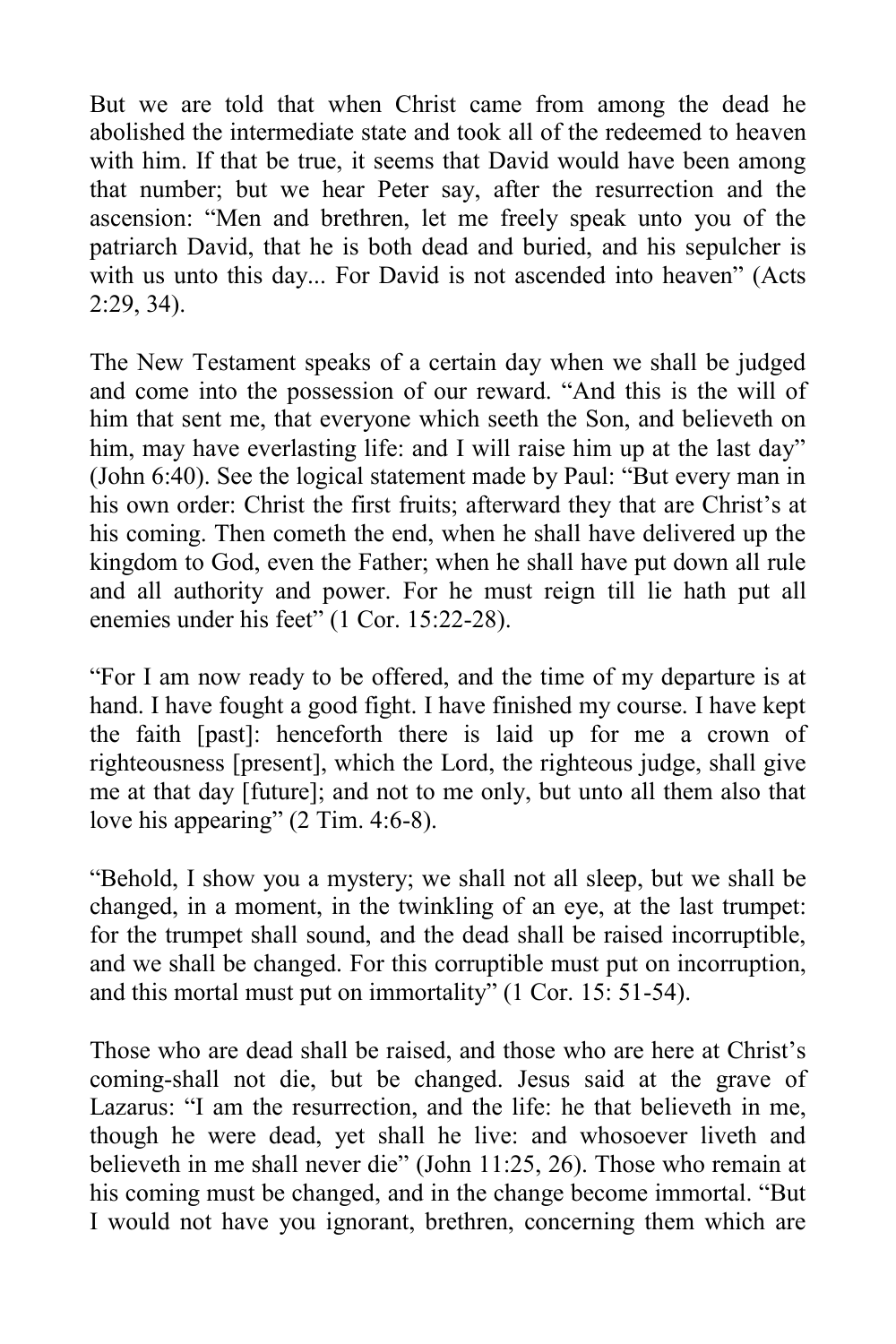asleep, that ye sorrow not, even as others which have no hope. For if we believe that Jesus died and rose again, even so them also which sleep in Jesus will God bring with him. For this we say unto you by the word of the Lord, that we which are alive and remain unto the coming of the Lord shall not prevent [go before] them which are asleep.\* For the Lord himself shall descend from heaven with a shout, with the voice of the archangel, and with the trump of God: and the dead in Christ shall rise first [that is, before the living shall be caught up]. Then we which are alive and remain shall be caught up together with them in the clouds, to meet the Lord in the air: and so shall we ever be with the Lord" (1 Thess. 4:13-17). [\*Remember that sleep refers to the body.]

At this time we shall get our reward. "For we must all appear before the judgment seat of Christ; that every one may receive the things done in his body, according to that he hath done, whether it be good or bad" (2) Cor. 5:10). "And I saw the dead, small and great, stand before God; and the books were opened: and another book was opened, which is the book of life; and the dead were judged out of those things which were written in the books according to their works" (Rev. 20:12-15). (See Matt. 25 and Rev. 22:10-12.)

"And I saw a new heaven\* and a new earth: for the first heaven and the first earth were passed away; and there was no more sea. And I John saw the holy city, new Jerusalem, coming down from God out of heaven, prepared as a bride adorned for her husband. And I heard a great voice out of heaven saying, Behold, the tabernacle of God is with men, and he shall dwell with them, and they shall be his people, and God himself shall be with them, and shall be their God. And God shall wipe away all tears from their eyes; and there shall be no more death, neither sorrow, nor crying, neither shall there be any more pain: for the former things are passed away. And he that sat upon the throne said, Behold, I make all things new. And he said unto me, Write: for these words are true and faithful" (Rev. 21:1-5). [\*Heaven here is the paradise or the state of the saved in the unseen world. The new Jerusalem is the church of Christ—the redeemed.]

In this world of sorrow we shall shed tears of grief. Do you not remember when you were a little tot, how you would go to your mother with your troubles, with tears streaming down your cheeks, and she would tenderly put her arms around you, take you upon her lap and kiss away the tears? Soon you would forget all about your troubles and your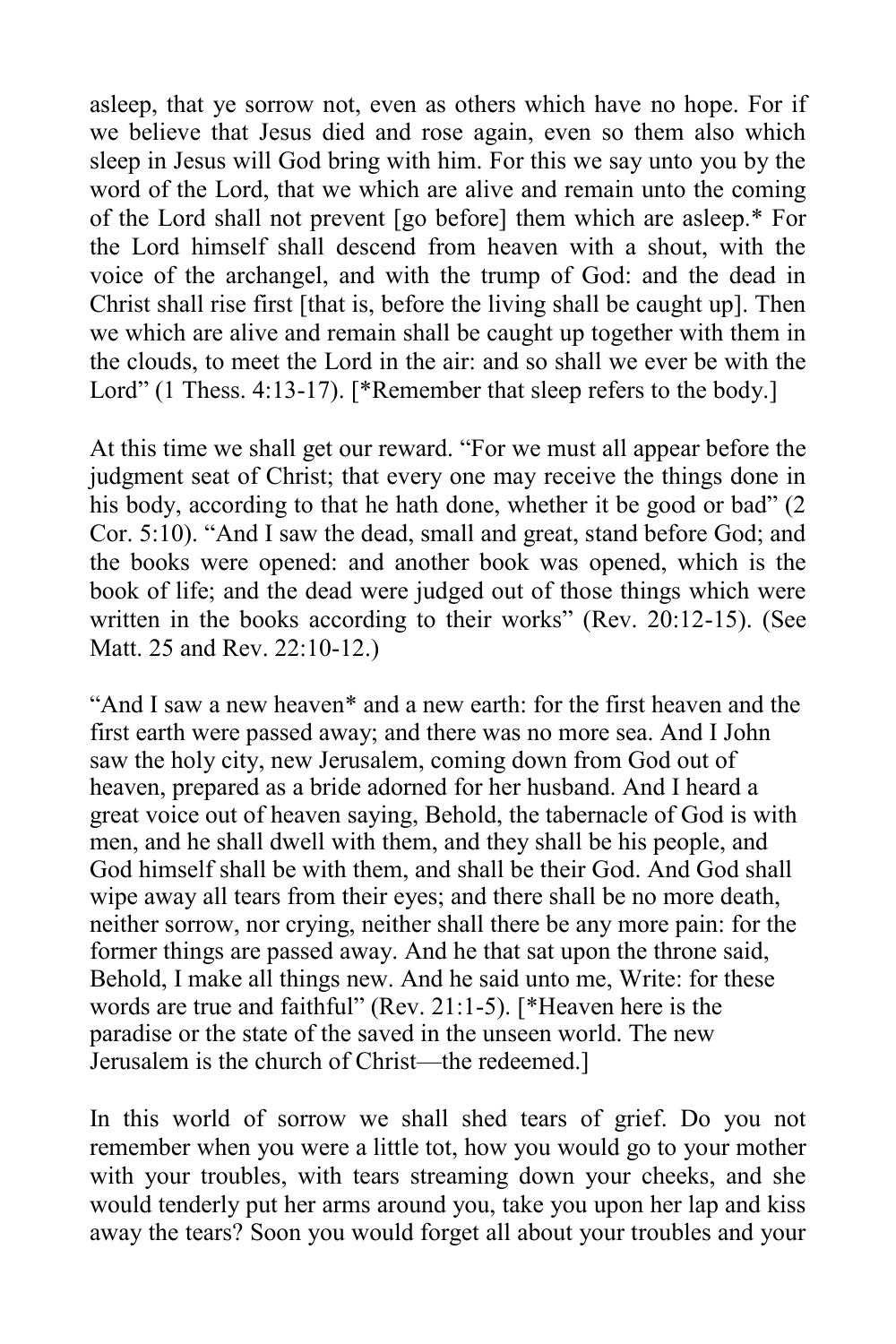heart would be full of joy. Some day, blessed be his name, our Lord will kiss away the tears, and we will forget all of our trials and cares and shall rejoice in his presence.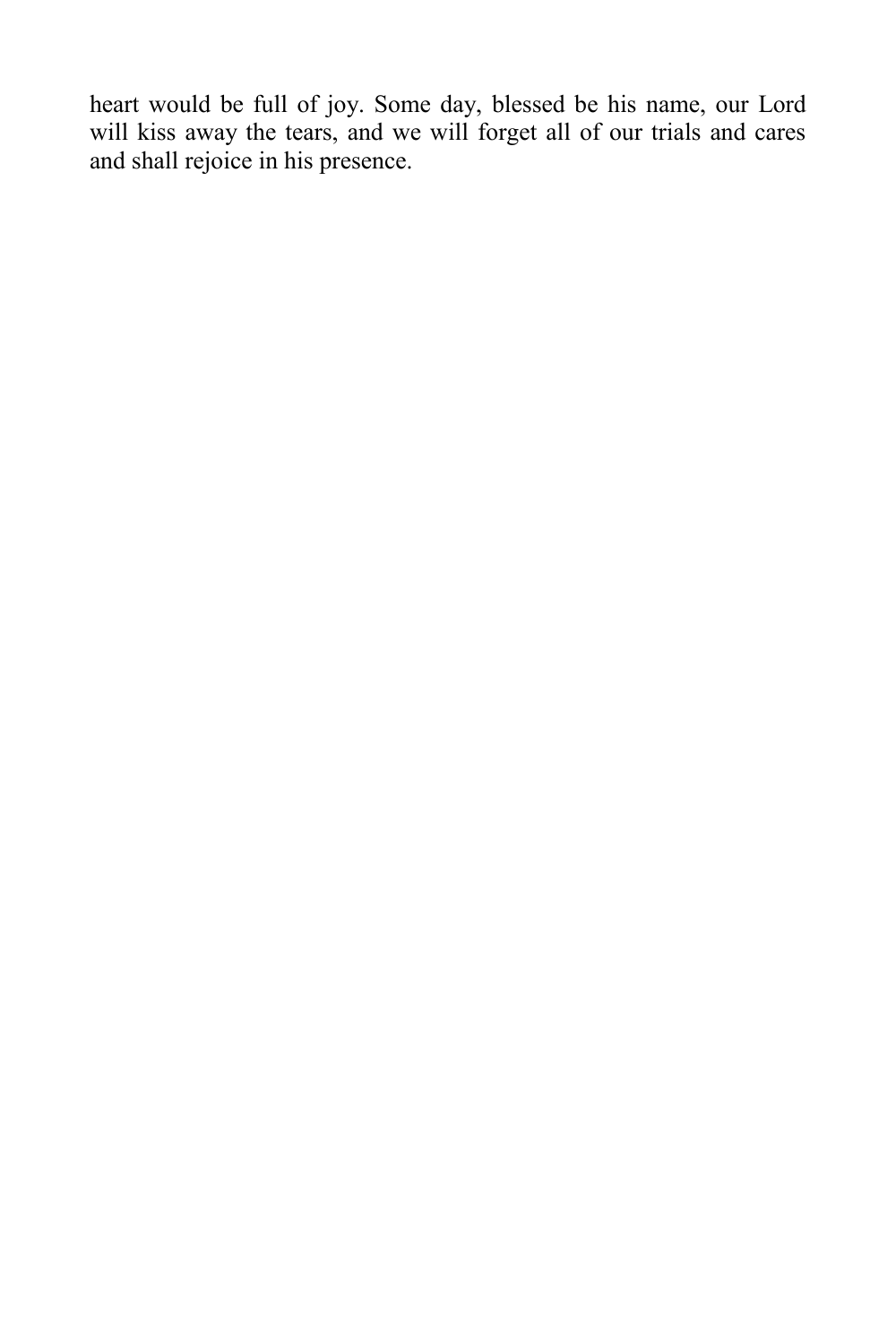*Death Becomes a Blessing.* — This world is not our home. Man will become weary and tired of this earthly home. He has in him something that will after awhile long for eternity. I remember meeting an aged woman who sat and patiently waited to be removed. She complained of being lonesome. Her friends and associates had all gone, things had changed and she had outgrown her environments.

The twelfth chapter of Ecclesiastes gives a graphic description of old age. Read it.

THERE ISN'T ANY ONE FOR ME TO PLAY WITH ANY MORE.

The glow is fading from the western sky, And, one by one, my comrades, as of yore, Have given up their play and said good-by; There isn't any one for me to play with any more.

Don't cry, dear heart! for I am worn and old; No longer have I largeness in my store; E'en love's best gifts to me I could not hold; There isn't any one for me to play with any more.

I miss the tender handclasp of old friends, The kisses of loved ones gone before; 'Tis lonely, when the heart first comprehends There isn't any one for me to play with any more.

I need these loving hearts, so fond and real; I want them in my arms, as heretofore; When they are reached, I shall no longer feel There isn't any one for me to play with any more.

*—James Terry White.*

Someone may desire to know what we mean by the "unseen world." It is all about us. If we could only pull aside the thin veil, we should be able to see the unnumbered host. We believe that they are with us, and near us, and are looking down upon us in our walks of life. Read Hebrews, eleventh chapter, and you will have mentioned some of the number that compose the "great cloud of witnesses" as mentioned in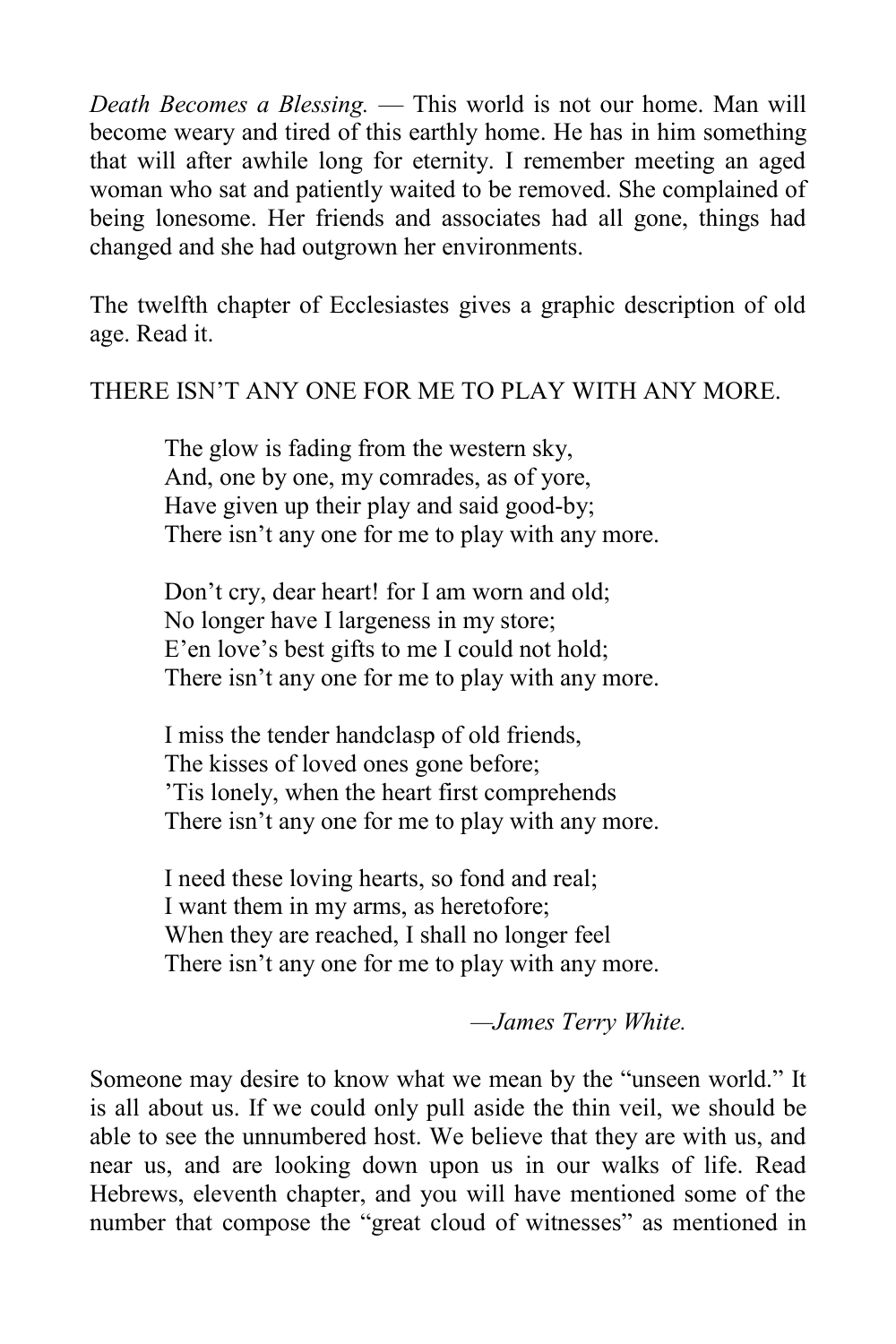the twelfth chapter.

The Lord help us to be true and faithful, as we think of the beautiful land of the dead.

> By the hut of the peasant, where poverty weeps, And nigh to the towers of the king, Close, close by the cradle where infancy sleeps And joy loves to linger and sing; Lies a garden of light filled with +heaven's perfume, Where never a teardrop is Shed, And the rose and the lily are ever in bloom— This the beautiful land of the dead.

Each moment of life a messenger comes And beckons man over the way; Through the heart-sobs of women and the rattle of drums The army of mortals obey. Few lips that have kissed not a motionless brow; A face from each fireside has fled, And we know that our loved ones are watching us new In the beautiful land of the dead.

Not a charm that we knew ere the boundary was crossed, As we stood in the valley alone; Not a trait that we prize in our darlings is lost— They are fairer and lovelier grown. As the lily bursts forth, when the shadows of night Into bondage of daybreak are led, So they bask in the glow by the pillar of light. In the beautiful land of the dead.

Oh! the dead, our dead! Our beautiful dead! They are close to the heart of eternity wed. When the last deed is done and the last word is said, We shall meet in the beautiful land of the dead.

*—Unknown.*

May God comfort you in this dark hour; at a time when the heartstrings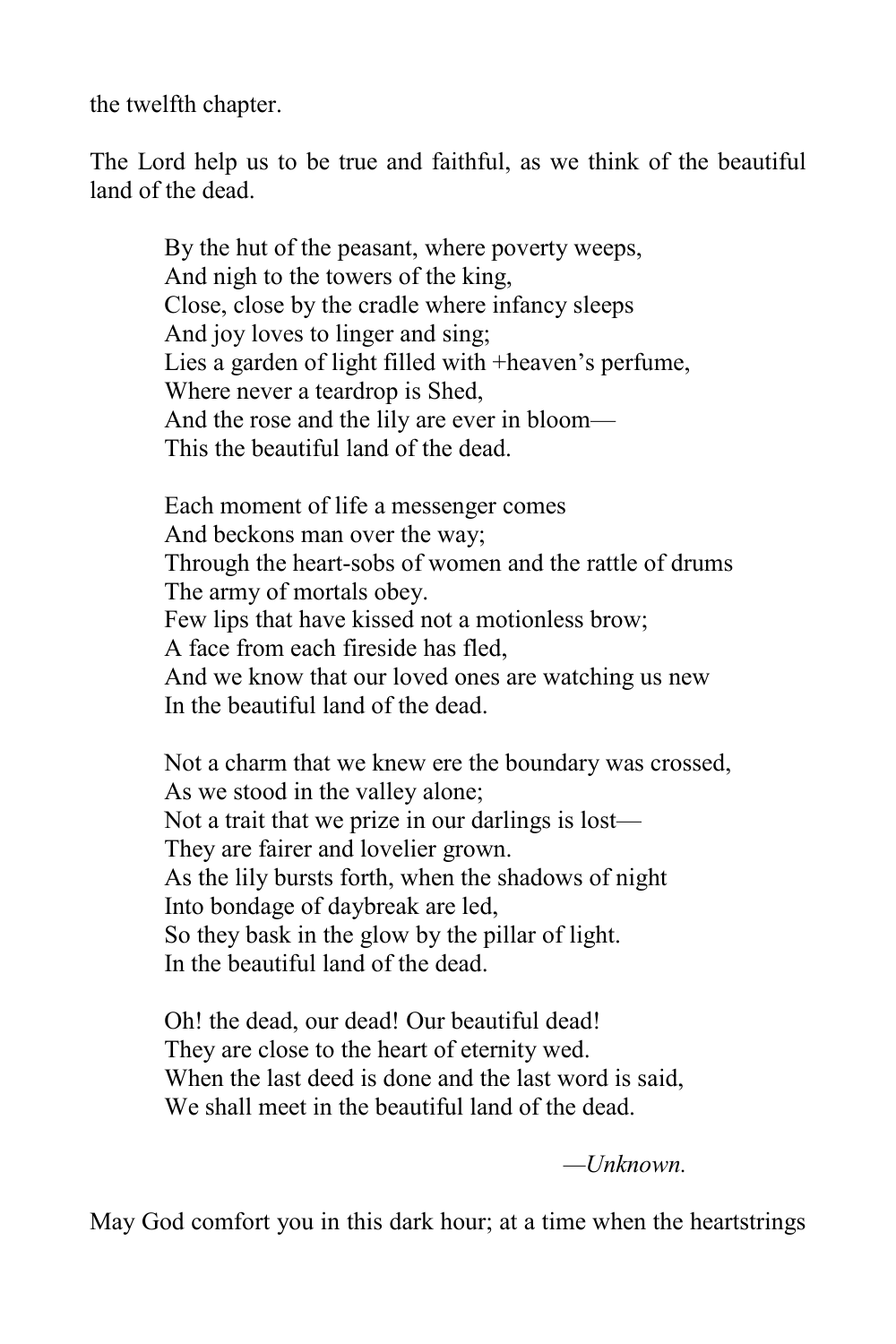are breaking; when the clouds are dark and heavy, and he is anxious to help you to see the light, which after awhile shall come through the rift in the clouds: therefore he sends this token of love: "Cast thy burden upon the Lord, and he shall sustain thee" (Ps. 55:22). Hear him say to you:

> "Child of my love, lean hard, And let me feel the pressure of thy care. I know thy burden, child, I shaped it; Poised it in mine own hand; made no proportion In its weight to thine unaided strength: For even as I laid it on, I said, I shall be near, and while he leans on me This burden shall be mine, not his; So shall I keep my child within the circling arms Of my own love. Here lay it down, nor fear To impose it on a shoulder which upholds The government of worlds. Yet closer come; Thou art not near enough; I would embrace thy care So I might feel my Child reposing on my breast. Thou lovest me? I knew it. Doubt not, then: But, loving me, lean hard."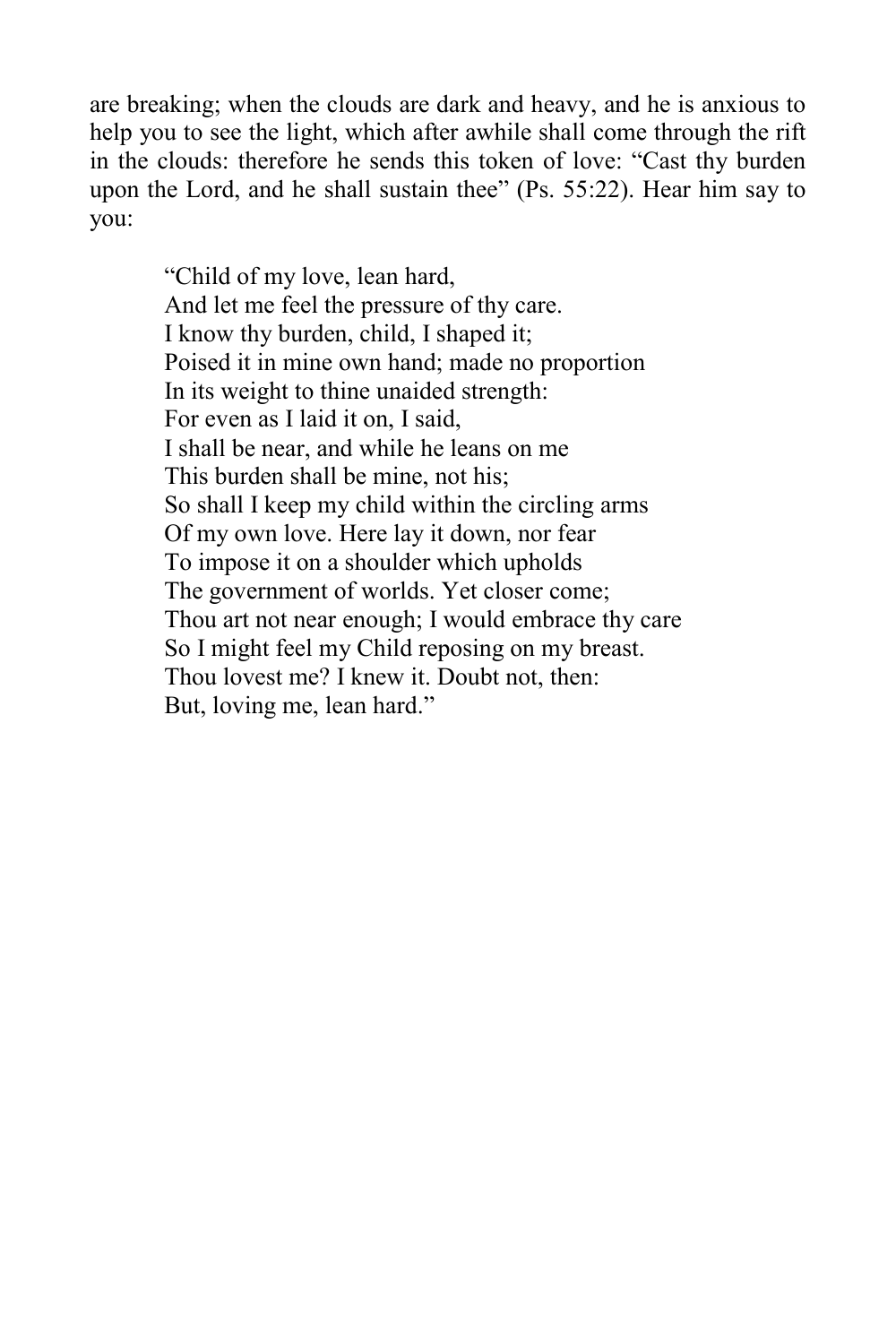## Heavenly Recognition

Text.—"For what is our hope, or joy, or crown of rejoicing? Are not even ye, before our Lord Jesus at his coming? For ye are our glory and our joy."—I Thessalonians 2:19, 20.

THERE are times when all of us are interested in this question. Many times the minister goes into the homes of the members of his charge, and they do not care to talk about things that are spiritual and things that are eternal. The death angel has visited your home and taken one of your loved ones. When the minister comes again you will get the family album and turn to a picture that is more precious now than gold, and you will take it into your hand and press it to your lips, and then talk tenderly of the absent one, and you will be interested in all of the Scripture that speaks of the state of the dead. Then you will ask a question—one that is constantly coming up for settlement: "Does the Bible tell us that we shall know our loved ones in heaven?"

A gentleman lived in a beautiful mansion on the banks of a great river, and there was on the other side another beautiful mansion in which lived one who was to him a stranger. He says: "I often looked over the river and admired the mansion, but I was little interested in the people who lived there. One day a man came from that home to my home. He came many times, and one day when he went back he took with him my only daughter. Now I love to think of that home, and I am deeply interested, because *my* home is divided and a part of the family lives on that side of the river, and I want to go over and visit." This is like death. Some of our loved ones have moved into another world, and until they went we thought but little of that country. The home is now divided, and we feel that it will not be long until all of us shall have moved out and across the river, where we shall inhabit a new home and where we shall be reunited with those who are dear to us.

But someone is ready to ask: "If we are to know our loved ones, how can we be happy if all of them are not with us in heaven?" God is our Father, and he loves us far more than it is possible for us to love our children. Jesus is our Elder Brother, and he loves us, too, more than it is possible for us to love our children. Then I ask, If God and Christ shall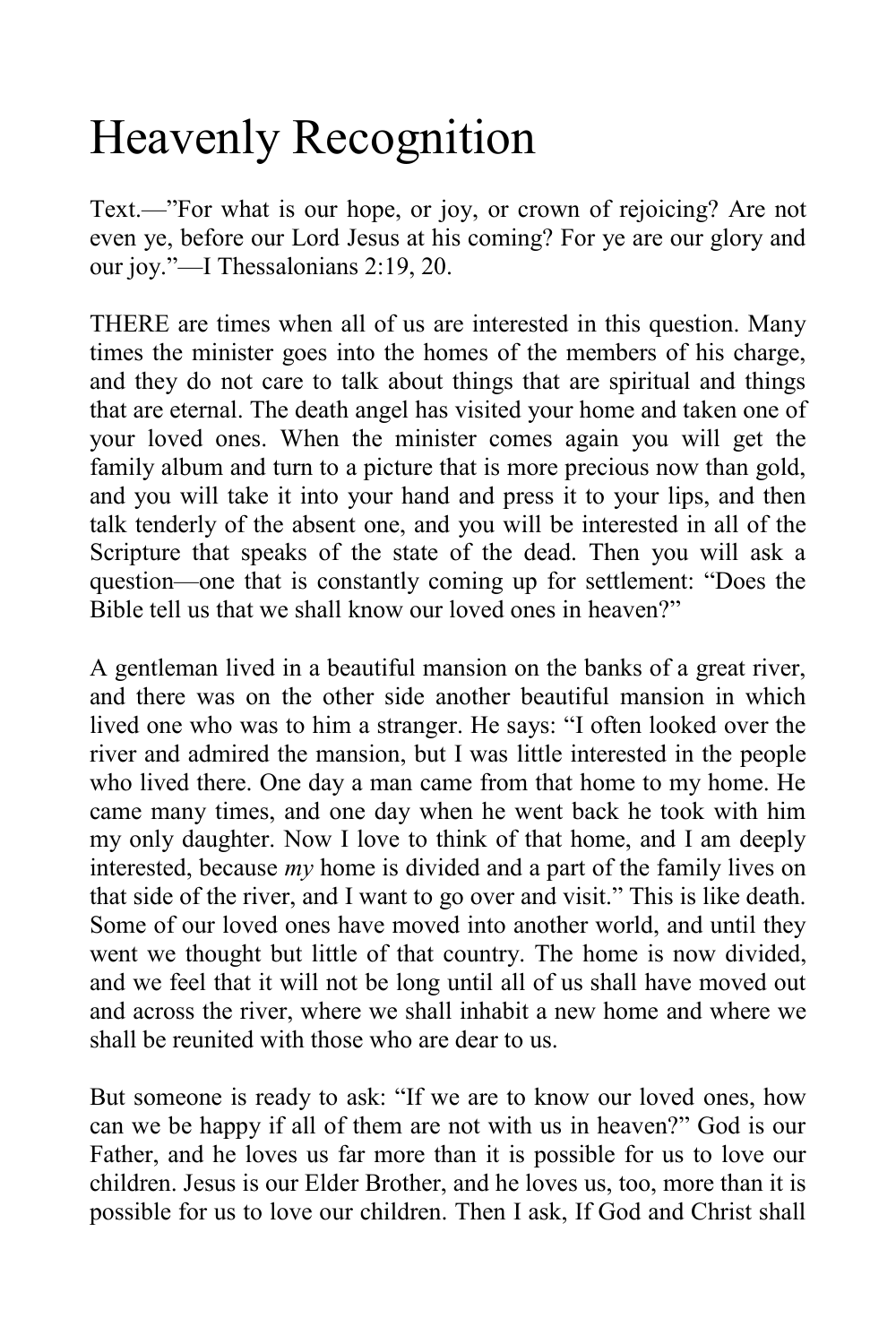be happy when all of the children and brothers are not present, shall we, too, not be happy? We cannot understand and we cannot explain it, but we must believe that God and Christ shall know all who have been created in the image of the Father; and more, all who have been created in the image of God shall know God and Christ Jesus, God's Son. Now, does it not logically follow that if we shall recognize our Father and our Elder Brother, we shall also recognize other members of the family?

Man possesses reason. He is composed of mind, and mind is composed of intellect, sensibility and will. Intellect is composed of being, space, time, personality, number and resemblance. Man can never forget; be may not be able to recollect. When the impression has been stamped upon the soul, it is there for all time. When Abraham spake to the man in the unseen world who was being tormented, he said: "Son, remember." Every act of man's life touches a chord that will vibrate in eternity. Man is hanging up pictures around the chamber of his heart at which he shall be forced to gaze in eternity. This man in Hades knew Abraham, and he recognized Lazarus as being the man who stopped at his home in this world and begged for the crumbs that fell from his table. He remembered that he received good things in the world from whence he had come and that Lazarus received evil things, and that now things had changed and that he was getting the evil things while Lazarus was getting the good things. I care not to speculate about hell, but I want to say that there is one thing of which I am certain, and that is that memory is a worm that shall never die. The fact that man *must* live over his life again shall make him miserable, if it has not been a life lived in Jesus Christ.

Paul before the throne is the same Paul who preached before Felix. He is Paul minus his imperfections. The twelve apostles were promised the honor of sitting upon the twelve thrones and with the privilege of judging the twelve tribes of Israel.

When Peter, James, John and Christ were on the mount, some strange things happened. Jesus was transfigured and glorified, but he was yet known by these apostles. Moses stepped out from the unseen world, having been dead fifteen hundred years, and Elijah also appeared upon the stage of action. Can you tell me how Peter came to know these two distinguished spirits? Who gave him an introduction? He knew Moses as being different from Elijah, and Elijah and Moses as being different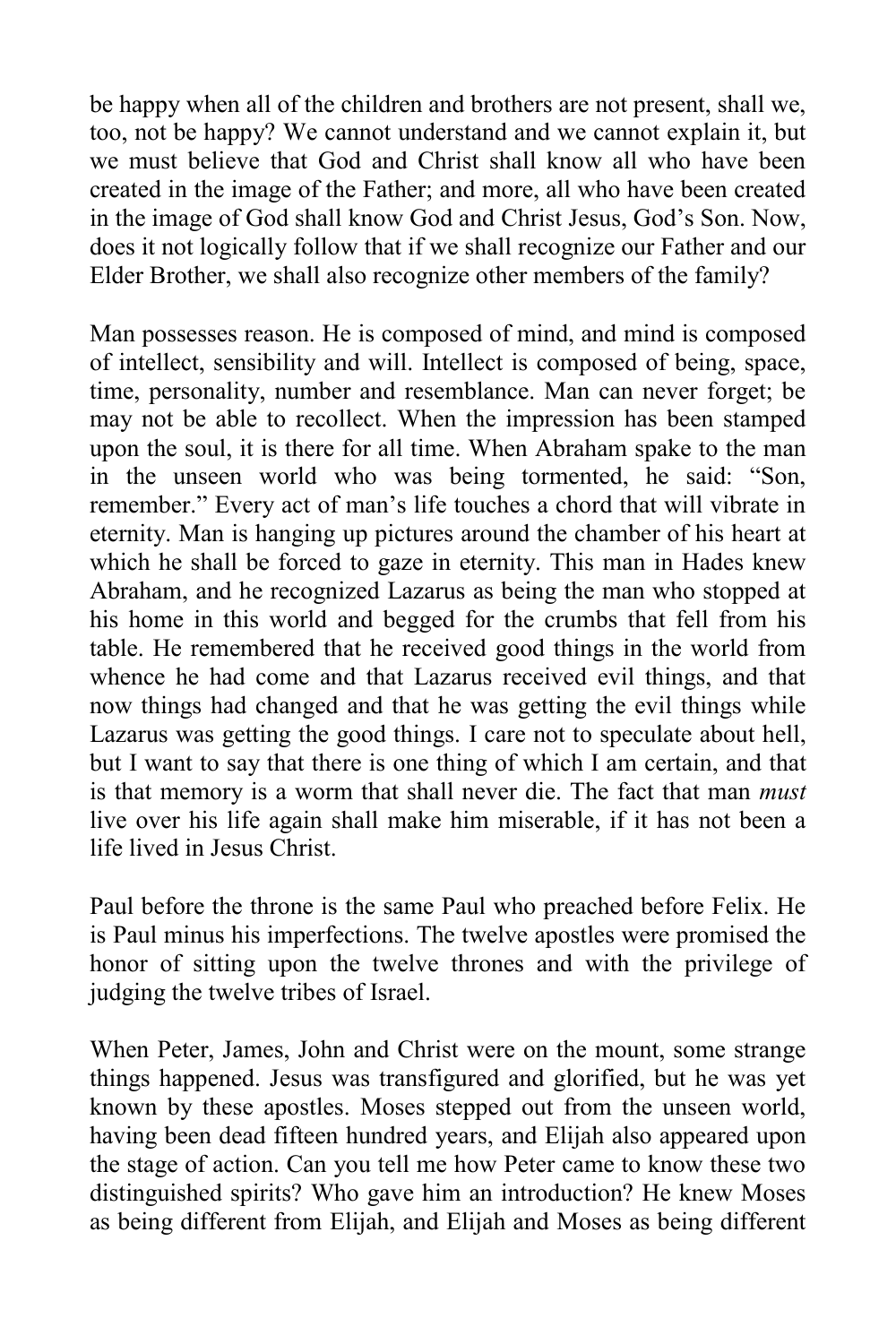from Jesus. He knew Moses as Moses and Elijah as Elijah. Now, if Peter, here on earth and in his flesh, could recognize these souls of the unseen world, do you think he will be unable to recognize them when he is clothed upon with immortality and when he stands in their presence in the great eternity I

Let us look at the statement found in the Revelation (6:9-11): "I saw underneath the altar the souls of them that had been slain for the word of God, and for the testimony which they held: and they cried with a great voice, saying, How long, O Master, the holy and true, dost thou not judge and avenge our blood on them that dwell on the earth? And there was given to each one of them a white robe; and it was said unto them, that they should rest yet for a little time, until their fellowservants also and their brethren, who should be killed even as they were, should have fulfilled their course*.'<sup>9</sup>* John saw the beings underneath the altar. They remembered their persecution and how they had suffered for the gospel. They remembered that it occurred on this earth, and they remembered that those who were responsible for their suffering were yet living on the earth. They were to expect the same kind of persecution to come to their brethren who were then living on the earth, and that they, too, were to come to be with them.

When we come into the other world we shall *Joe* with Christ and we shall worship him. "The four and twenty elders shall fall down before him that sitteth on the throne, and shall worship him that liveth for ever and ever, and shall cast their crowns before the throne, saying, Worthy art thou, our Lord and our God, to receive the glory and the honor and the power: for thou didst create all things, and because of thy will they were and are created" (Rev. 4:10, 11).

To worship Christ we must know him. We must know him as different from all others. If we shall know *him,* is there any sufficient reason why we shall not know the four and twenty elders and all of the host of the redeemed?

Our text tells us that these converts in this church at Thessalonica are Paul's joy and crown. How could they be his if he is not to know them as his converts?

How can he present them unto the Father as his hope if he is not to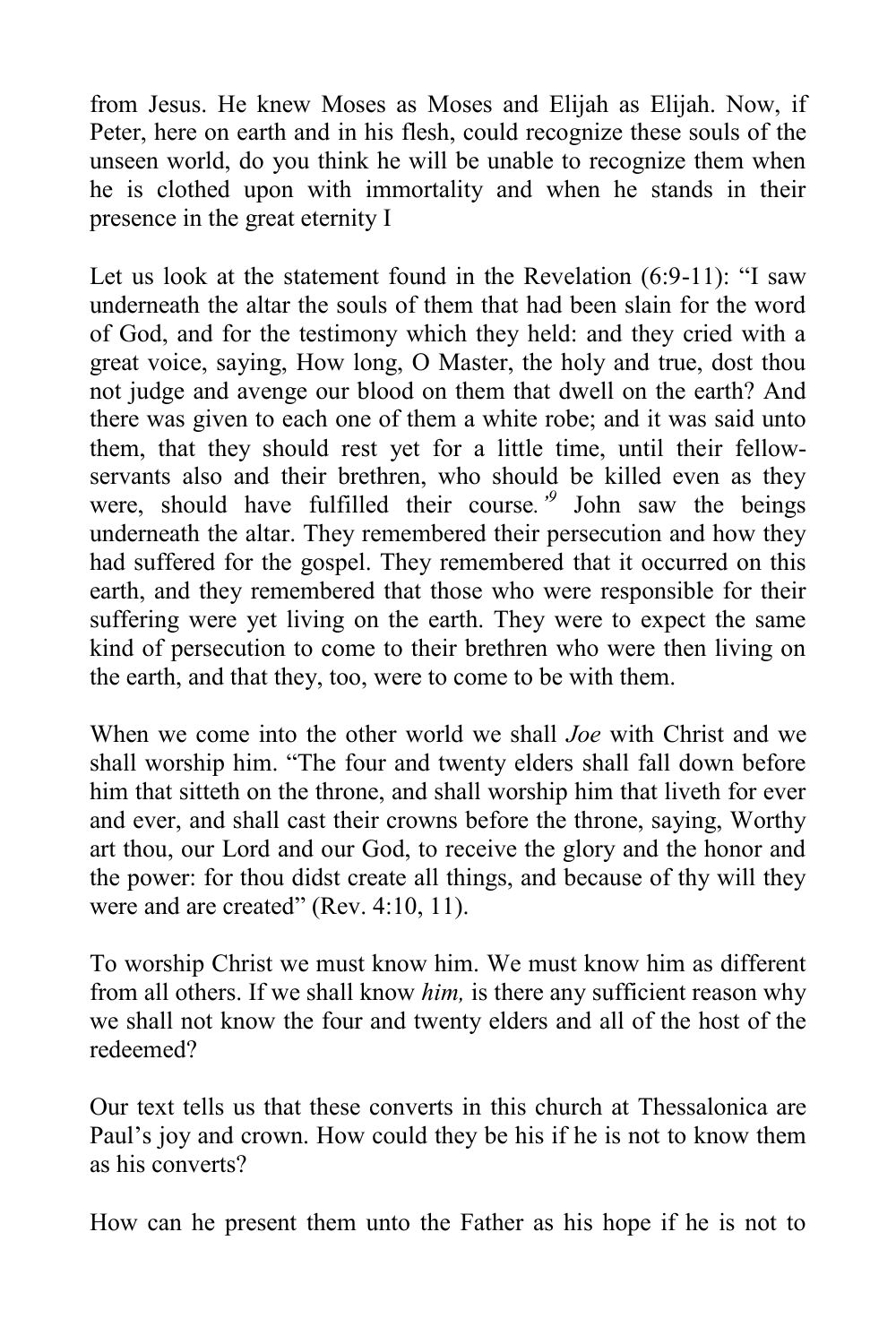claim them?

Man shall know himself in that world. He shall know himself as different from others. In the final judgment he will tell the Lord about the work accomplished in the name of Jesus Christ (Matt. 7: 21-24). Study the twenty-fifth chapter of Matthew and you will find that the final test will be: "I was hungry, and ye fed me; naked, and ye clothed me." When we ask when this was done, we are to be told that it was when we did it unto his disciples.

"And I John am he that heard and saw these things. And when I heard and saw, I fell down to worship before the feet of the angel that showed me these things." He knew the angel as not being the Lord of glory. "And he saith unto me, See thou do it not: I am a fellow- servant with thee and with thy brethren the prophets, and with them that keep the words of this book. Worship God."

The prophets in the unseen world were the prophets on earth. Man lives out of the body. When death comes, the door is opened and the man flies away. All intelligence continues to live. The separation from the body does not in any way prevent the man from thinking and remembering.

> "A solemn murmur in the soul Tells of a world to be, As travelers hear the billows roll Before they reach the sea."

The old patriarchs, we are told, died, and were buried and were gathered unto their people. Some buried in a strange land were themselves gathered unto their own people in the unseen world.

God is not the God of the dead, but of the living. He is the God of Abraham and of Isaac and of Jacob. Abraham, Isaac and Jacob are themselves in the unseen world. They will be themselves in heaven. Will it not be glorious to sit down with these great souls and converse with them on questions which have not yet been made plain? When we sit in the presence of Paul we may be able to hear him explain the things he heard when he was left for dead at Lystra—the day he climbed his mount of transfiguration. Then we may learn what he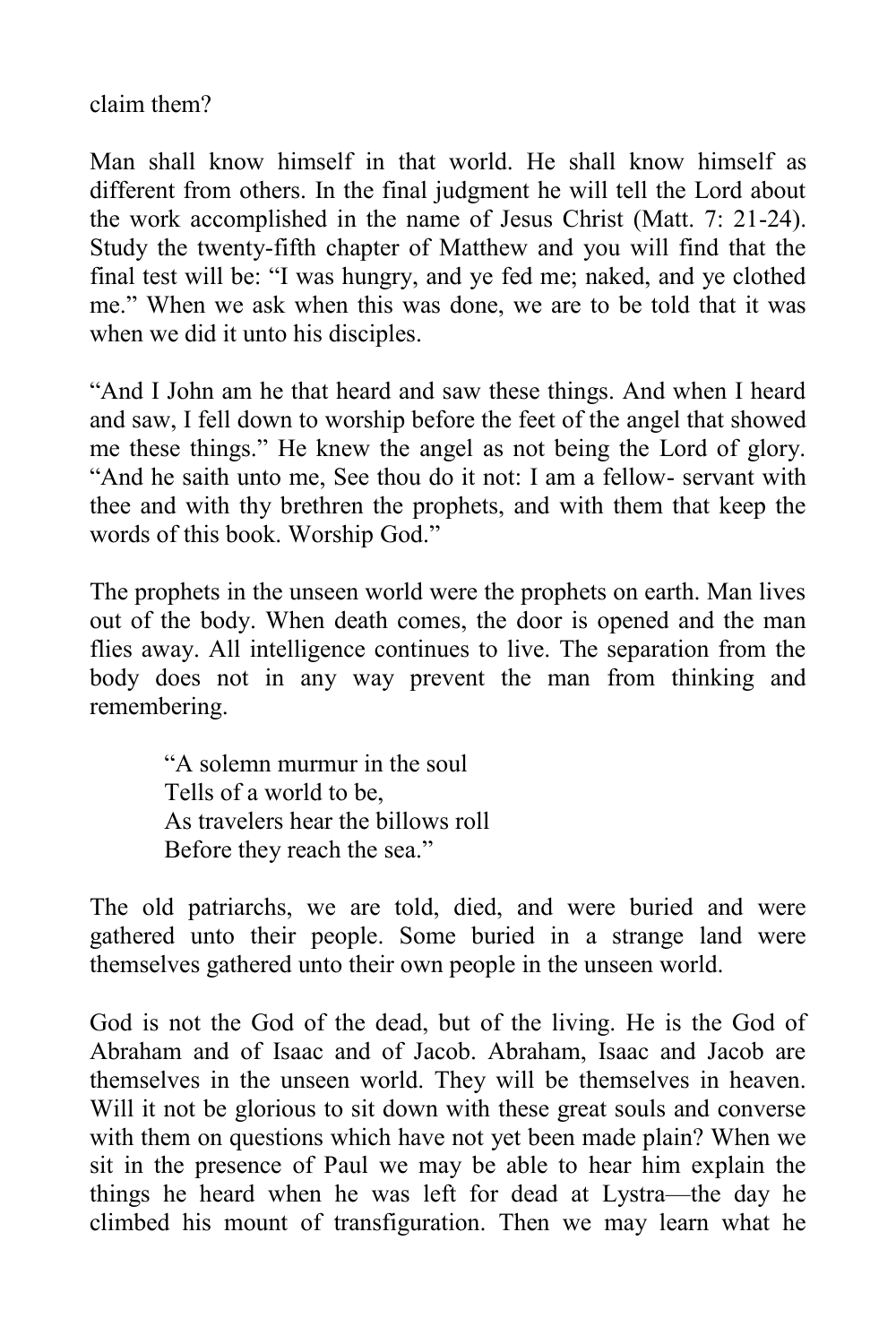meant by the thorn in the flesh. Who knows but that we shall have wonderful experience-meetings over there? If we sit down in the presence of Abraham and of Isaac and of Jacob, do you not think we shall know them?

> *"*They are perfectly blessed—the redeemed and the free— Who are resting in joy by the smooth, glassy sea; They breathed here on earth all their sorrowful sighs, And Jesus has kissed all the tears from their eyes.

They are happy at home! They have learnt the new song, And warble it sweetly amid the glad throng; No faltering voices, no discords, are there; The melodious praises swell high through the air.

There falls not on them the deep silence of night; They never grow weary—ne'er fadeth the light; Throughout the long day new hosannas they raise, And express their glad thoughts in exuberant praise.

E'en thus would we praise thee, dear Savior divine; We, too, would be with thee—loved children of thine; Oh, teach us, that we may sing perfectly there When we, too, are called to that city so fair."

We sorrow not as others which have no hope, for we believe that Jesus died and rose again, and that he will bring with him all who sleep in him, and that together we shall be caught up in the air to ever be with the Lord.

> "Look above thee! Never eye Saw such, pleasures as await thee; Thought ne'er reached such scenes of joy As are there prepared to meet thee; Light undying, seraphs' lyres, Angel welcomes, cherub choirs, Smiling through heaven's doors to greet thee;

Can it be possible no words shall welcome Our coming feet?